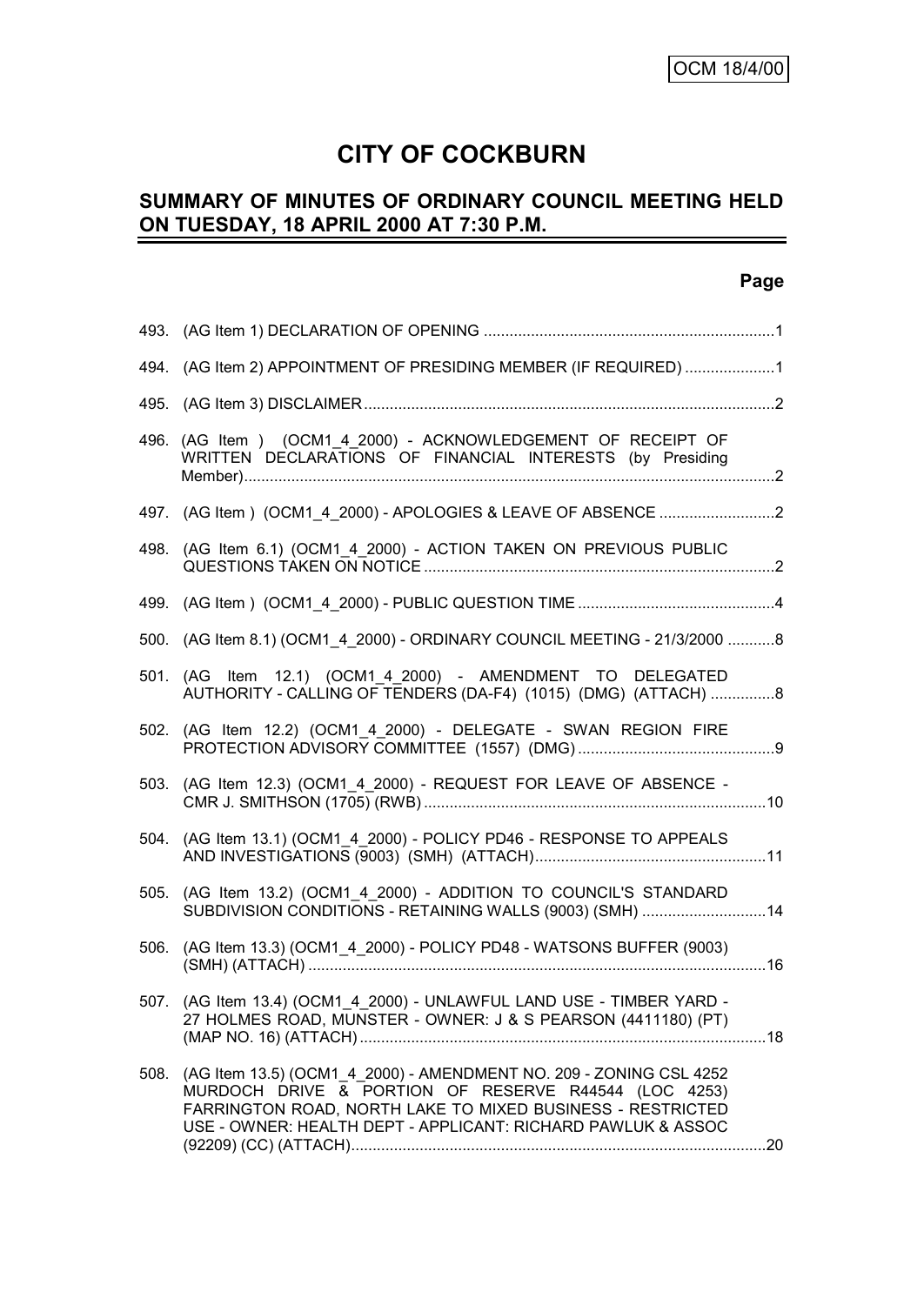|      | 509. (AG Item 13.6) (OCM1 4 2000) - OUTBUILDING FOR A HORSE TRAINING<br>FACILITY - LOT 25 HOLMES ROAD, MUNSTER - OWNER: A & C MILLAR -<br>APPLICANT: INHOUSE BUILDING DESIGN (4411376) (MT) (MAP NO. 16)                                               |
|------|--------------------------------------------------------------------------------------------------------------------------------------------------------------------------------------------------------------------------------------------------------|
|      | 510. (AG Item 13.7) (OCM1 4 2000) - REVISED POLICY PD2 - "RURAL                                                                                                                                                                                        |
|      | 511. (AG Item 13.8) (OCM1 4 2000) - AMENDMENT NO. 219 - ADDITIONAL USE<br>- FRUIT AND VEGETABLE WAREHOUSE AND DISTRIBUTION CENTRE -<br>LOT 81 WATTLEUP ROAD, WATTLEUP - OWNER/APPLICANT:<br>POWERWIDE CORPORATION (92219) (CC) (MAP NO. 17) (ATTACH)27 |
|      | 512. (AG Item 13.9) (OCM1 4 2000) - PROPOSED AVIARIES FOR PARROT<br>BREEDING - LOT 138, 84 EAST CHURCHILL AVENUE, BEELIAR -<br>OWNER/APPLICANT: T WALDRON (3411630) (MT) (MAP NO. 9) (ATTACH) 31                                                       |
|      | 513. (AG Item 13.10) (OCM1 4 2000) - PROPOSED MODIFICATIONS TO                                                                                                                                                                                         |
|      | 514. (AG Item 13.11) (OCM1 4 2000) - PROPOSED NEW MUNSTER<br>SEWERAGE PUMP STATION AND BIBRA LAKE MAIN SEWER EXTENSION                                                                                                                                 |
|      | 515. (AG Item 13.12) (OCM1 4 2000) - FREMANTLE-ROCKINGHAM<br>INDUSTRIAL AREA REGIONAL STRATEGY (FRIARS) - FINAL REPORT                                                                                                                                 |
|      | 516. (AG Item 14.1) (OCM1_4_2000) - LIST OF CREDITORS PAID (5605) (KL)                                                                                                                                                                                 |
|      | 517. (AG Item 14.2) (OCM1_4_2000) - DEBT WRITE OFF - BIBRA LAKE SCOUT                                                                                                                                                                                  |
|      | 518. (AG Item 14.3) (OCM1_4_2000) - REPORT ON FINANCIAL STATEMENTS                                                                                                                                                                                     |
|      | 519. (AG Item 14.4) (OCM1_4_2000) - REVIEW OF RESERVE FUNDS (5000)                                                                                                                                                                                     |
|      | 520. (AG Item 14.5) (OCM1_4_2000) - PRINCIPAL ACTIVITIES PLAN 2000/01 -                                                                                                                                                                                |
|      | 521. (AG Item 14.6) (OCM1_4_2000) - BUDGET REVIEW - PERIOD ENDING 29                                                                                                                                                                                   |
|      | 522. (AG Item 15.1) (OCM1 4 2000) - TRANSFER OF RESPONSIBILITIES FOR<br>ROAD PAVEMENT MARKINGS AND SIGNING ISSUES ON LOCAL ROADS<br>FROM MAIN ROADS WA TO LOCAL GOVERNMENT (4306) (BKG)58                                                              |
|      | 523. (AG Item 15.2) (OCM1 4 2000) - PURCHASE OF A WHEEL LOADER FOR                                                                                                                                                                                     |
| 524. | (AG Item 15.3) (OCM1_4_2000) - CUTLER ROAD TRAFFIC MANAGEMENT                                                                                                                                                                                          |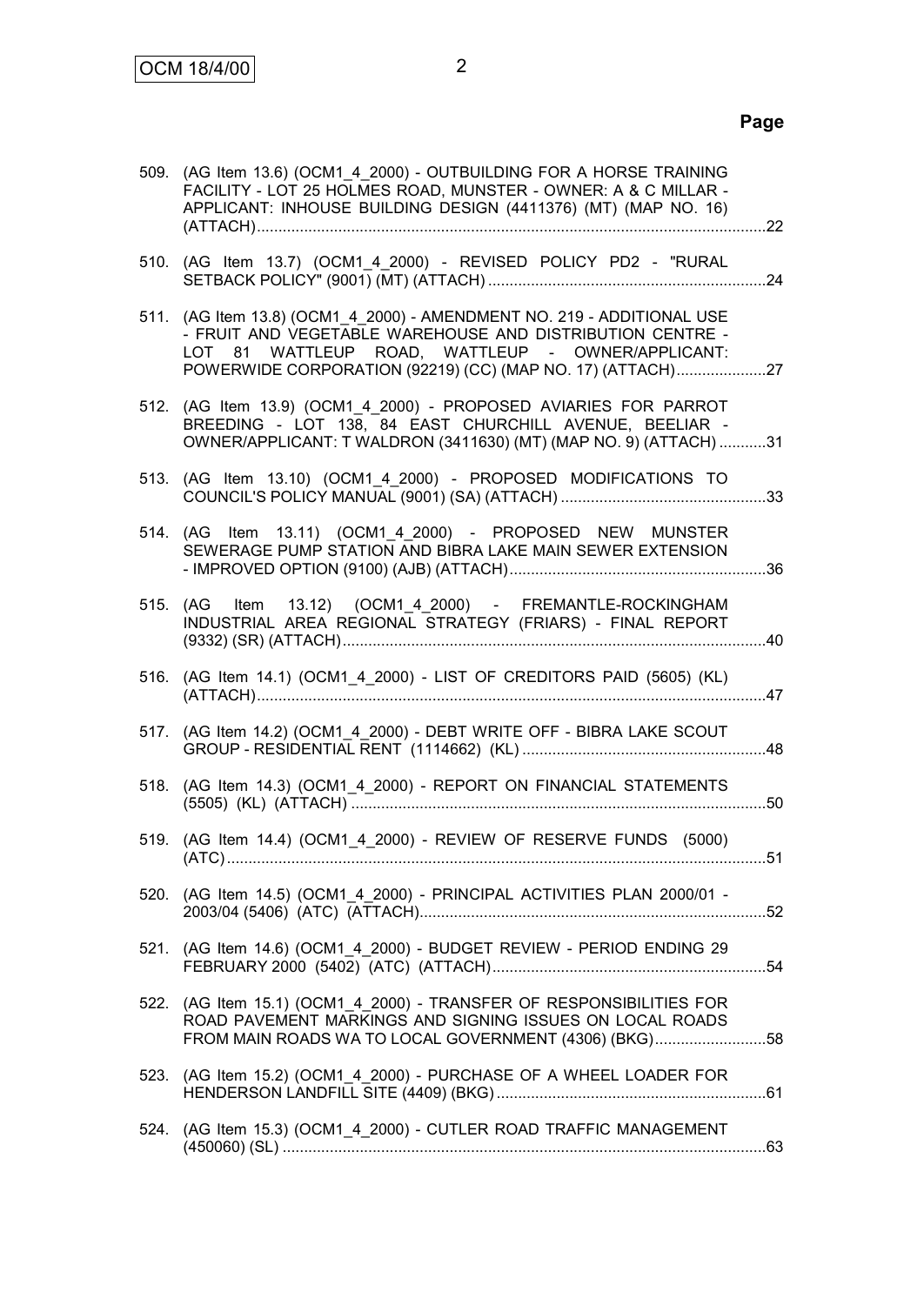# **Page**

| 525. (AG Item 16.1) (OCM1_4_2000) - SHOP FRONT LIBRARY - THOMSONS                                                                     |  |
|---------------------------------------------------------------------------------------------------------------------------------------|--|
| 526. (AG Item 16.2) (OCM1 4 2000) - PROPOSED YOUTH DEVELOPMENT                                                                        |  |
| 527. (AG Item 17.1) (OCM1 4 2000) - CHIEF EXECUTIVE OFFICER'S<br>ORGANISATIONAL STATUS REPORT (1054) (RWB) (ATTACH)72                 |  |
| 528. (AG Item ) (OCM1 4 2000) - EXTENSION OF TIME - AMENDMENT<br>PROPOSALS 192, 193, 206, 207 AND 211 (92192) (92193) (92206) (92207) |  |
| 529. (AG Item 23.1) (OCM1_4_2000) - RESOLUTION OF COMPLIANCE (Section                                                                 |  |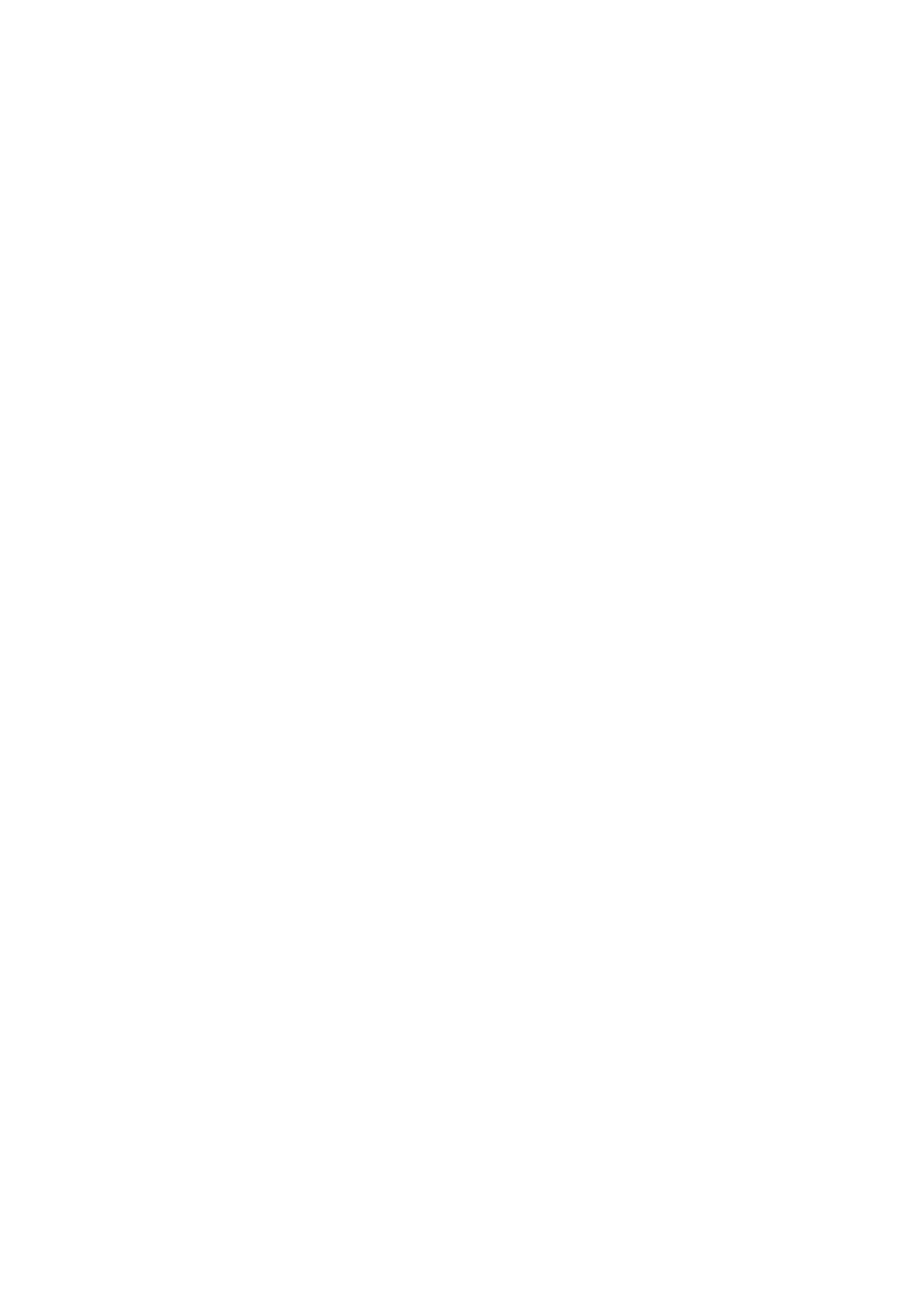# **CITY OF COCKBURN**

# **MINUTES OF ORDINARY COUNCIL MEETING HELD ON TUESDAY, 18 APRIL 2000 AT 7:30 P.M.**

#### **PRESENT:**

#### **COUNCIL MEMBERS**

| Mr J F Donaldson | $\overline{\phantom{0}}$ | <b>Chairperson of Joint Commission</b> |
|------------------|--------------------------|----------------------------------------|
| Ms J L Smithson  | $\overline{\phantom{a}}$ | Joint Commissioner                     |
| Mr M A Jorgensen | $\sim$                   | Joint Commissioner                     |

#### **IN ATTENDANCE**

| Mr R W Brown    | $\sim$ $-$     | <b>Chief Executive Officer</b>             |
|-----------------|----------------|--------------------------------------------|
| Mr D M Green    | $\sim 100$     | <b>Director Community Services</b>         |
| Mr A T Crothers | $\sim$         | Director, Finance & Corporate Services     |
| Mr S Ryan       | $\sim$         | Acting Director, Planning & Development    |
| Mr B K Greay    | $\sim$         | Director, Engineering & Works              |
| Mrs B Pinto     | $\blacksquare$ | Secretary/PA, Finance & Corporate Services |
| Ms R Edwards    | $\blacksquare$ | <b>Public Affairs Officer</b>              |
|                 |                |                                            |

#### **493. (AG Item 1) DECLARATION OF OPENING**

The Presiding Member declared the meeting open at 7.31 pm.

The Presiding Member complimented staff for achieving the third place in the Western Australian IMM Management Challenge. The contest was conducted between local authorities from around Western Australia.

# **494. (AG Item 2) APPOINTMENT OF PRESIDING MEMBER (IF REQUIRED)**

Nil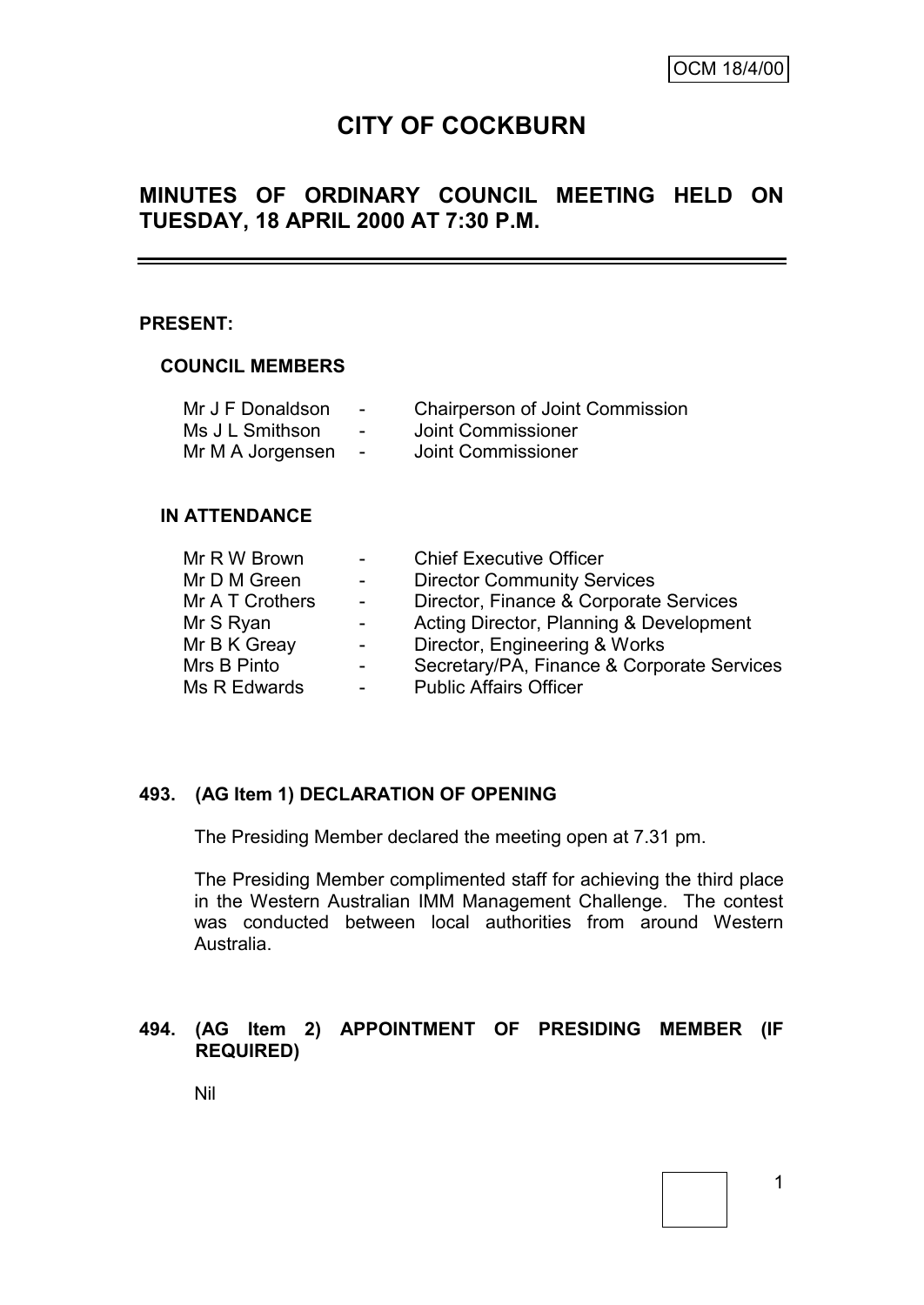#### **495. (AG Item 3) DISCLAIMER**

The Presiding Member read aloud the following disclaimer:

Members of the public who attend Council Meetings, should not act immediately on anything they hear at the Meetings, without first seeking clarification of Council's position. Persons are advised to wait for written advice from the Council prior to taking action on any matter that they may have before Council.

#### **496. (AG Item ) (OCM1\_4\_2000) - ACKNOWLEDGEMENT OF RECEIPT OF WRITTEN DECLARATIONS OF FINANCIAL INTERESTS (by Presiding Member)**

Cmr Donaldson advised that he had received written advice from Cmr Smithson of a financial interest in Agenda item 13.3 which will be read at the appropriate time.

#### **497. (AG Item ) (OCM1\_4\_2000) - APOLOGIES & LEAVE OF ABSENCE**

Mr S Hiller **Annual Leave** 

#### **498. (AG Item 6.1) (OCM1\_4\_2000) - ACTION TAKEN ON PREVIOUS PUBLIC QUESTIONS TAKEN ON NOTICE**

**Mary Jenkins - Annual General Meeting of Electors General Business - 7 February 2000** - queried why builder's sand had been used to fill the beach sand area adjacent to the step down to the beach at Coogee Jetty as it was unsightly.

A response dated 14th March 2000 advised that the builder's sand was used as it is more stable than beach sand and not subject to as much wind erosion however, beach sand would be used in future.

**John Smedley - Annual General Meeting of Electors General Business - 7 February 2000** - complained about the noise emanating from the air-conditioning system during the meeting.

The letter dated 14th March 2000, informed that a new air-conditioning system was recently installed at Council's Administration Building and measures were being instituted by the contractor to minimise the resulting noise nuisance. An acoustics expert had investigated the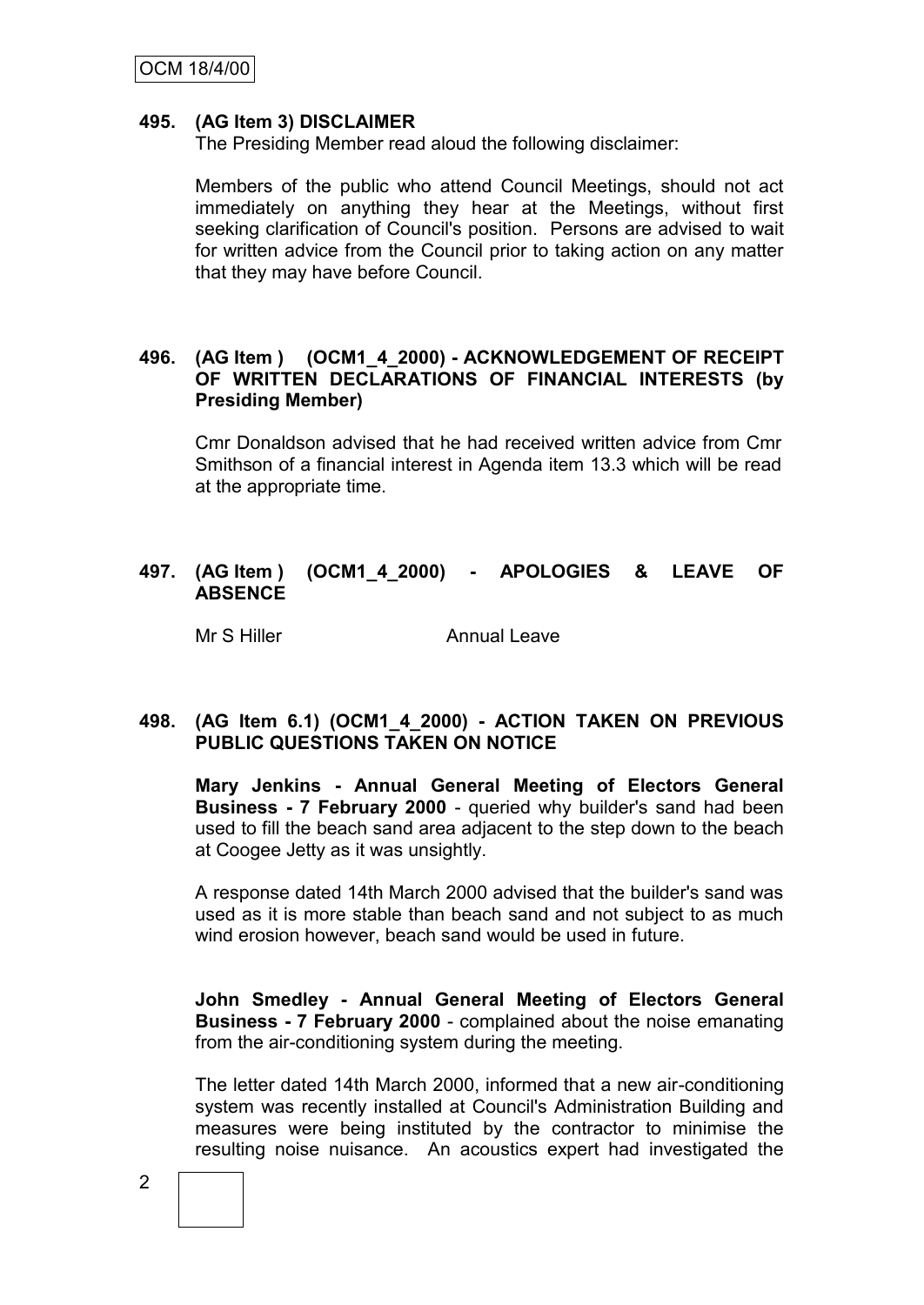noise problem and prepared recommendations which will be effected by the contractor and hopefully, eliminate the problem.

**Bert Renner - Annual General Meeting of Electors General Business - 7 February 2000** - made two requests; that some sand or coarse rock be placed as a fill in between the rocks at the seafront at Woodman Point so people don't fall in the gaps when crossing the rocks and that tree planting be considered as a noise buffer to the Bibra Industrial Park opposite the St Paul's residential estate in Phoenix Road.

A written response dated 14th March 2000 advised that as Woodman Point is under the control of CALM, his request has been forwarded to them for any appropriate action. Also, that vegetation along the Phoenix Road verges in front of the industrial area will be planted as part of the City's Greening Plan in conjunction with the owners of the adjacent property.

**Stephen Lee - Public Question Time - 15 February 2000** - had requested previously, that bus shelters be located outside the Spearwood Shopping Centre and queried whether it had been placed on the Budget. If not, he requested if a shelter under System 21, could be placed in that location.

Discussions with Transperth have found that they are intending to supply a new Adshel type shelter at this location as part of the System 21 Rapid Transit Route which will include 14 stops with new shelters proposed for outside both the Phoenix and Spearwood Shopping Centres.

**Val Oliver - Public Question Time - 15 February 2000** - requested that the footpath between Cordelia Avenue and Prospero Road Coolbellup be constructed as a matter or urgency. Also requested that Council reinstate the bus shelter on Cordelia Avenue which was removed last year.

The footpath along Cordelia Avenue was constructed during the last financial year. The rest of Cordelia Ave (east of Coolbellup Ave) is on this year's program for upgrade which started on the 22nd February with the rest (west of Prospero Road) planned for the 2001 financial year.

The bus shelter was removed due to ratepayer requests and since its removal 2 years ago, no requests (until now) have been received to justify the \$3000 cost to re-establish a shelter.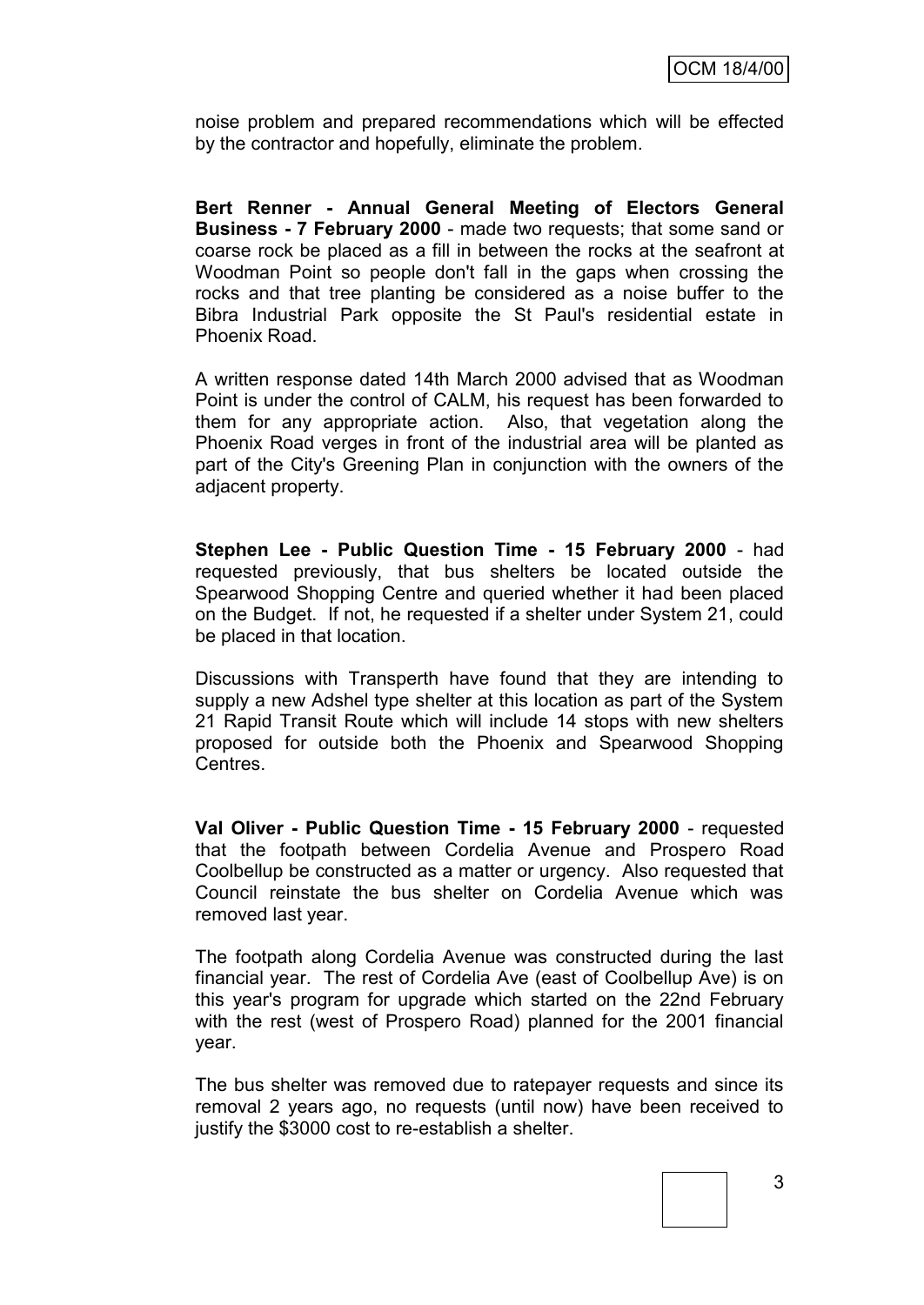**Colin Crook - Public Question Time - 21 March 2000** - queried what had happened to the funds allocated to the Area Wide Traffic Management Study.

A letter from the Director Engineering dated 28th March, advised that it was agreed at Budget Review, that a number of projects would not be proceeding including the above. The funds from those projects were then reallocated to other projects.

Mr Crook also read a letter which he later tabled, regarding "Commissioners duty as representatives of the Citizens of Cockburn" which queried why correspondence addressed to Commissioners, was being replied to by staff and requested a written response.

A letter dated 28th March 2000 from Cmr Donaldson, advised that all correspondence to Council must be addressed through the Chief Executive Officer and that staff do consult with Commissioners where appropriate, before a response is forwarded.

**Heather Smedley - Public Question Time - 21 March 2000** - advised Council that there was debri floating in Cockburn Sound as a result of a seawall being constructed and asked Council to follow it up with the appropriate authorities.

Council wrote to the Ministry for Planning advising of this matter and requesting investigation. The letter dated 27th March 2000, also advised that the Cockburn Power Boat Assoc. had yet to be approached by Landcorp, to discuss the plans for the Northern Harbour.

#### **499. (AG Item ) (OCM1\_4\_2000) - PUBLIC QUESTION TIME**

**Stephen Lee** a resident and ratepayer and also a suspended Councillor spoke in relation to Town Planning Scheme No.3 - FRIARS. He asked why does the map in the Agenda attachment not include an area where it mentions noxious industry? Acting Director, Planning and Development responded that there is no area zoned for noxious industry within the new Scheme. Mr. Lee asked why would it have in the Scheme Text a definition for noxious industry if in the map there is no area which indicates it is noxious. Acting Director, Planning and Development replied that "noxious industry" defined those uses which were excluded from the industrial use permitted within the Scheme area. Mr Lee requested that the adoption of Town Planning Scheme No.3 be deferred because of the horrendous injustice of the FRIARS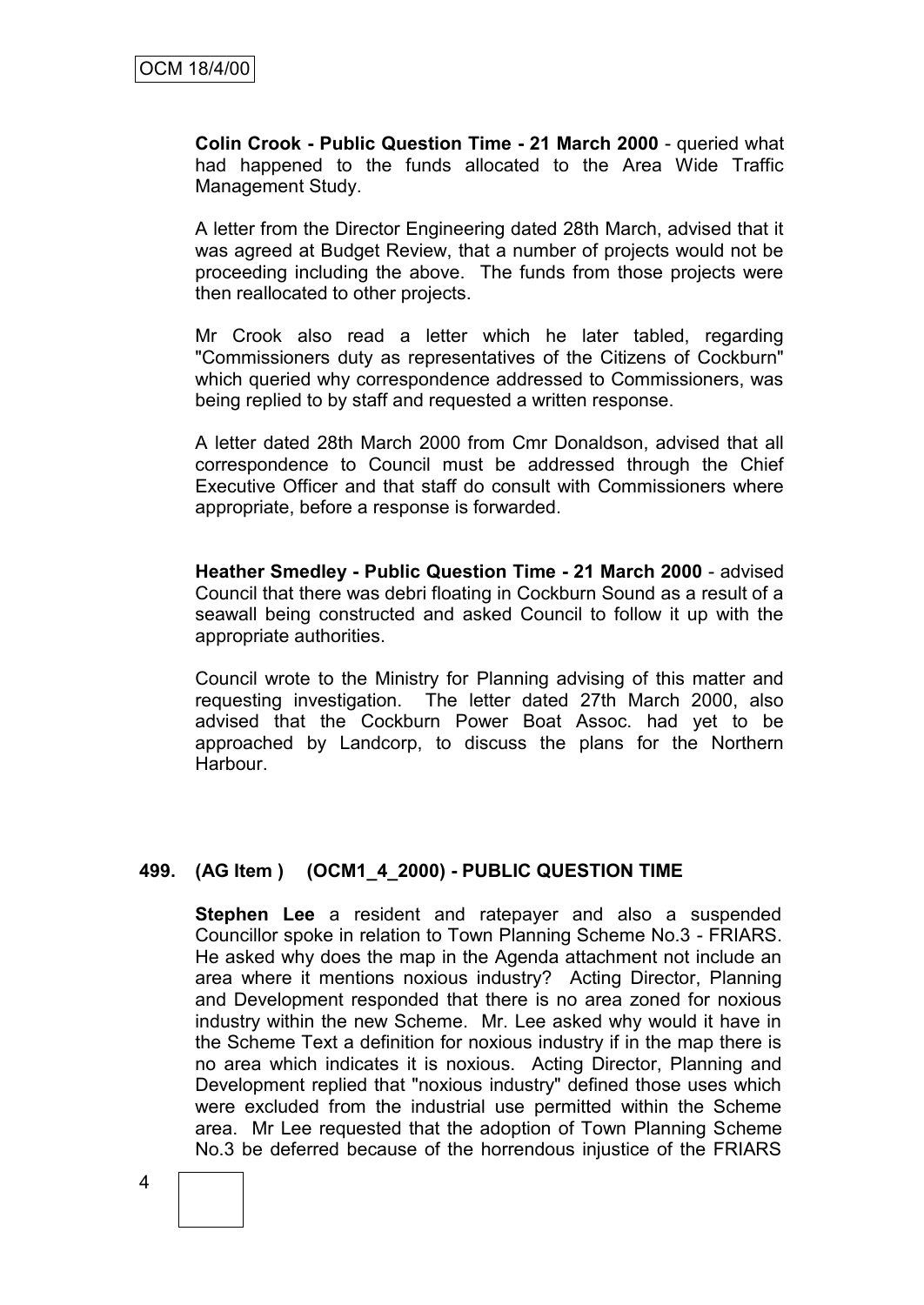report as it is proposing general industry in the large part of the City.

As an Act of Parliament, the Government is making major amendments to Council's Town Planning Scheme No.3. The Act of Parliament always says that Town Planning Scheme No.3 must comply with the Metropolitan Region Scheme(MRS) . Mr Lee says that the MRS is going to change by the Act of Parliament or attempts are being made to change the MRS by the act of Parliament, then it is not really responsible for Council to proceed with Town Planning Scheme No.3 and hence his request to defer it. In Town Planning Scheme No.3 there is industry, and there are such things as a Waste Depot or Liquid Waste Treatment Processing or Waste Storage or any other classification which would be considered to be noxious. This can be placed anywhere within the FRIARS region where it is classified as general industry. So bearing this in mind he requests that Town Planning Scheme No.3 in its present form be deferred pending some form of resolution from the FRIARS report.

Cmr Donaldson replied that a response to the request to defer Town Planning Scheme No.3 is quite simple. Council would be delinquent in its responsibility to agree with the request for a number of reasons. Firstly, Town Planning Scheme No.3 is designed to achieve a result for the whole of the City of Cockburn and many areas of the City of Cockburn are noxious in the FRIARS report. Those people have a right and Council has the responsibility to determine a new Town Planning Scheme which will affect their properties and their lifestyle. While Council is very sensitive about the impact of the FRIARS, it cannot by deferring Town Planning Scheme No.3 abrogate the responsibility for making a decision. There are many areas within the City over which Council has no planning authority. Once FRIARS is approved, much of the planning approval of that area will be taken away from Council, so now it is Council's responsibility to progress with Town Planning Scheme No.3 with information after review and relevant community consultation from the whole of the City and deal with FRIARS as an issue once the outcome is known.

**Carol Reeve-Fowkes** a resident, ratepayer and President of the Yangebup Progress Association spoke with regard to the proposed Town Planning Scheme No.3. She asked where has all the noxious industry gone within this area? The map shows no noxious industry. What about all the industries in Cockburn that are currently classified as noxious industry? If they are now called something different will they also no longer be noxious? She also asked how many other Councils have adopted the Model Scheme Text for Town Planning Scheme No.3? Cmr Donaldson replied that he does not have an answer at the present time but will take this question on notice and respond in writing.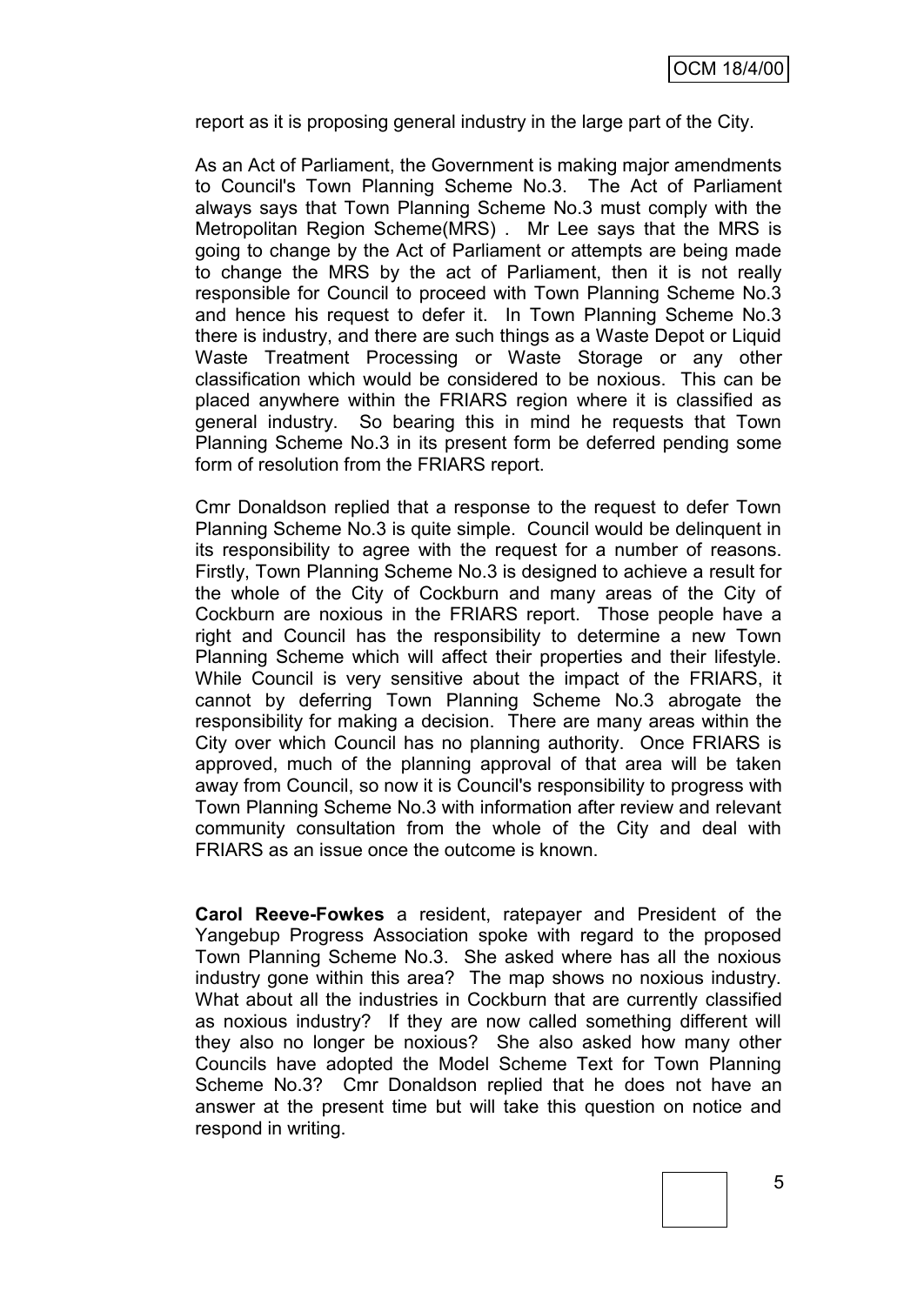Mrs Reeve-Fowkes also asked which other Councils are adopting this section under Land Use definitions as General Industry Licensed, which specifically include cleaning establishments, laundries, metal finishing, boat building and maintenance, liquid waste treatment processing, waste storage, processing or treatment? Do other Councils specifically have these categories excluded from their noxious industry zones or is this specific to Cockburn? Cmr Donaldson responded that this will be taken on notice and responded to in writing.

She said the category of Waste Depot and Waste Storage and processing or treatment is open to all kinds of interpretations and the fear is that Council Officers are not putting the checks and balances in place to protect the residents. Cmr Donaldson stated that Council Officers do not vote on decisions that affect the City of Cockburn, but are made by the Council. Mrs Reeve-Fowkes urged the Commissioners to look very closely at this specific area of Town Planning Scheme No.3 and to think independently and conscientiously about whether Cockburn can cope with any more noxious industry, which is what Town Planning Scheme No.3 will allow. She further emphasised and requested Council to put this section of the Town Planning Scheme No.3 on hold, pending further information about the FRIARS plans, which will have very far reaching consequences.

Mrs Reeve-Fowkes referred to the Status Report (Item 17.1) and the information provided on the issue of Ward Boundaries and Councillor numbers and noted that a report on this issue is due to be reported to Council by May 2000. She asked if this process was likely to cause any delay in the election of a new Council following the Inquiry. Cmr Donaldson responded that the two issues are separate and that the Minister will nominate the date for the elections at the conclusion of the inquiry process.

**Val Oliver** spoke in relation to the Western Australian Croation Club - Public Question Time - 21 March 2000. Her query was what percentage of people come from Cockburn. She said on making enquiries the number provided was not correct and wondered whether Council could provide some accurate figures. Cmr Donaldson replied that he did not have an answer and that her query would be taken on notice and responded to in writing.

**Trevor Waldron** spoke with regard to Agenda Item 13.9. He asked what is the reasonable number of avairies? Cmr Donaldson replied that he did not have an answer. He did not know what a reasonable number would be. He suggested it would be best to wait until the matter is dealt with by Council at the appropriate time to see what the outcome is.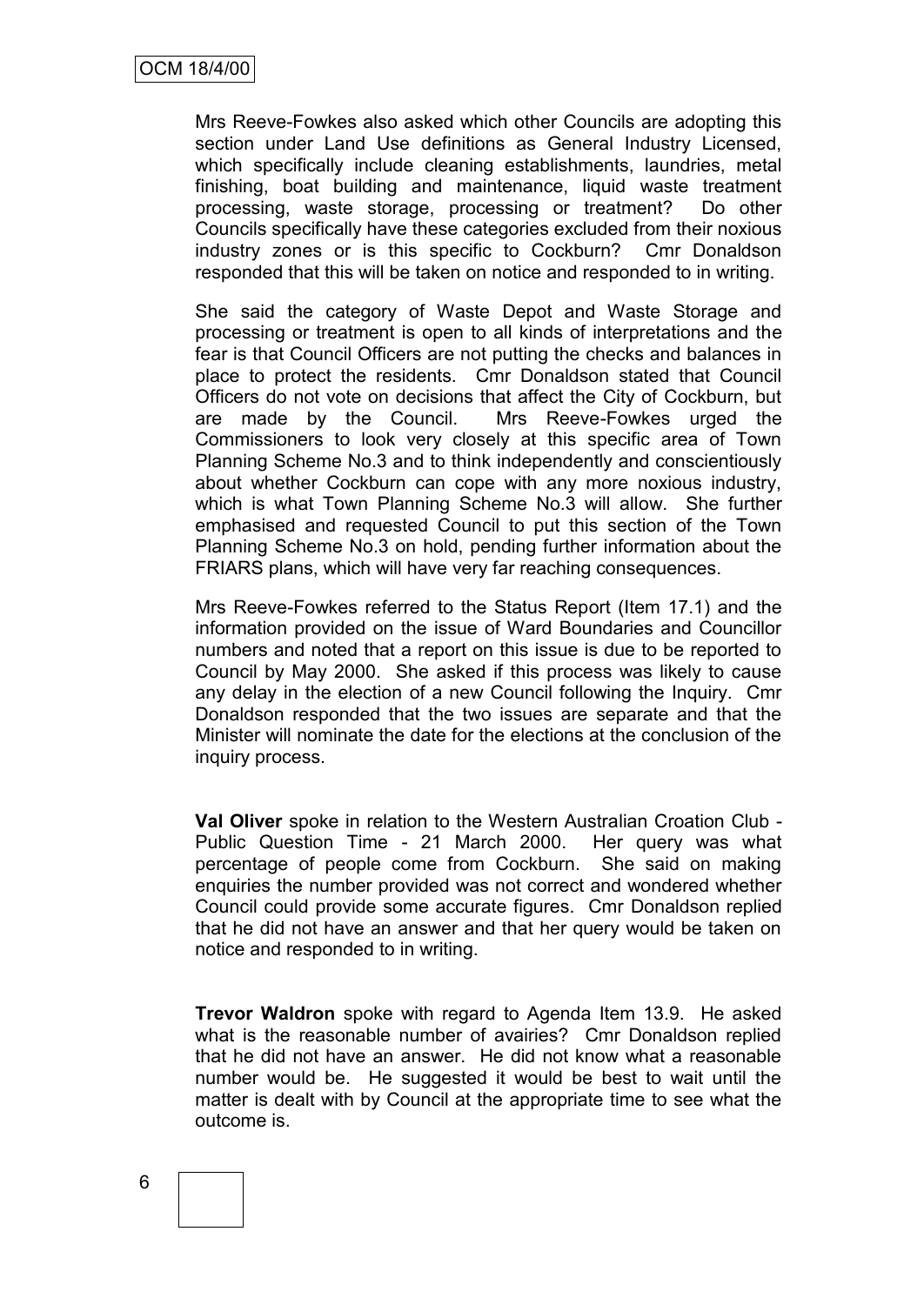**Laurie Humphreys**, a ratepayer and suspended Councillor stated that the last 12 months had not been an easy time. He appreciates that the Commissioners have done a better job that was originally thought. Cmr Donaldson thanked Mr. Humphreys for his comments on behalf of Council.

Mr Humphreys also queried as to what the actual costs were for the transfer of duties from Main Roads. Cmr Donaldson responded that the present moment he did not have the figures requested but will take the matter on notice and respond in writing.

**Stephen Lee** spoke in relation to Item 13.1. He stated that public servants are often required to implement decisions that they don't necessarily agree with and that aspects of their job could be unpleasant, however, that is what they are paid to do.

Cmr Smithson in response to this comment stated that the Policy was appropriate as she was aware of circumstances when officers were required to defend Council decisions in the Town Planning Appeals Tribunal when the Council decision was in conflict with their professional opinion.

Stephen Lee requested for the matter to be deleted but if it cannot be done at the present time, then the matter be deferred until after the Inquiry has been completed.

**Stephen Lee** spoke in relation to Item 14.6. He referred to an item which says "Remove contaminated soil from Reserve 1820 - \$136,000 placed on the Budget. He asked where Reserve 1820 is and what is the contamination in the soil? Acting Director, Planning and Development replied that Reserve 1820 is located at the corner of Warton and Armadale Roads. Part of the land was used as a waste disposal site some years ago with the approval of State Health Department. The need for removal of the contaminated soil had been identified by the Waters and Rivers Commission as the site was within the Jandakot Groundwater area.

Cmr Jorgensen noted that further details were provided in the attachments to the Budget submission.

**Stephen Lee** also queried another matter - Item 14.6 regarding South Coogee Reserve - replace condemned playground equipment for \$15,000. Cmr Dondaldson replied that the original equipment was assessed as structurally unsafe, during a routine safety audit. It was important for the this to be replaced for the safety of the children of the Primary School adjacent to the Reserve. The equipment that was there previously was dismantled by Council several months ago which were old pine logs.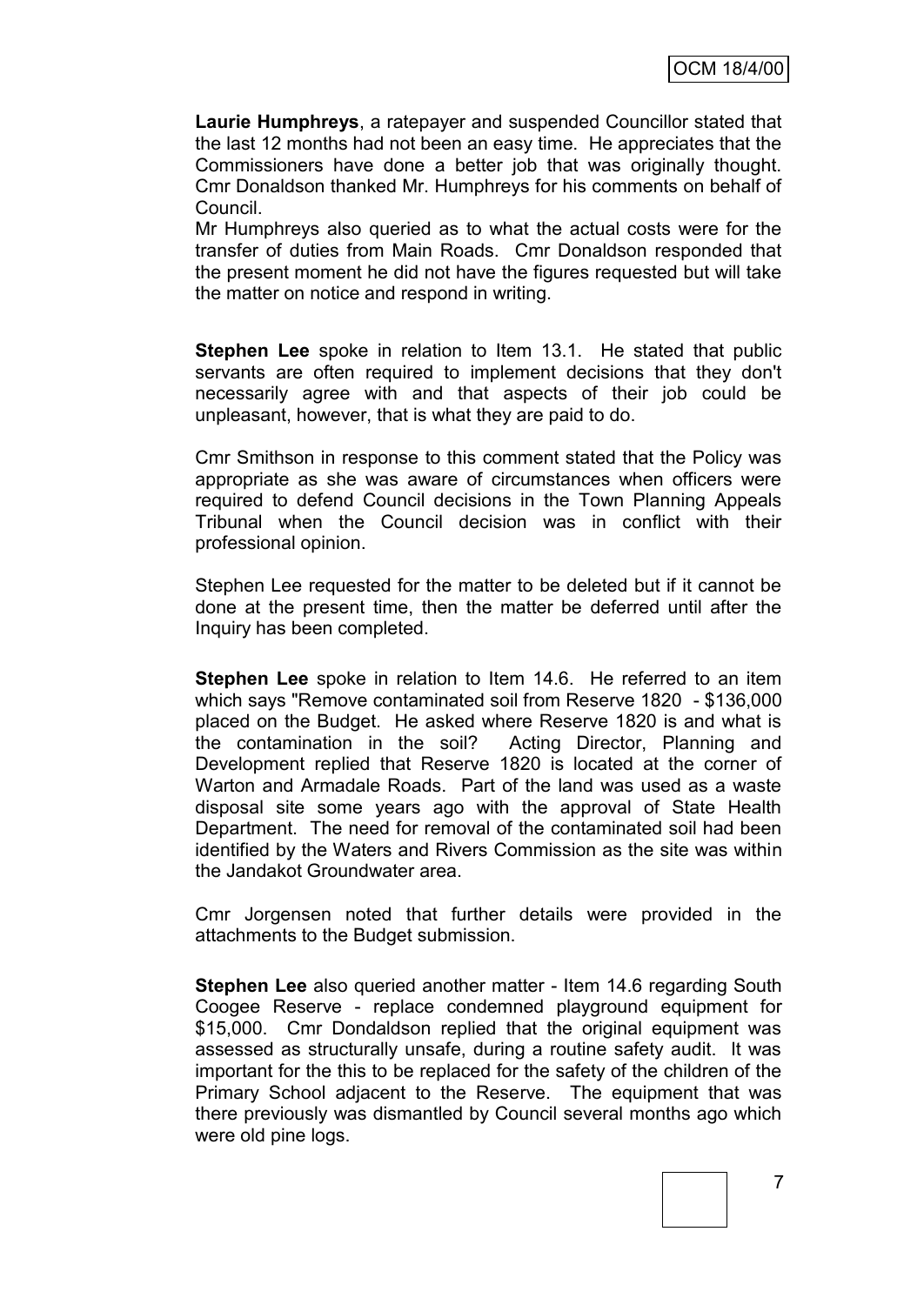**Laurie Humphreys** said he was concerned and supports some of the comments made earlier with regard to Item 13.1. He requested Council to wait until after the Inquiry was completed so that both sides have some agreement. Cmr Donaldson thanked Mr. Humphreys for his comments.

**Andrew Millar** resident of Munster spoke with regard to Item 13.6. He spoke in support of his application for a horse training facility.

**500. (AG Item 8.1) (OCM1\_4\_2000) - ORDINARY COUNCIL MEETING - 21/3/2000**

MOVED Cmr Smithson SECONDED Cmr Jorgensen that the Minutes of the Ordinary Council Meeting held on 21 March 2000 be confirmed as a true and accurate record.

**CARRIED 3/0**

#### **501. (AG Item 12.1) (OCM1\_4\_2000) - AMENDMENT TO DELEGATED AUTHORITY - CALLING OF TENDERS (DA-F4) (1015) (DMG) (ATTACH)**

#### **RECOMMENDATION**

That Council amend its Instrument of Delegation No. DA-F4 (Calling of Tenders) by extending the effect of the delegation to include the calling of expressions of interest, as highlighted in the attachment to the Agenda.

#### **TO BE CARRIED BY AN ABSOLUTE MAJORITY OF COUNCIL**

#### **COUNCIL DECISION**

MOVED Cmr Smithson SECONDED Cmr Jorgensen that the recommendation be adopted.

**CARRIED 3/0**

#### **Background**

Council currently delegates authority to the Chief Executive Officer to call (subject to conditions) tenders for the provision of goods and services to or from Council.

#### **Submission**

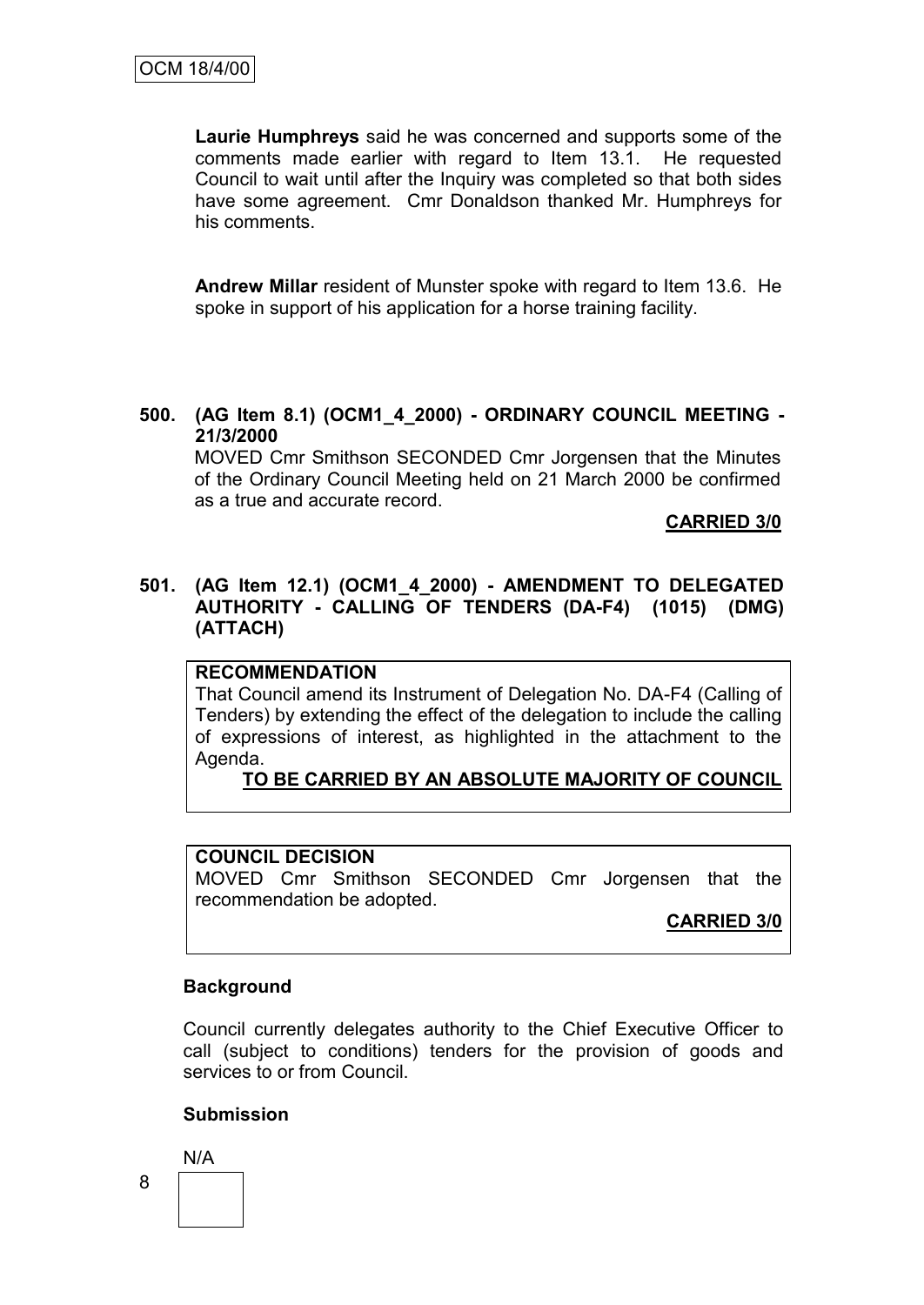# **Report**

On some occasions, it is more appropriate to invite expressions of interest from specific providers where certain identifiable expertise is required. This process then allows a short list of preferred tenderers to be compiled and restricted (as opposed to public) tenders called for specific goods / services.

# **Strategic Plan/Policy Implications**

Key Result Area "Managing Your City" refers.

# **Budget/Financial Implications**

Nil.

# **Implications of Section 3.18(3) Local Government Act, 1995**

N/A

#### **502. (AG Item 12.2) (OCM1\_4\_2000) - DELEGATE - SWAN REGION FIRE PROTECTION ADVISORY COMMITTEE (1557) (DMG)**

# **RECOMMENDATION**

That Council nominate Commissioner Jorgensen as Council's Delegate to the Swan Region Fire Protection Advisory Committee with Commissioner Donalsdon as Deputy Delegate and Council's Chief Bush Fire Control Officer as advisor with Council's Deputy Chief Bush Fire Control Officer as Deputy.

#### **COUNCIL DECISION**

MOVED Cmr Smithson SECONDED Cmr Donaldson that the recommendation be adopted.

**CARRIED 3/0**

#### **Background**

With the suspension of Council in April, 1999, Council reconsidered the requirement to have this Committee represented by a "political"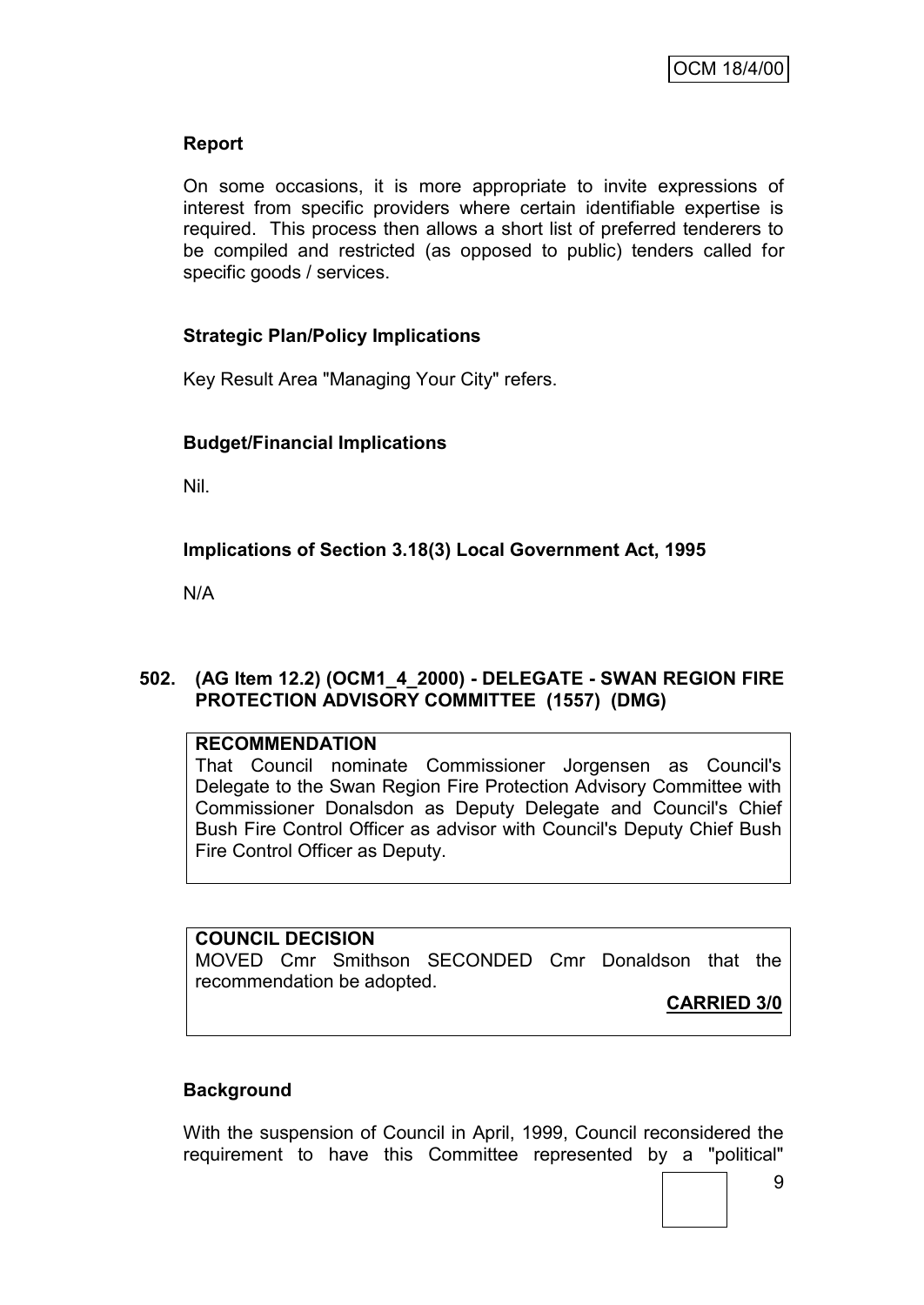representative, and chose to appoint Council's Chief and Deputy Chief Bush Fire Control Officers as its representatives on this Committee.

#### **Submission**

To appoint a Commissioner to the position of Council Delegate on this Committee.

#### **Report**

It is traditional for local government to appoint a political, as well as an officer representative to this Committee. Council's current representation is weighted with practitioner representation and by adopting this recommendation Council will redress this imbalance.

#### **Strategic Plan/Policy Implications**

Key Result Area - "Managing Your City" refers.

#### **Budget/Financial Implications**

N/A

#### **Implications of Section 3.18(3) Local Government Act, 1995**

This Committee comprises all Councils in the Metropolitan Region which share the Metropolitan Fire District with areas supported by Volunteer Bush Fire Brigades, which are the responsibility of local government.

While the urban spread will diminish the Council controlled component of this arrangement over time, it is likely that Council will always retain a responsibility to be involved in bush fire operations associated with its Resource (Special Rural) Zones.

#### **503. (AG Item 12.3) (OCM1\_4\_2000) - REQUEST FOR LEAVE OF ABSENCE - CMR J. SMITHSON (1705) (RWB)**

# **RECOMMENDATION**

That Council grant a Leave of Absence to Cmr J. Smithson for the period 20th April to 5th June 2000 inclusive.

10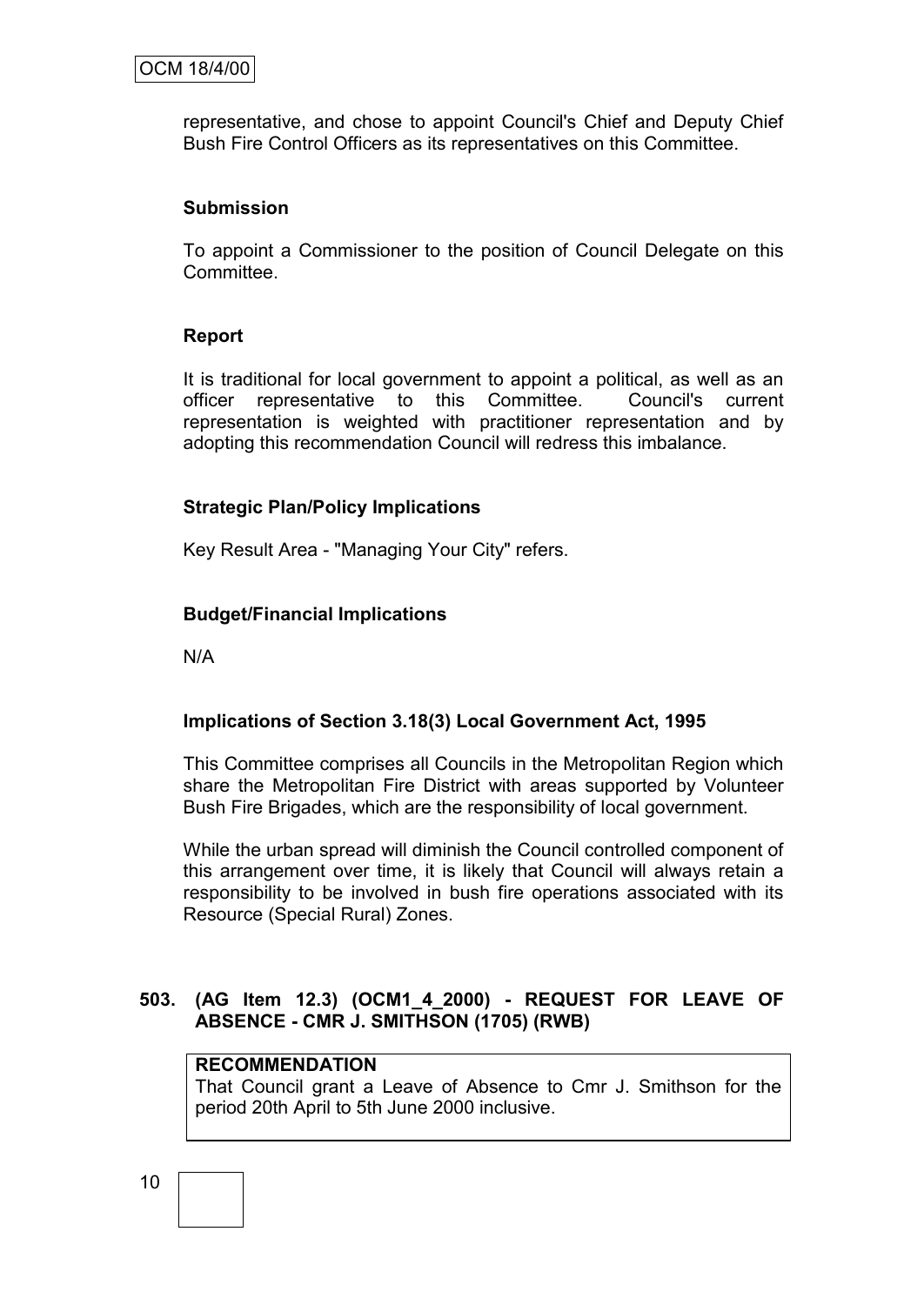# **COUNCIL DECISION** MOVED Cmr Jorgensen SECONDED Cmr Donaldson that the recommendation be adopted.

# **CARRIED 3/0**

# **Background**

By facsimile dated 31st March 2000, Cmr Smithson has sought Leave of Absence for the period 20th April to 5th June 2000 inclusive.

# **Submission**

N/A

# **Report**

N/A

# **Strategic Plan/Policy Implications**

N/A

**Budget/Financial Implications**

N/A

**Implications of Section 3.18(3) Local Government Act, 1995**

Nil

# **504. (AG Item 13.1) (OCM1\_4\_2000) - POLICY PD46 - RESPONSE TO APPEALS AND INVESTIGATIONS (9003) (SMH) (ATTACH)**

# **RECOMMENDATION**

That Council adopt Policy PD46 - Response to Appeals and Investigations, and include it in the Council's Policy Manual.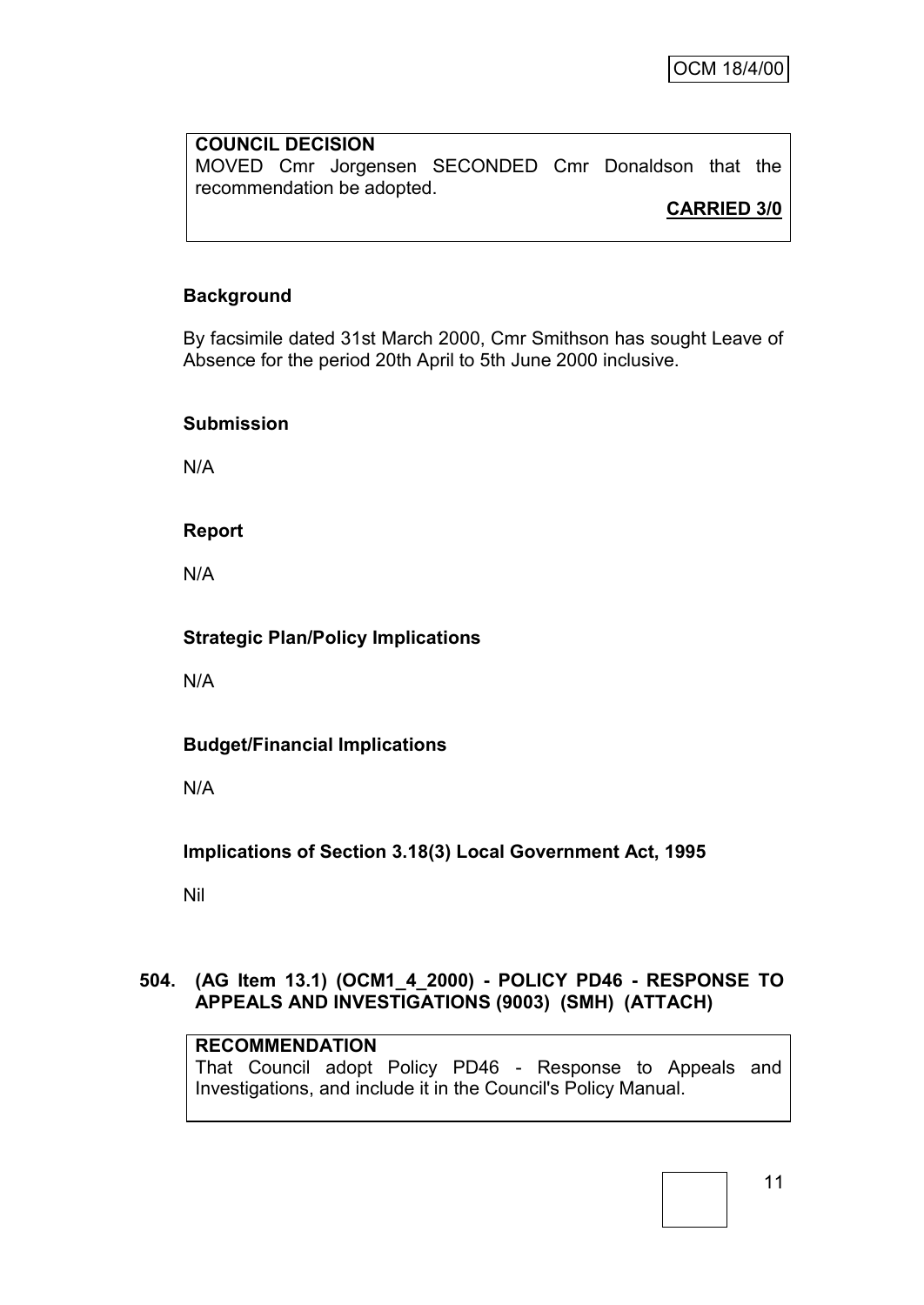# **COUNCIL DECISION**

MOVED Cmr Jorgensen SECONDED Cmr Smithson that the matter be deferred until the next meeting.

**CARRIED 3/0**

### **Explanation**

The Commissioners felt that the policy needs to be looked at more closely so that improvements could be made to the policy in the way it should be exercised as well as for it to be written in a more constructive way. Specific attention should be directed to defining "correcting / improving" and whether part of the Policy was necessary. Also, the Policy provided for potential conflict where an Officer was not the Chief Executive.

# **Background**

At its meeting held on 21 March 2000, the Council resolved to defer consideration of the proposed policy in order for it to be redrafted and refined.

A revised policy has been prepared accordingly.

There are situations that arise where the Council changes the recommendation of a Council officer which can lead to an appeal by the applicant and an investigation by the Ombudsman.

In the past, the Council officers have been required to respond to the Minister or the Parliamentary Commissioner and attend as an expert witness to a tribunal dealing with the matter, on behalf of the Council, when the Council decision is contrary to the recommendation of the officer.

This is a difficult situation and places the officer in an invidious position.

The decision making authority needs to be responsible and accountable for its actions where they are totally opposed to the recommendations of an officer.

The Local Government Act has been amended to include Regulation 11(d)(da), which now requires Council to document the reasons for making a recommendation different from that of an officer or a committee.

A policy is required to clarify the role and responsibility of the Council and its staff in respect to recommendations and decisions that are different.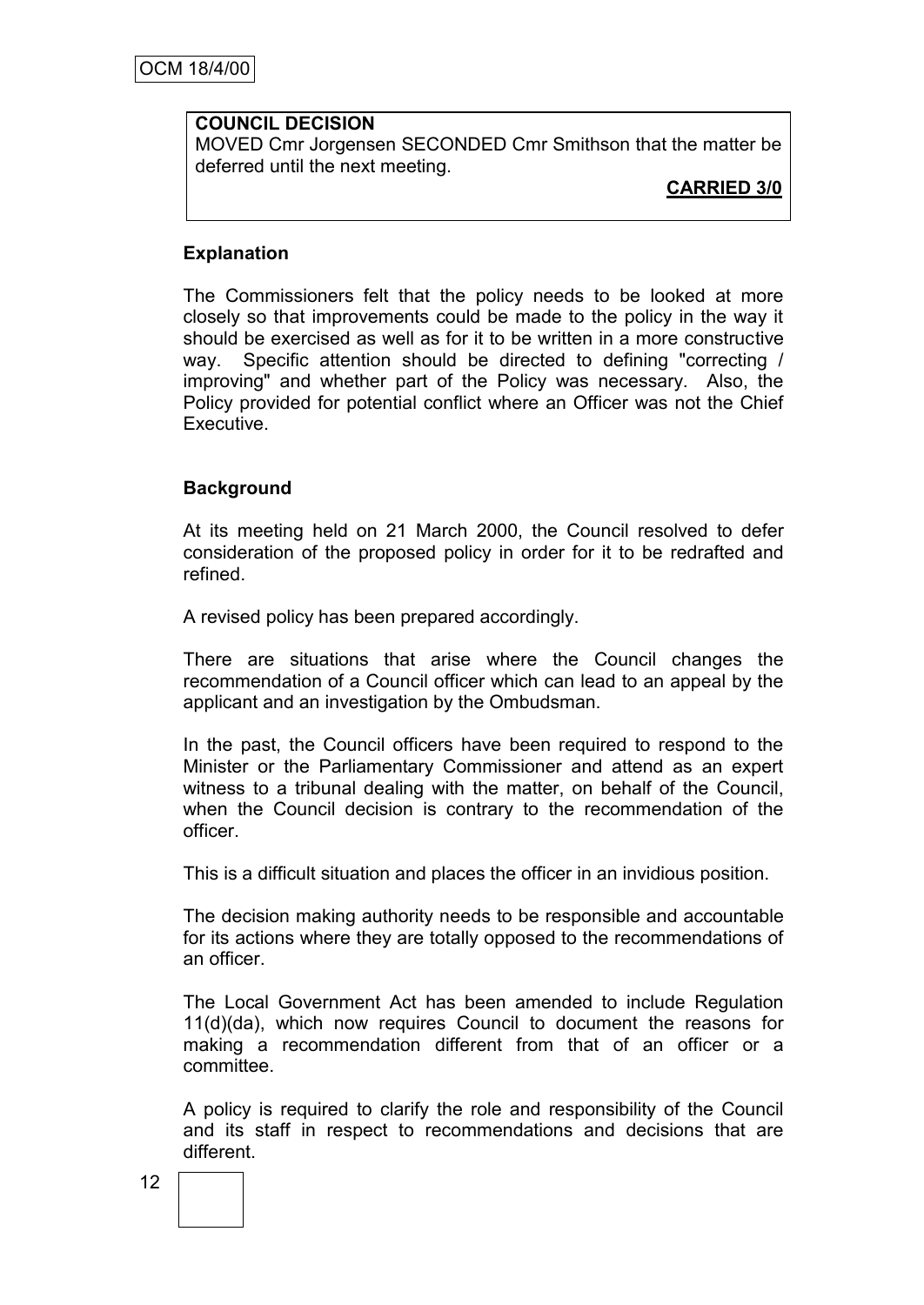# **Submission**

N/A

# **Report**

Attached is a policy which has been prepared to provide for situations where a staff recommendation and a Council decision are different and an appeal or an Ombudsman investigation follows.

The purpose of the policy, is to put the onus for a Council decision squarely with the Council so that:-

- (1) Council decisions which are the same or essentially the same as a staff recommendation, then the staff is obliged, unless the Council directs otherwise, to represent the Council in an appeal or an investigation.
- Provision needs to be made where a Council decision may, by being different from the staff recommendation, correct or improve on the recommendation in the interests of the Council, the applicant or both.
- (2) Council decisions which are totally different to a staff recommendation, then the Council should be required to represent its position and if necessary, Councillors act as an expert witness.

This approach would clarify the role, responsibility and accountability of the Council in this circumstance.

Although the situation does not arise often, a policy makes it clear should it occur in the future.

#### **Strategic Plan/Policy Implications**

A new policy is proposed.

#### **Budget/Financial Implications**

N/A

#### **Implications of Section 3.18(3) Local Government Act, 1995**

Nil

13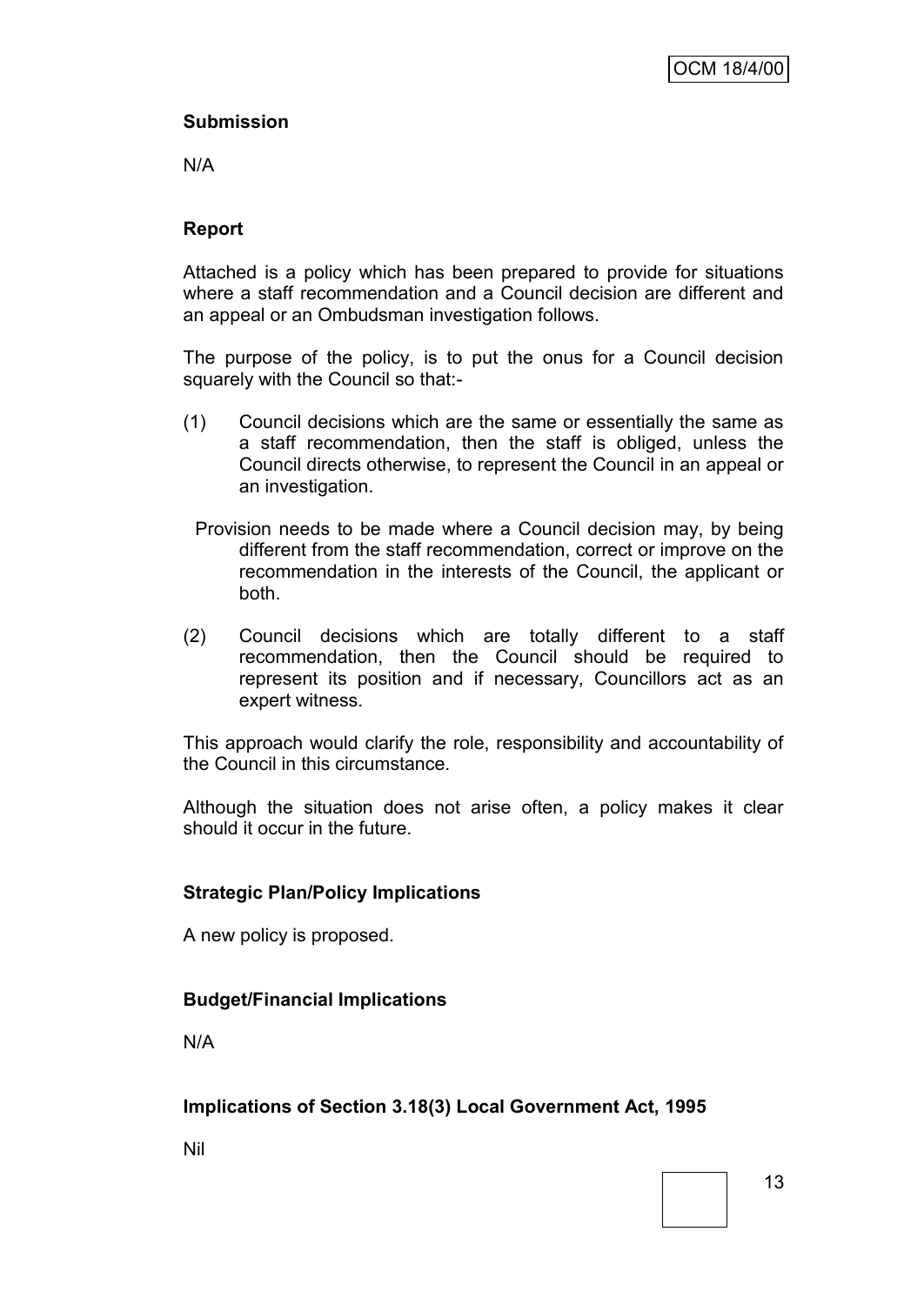### **505. (AG Item 13.2) (OCM1\_4\_2000) - ADDITION TO COUNCIL'S STANDARD SUBDIVISION CONDITIONS - RETAINING WALLS (9003) (SMH)**

# **RECOMMENDATION**

That Council:

- (1) add the following subdivision condition to Policy PD16 Standard Subdivision Conditions and Footnotes:-
	- "*75B Retaining Wall - Location Where subdivision works includes the installation of retaining walls, the wall shall be located so that the footing and the top of the wall are fully within the boundaries of the lower lot."*
- (2) amend its Policy Manual accordingly.

# **COUNCIL DECISION**

MOVED Cmr Smithson SECONDED Cmr Jorgensen that:

- (1) the matter be deferred;
- (2) advice be sought from the Western Australian Planning Commission on dividing fences; and
- (3) legal advice be sought from Council's Solicitors on the merits of the Policy.

**CARRIED 3/0**

# **Explanation**

It was felt that as the issue on dividing fences can be a notorious situation between neighbours, advice be sought from the Western Australian Planning Commission as to what standards exist at other Councils. It was also decided that legal advice be sought from Council's Solicitors.

# **Background**

Due to recent complaints about the responsibility for retaining walls and the erection of common fencing within subdivisions, particularly

14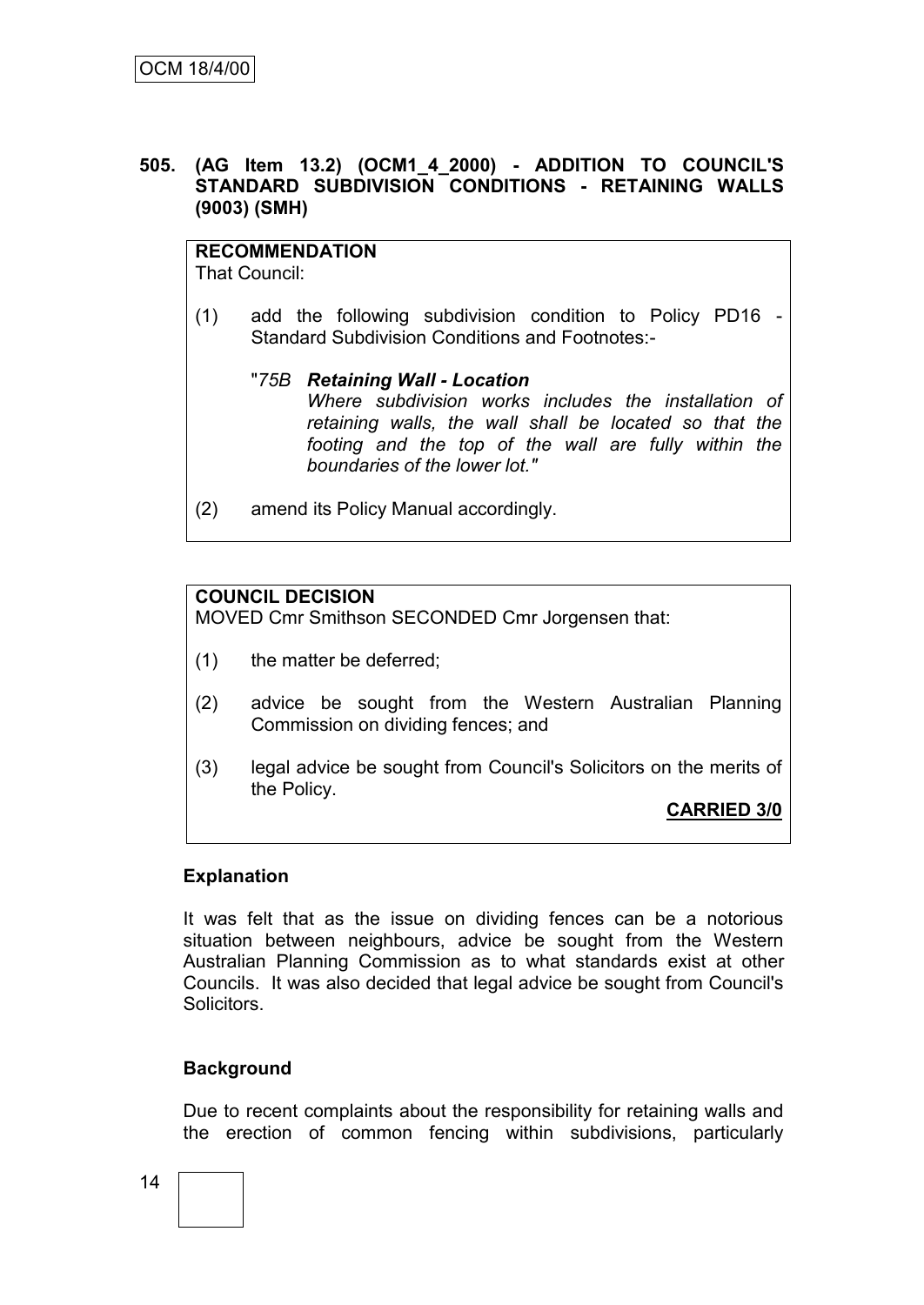residential subdivisions, it is necessary to ensure that this can be facilitated with a minimum of difficulty.

A case in Regent Court at Thomsons Lake illustrates the point. Here the subdivider erected retaining walls between lots without a building licence. The stability and suitability of the walls is now a matter for the owners.

Regardless of whether the walls are approved or unapproved, because the walls are located within the boundary of the high (retained) lots the owner of a property on the low side cannot erect a fence behind the retaining wall because it is on the adjoining property.

Owners generally want to erect the fence on or at the top of the wall so that they can achieve maximum privacy.

In the case in Regent Court, the owner of the high lot has no intention of commencing a house and therefore does not want to erect a fence. The owner of the low lot cannot get approval to enter the adjoining owners land to erect the common fence.

#### **Submission**

N/A

#### **Report**

By requiring all retaining walls to be located within the lower lot this problem would be overcome.

#### **Strategic Plan/Policy Implications**

A revision to the standard conditions for subdivision is required. Amend Policy PD16.

#### **Budget/Financial Implications**

By including this requirement as a standard condition it could reduce the amount of staff time involved in trying to resolve matters such as this between unco-operative owners.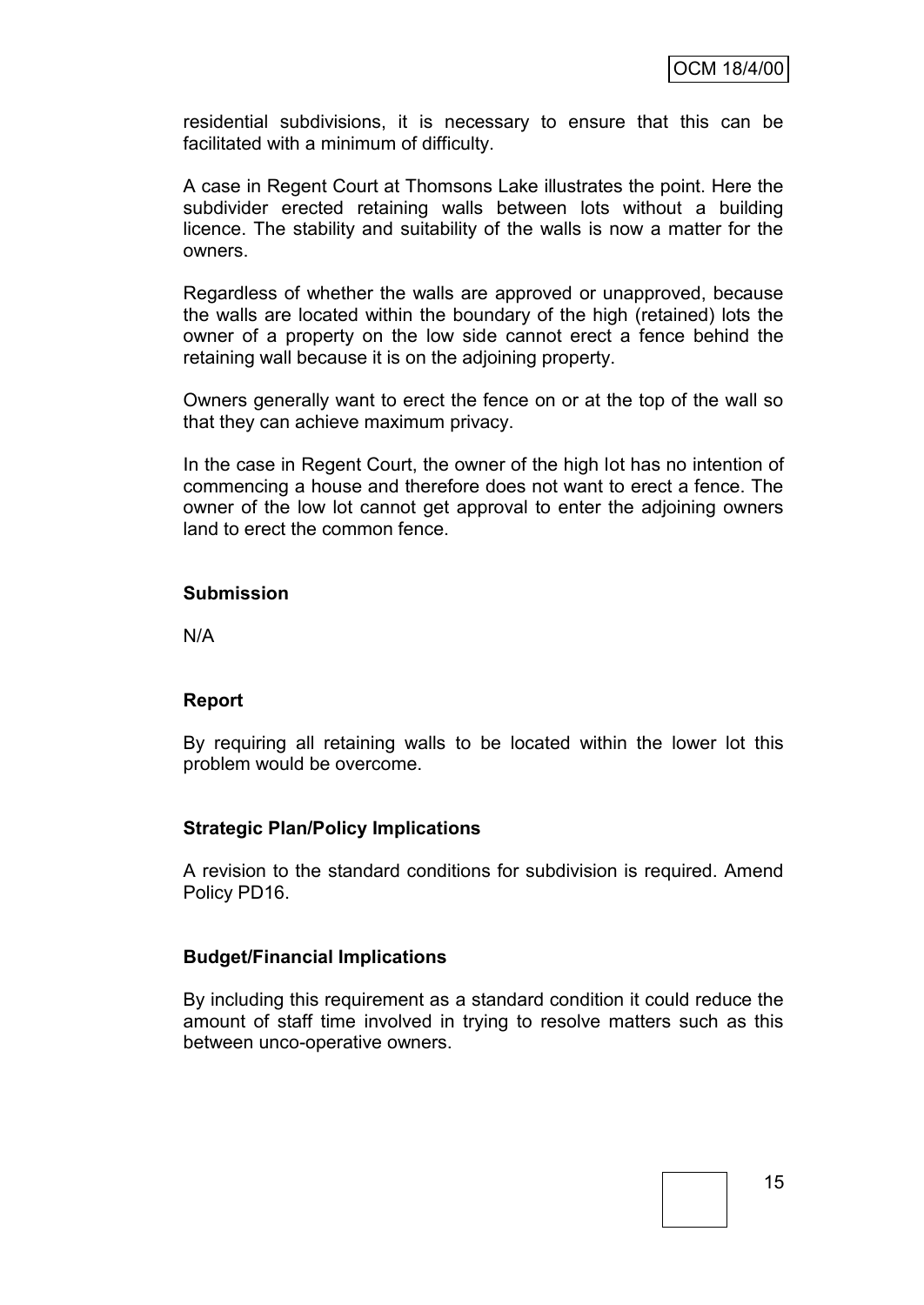#### **Implications of Section 3.18(3) Local Government Act, 1995**

Council only makes recommendations on proposed subdivision to the WAPC. The Council, therefore, must rely on the WAPC including its recommended condition in its conditional approval.

This is the most efficient and effective way to attempt to resolve this potential problem, but it relies totally on the co-operation of the WAPC.

#### **DECLARATION OF FINANCIAL INTEREST**

Cmr Donaldson read aloud advice that Cmr Smithson declared a financial interest in Agenda Item 13.3. The nature of the interest being that her employer, BSD Consultants, has previously undertaken work for Watsons.

#### **AT THIS POINT THE TIME BEING 8.16 PM CMR SMITHSON LEFT THE MEETING**

**506. (AG Item 13.3) (OCM1\_4\_2000) - POLICY PD48 - WATSONS BUFFER (9003) (SMH) (ATTACH)**

# **RECOMMENDATION**

That Council:

- (1) receive the report;
- (2) adopt "Policy PD48 Watsons Buffer" and include it in the Council's Policy Manual;
- (3) include "Policy PD48 Watsons Buffer" in its Delegated Authority Register with Authority to apply the Policy on behalf of the Council given to the Director Planning and Development, Manager Development Services and Manager Planning Services.

#### **COUNCIL DECISION**

MOVED Cmr Jorgensen SECONDED Cmr Donaldson that the recommendation be adopted.

**CARRIED 2/0**

**Background**

16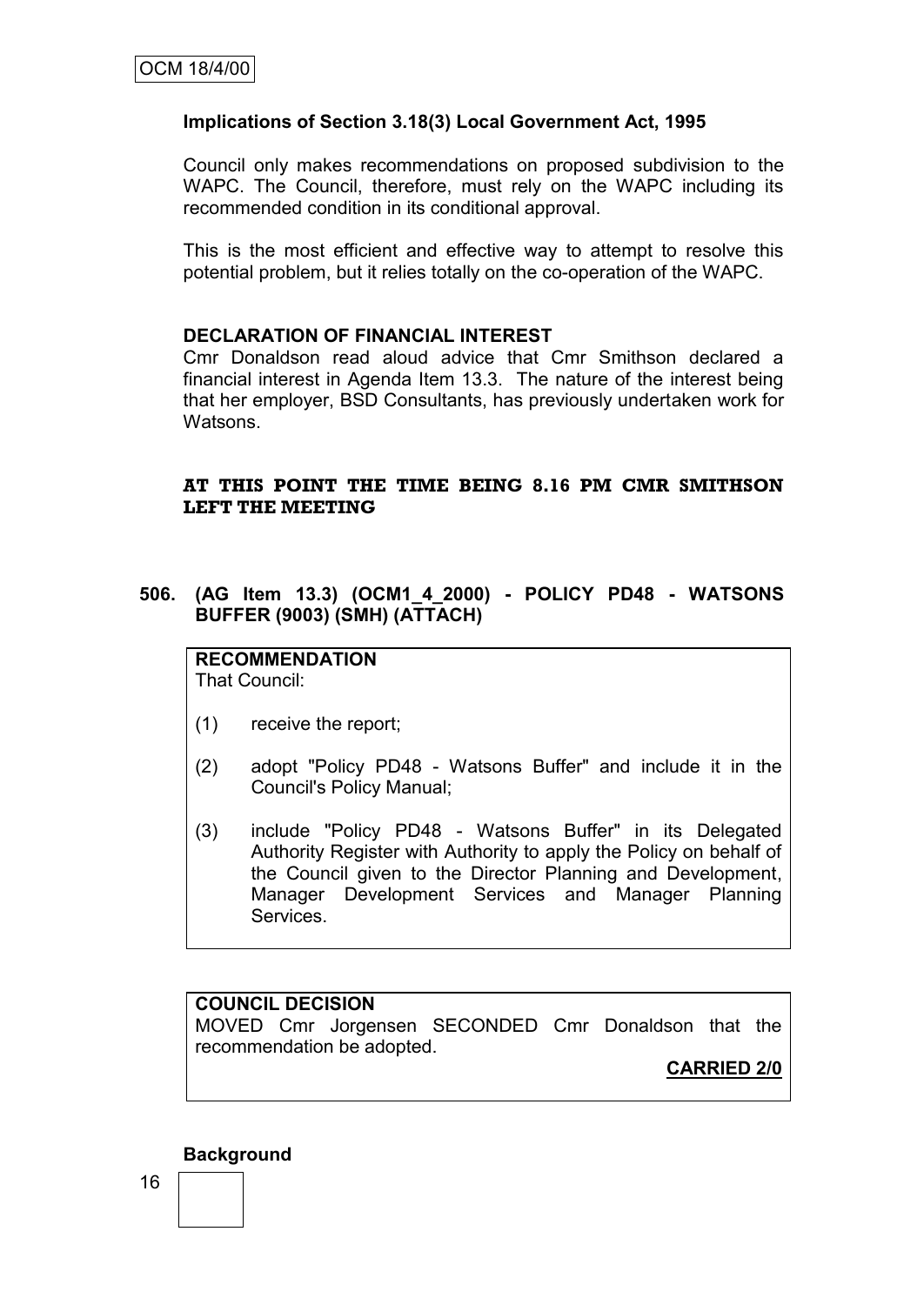Watsons and their representatives met with the Director Planning and Development and the Manager Development Services to express their concern that subdivision and scheme amendments were occurring in the area around their plant without their knowledge. This is a cause of concern to Watsons while they have yet to complete their Odour Study.

They expressed concern about the Scheme Amendments 205 and 214, having proceeded without them being aware of it.

#### **Submission**

Watsons have requested that Council advise them of subdivisions, discretionary development applications and scheme amendments within the EPA (500m) buffer around the Watsons plant.

#### **Report**

In the interim the Council could adopt a policy where it undertakes to advise Watsons of any discretionary land use or development proposal within the EPA (500m) buffer, together with subdivisions and scheme amendments.

The information forwarded to Watsons would be advisory only and at the discretion of the Council. The advice would not place any obligation on either the Council or Watsons to deal with the matter in any particular way.

The Council would not be bound by any response or reaction from Watsons when advised of any proposal.

The concerns of Watsons are appreciated given that the Odour Study they are required to complete before mid 2000, could be compromised when a final outcome is determined by the EPA.

#### **Strategic Plan/Policy Implications**

A new policy is proposed, with delegated authority to the Director Planning and Development, Manager Development Services and Manager Planning Services to apply the Policy on the Council's behalf.

#### **Budget/Financial Implications**

N/A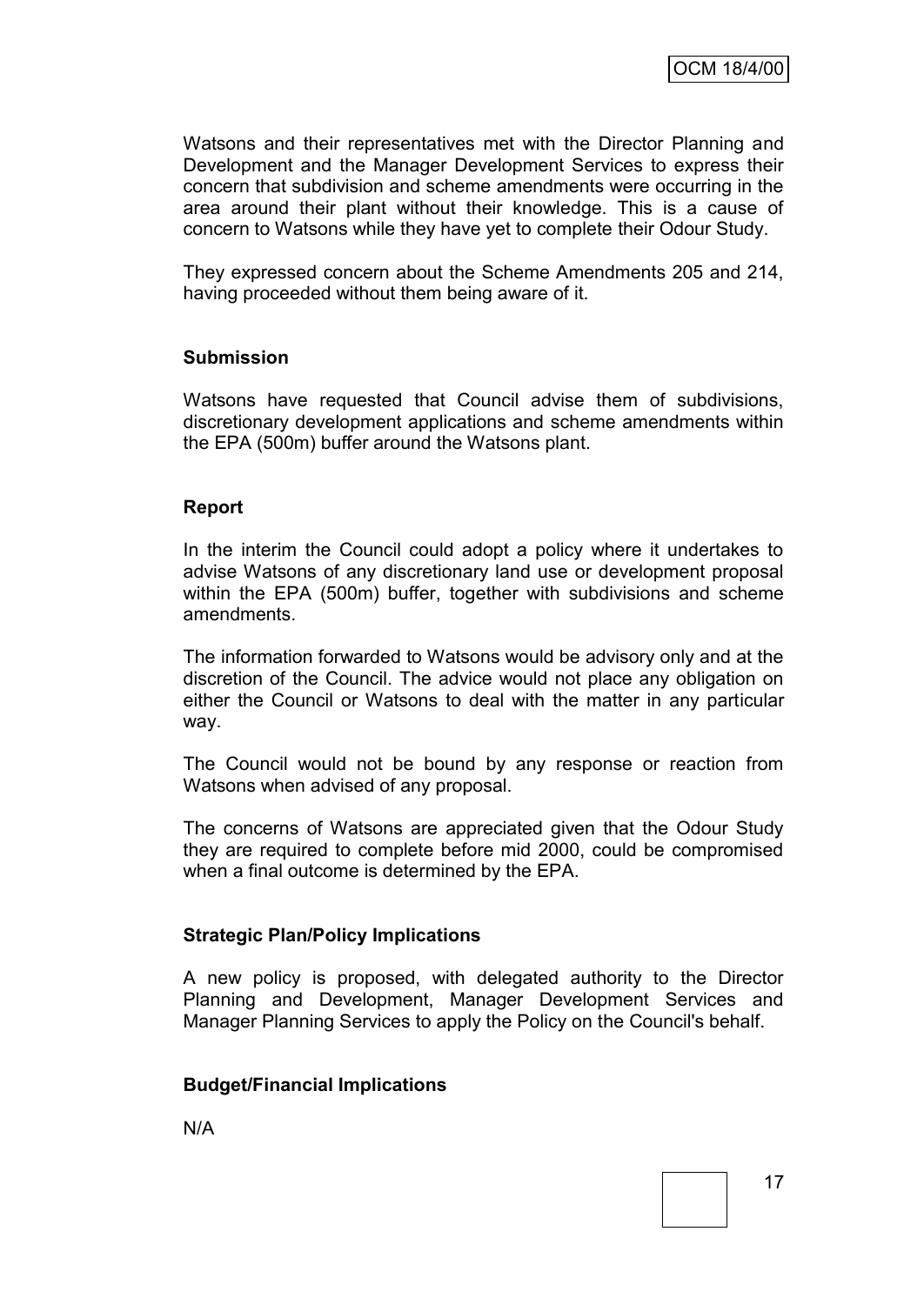# **Implications of Section 3.18(3) Local Government Act, 1995**

Nil.

#### **CMR SMITHSON JOINED THE MEETING AT THIS STAGE THE TIME BEING 8.17 PM**

**507. (AG Item 13.4) (OCM1\_4\_2000) - UNLAWFUL LAND USE - TIMBER YARD - 27 HOLMES ROAD, MUNSTER - OWNER: J & S PEARSON (4411180) (PT) (MAP NO. 16) (ATTACH)**

#### **RECOMMENDATION**

That Council authorise legal action under the Town Planning and Development Act against the owners and/or occupiers of 27 Holmes Road, Munster, for continuing unlawful land use on the property.

#### **COUNCIL DECISION**

MOVED Cmr Donaldson SECONDED Cmr Jorgensen that no legal action be taken on this matter.

**CARRIED 3/0**

#### **Explanation**

The decision to take no legal action was as a result of information received prior to the meeting that the timber had been removed from the premises.

#### **Background**

| ZONING:    |                            | MRS: RURAL   |  |
|------------|----------------------------|--------------|--|
|            | DZS:                       | <b>RURAL</b> |  |
| LAND USE:  | <b>TIMBER STORAGE YARD</b> |              |  |
| LOT SIZE:  | 1.1939 HECTARES            |              |  |
| AREA:      | 1.1939 HECTARES            |              |  |
| USE CLASS: | USE NOT LISTED             |              |  |

Council received complaints from surrounding residents of the subject property. The complaints stem from a timber storage business being run from the site. The timber is used for concrete form work on construction sites. The timber is stored and distributed from the site. The use cannot

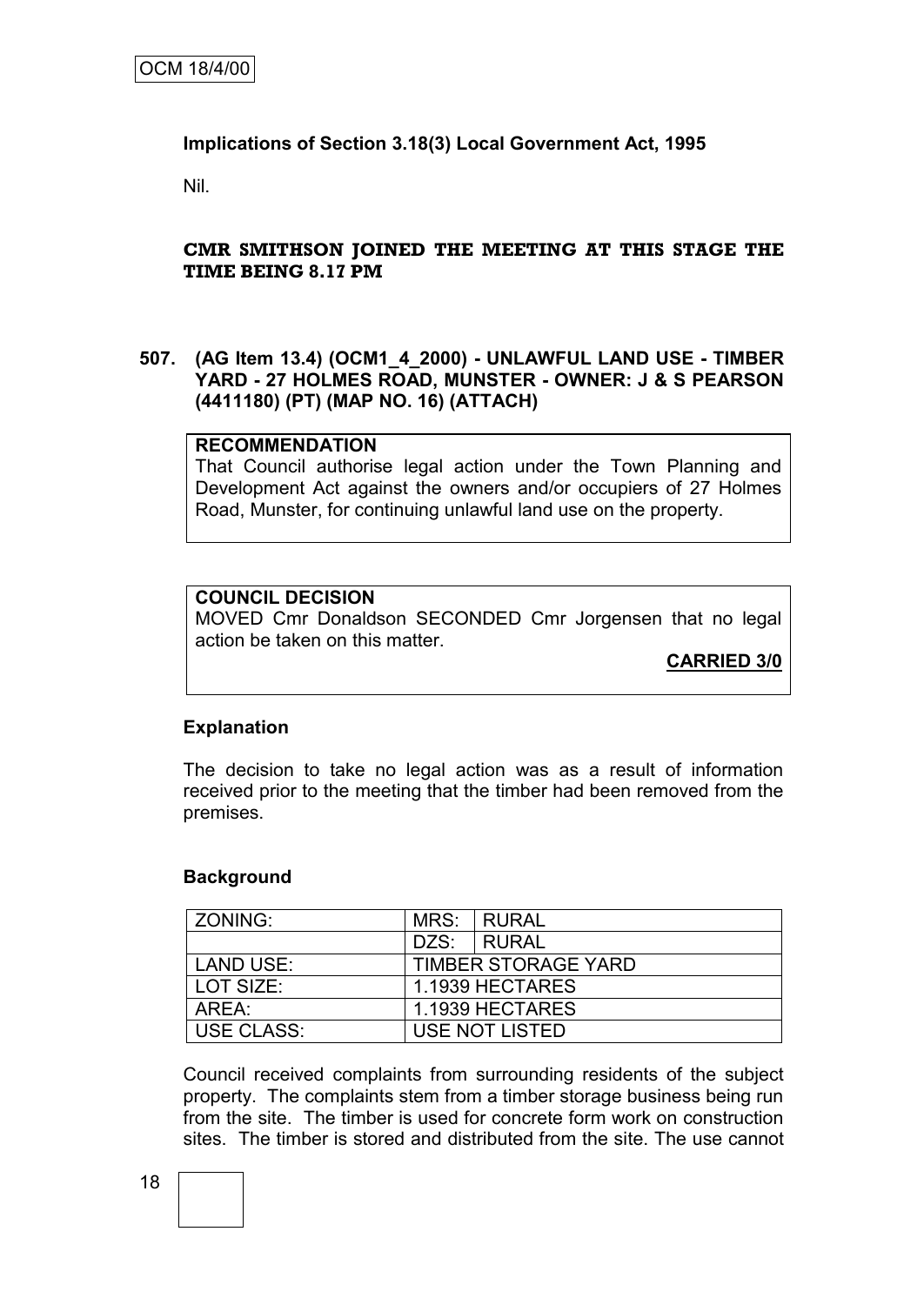be approved in the Rural zone as it is not a 'Use Class' permitted in the Rural Zone under Council's Town Planning Scheme.

Both the owner and the tenant have been notified on several occasions. The initial letter was sent to both parties on 6 August, 1999 outlining that the activity was in contravention of the provisions of the Council's District Zoning Scheme No.2. Mr G. Andrews notified Council in a fax received 28 October, 1999 that an alternative site had been located and that he would move the business. The business is still operating from the property. The complainants want the activity to cease.

# **Report**

The timber yard operation is considered unacceptable and a disruption to the amenity of the locality, due to the following:

- Dust nuisance. Dust is generated by the moving of the timber by fork lift and the transporting of the timber by semi trailers.
- Noise from the operation of the forklift and the movement of the trucks.
- Traffic hazards. The semi trailers on several occasions have been parked on Holmes Road to be loaded and unloaded which causes a traffic safety concern. There is also a slight increase in traffic from the transport vehicles.
- Amenity. The large stockpiles of timber are visually unattractive, especially from Holmes Road. Also the basic quiet lifestyle and nature of the rural area is disrupted from this large scale business.
- Fire risk. The large quantity and stockpiles of timber pose a potential fire risk.

As there is no approval for the operation, there are no conditions in place to control disturbance. There is a number of Rural properties located in the immediate vicinity of 27 Holmes Road. Whilst the degree of disturbance for residents adjacent to the site is considerable, there is not a large number of residences directly affected by the operations. This fact does not legitimise the operations and its continued nuisance caused to the local community necessitates legal action to enforce compliance.

Council should consider the fact that the matter could take some time before it goes to Court and if significant progress is made with relocation during that time, legal action can be halted.

#### **Strategic Plan/Policy Implications**

N/A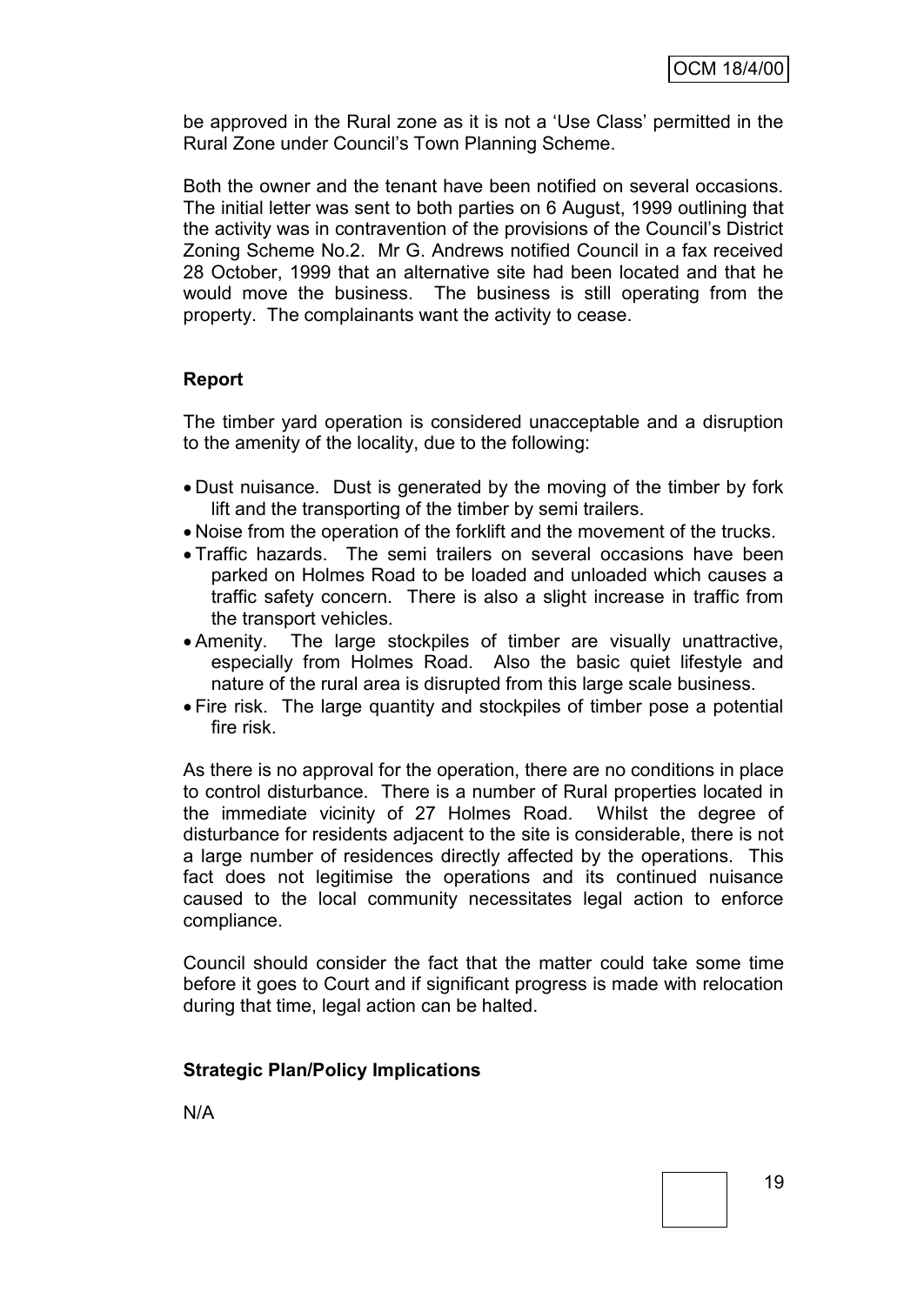# **Budget/Financial Implications**

Pursuing legal action is costly, in terms of legal fees and officer time. However it is possible for Council to recoup part of the expenses through the Courts.

### **Implications of Section 3.18(3) Local Government Act, 1995**

N/A

**508. (AG Item 13.5) (OCM1\_4\_2000) - AMENDMENT NO. 209 - ZONING CSL 4252 MURDOCH DRIVE & PORTION OF RESERVE R44544 (LOC 4253) FARRINGTON ROAD, NORTH LAKE TO MIXED BUSINESS - RESTRICTED USE - OWNER: HEALTH DEPT - APPLICANT: RICHARD PAWLUK & ASSOC (92209) (CC) (ATTACH)**

# **RECOMMENDATION**

That Council:

- (1) adopt the Schedule of Submissions as contained in the Agenda Attachments;
- (2) adopt Amendment 209 for final approval;
- (3) in anticipation of the Hon. Minister for Planning's advice that final approval will be granted, the amendment documents be signed, sealed and forwarded to the Western Australian Planning Commission; and
- (4) advise the applicant of the Council's decision accordingly.

# **COUNCIL DECISION**

MOVED Cmr Smithson SECONDED Cmr Jorgensen that the recommendation be adopted.

**CARRIED 3/0**

#### **Background**

20

| ZONING: |      | MRS:   Public Purpose Hospitals |
|---------|------|---------------------------------|
|         | DZS: | Public Purpose Hospitals        |
|         |      |                                 |
|         |      |                                 |
|         |      |                                 |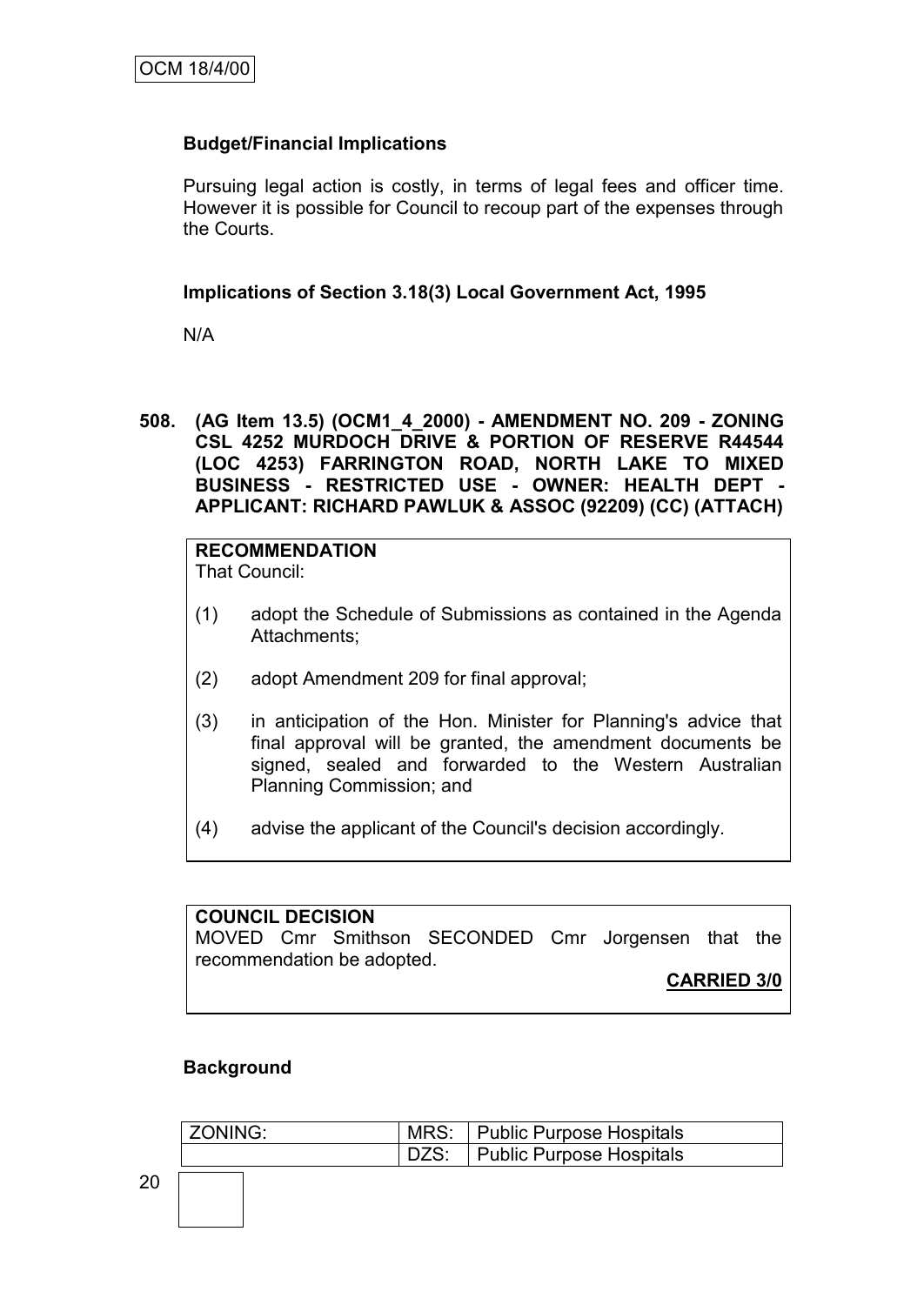| LAND USE:         | <b>Hospital Laundry</b> |
|-------------------|-------------------------|
| LOT SIZE:         | Approximately 3.5 ha    |
| AREA:             | N/A                     |
| <b>USE CLASS:</b> | N/A                     |

Council at its meeting of the 28 September 1999 resolved to rezone the land on the corner of Murdoch Drive and Farrington Road, North Lake to Mixed Business - Restricted Use.

The rationale for the amendment is to allow for the hospital laundry facility on the site to be sold and privatised. Land surplus to the hospital laundry facility may also be subdivided in the future. The City of Melville has adopted a similar amendment for the portion of the hospital facility in their local authority.

The land's Public Purpose – Hospital reservation in the MRS is proposed to be rezoned to Urban in the South West District Omnibus Amendment No.4, which is close to finalisation.

*See Agenda Attachments for Background Details*

# **Submissions**

Five submissions were received during the advertising of the Amendment 209. Servicing authorities raised no objections to the proposal.

A resident on the adjacent side of Farrington Road raised concerns that future development may be high-rise, unsightly or noisy.

*See Agenda Attachments for Summary of Submissions.*

# **Report**

In respect to the objection, multiple dwellings are an 'X use' in the Mixed Business zone and any future development is required to meet the relevant noise regulations and Scheme provisions for matters such as landscaping.

The rezoning of the land to Mixed Business is justified on the following grounds:

- The land is surplus to Health Department requirements.
- A Mixed Business zone may allow the development of consulting rooms, offices and other types of uses that do not necessarily require a location within a commercial of industrial area. The Mixed Business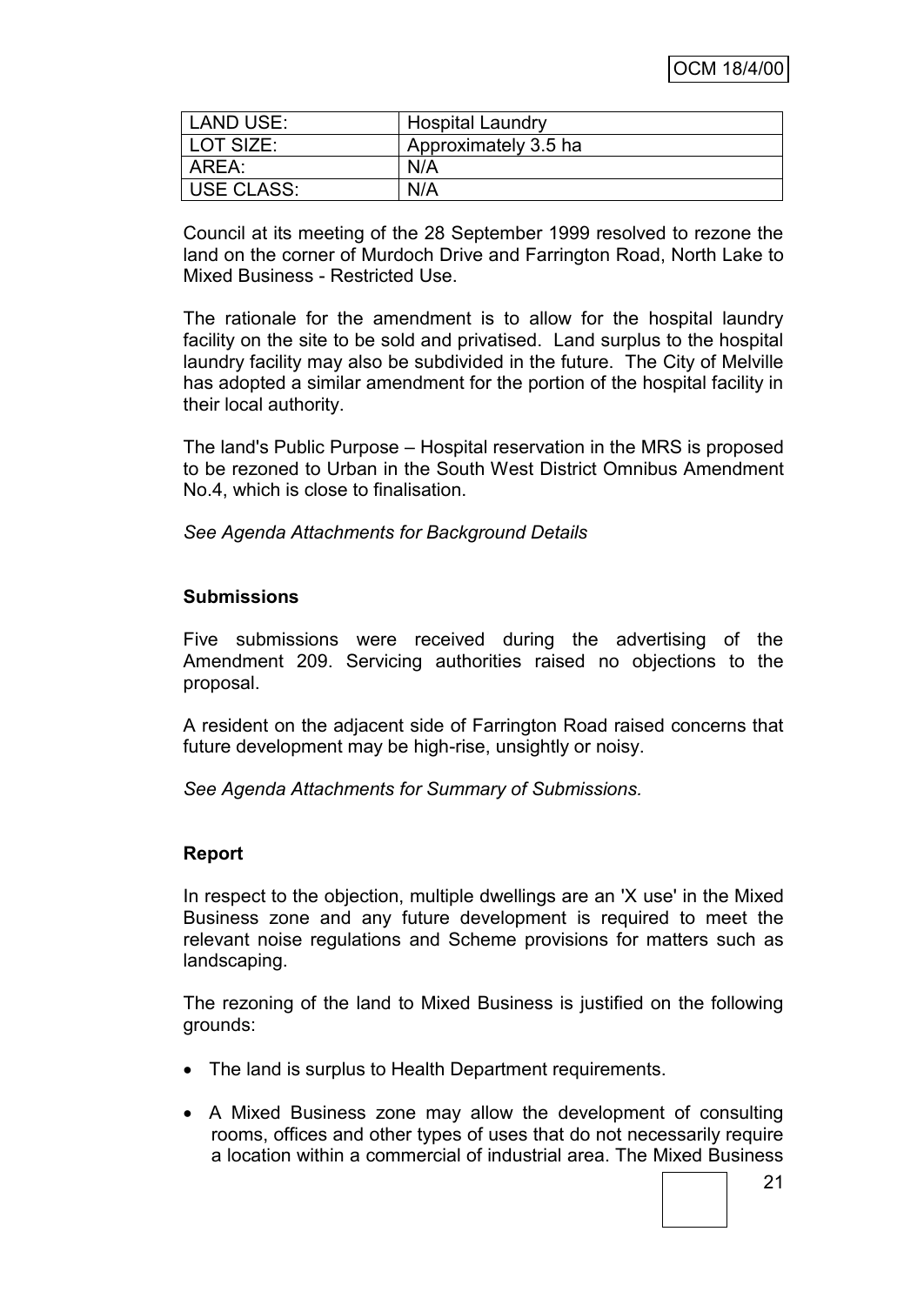zone may also provide for a range of uses complementary to the nearby hospital, Murdoch University and the TAFE College. The laundry facility already services the hospital, as well as providing services for the nearby Murdoch Chase residential estate.

- The City of Melville supports a Mixed Business zone for the Laundry Facility site in their local authority.
- No substantial objections having been received.

# **Strategic Plan/Policy Implications**

N/A

# **Budget/Financial Implications**

N/A

# **Implications of Section 3.18(3) Local Government Act, 1995**

Council objected to the MRS Amendment which proposed to rezone the land from 'Public Purpose' to 'Urban'. The WAPC did not support the Council's submission and the amendment is to be presented shortly to Parliament with the 'Urban' zone for the site.

Council is required to make its Scheme consistent with the Metropolitan Region Scheme. The proposed 'Mixed Business' zone is consistent with the proposed Urban zone of the MRS Amendment.

#### **509. (AG Item 13.6) (OCM1\_4\_2000) - OUTBUILDING FOR A HORSE TRAINING FACILITY - LOT 25 HOLMES ROAD, MUNSTER - OWNER: A & C MILLAR - APPLICANT: INHOUSE BUILDING DESIGN (4411376) (MT) (MAP NO. 16) (ATTACH)**

# **RECOMMENDATION**

That Council:

(1) approve the application for an outbuilding for horse training on Lot 25 Holmes Road, Munster subject to the following conditions:

Standard Conditions

1. Standard conditions contained in Council Policy PD 17 as

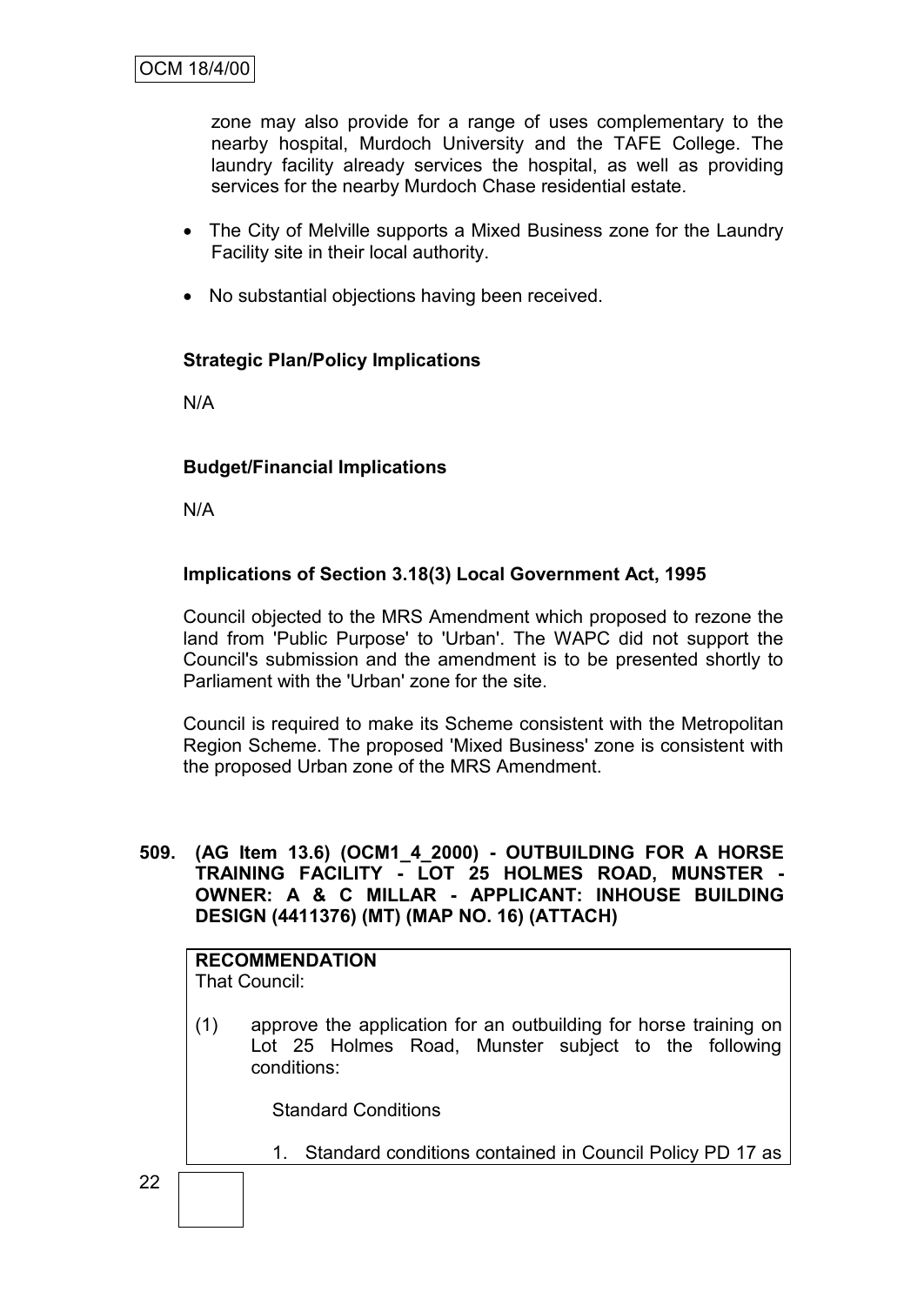determined appropriate to this application by the delegated officer under clause 7.6 of Council's District Zoning Scheme  $N^{\circ}$  2;

Special Conditions

- 2. A revised plan being submitted indicating the outbuilding setback 15 metres from the front boundary and 5 metres from the side boundaries;
- (2) Issue a Form 2 Notice of Approval to the applicant valid for a period of 2 years.

**COUNCIL DECISION** MOVED Cmr Smithson SECONDED Cmr Jorgensen that the recommendation be adopted. **CARRIED 3/0**

#### **Background**

| ZONING:                    | MRS:                    | <b>RURAL</b> |
|----------------------------|-------------------------|--------------|
|                            |                         | DZS: RURAL   |
| <b>LAND USE:</b>           | <b>VACANT</b>           |              |
| LOT SIZE:                  | 13 952 $\overline{m^2}$ |              |
| 800m <sup>2</sup><br>AREA: |                         |              |
| <b>USE CLASS:</b>          | N/A                     |              |

#### **Submission**

Application is made for a 6 metre high, 40 by 20 metres shed, constructed of weathered (non reflective) zincalume. The shed is to be setback 10.5 metres from the front boundary and 4.5 metres from the eastern boundary. The shed is to be used as a 'dressage' training facility for a couple of horses belonging to the owner of the land.

#### **Report**

The application was referred to surrounding landowners. No submissions were received. The building exceeds the floor area and height (200 $m^2$  & 4.5 metres) to be considered an ancillary outbuilding and as such required planning approval under Council Policy PD 18. The use of the outbuilding must comply with the Scheme. Horse training could be considered a "Rural Pursuit", a permitted use in the Rural zone.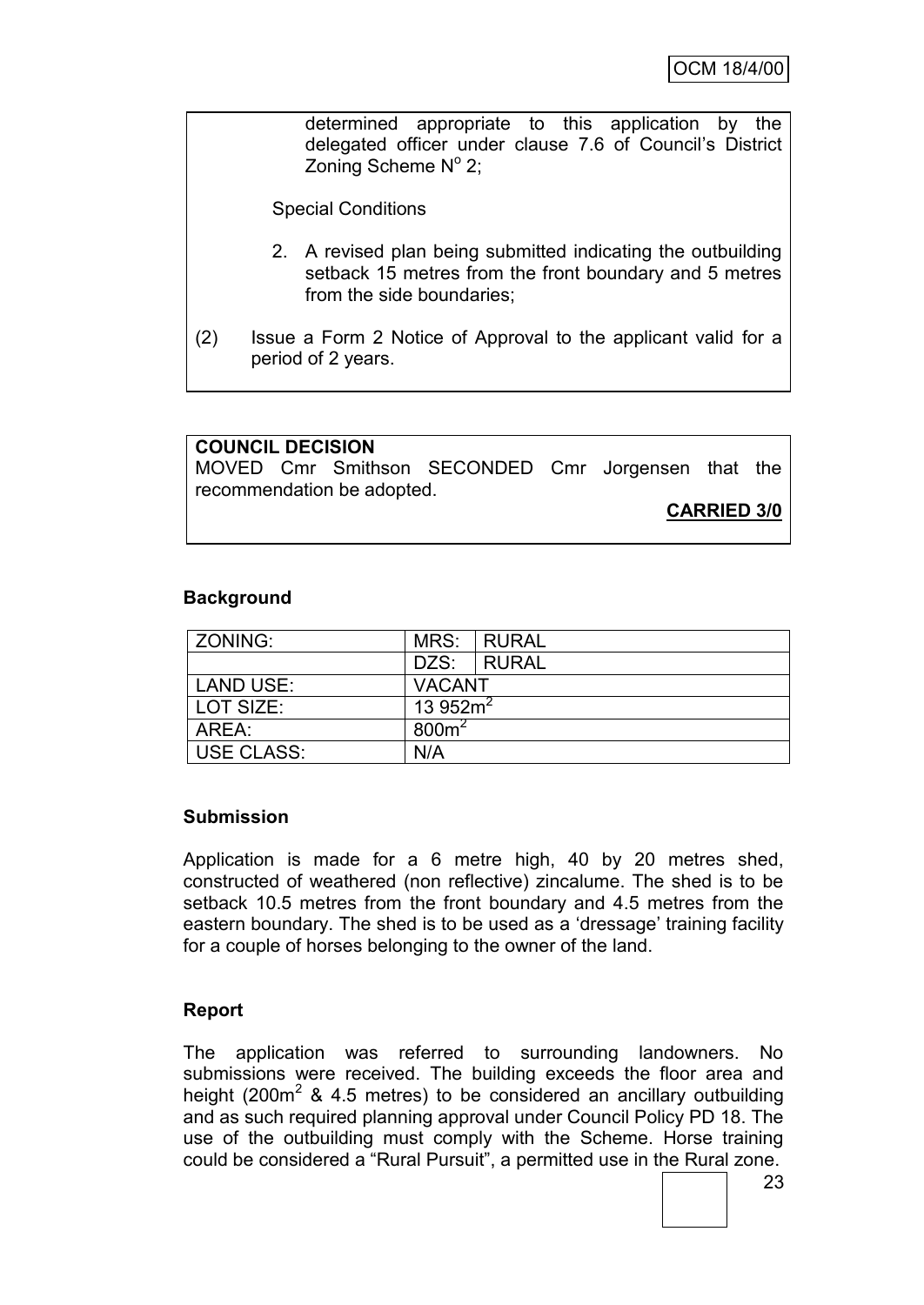The shed is considerably larger than the prevailing size in that area. However, there are no houses close to the proposed location and the neighbours have not objected to the development. The size and close proximity of the structure to Holmes Road will necessitate the planting of trees to screen it. The owners have indicated they are prepared to plant numerous trees to achieve this.

A recent amendment to Council's Scheme requires setbacks of 20 metres to the street frontage and 10 metre setbacks from all other boundaries. Prior to the amendment Council Policy required setbacks of 10 metres from the front and 5 metres from the other boundaries. The application was received prior to the amendment being gazetted and officer advice to the applicant was on the basis of the Policy setbacks. It is therefore recommended that the outbuilding be approved with 5 metre side setbacks. A setback of 20 metres to the front boundary should be maintained because of the size of the shed. The water tanks may be located within this setback as they are not classified as buildings.

# **Strategic Plan/Policy Implications**

Council Policy PD18 "Ancillary Outbuildings (Sheds)" Council Policy PD2 "Rural Setback Policy" is reviewed in a separate report in this agenda.

# **Budget/Financial Implications**

N/A

# **Implications of Section 3.18(3) Local Government Act, 1995**

Nil

24

# **510. (AG Item 13.7) (OCM1\_4\_2000) - REVISED POLICY PD2 - "RURAL SETBACK POLICY" (9001) (MT) (ATTACH)**

| <b>RECOMMENDATION</b><br>That Council: |             |                                                                                                                                                                                          |  |  |  |  |
|----------------------------------------|-------------|------------------------------------------------------------------------------------------------------------------------------------------------------------------------------------------|--|--|--|--|
| (1)                                    |             | revise Council Policy PD2 "Rural Setback Policy" by:                                                                                                                                     |  |  |  |  |
|                                        | $1_{\cdot}$ | deleting " $(a)$ " and inserting a new " $(a)$ " with the following<br>wording: "On Rural zoned land, all buildings should be<br>setback in accordance with Clause 5.5.1(3) of Council's |  |  |  |  |
|                                        |             |                                                                                                                                                                                          |  |  |  |  |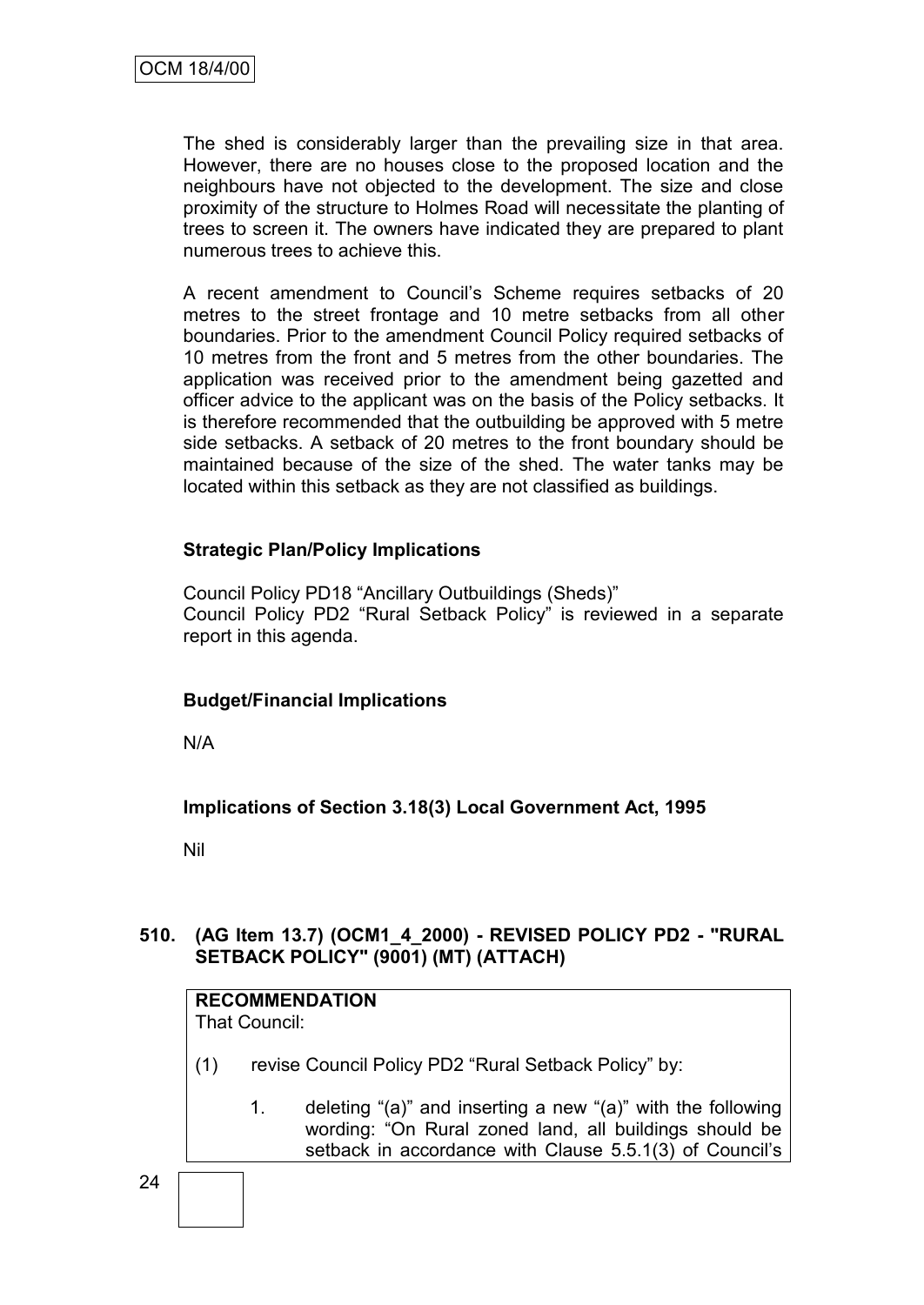# District Zoning Scheme No.2.";

- 2. deleting "(b)" and inserting a new "(b)" with the following wording: "where the prevailing setbacks in the immediate locality are less than the minimum setback allowed under the Scheme, a reduced setback may be approved, but in no case shall the setback be less than 7.5 metres from the street boundary or less than the minimum side setback as prescribed by the Bush Fires Act 1954 (3 metres)";
- 3. deleting "(c)" and inserting a new "(c)" with the following wording: "where the proposed development is replacing a similar development which does not conform with the Scheme setback provision, Council is authorised to approve variations to the setback in accordance with the existing setback."

# **COUNCIL DECISION**

MOVED Cmr Smithson SECONDED Cmr Jorgensen that:

- (1) revise Council Policy PD2 "Rural Setback Policy" by amending:
	- 1. Background to read as follows:

Clause 5.5 of the Scheme specifies the following building setbacks for the rural and resource zones:

- (a) In the case of the Street Alignment: 20 metres
- (b) In all other cases: 10 metres
- 2. Purpose to read as follows:

To provide guidelines for the exercise of Council discretion regarding building setbacks within the rural zone.

- 3. deleting "(a)" and inserting a new "(a)" with the following wording: "On Rural zoned land, all buildings should be setback in accordance with Clause 5.5.1(3) of Council's District Zoning Scheme No.2.";
- 4. deleting "(b)" and inserting a new "(b)" with the following wording: "where the prevailing setbacks in the immediate locality are less than the minimum setback allowed under the Scheme, a reduced setback may be approved, but in no case shall the setback be less than 7.5 metres from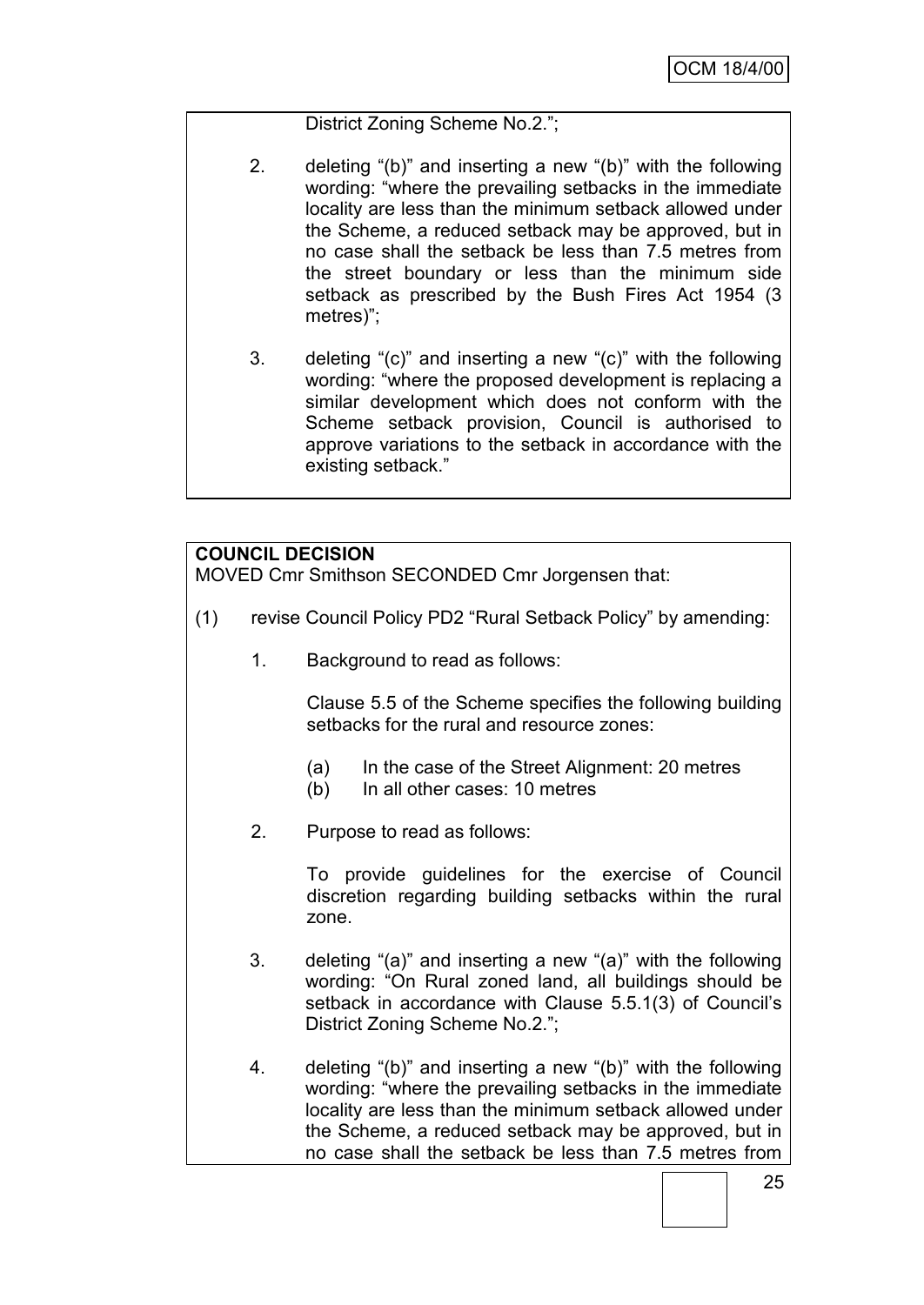the street boundary or less than the minimum side setback as prescribed by the Bush Fires Act 1954 (3 metres)";

5. deleting "(c)" and inserting a new "(c)" with the following wording: "where the proposed development is replacing a similar development which does not conform with the Scheme setback provision, Council is authorised to approve variations to the setback in accordance with the existing setback."

**CARRIED 3/0**

# **Explanation**

The 'Background' and 'Purpose' of the revised policy in the Agenda attachment did not reflect the modifications made to the policy.

#### **Background**

Amendment 202 was gazetted on 17 March 2000. The essence of the amendment was the introduction of the "Resource Zone" into Council's Scheme and provisions pertaining to that zone. Elements of the amendment affected provisions related to all "Rural" land in the City. Clause 5.5 of the Scheme introduces minimum building setbacks for the Rural and Resource Zones. These setbacks are:

- *"(a) In the case of the Street Alignment: 20 metres*
- *(b) In all other cases: 10 metres"*

Prior to the recent amendment, Council's Scheme did not contain provisions relating to setbacks on Rural land. Policy PD2 "Rural Setback Policy" guided Council when determining setbacks. The Policy dictates setbacks of 10 metres from the front and rear boundaries and 5 metres from the side boundaries. A copy of the existing policy is attached to this agenda.

#### **Report**

The purpose of the revised Policy is to outline the circumstances in which Council may approve a variation to the Scheme provisions. Clause 5.3.3 of Council's Scheme states that development of Land for a Residential Purpose shall conform to the provisions of the Residential Planning Codes. Clause 1.5.7 of the Codes permits Council to vary the minimum setback provided it has regard for the existing setbacks from the street alignment.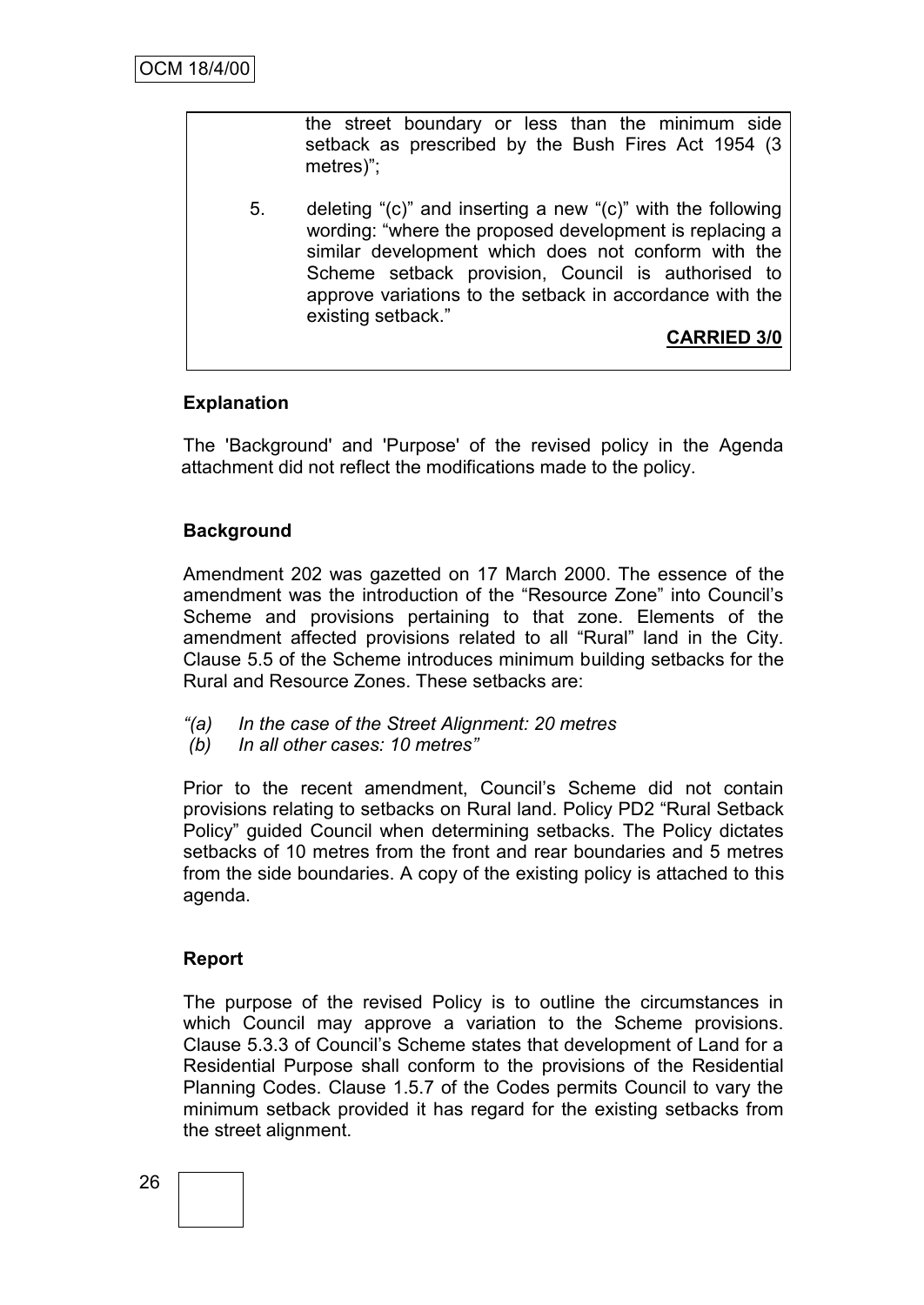Rural setbacks are now prescribed in the Scheme, however, there is value in allowing some flexibility regarding setbacks. In some of the Rural areas in the City, particularly the smaller rural lots in Munster and Wattleup, reduced front and side setbacks are common, with many lots already being developed with a single residence. The revised policy allows for an exception in line with the prevailing setback in the immediate locality, but not less than 7.5 metres from the front and 3 metres from the side boundaries.

By comparison, in Banjup in the former Special Rural zones, setbacks are generally controlled by 'building envelopes' which typically have a street setback in excess of 20 metres and side setbacks in excess of 10 metres.

Exceptions should be granted where the building will be replacing an existing building that has a setback which is not in accordance with the Scheme provisions. The policy includes a clause to this effect.

#### **Strategic Plan/Policy Implications**

N/A

#### **Budget/Financial Implications**

N/A

#### **Implications of Section 3.18(3) Local Government Act, 1995**

Nil

**511. (AG Item 13.8) (OCM1\_4\_2000) - AMENDMENT NO. 219 - ADDITIONAL USE - FRUIT AND VEGETABLE WAREHOUSE AND DISTRIBUTION CENTRE - LOT 81 WATTLEUP ROAD, WATTLEUP - OWNER/APPLICANT: POWERWIDE CORPORATION (92219) (CC) (MAP NO. 17) (ATTACH)**

# **RECOMMENDATION**

That Council:

(1) Adopt the following amendment:

TOWN PLANNING AND DEVELOPMENT ACT, 1928 (AS AMENDED). RESOLUTION DECIDING TO AMEND A TOWN PLANNING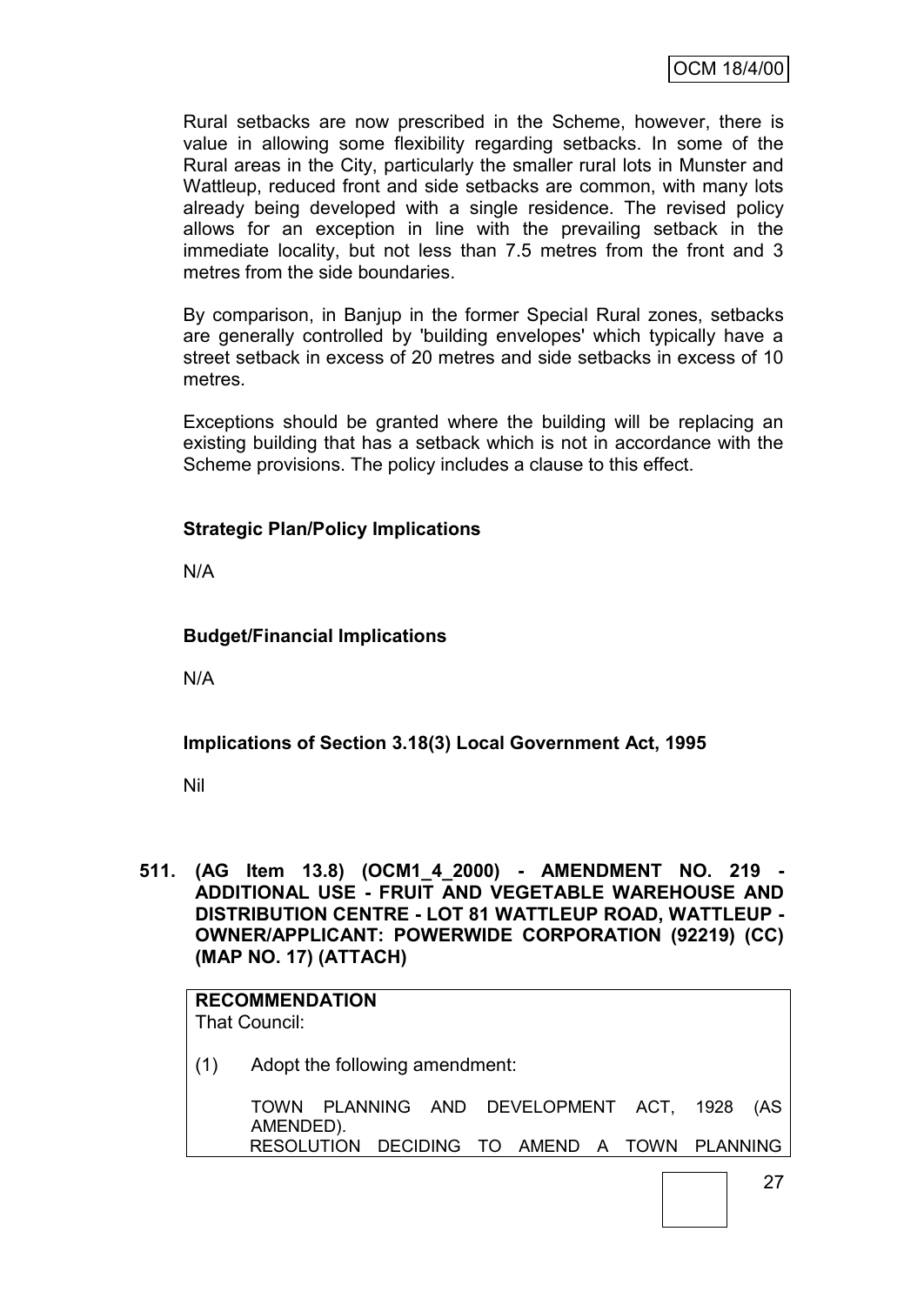|               | SCHEME.                                                                                                                                                                            | CITY OF COCKBURN TOWN PLANNING SCHEME - DISTRICT<br>ZONING SCHEME NO. 2                                                                                                                                                                                                                                                                      |                                                                                                                                                                                                                     |
|---------------|------------------------------------------------------------------------------------------------------------------------------------------------------------------------------------|----------------------------------------------------------------------------------------------------------------------------------------------------------------------------------------------------------------------------------------------------------------------------------------------------------------------------------------------|---------------------------------------------------------------------------------------------------------------------------------------------------------------------------------------------------------------------|
|               |                                                                                                                                                                                    | <b>AMENDMENT 219</b>                                                                                                                                                                                                                                                                                                                         |                                                                                                                                                                                                                     |
|               | 1.                                                                                                                                                                                 | Adding to the Second Schedule of the Scheme Text<br>under the headings the following:                                                                                                                                                                                                                                                        |                                                                                                                                                                                                                     |
| <b>Street</b> |                                                                                                                                                                                    | <b>Particulars of Land</b>                                                                                                                                                                                                                                                                                                                   | <b>Additional Use Permitted</b>                                                                                                                                                                                     |
|               | <b>Wattleup Road</b>                                                                                                                                                               | Lot 81 on Plan 8190<br>Being on Certificate of Title<br>Volume 1313 Folio 552                                                                                                                                                                                                                                                                | Fruit and Vegetable Distribution<br>Centre<br>handling,<br>for<br>the<br>processing, treating, packing<br>carrying of fruit<br>and<br>and<br>vegetables limited to an area<br>not greater than 7000m <sup>2</sup> . |
|               | 2.<br>Adding to the Scheme Map, the additional use symbol<br>and annotation 'Fruit and Vegetable Warehouse and<br>Distribution' over portion of Lot 81 Wattleup Road,<br>Wattleup. |                                                                                                                                                                                                                                                                                                                                              |                                                                                                                                                                                                                     |
| (2)           | forward a copy of a signed document to the Environmental<br>Protection Authority in accordance with section 7 A(1) of the<br>Act:                                                  |                                                                                                                                                                                                                                                                                                                                              |                                                                                                                                                                                                                     |
| (3)           |                                                                                                                                                                                    | forward copies of the signed documents to the Western<br>Australian Planning Commission, requesting consent to<br>advertise be granted following receipt of written advice from the<br>Protection Authority, that<br>Environmental<br>Amendment is not required to be assessed under section 48A<br>of the Environmental Protection Act; and | the<br>Scheme                                                                                                                                                                                                       |
| (4)           |                                                                                                                                                                                    | advise the applicant of the Council's resolution.                                                                                                                                                                                                                                                                                            |                                                                                                                                                                                                                     |

**COUNCIL DECISION** MOVED Cmr Smithson SECONDED Cmr Jorgensen that the recommendation be adopted.

**CARRIED 3/0**

# **Background**

| <b>ZONING:</b> |      | MRS: RURAL        |
|----------------|------|-------------------|
|                | DZS: | RURAL             |
| LAND USE:      |      | Vacant Rural Land |

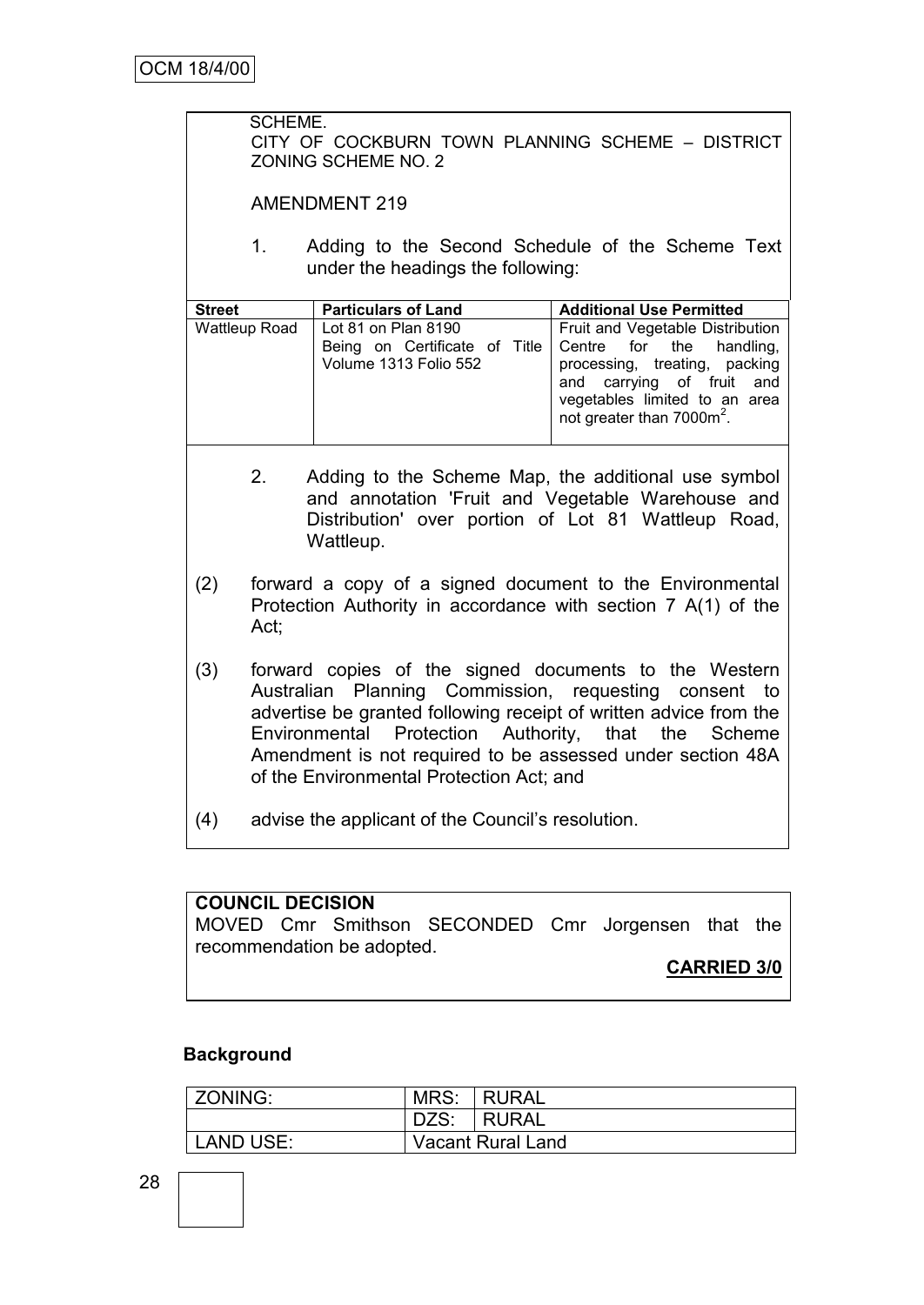| LOT SIZE:  | 2.6735                |
|------------|-----------------------|
| AREA:      | 7000m2                |
| USE CLASS: | Rural Pursuit 'P' use |

Council at its meeting of 18 January 2000 resolved to conditionally approve a fruit and vegetable packaging facility on Lot 81 Wattleup Road. The owner seeks an additional use on the site to allow the packaging of fruits and vegetables from outside the locality.

Council at its meeting of 18 January 2000 considered the proposed additional use over portion of Lot 81 Wattelup Road, Wattleup for a Fruit and Vegetable Distribution Centre and resolved as follows:

'This matter be deferred to seek additional information from the proponent with regard to the implications of the amendment on the scale of the operation.'

The Council deferred the Amendment in order to seek additional information from the proponent with regard to the implications of the amendment on the scale of the building, operation and any amenity issues such as hours of operation, additional truck movements etc. *See Agenda Attachments for January Report*

#### **Submission**

The proponent has submitted the following additional information:

- Area required for the development to be  $94X70m=6.580^{m2}$
- Ultimate Development (Packing Shed) may be 1200 $m^2$ .
- 10 staff for proposed development with a possible total of 15 in case of future expansion.
- Estimated 4 truck movements per day during working hours with potential for 6 movements per day when extensions are complete.
- Warehouse to contain 2 air-conditioned rooms (chillers) built for the storage of potatoes and vegetables and two air-conditioned cooling systems for the warehouse. Both systems to be operated during summer months with air-conditioned rooms (chillers) to operate 24 hours and cooling systems during working hours.
- Retention of existing trees as shown on the concept plan. *See Agenda Attachments*

#### **Report**

A fruit and vegetable distribution centre is located nearby, close to the corner of Wattleup and Mandogolup Roads within Cockburn and Kwinana. This proposal took place in the Rural Zone via an amendment to the TPS No.1 in 1982.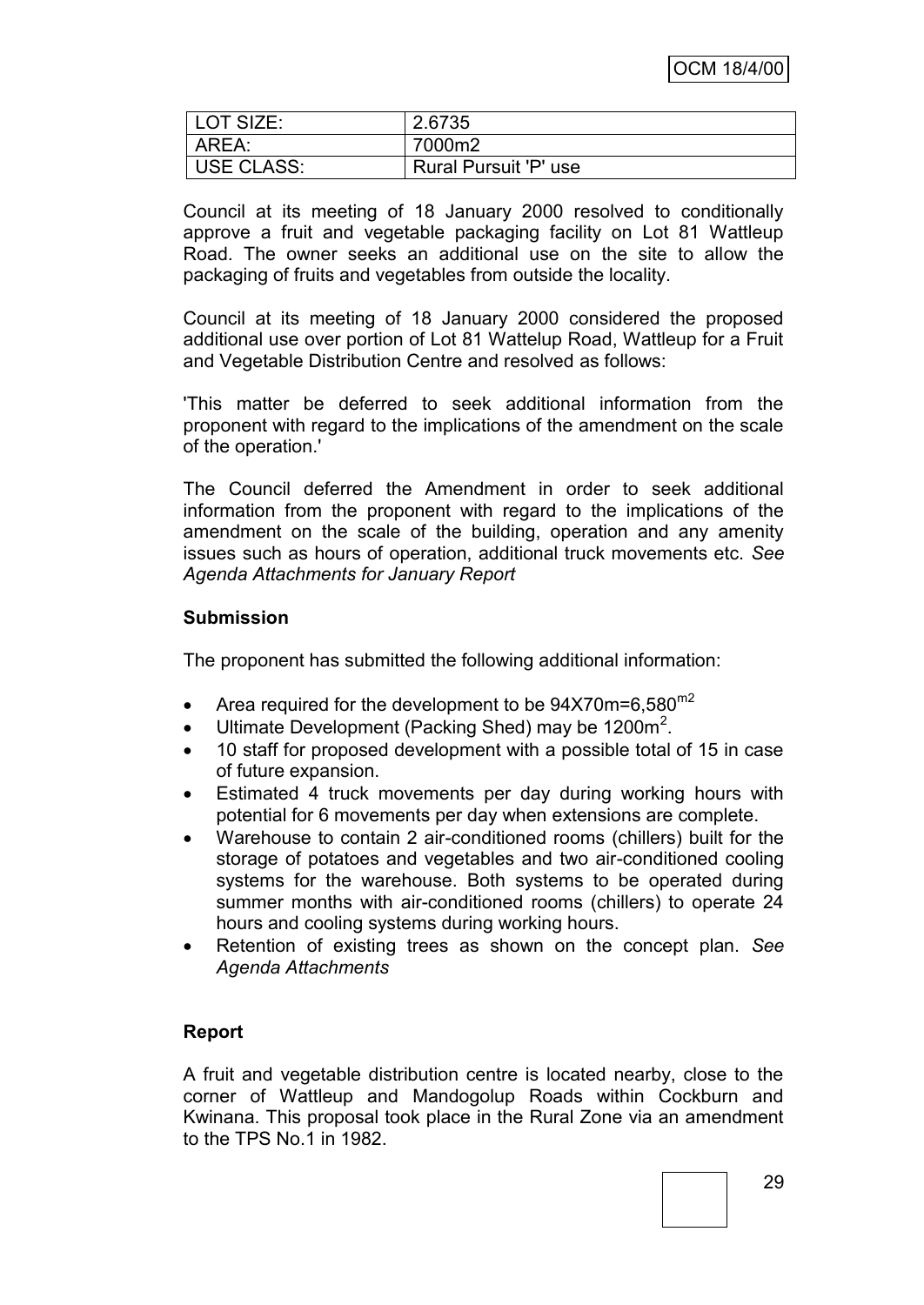The proponent has advised that although the sourcing of the produce from the locality is economical due to savings in transport costs, some produce, such as potatoes, are not grown locally and need to be sourced from non-local areas such as the south west of the state.

The following table compares the existing development approval and the development that may occur in the event that Amendment 219 is adopted.

| <b>Existing Development Approval</b>        | Development possible under Amend. 219        |
|---------------------------------------------|----------------------------------------------|
| A packing shed of $600^{m2} \times 6$ metre | Same development as existing approval but    |
| high including office, loading, and         | with future expansion of development to      |
| parking area                                | 1200m2                                       |
| 10 employees                                | Possible 15 employees                        |
| 4 truck movements per day                   | Potential of 6 truck movements per day       |
| Packaging of local produce only             | Packaging of local and non-local produce     |
|                                             | Amendment indicates installation of chillers |
|                                             | and cooling system in the development        |

The additional use is proposed for the front portion of Lot 81, to limit the size of the operation but still allowing for possible future expansion.

Outwardly, the facilities proposed including a shed  $(600^{m2})$ , residence and parking area would be similar in nature to other sheds and residence in the locality. In comparison, 3 shed of  $1280m^2$  used for hydroponics have been developed nearby on Lot 77 Wattleup Road. If a future stage of the development is constructed then the development would be of a similar scale to these sheds.

The estimated number of truck movements 4-6 per day is minimal and unlikely to have a noticeable impact on traffic and safety.

It is considered that the use of a portion of the site for warehousing and packaging of local and non-local fruits and vegetables is consistent with the intent of the Rural zone.

# **Strategic Plan/Policy Implications**

N/A

# **Budget/Financial Implications**

N/A

#### **Implications of Section 3.18(3) Local Government Act, 1995**

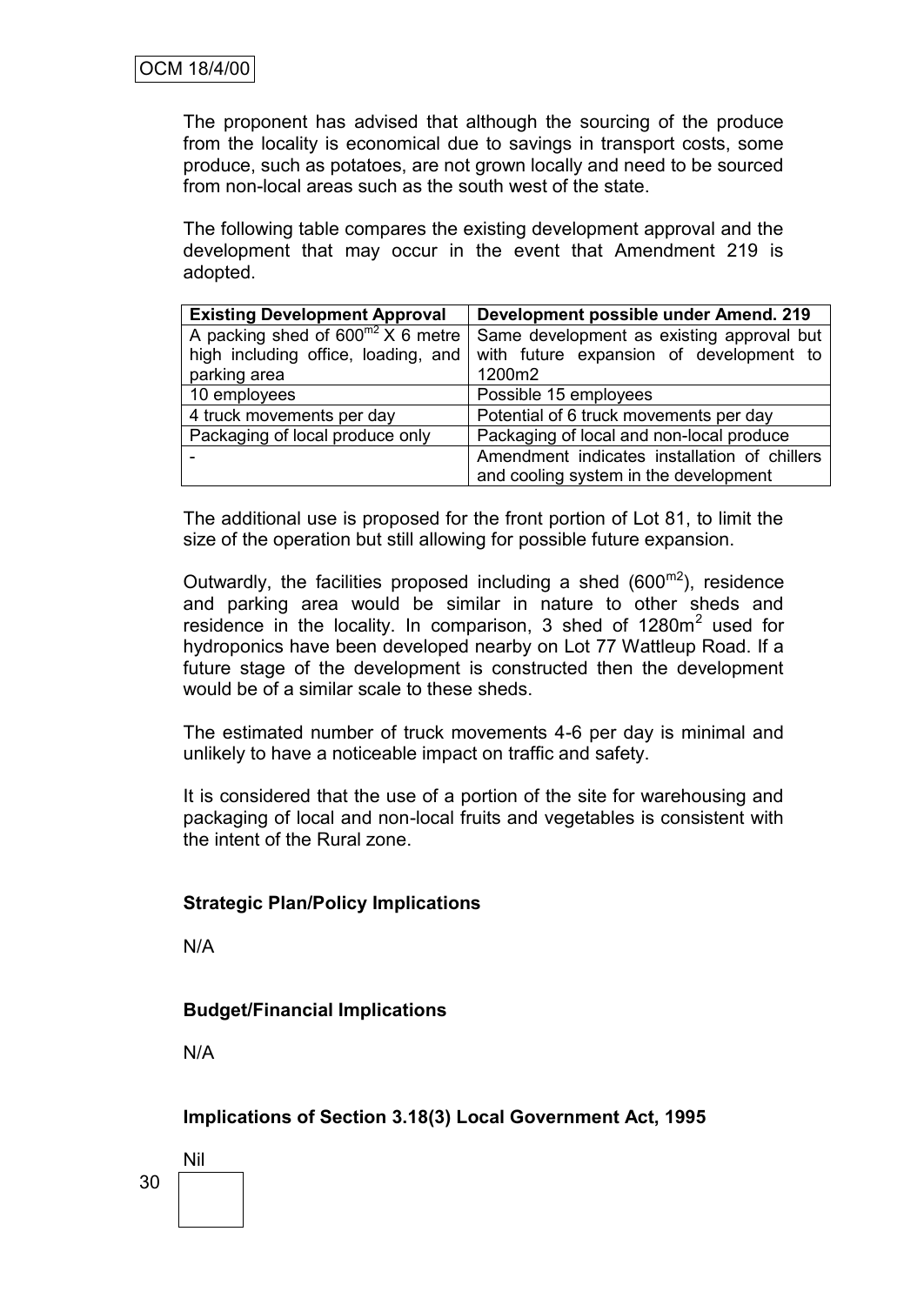**512. (AG Item 13.9) (OCM1\_4\_2000) - PROPOSED AVIARIES FOR PARROT BREEDING - LOT 138, 84 EAST CHURCHILL AVENUE, BEELIAR - OWNER/APPLICANT: T WALDRON (3411630) (MT) (MAP NO. 9) (ATTACH)**

**RECOMMENDATION** That Council:

- (1) refuse the application for aviaries for parrot breeding on Lot 138; 84 East Churchill Avenue, Beeliar for the following reason:
	- 1. The proposal will detrimentally affect the amenity of the area through noise emissions.
- (2) issue a Form 2 'Refusal to Commence Development' to the applicant;
- (3) advise those who made a submission of Council's decision accordingly.

# **COUNCIL DECISION**

MOVED Cmr Jorgensen SECONDED Cmr Smithson that the:

- (1) the matter be deferred; and
- (2) officers make attempts to negotiate the potential trial of a smaller number of birds to assess the impact.

**CARRIED 3/0**

# **Explanation**

The decision to defer the matter was because Council felt that an assessment could be made on a smaller number of birds and what impact this would have on the noise created by the birds considering that it is a smaller number.

#### **Background**

| ZONING:   | MRS:         | I RURAL      |
|-----------|--------------|--------------|
|           | DZS:         | <b>RURAL</b> |
| LAND USE: | <b>HOUSE</b> |              |
| LOT SIZE: | $4047m^2$    |              |

31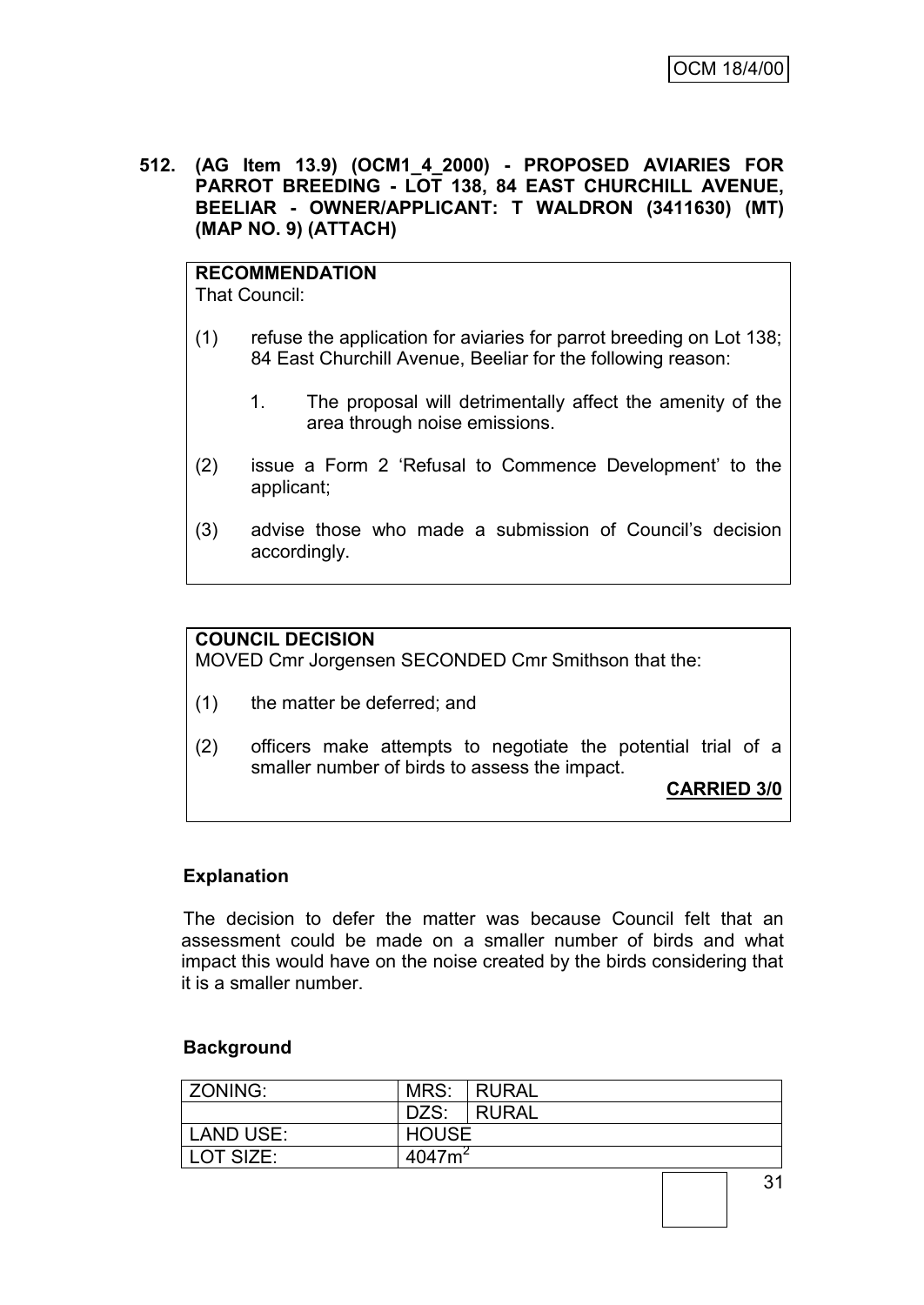| ARFA              | 720m <sup>2</sup> |
|-------------------|-------------------|
| <b>USE CLASS:</b> | USE NOT LISTED    |

#### **Submission**

Application is made to build 40 aviaries to house the variety of parrot known as '28s'. The aviaries are 2.4 metres high, 6.5 metres long, and 1.8 metres wide. They are to be placed 1 metre from the western boundary near the rear of the property. The tin aviaries will be joined together on a common concrete foundation with a watering and showering system servicing each cage. Seed is to be placed at the back of the cage, with a tray catching all unused seed.

The submission states '28s' are "on the low end of the noise scale". When they are housed in pairs they don't have to compete for nesting sites so they don't make much noise. A trellised passion fruit vine will block what noise the birds make.

#### **Report**

The application was referred to surrounding landowners. Six submissions were received, all opposing the proposal. A summary of the submissions is attached to this agenda.

The breeding of parrots is classed as a "Rural Pursuit" in Council's Scheme. The definition is worded such that "the breeding, rearing or boarding of domestic pets" is not permitted *unless* approved by Council.

One of the major concerns of neighbouring landowners and Council's Health Services is vermin. Rats and mice will be attracted to the birdseed. The mesh on the cages will not allow vermin inside but there is the potential for seed to scatter outside the cages. The applicant has undertaken to maintain the aviaries in a clean state.

The other possible impact is the noise created by the birds. "28s" have a propensity to produce excessive noise in the wild, particularly at sunset. The 1999 New Years Eve concert in Cottesloe was interrupted by a flock of "28s" screeching for 30 minutes at sunset. The applicant claims that when caged in pairs the birds do not make much noise. Officers have requested documented research to this effect. A letter from a veterinarian and aviculturist has been submitted and is attached to the Agenda.

The lot is in a rural lifestyle / market gardening area. There are residences either side of the subject lot, the closest being approximately 40 metres from the aviaries. On the opposite side of East Churchill Avenue is a residential area, zoned 'Residential - R20' under Council's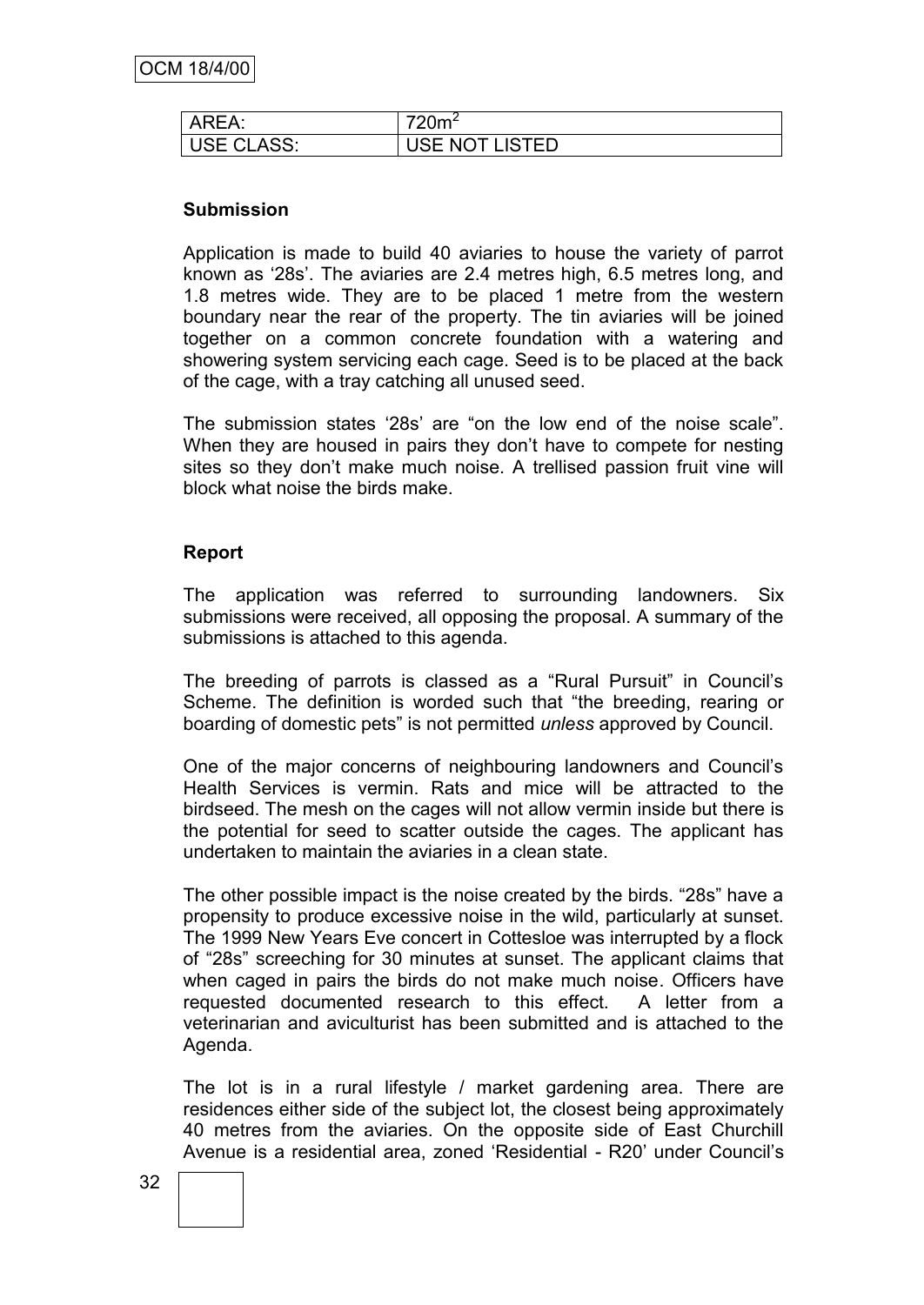Scheme. These residential dwellings are within 100 metres of the proposed development. It is probable that any screeching from the birds will carry a considerable distance. The proposed passion fruit vine is unlikely to act to reduce noise emissions. It is likely that, if the birds do screech, it will detrimentally effect other resident's enjoyment of their property. Consultation with other Local Authorities has shown that similar developments have been located within industrial or commercial zones with separation from residential dwellings.

It is the scale of the use that has led to resident and officer concerns. It is reasonable to accept a small number of parrots kept as pets, as this is an incidental part of the 'as of right' domestic use of any property which does not require any form of Council approval. However the combined effect of 120 birds is clearly not incidental use and could result in problems with noise emissions. If Council was of a mind to approve the application, it might be prudent to restrict the number of parrots, however, determining a 'reasonable' number is problematic. The structure should be setback at least 5 metres from the neighbour's boundary to comply with Council Policy PD 2.

# **Strategic Plan/Policy Implications**

Council Policy PD 2 - Rural Setback Policy.

# **Budget/Financial Implications**

N/A

# **Implications of Section 3.18(3) Local Government Act, 1995**

Appeal rights to the Minister for Planning or the Town Planning Appeals Tribunal are available in the event of a Council refusal.

## **513. (AG Item 13.10) (OCM1\_4\_2000) - PROPOSED MODIFICATIONS TO COUNCIL'S POLICY MANUAL (9001) (SA) (ATTACH)**

# **RECOMMENDATION**

That Council:

- (1) delete Policy PD 29 Coogee Precinct Development Guidelines from Council's Policy Manual;
- (2) revise Policy PD 40 Henderson Industrial Area Development Control, as per attached document and adopt it as PD 40 North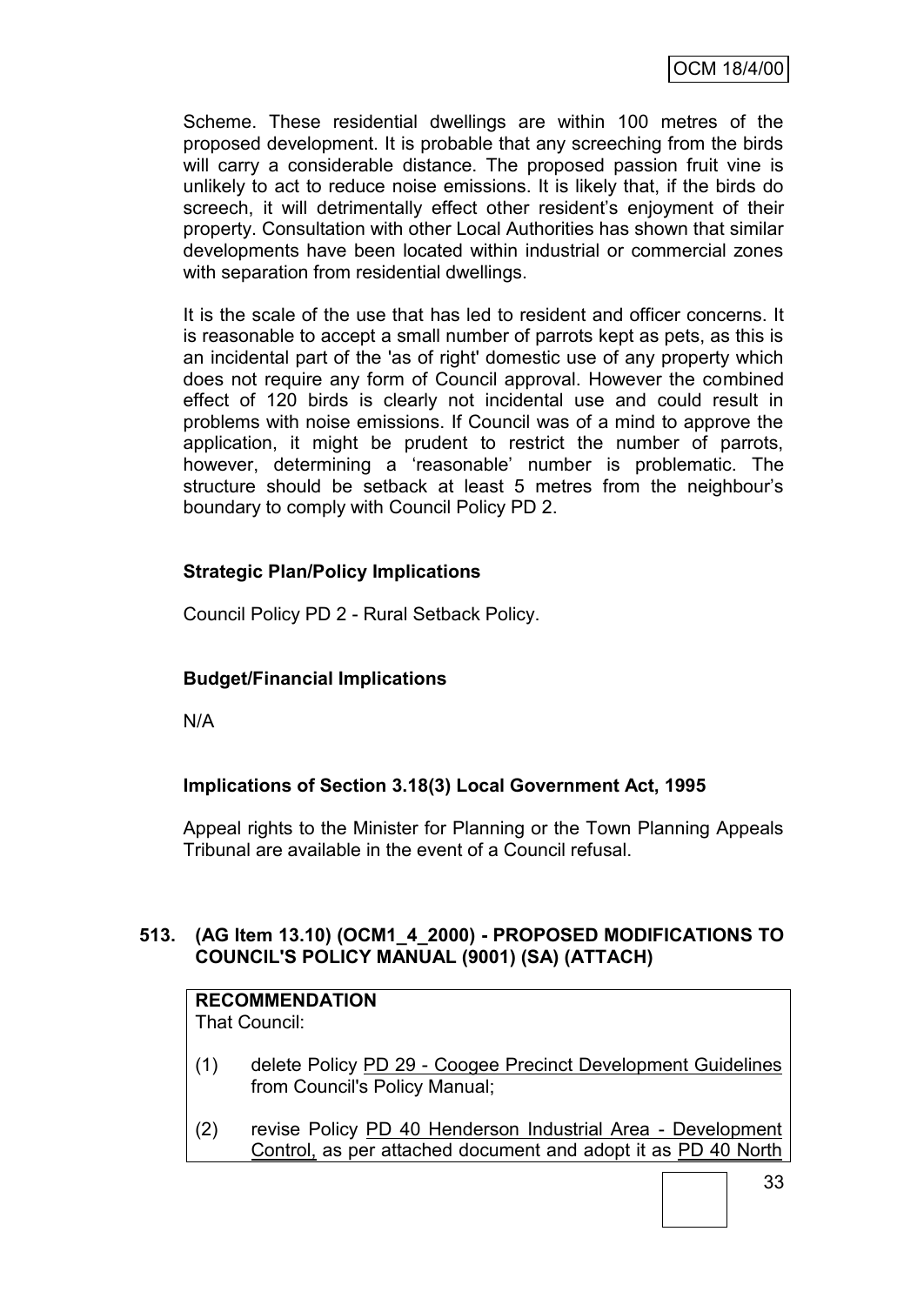Coogee, Robb Jetty and Henderson Industrial area Development Control;

(3) advise Landcorp of Council's decision, accordingly.

## **COUNCIL DECISION**

MOVED Cmr Smithson SECONDED Cmr Jorgensen that the matter be deferred as the Policy required further modifications to be carried out. **CARRIED 3/0**

## **Explanation**

Council felt that the Policy needed some fine tuning and therefore could not be adopted in its present form.

## **Background**

| <b>ZONING:</b>   | MRS: | N/A |
|------------------|------|-----|
|                  | DZS: | N/A |
| <b>LAND USE:</b> | N/A  |     |
| LOT SIZE:        | N/A  |     |
| AREA:            | N/A  |     |
| USE CLASS:       | N/A  |     |

Council currently has three different polices in place regarding development guidelines for industrial areas, these include:

- 1. Policy PD 19 Landscape Standards for Industrial, Commercial and Mixed Business Development,
- 2. Policy PD 29 Coogee Precinct Development Guidelines, and
- 3. Policy PD 40 Henderson Industrial Area Development Control.

The question is raised, does Council need three separate policies.

## **Submission**

The two of the three polices are similar in format, content and nature, Policies PD 29 and PD 40. Policy PD 29 was created and adopted as a result of Landcorp contractual requirements for development in the Coogee and Robb Jetty Industrial areas. It came to Council's attention in August 1997 that Landcorp had specific design requirements, beyond Council's Scheme provisions, therefore Council adopted Landcorp's requirements as a policy.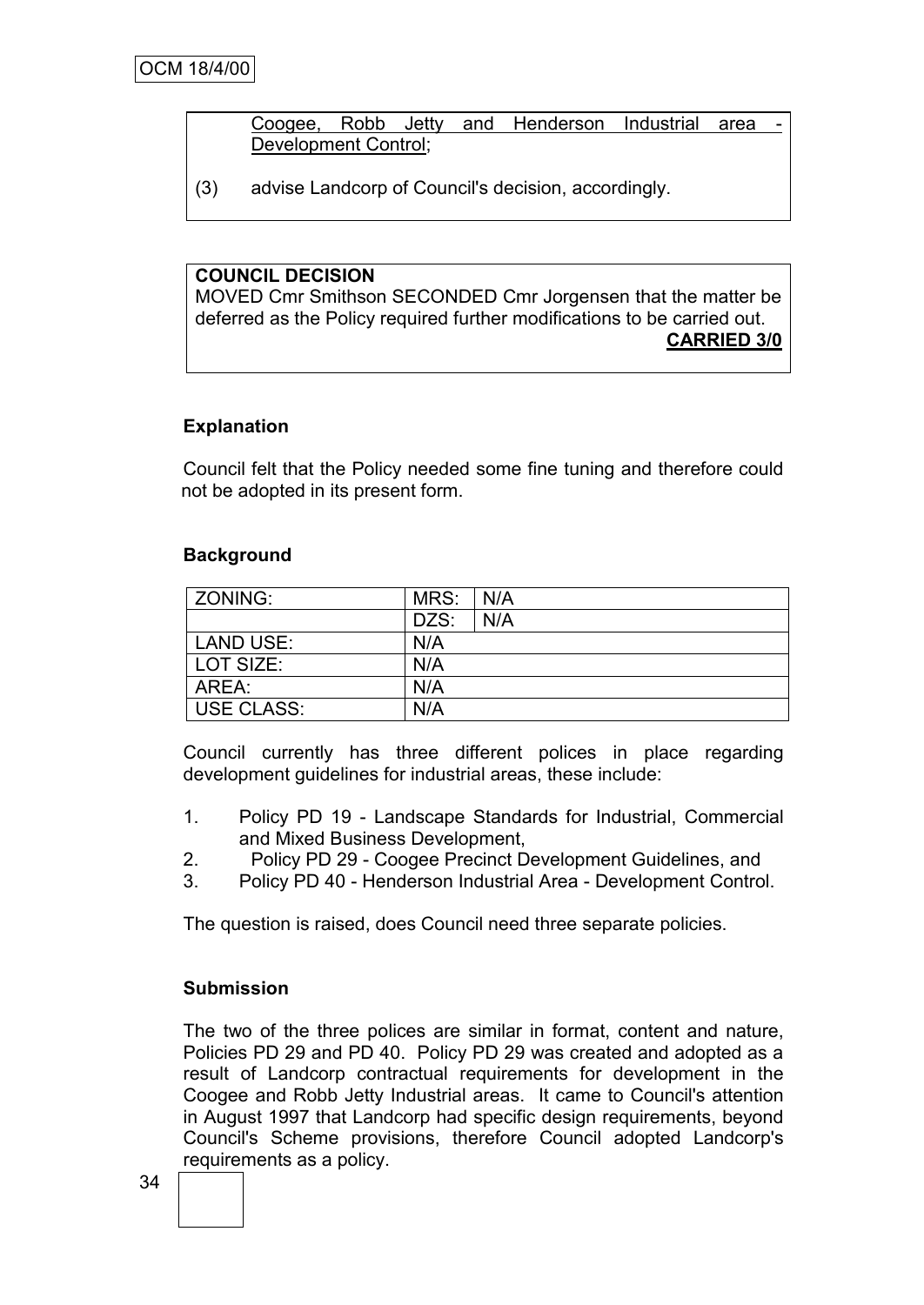However, Landcorp have changed their contractual design requirements, and they may change again in the future.

Policy PD 40, for the Henderson area, was the result of a study by Max Margetts, on behalf of the South Metro area, and followed the format of Landcorp's design requirements.

PD 19 stands alone from the other policies as it specifically targets only the landscaping component of development in industrial, commercial and mixed business zones.

## **Report**

It would be preferable to delete Policy 29 from the Policy manual as this would resolve the issue of differences in development requirements and standards between Council and Landcorp. Council is bound by District Zoning Scheme No. 2 provisions for setback, car parking, access and landscaping. If Landcorp wish to modify and changes their contractual development requirements, this should have no bearing on Council's development requirements and policy.

Policy PD 40 (Henderson Development Control guidelines) provide a generic set of provisions which provide guidance for the development of land in industrial areas, in the endeavour to achieve coordinated quality development, and by including the Robb Jetty and North Coogee industrial area into this policy, it would create a coordinate approach to quality development within the two industrial areas.

Landcorp will still have a control over the standard of development, via their contractual requirements with the individual landowners, and Council's policy of refer all development applications in the Robb Jetty and North Coogee area to Landcorp for approval, prior to Council's consideration.

#### **Strategic Plan/Policy Implications**

Alteration to the Policy Manual and Delegated Register,

## **Budget/Financial Implications**

N/A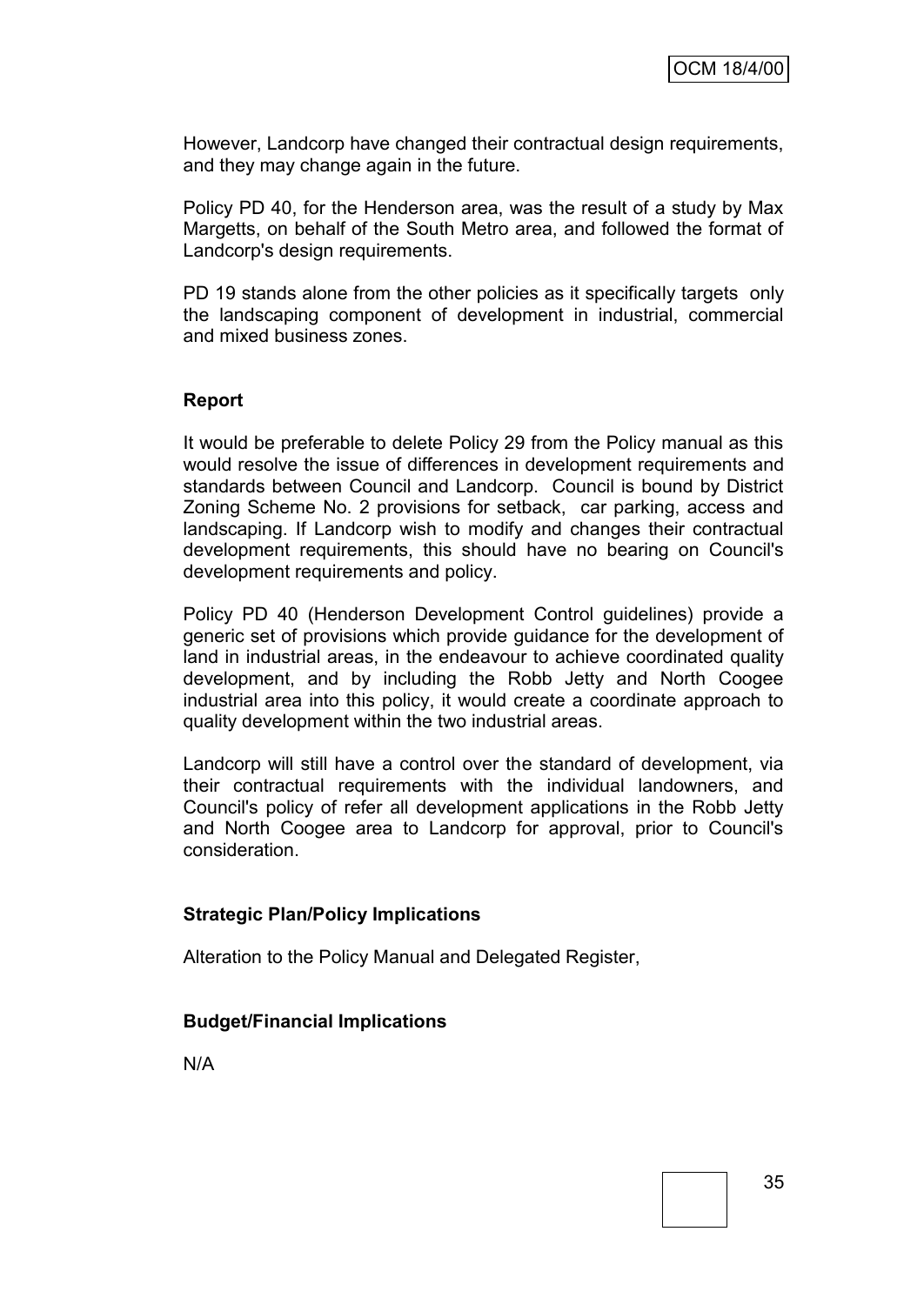## **Implications of Section 3.18(3) Local Government Act, 1995**

Nil

**514. (AG Item 13.11) (OCM1\_4\_2000) - PROPOSED NEW MUNSTER SEWERAGE PUMP STATION AND BIBRA LAKE MAIN SEWER EXTENSION - IMPROVED OPTION (9100) (AJB) (ATTACH)**

#### **RECOMMENDATION** That Council:

- (1) support the improved option outlined by WA21; and
- (2) advise the Department of Environmental Protection and WA21 accordingly.

## **COUNCIL DECISION**

MOVED Cmr Smithson SECONDED Cmr Jorgensen that the recommendation be adopted.

**CARRIED 3/0**

# **Background**

Council, at its meeting held on 16th February 1999, gave consideration to the Public Environmental Review (PER) for the proposed new sewerage pump station at Munster and extensions to the Bibra Lake main sewer and resolved to advise the Water Corporation, that the proposed new pump station on the western side of Lake Coogee was the preferred option.

Point 3 of Council's resolution was to advise that construction of the additional pump station on the western side of Lake Coogee and associated storage facilities, should be brought forward as a matter of priority along with the decommissioning of the existing Munster pump station site.

## **Submission**

The Woodman Alliance (WA21) by letter dated 13th April 2000, has requested Council's approval to an improved option for the proposed pump station associated with the Woodman Point treatment facility.

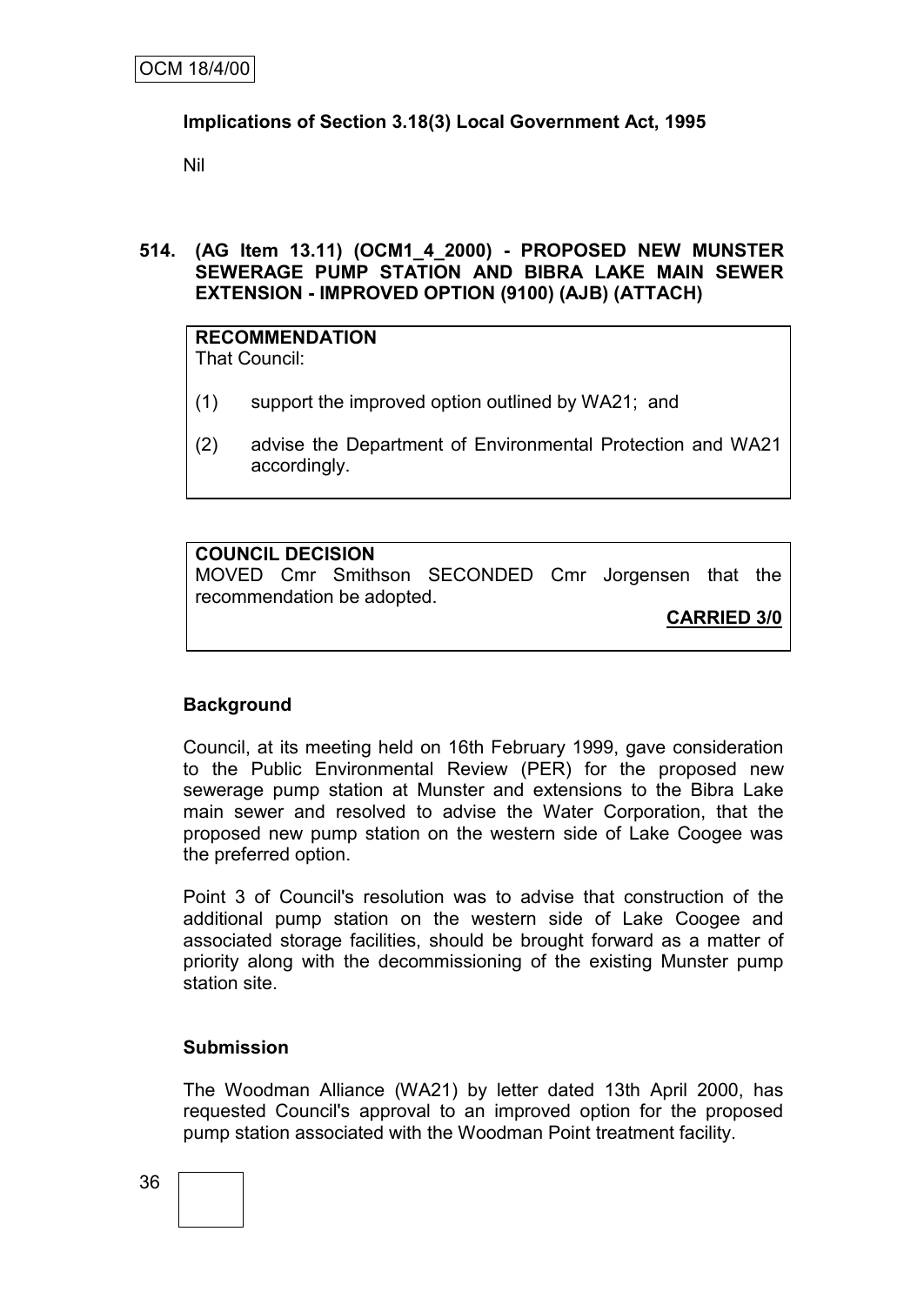The submission requests Council to provide a letter of approval to the Department of Environmental Protection.

## **Report**

The approved upgrading of sewerage infrastructure in the Mayor Road area, including pump stations and construction of the Bibra Lake main sewer, are as follows and as shown on the plan included in Agenda Attachment Book 2 :-

- Construction of the Bibra main sewer from existing Munster Pump Station No.2 located in Mayor Road, to a new facility located on Water Corporation land west of the proposed Fremantle-Rockingham Highway.
- Immediate construction of Munster Pump Station No.3 at the new site.
- Construction of Munster Pump Station No.4 at the new site in 2050.

The resultant system as approved, is as follows :-

- The existing Munster No.2 Pump Station located in Mayor Road and the proposed Munster Pump Station No.3, would work in parallel until approximately 2050.
- Post 2050, a fourth pump station (No.4) would be constructed adjacent to Pump Station No.3 and the existing Munster Pump Station No.2 in Mayor Road, would be decommissioned.

The improved option under investigation, which Council has been requested to support, would be as follows :-

- Proposed Pump Station No.3 and No.4 would be constructed in a single building as part of the current development. The building would contain two wells, initially fitted with two pumps each with provision for a third, to provide the required capacity for 2050.
- That existing Munster No.2 Pump Station would be decommissioned in 2002 when Pump Stations 3 and 4 are operational.
- It is a requirement that the overflow facility within the existing Munster No.2 Pump Station site, would be required for at least 10 years.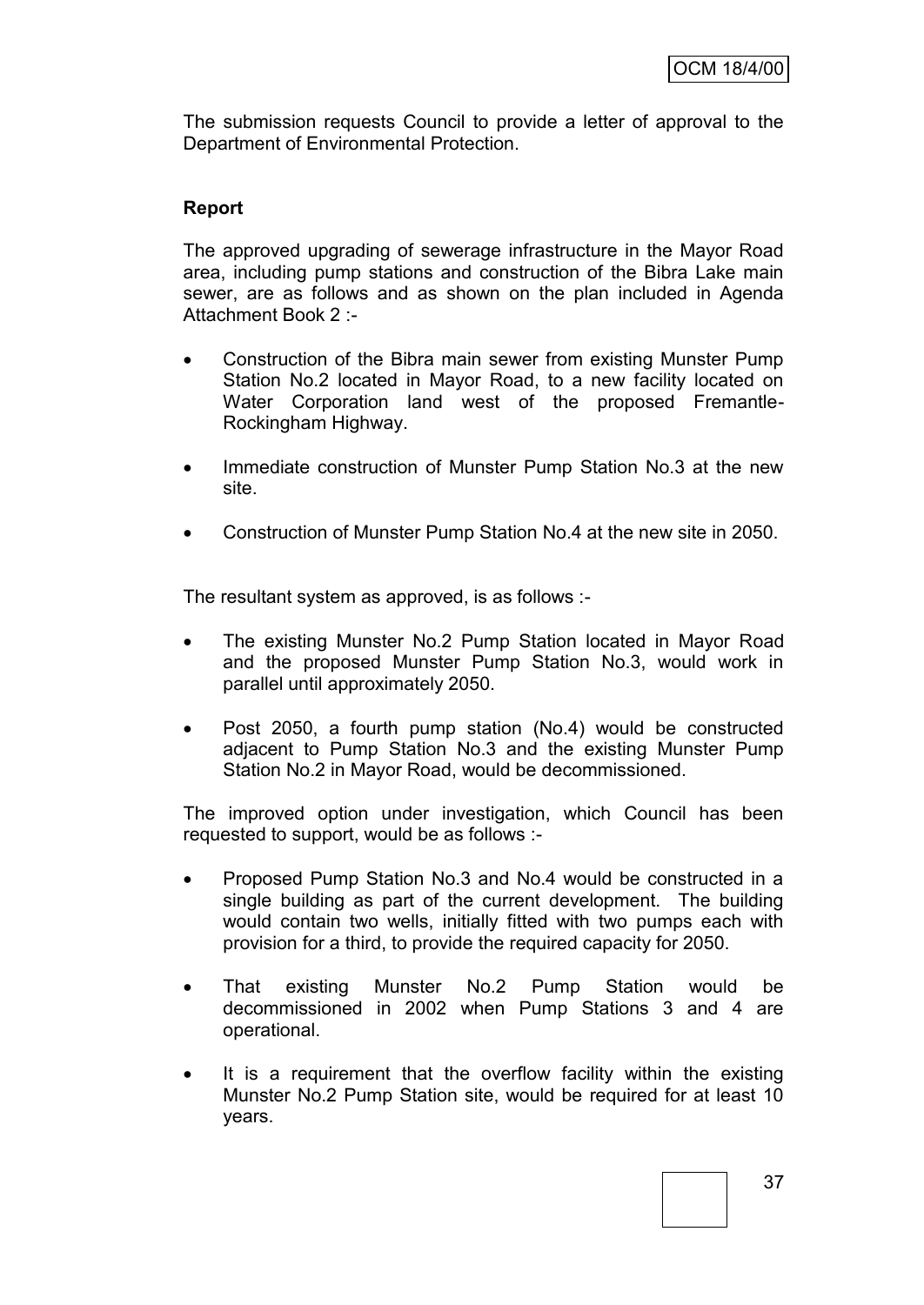- During the period to 2010, the Water Corporation will monitor use of the overflow facility and determine whether or not overflow capacity is required. If it is determined that overflow capacity is required, then a new facility would be constructed north of Pump Stations 3 and 4 and the existing Munster No.2 Pump Station would then be totally decommissioned.
- Following the total decommissioning of the existing Munster No.2 Pump Station, the Water Corporation would seek rezoning of the land to allow for its development and subdivision.
- It should be noted that improvements on the existing pump station site, may not be removed until the overflow facility is no longer required.

WA21 state that the advantages of the improved option, are as follows :-

- Surrounding residents are no longer subject to noise or vibration nuisances from the existing pump station.
- No odours emanating from the existing pump station although still possible for odours to emanate from the existing overflow storage facility.
- There will be reduced risk of overflow to the existing overflow storage facility.
- There could be earlier development and subdivision of the existing pump station site - following decommissioning of overflow storage.
- Consolidation of Pump Stations 3 and 4 in a single building, will reduce the overall visual impact of the infrastructure.

In discussions, WA 21 officers advised that the overflow facility would not be relocated from the existing Munster No.2 Pump Station site at this time for the following reasons :-

- This would significantly alter the scope of the project and result in the need for completion of further environmental formalities which would delay the project.
- Given the increased capacities and back-up systems at Pump Stations 3 and 4, it is considered that no storage will be required. However, it is necessary to monitor the performance of the system for some 10 years to confirm this situation and to then obtain approvals from the Department of Environmental Protection for no overflow system to be provided.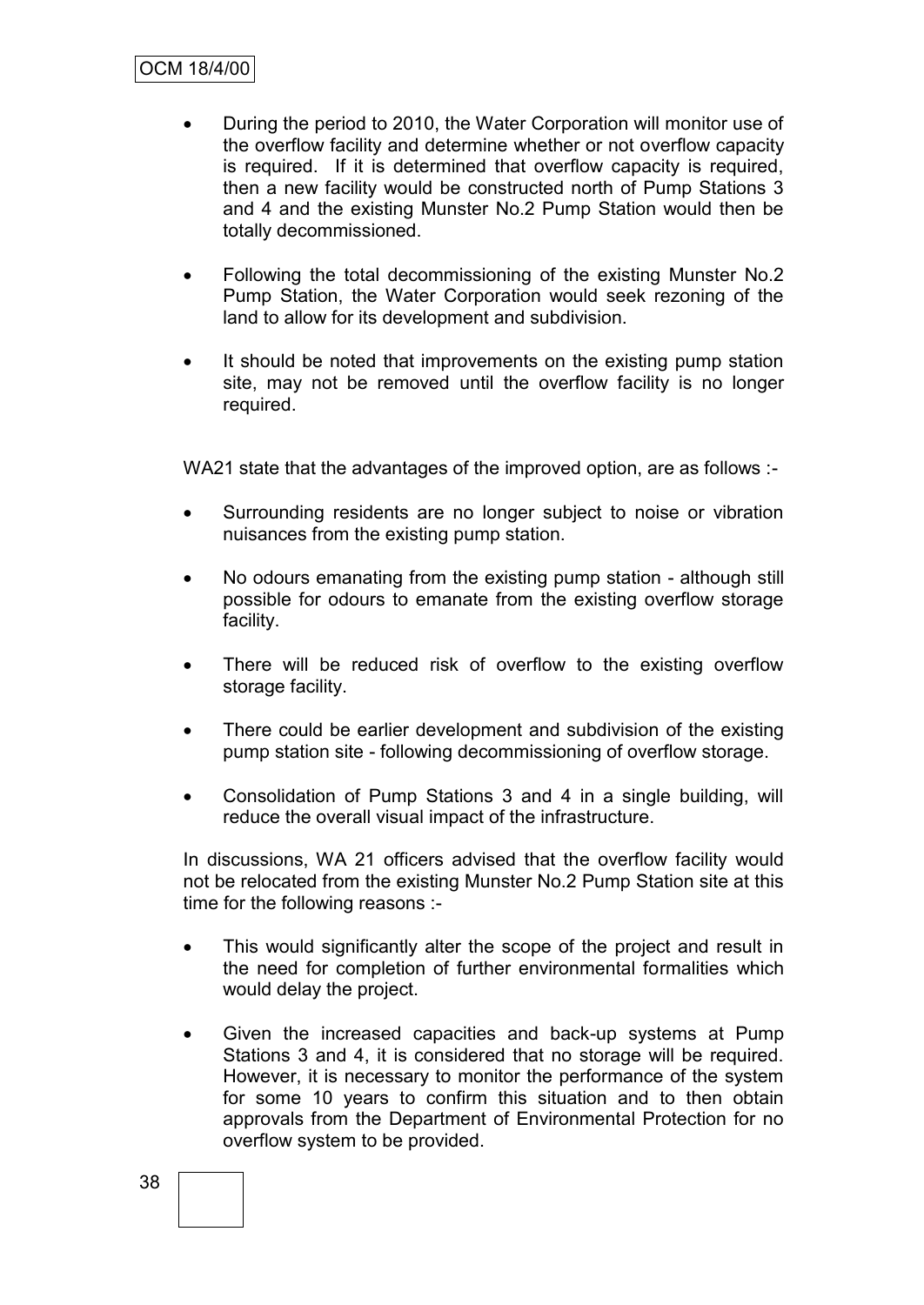- The cost of constructing an overflow facility in the vicinity of Pump Stations 3 and 4 cannot be justified at this time, given an alternative exists.
- The likely occurrence of events resulting in the use of the existing overflow facility with Munster Pump Station No.2, will be significantly reduced as a result of the proposed works and accordingly, the situation for abutting residents will be improved.

It is considered that the improved option should be supported given that the amenity of the area around the existing Munster No.2 Pump Station will be significantly improved by 2002, compared to 2050 under the previous proposal and that it is generally in accordance with Council's previous position, albeit that the overflow area won't be decommissioned for some 10 years.

Policy PD21 - Public Works, provides that *formal advice will not be provided on any planning proposal from a Government Department or Agency where the proposal is immune from complying with Acts, Regulations etc.*

The proposed development is a public work and therefore, subject to Policy PD21. However, it is considered that Council should provide a formal response in this instance, given that Council has previously provided advice on this project (before Policy PD21 was adopted) and that without Council support, the Department of Environmental Protection will not agree to the proposed changes which clearly benefit the residents in proximity to the existing Munster No.2 Pump Station.

## **Strategic Plan/Policy Implications**

The proposal is consistent with Item 2 of the Corporate Strategic Plan which provides that development should enhance the levels of amenity currently enjoyed by the community.

Policy PD21 applies to public works. It is considered that the policy should not be applied in this instance for the reasons outlined in the report.

# **Budget/Financial Implications**

N/A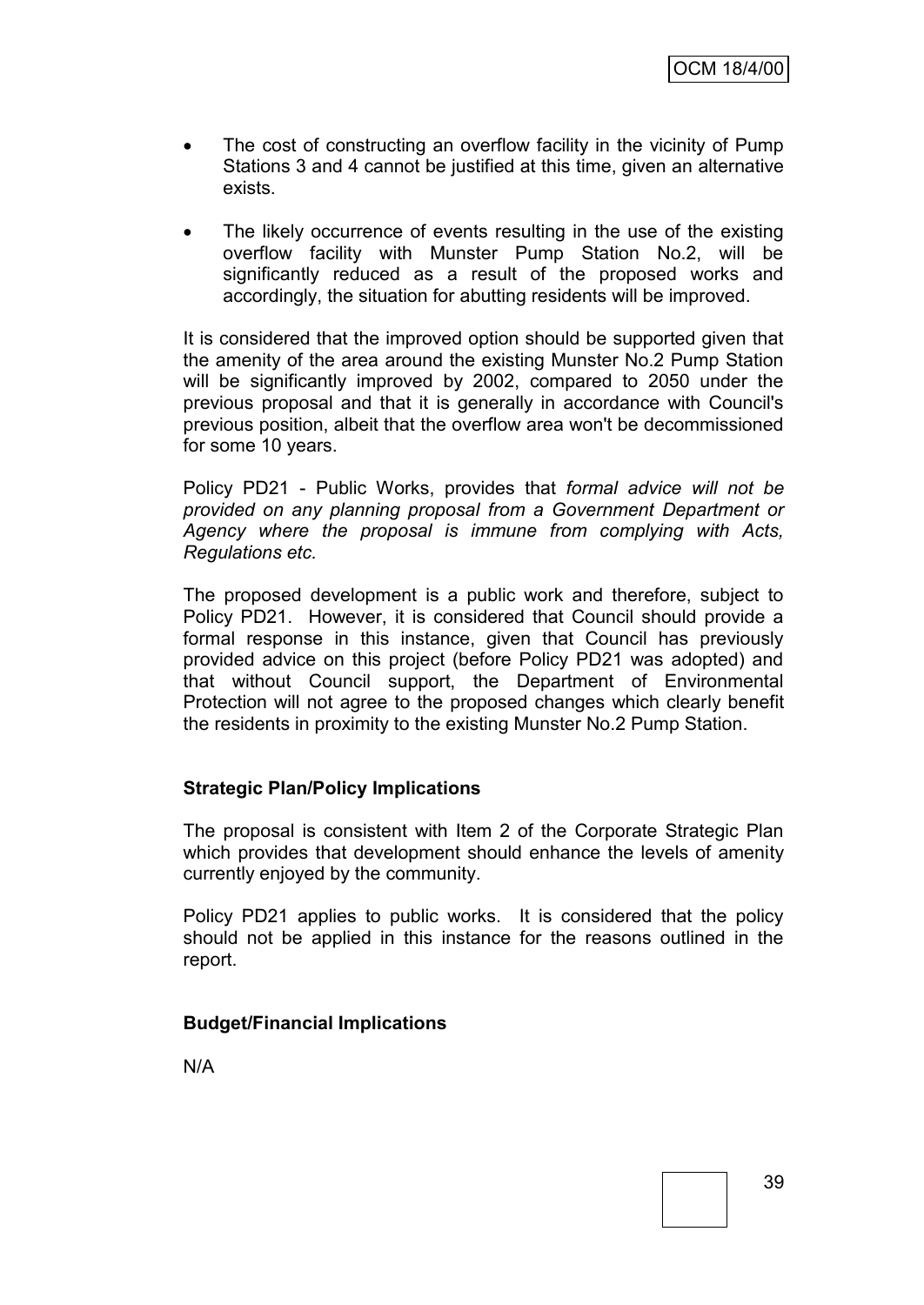## **Implications of Section 3.18(3) Local Government Act, 1995**

This is a State Government project. There are no implications.

## **515. (AG Item 13.12) (OCM1\_4\_2000) - FREMANTLE-ROCKINGHAM INDUSTRIAL AREA REGIONAL STRATEGY (FRIARS) - FINAL REPORT (9332) (SR) (ATTACH)**

#### **RECOMMENDATION** That Council:

- (1) reiterate its opposition to the FRIARS report;
- (2) reiterate point (3) of the Council's 22 June 1999 Resolution, ie:
	- *"(3) the Council's preference for a Development Authority to implement the FRIARS recommendations is subject to:-*
		- *1. Any new industrial zoned land created under FRIARS should remain within the affected local government districts and not become a separate authority.*
		- *2. The local government should retain the ability to levy rates from land within the control of any Development Authority.*
		- *3. The local government should retain the delegated authority to issue planning consents and building licences within any area controlled by a Development Authority, together with the ability to make recommendations in relation to scheme amendments, subdivision and to manage health matters.*
		- *4. The affected local governments being represented on any Development Authority.*
		- *5. The Development Authority being established to be the "project manager" to plan the area, coordinate the provision of infrastructure, amalgamate and subdivide the land, to fund works, acquire and sell the land and to promote and market the estate.*
		- *6. The Development Authority to be abolished at the conclusion of its role as project manager and the*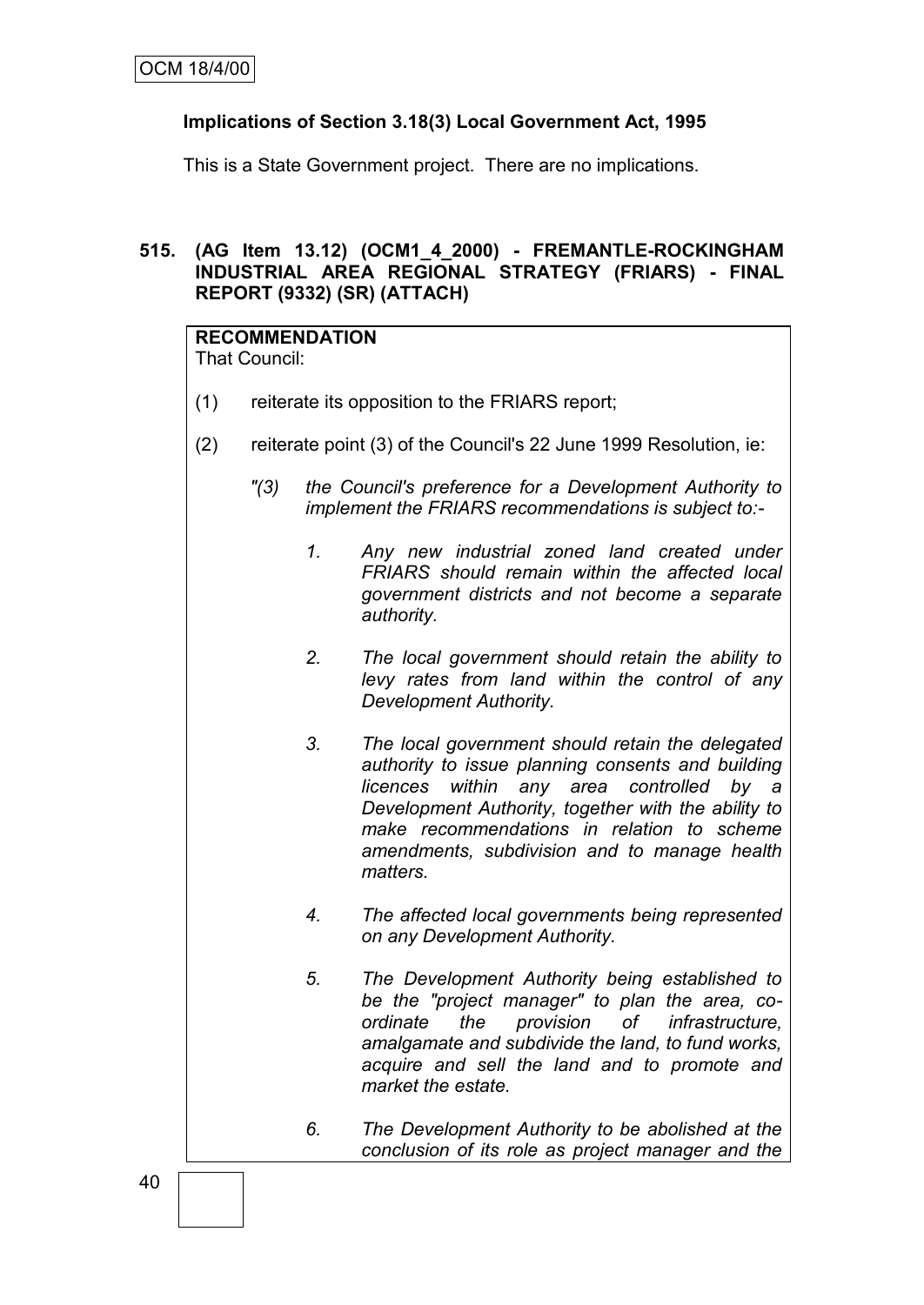*respective local governments to assume responsibility for the on-going development control and management of the area under the Councils' Town Planning Schemes."*

- (3) reiterate 'Option 5' and 'Option 6' as detailed in the Council's 1999 FRIARS Submission as the preferred alternatives for industrial expansion within the region;
- (4) provide a copy of the Executive Summary of the Council's FRIARS Submission and an outline of 'Option 5' and Option 6' to relevant community groups, and all 'minor party' and 'independent' members of the legislative Council.

## **COUNCIL DECISION**

MOVED Cmr Smithson SECONDED Cmr Donaldson that:

- (1) reiterate its strong opposition to the outcome of the FRIARS report;
- (2) reiterate point (3) of the Council's 22 June 1999 Resolution, ie:
	- *"(3) the Council's preference for a Development Authority to implement the FRIARS recommendations is subject to:-*
		- *1. Any new industrial zoned land created under FRIARS should remain within the affected local government districts and not become a separate authority.*
		- *2. The local government should retain the ability to levy rates from land within the control of any Development Authority.*
		- *3. The local government should retain the delegated authority to issue planning consents and building licences within any area controlled by a Development Authority, together with the ability to make recommendations in relation to scheme amendments, subdivision and to manage health matters.*
		- *4. The affected local governments being represented on any Development Authority.*
		- *5. The Development Authority being established to*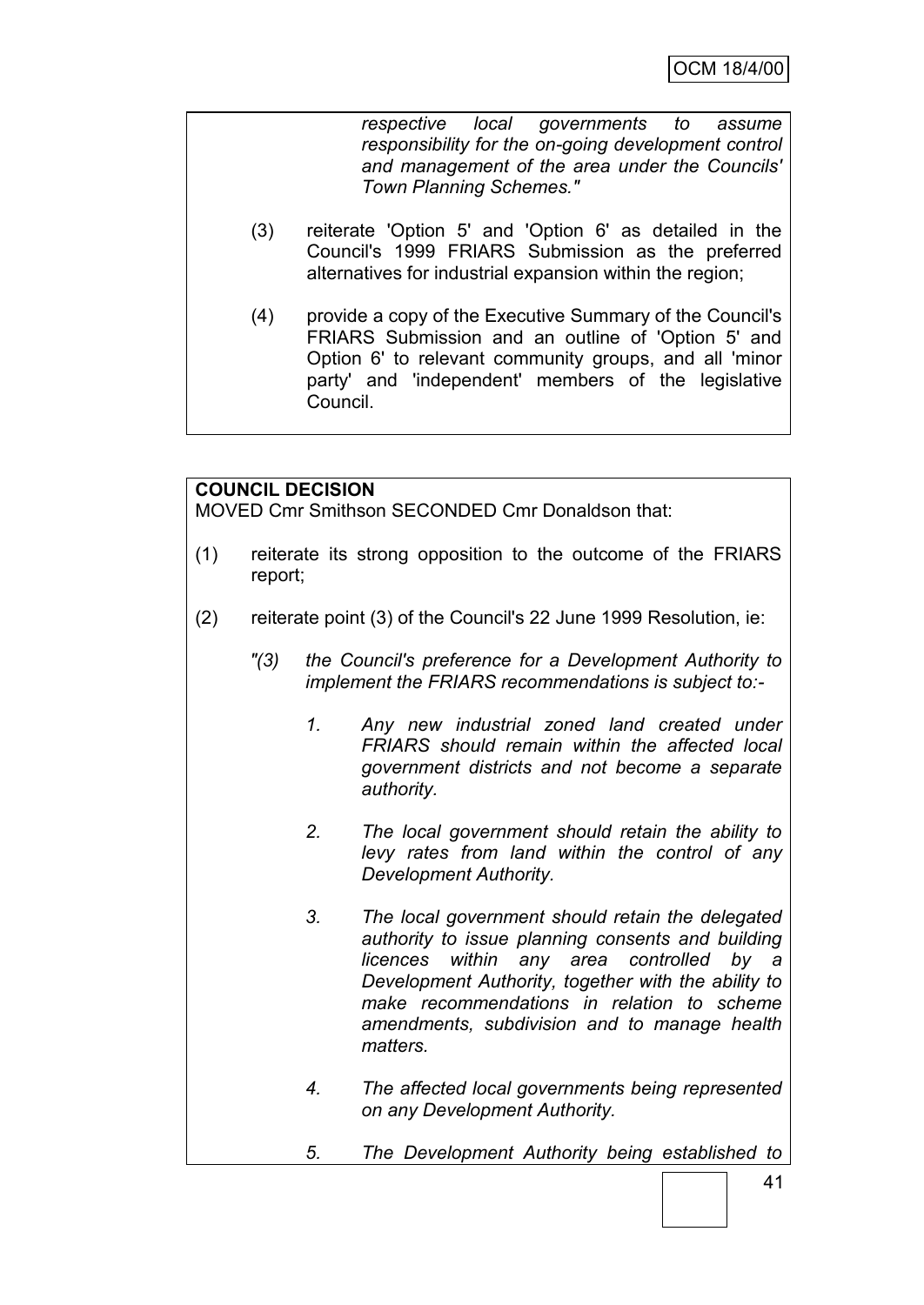*be the "project manager" to plan the area, coordinate the provision of infrastructure, amalgamate and subdivide the land, to fund works, acquire and sell the land and to promote and market the estate.*

- *6. The Development Authority to be abolished at the conclusion of its role as project manager and the respective local governments to assume responsibility for the on-going development control and management of the area under the Councils' Town Planning Schemes."*
- (3) reiterate 'Option 5' and 'Option 6' as detailed in the Council's 1999 FRIARS Submission as the preferred alternatives for industrial expansion within the region;
- (4) provide a copy of the Executive Summary of the Council's FRIARS Submission and an outline of 'Option 5' and Option 6' to relevant community groups, and all 'minor party' and 'independent' members of the legislative Council.
- (5) Council being provided with further reports to the next Council meeting on the implementation issues and the proposed legislation including implications for Town Planning Scheme No.3.

**CARRIED 3/0**

# **Explanation**

It was decided to amend the officer's recommendation in response to a question that was raised during Public Question Time concerning the possible need to defer the Town Planning Scheme No.3 pending the outcome of the FRIARS Report. Council considered it important that the Report be studied in detail and further advice provided to Council.

# **1.0 BACKGROUND**

The State Government made available the Final Report of the Fremantle-Rockingham Industrial Area Regional Strategy (FRIARS) on 12 April 2000. This follows the recent announcement by the Minister for Planning of the State Government's plan to introduce the 'Hope Valley - Wattleup Redevelopment Bill' into the current Parliamentary session. This timeframe has not allowed a full examination of the issues from the Council's perspective in this report, and further reports to Council examining particular issues may therefore be necessary.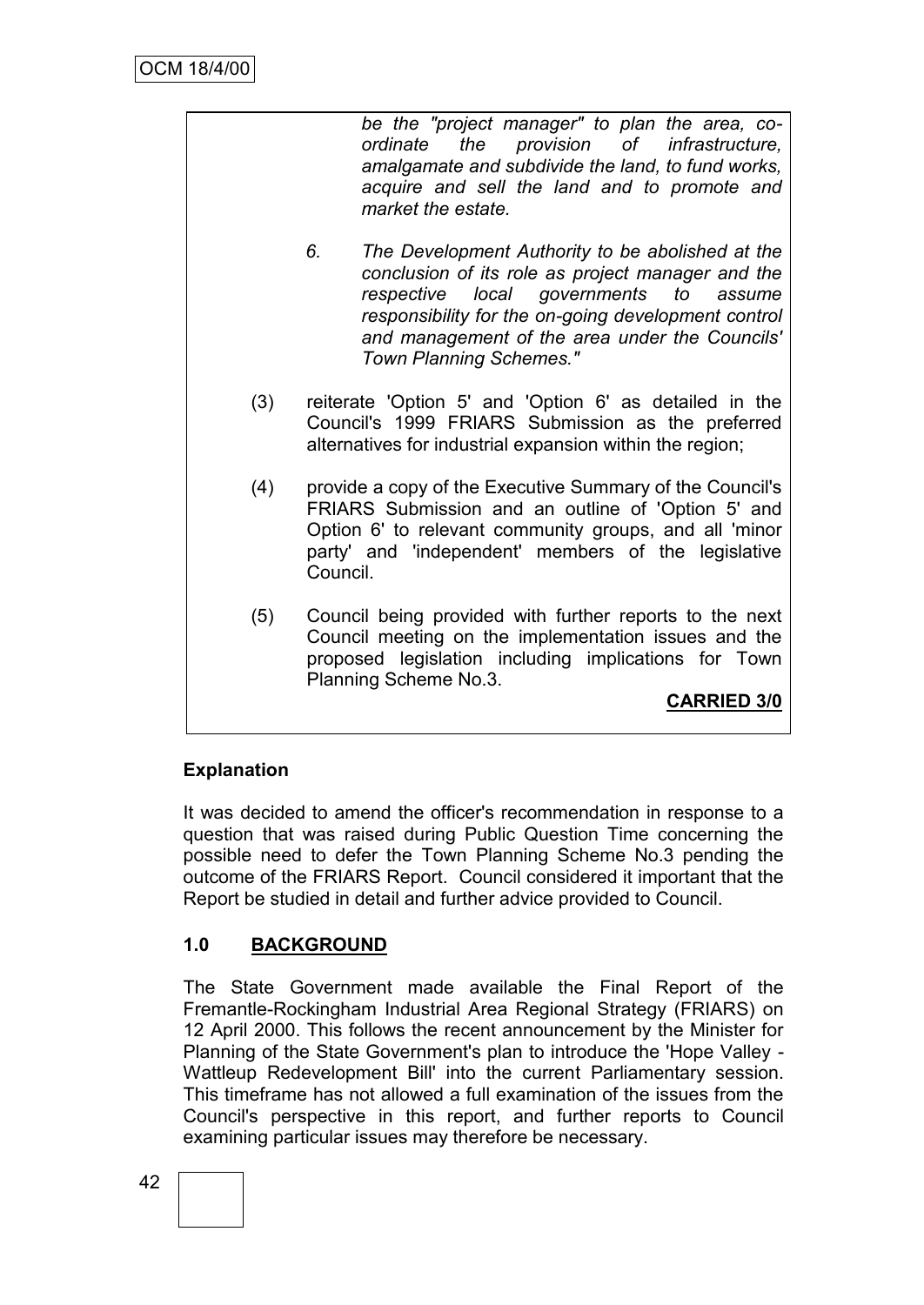The Executive Summary of the Final Report is included as an Attachment, together with the 'Preferred Land Use Strategy' plan. This depicts the 896 hectares contained within the defined Redevelopment area earmarked for future light, general and heavy industrial development within the City of Cockburn and the Town of Kwinana.

# **1.1 Draft FRIARS Report (1999)**

A Discussion Paper was released in 1997 setting out the key issues and a broad concept plan was released for public consultation. The draft FRIARS report detailing 5 land use options and an analysis of the related economic, environmental, planning and social issues was released for public comment in March 1999. The State Government identified its preferred position, 'Option 4', in this draft report which was considered by Council at its meeting on 22 June 1999.

## **1.2 Council Position (1999)**

The Council's position on the draft report is outlined in the 22.6.99 Resolution (refer Attachment). This Resolution, together with a comprehensive report, formed the basis of Council's submission to the WAPC which was to oppose the State Government's proposed 'Option 4'. The Summary of the Council's submission is also included as an **Attachment** 

This summary provides an overview of the key issues and a critique of 'Option 4' from the City of Cockburn's viewpoint. Most of the landuse elements of Option 4 have been carried through to the Final Repot and, consequently, the basis of the Council's objection remains largely unchanged.

The Council Submission then used the various planning criteria which (in the view of the State Government) justified 'Option 4' to develop two (2) alternative proposals 'Option 5' and 'Option 6' (refer Attachment).

'Option 5' proposed an additional 1026 hectare expansion of the Kwinana Industrial Area (KIA) by an easterly extension of the KIA within an area bounded by (proposed) Rowley Road, Anketell Road and the Kwinana Freeway within the Town of Kwinana.

'Option 6' proposed that the KIA be confined to its current zoned area and that a major new general industrial estate be established in the locality of 'Oldbury', approximately 14 kilometres east of Kwinana.

# **1.3 Submissions and Hearings Panel Process**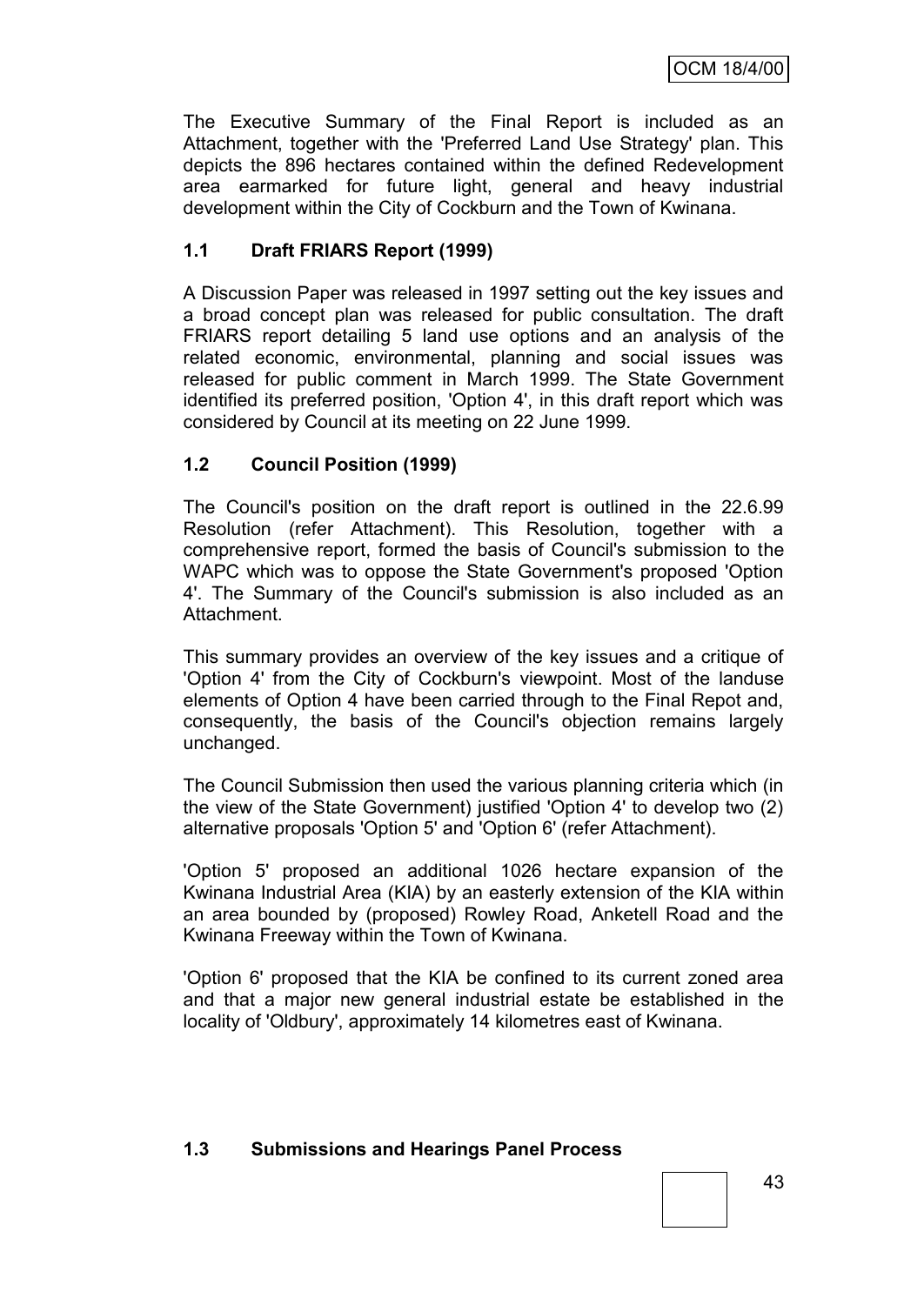A total of 322 submissions on the Draft FRIARS Report were received by the WAPC, with 52 persons/organisations (including the City of Cockburn) also making oral submissions to a Hearings Panel.

Consideration of the community's views resulted in some marginal changes to 'Option 4'.

## **2.0 FRIARS FINAL REPOT**

#### **2.1 Key Issues**

The Key Issues as listed in the Final Report may be summarised as follows:

- 1. The need to maximise the potential development of the KIA with protection of the State's premier industrial site being protected by the planning process;
- 2. The related benefit to the State in delaying Government infrastructure expenditure on new sites;
- 3. Need to ensure that residents are subject to air quality that complies with the required Environmental Protection Policy standards;
- 4. Full development of the KIA within the current zoned area would see acceptable risk criteria exceeded within the Hope Valley Townsite, although Wattleup Townsite would be outside the 1 in a million risk contour.
- 5. The increased noise associated with additional road and rail infrastructure and industries within the currently zoned KIA may further impact on residential amenity in Wattleup and Hope Valley;
- 6. The need to protect groundwater quality and minimise long term nutrient inputs to Cockburn Sound;
- 7. Protection of EPP lakes and wetlands and recognition of proposed 'Bushplan' sites;
- 8. An immediate need to plan for general industrial land in the southern metropolitan region.
- 9. Need to upgrade transport and service infrastructure to cater for additional development within the KIA.
- 10. Need to consider the local community;

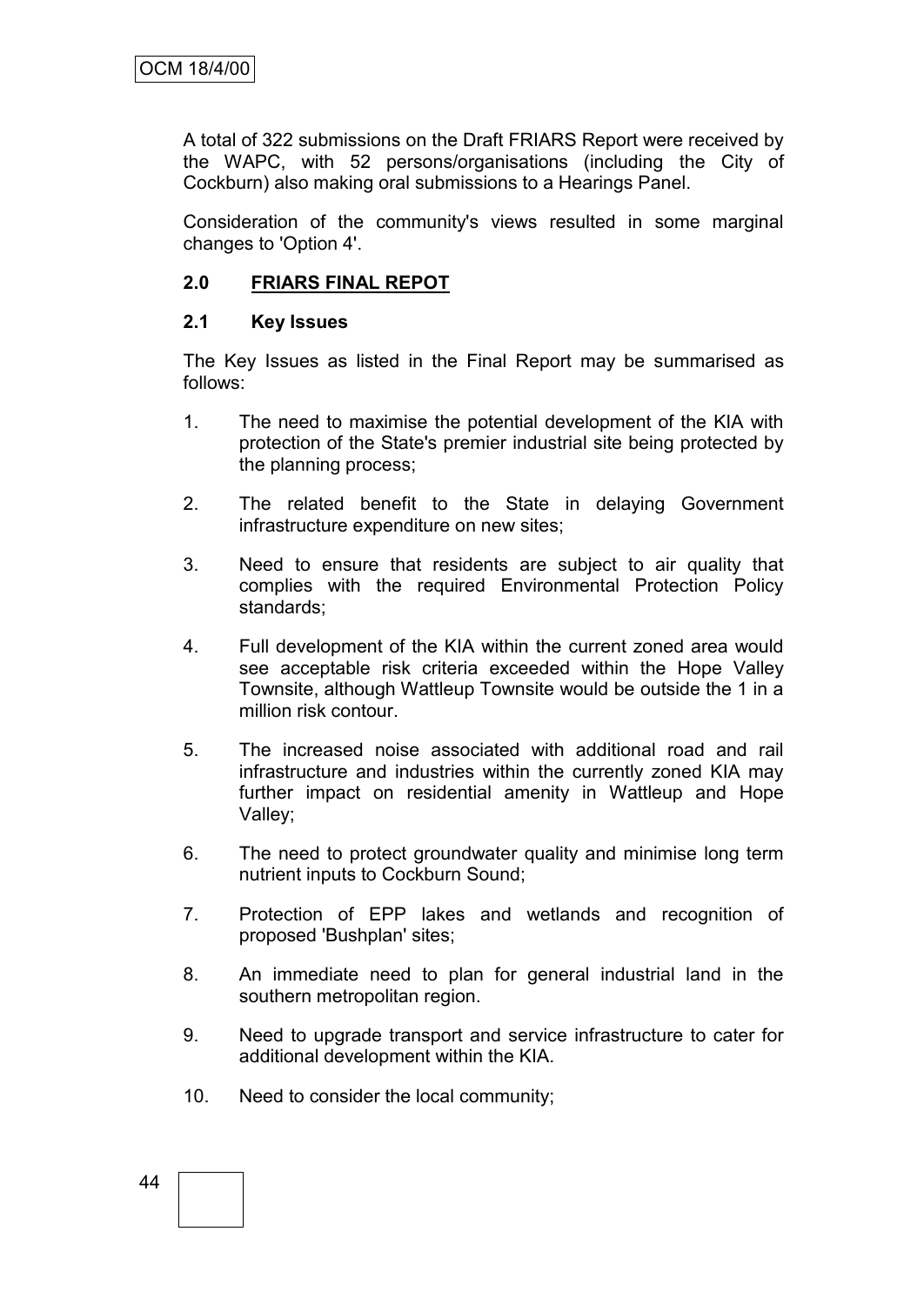- 11. Need to consider the broad economic needs of the State;
- 12. Need to resolve uncertainty about the future.

The 'Final Report' states that: "*The Strategy is premised on the need to protect and optimise the KIA."* This is a critical statement which signifies that in a situation where local community interests 'compete' with State economic interests regarding landuse planning outcomes, the local community interest is secondary from a State Government viewpoint.

The Council's 1999 Submission to FRIARS was premised on the view that it is possible to provide for the State interest of a major expansion of the KIA (ie 'Option 5') but in a manner which largely retained the status quo for Wattleup Townsite and surrounding rural areas within the City of Cockburn.

## **2.2 Preferred Land Use Strategy**

There is only one significant change to 'Option 4' in the 'Preferred Land Use Strategy' relevant to the City of Cockburn as follows:

The 'Rural' zoned area in the north-east of the Kwinana Air Quality Buffer bounded by Holmes Road, Russell Road, Henderson Road and Cockburn Cement's Landholding is to be retained as 'Rural', rather than being 'Industrial'. The resultant area denoted for industrial use comprises Wattleup Townsite in its entirety and approximately 140 rural lots, together with the Henderson Landfill site and existing extractive industry lots.

Approximately 500 hectares of the 800 hectares of General Industry land contained in the Preferred Land Use Strategy is within the City of Cockburn. The timeframe for development of this land is dependent on market demands and the resource life of extractive industry sites and will probably exceed 25 years.

The FRIARS report predicts the long term creation of employment for 10,000 persons within the development area. This employment forecast exceeds the total number of Cockburn residents currently employed in the manufacturing and related industrial employment sectors. There is currently 868 hectares of 'occupied' industrial land within the City of Cockburn by comparison.

The timeframe for land acquisition is stated as being over a ten (10) year period in the report.

From a State Government perspective, removal of the Hope Valley and Wattleup townsites removes a long term potential 'constraint' to the full utilisation of the existing KIA for a combination of Heavy Industry and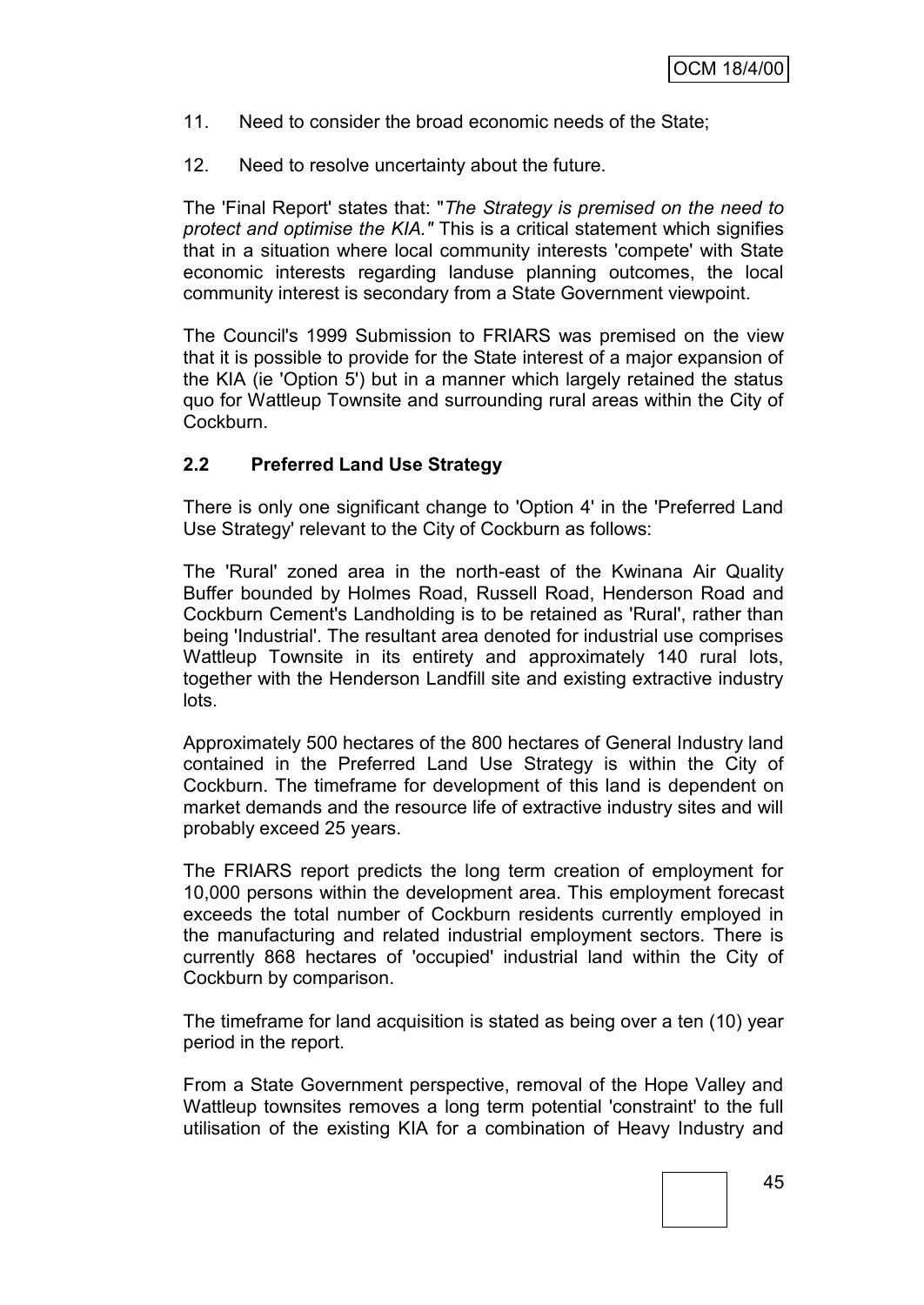General Industry. It would also allow the unfettered road and rail access in the long term to future port developments.

# **2.3 Implementation**

The three broad issues are land assembly, statutory/legislative requirements and social/community issues.

In terms of land assembly, it is logical (if the legislation is finalised in Parliament) that a single government agency be responsible for this, given the multiplicity of small rural lots. The report does however state that some properties will not be required for many years and some existing uses compatible with industrial development could be retained.

Council's previous Resolution accepted the principle of a 'Development Authority' being the logical method of implementation. The Authority (ie LandCorp) would have the capacity to acquire land, fund infrastructure works and develop the industrial estate in an integrated manner, along similar lines as has occurred in Joondalup, East Perth and Subiaco.

The proposed legislation to give effect to the FRIARS plan requires detailed examination and will be the subject of a separate report in the future.

The social/community issues are related to land acquisition, timing, and other project implementation issues which are dependent on the approval of otherwise of the FRIARS legislation by State Parliament.

## **3.0 CONCLUSION**

The Council's broad position in respect to the Wattleup Townsite and surrounding Rural land within the FRIARS area is stated in Council's Local Planning Strategy as follows:

- **Strategy** Conserve a landbank of Rural land to act as a 'Greenbelt' between urban areas and the Kwinana Industrial Strip and to provide opportunities for productive rural activities, rural living and the extraction of basic raw materials.
- **Action** Lobby the State Government to retain the existing Rural Zone in Wattleup and Munster as the outcome of the FRIARS study.

The planning rationale for the Council's previous Resolution in respect to the draft 'Option 4' remains essentially unchanged.

Therefore, the Council should restate this position being, firstly, to oppose the major expansion of General Industrial activity as contained in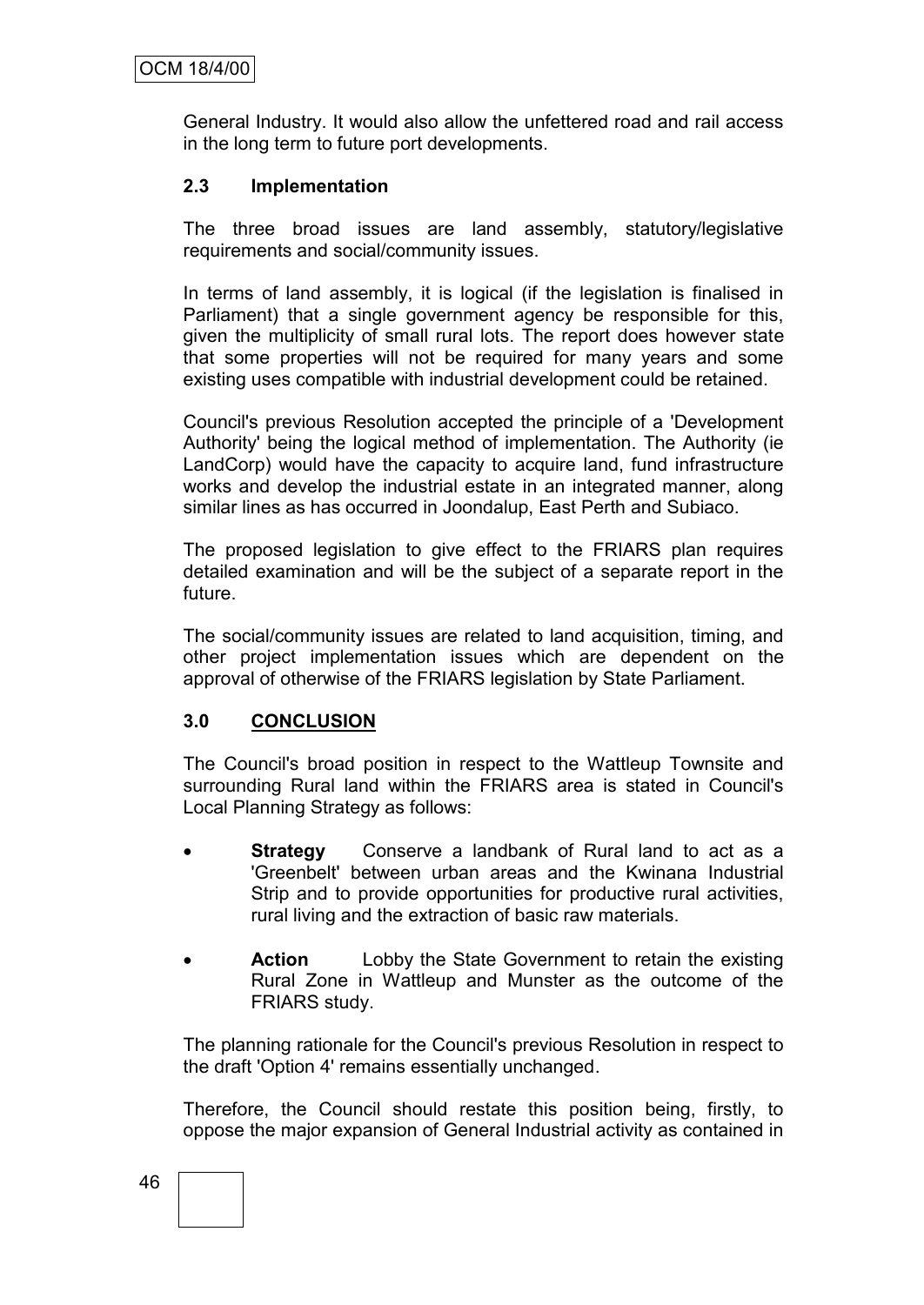the FRIARS report and the accompanying legislation to be considered by State Parliament.

Secondly, the City should continue to promote 'Option 5' and 'Option 6' as realistic alternatives which address the State's economic objectives of optimising the development of the Kwinana Industrial Area and promoting regional employment within the South-West and South-East corridors.

The outcome will be determined by the political process of the 'balance of power' in the State Legislative Council. The Labor Party's position on FRIARS is broadly consistent with the City of Cockburn's (refer attached). The City should therefore appropriately target its objection to FRIARS towards the 'minor party' and independent members of the Legislative Council.

## **Strategic Plan/Policy Implications**

Corporate Strategic Plan, Strategy 2.3 f) and Action 2.36 and Strategy 2.3 j) and Action 2.3.10 generally apply to this matter.

Also Strategy 4.2 and Action 4.2.2, Strategy 4.3 and Actions 4.3.1 and 4.3.2 apply together with Strategy 4.4 and Action 4.4.1.

## **Budget/Financial Implications**

N/A

# **Implications of Section 3.18(3) Local Government Act, 1995**

Nil.

# **516. (AG Item 14.1) (OCM1\_4\_2000) - LIST OF CREDITORS PAID (5605) (KL) (ATTACH)**

#### **RECOMMENDATION**

That Council receive the List of Creditors Paid for March 2000, as attached to the Agenda.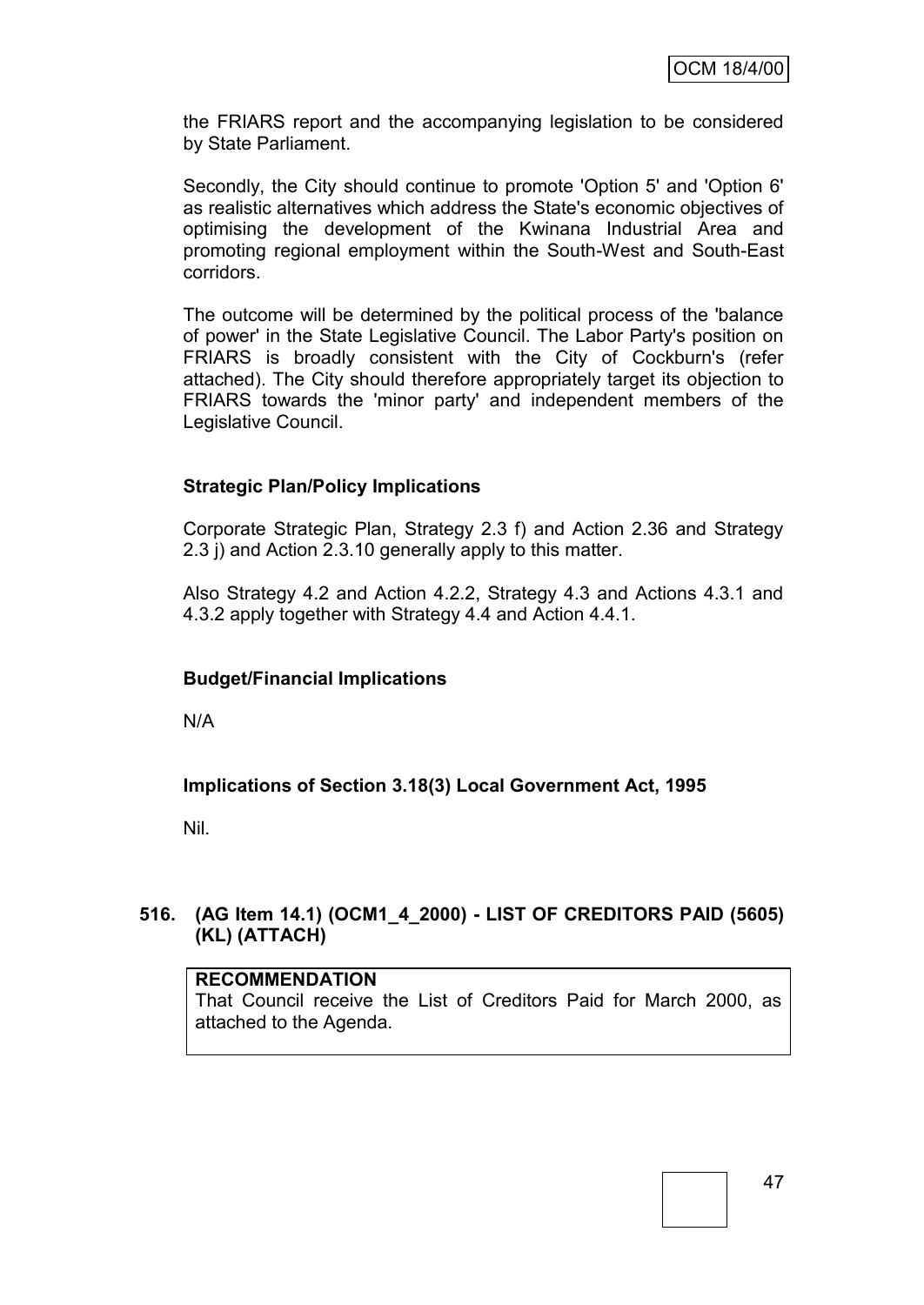# **COUNCIL DECISION**

MOVED Cmr Jorgensen SECONDED Cmr Smithson that the recommendation be adopted.

# **CARRIED 3/0**

# **Background**

It is a requirement of the Local Government (Financial Management) Regulations 1996, that a List of Creditors be compiled each month and provided to Council.

## **Submission**

N/A

## **Report**

N/A

## **Strategic Plan/Policy Implications**

N/A

**Budget/Financial Implications**

N/A

**Implications of Section 3.18(3) Local Government Act, 1995**

N/A

# **517. (AG Item 14.2) (OCM1\_4\_2000) - DEBT WRITE OFF - BIBRA LAKE SCOUT GROUP - RESIDENTIAL RENT (1114662) (KL)**

# **RECOMMENDATION**

That the amount of \$711.62 owed to Council by the Bibra Lake Scout Group be written off.

**TO BE CARRIED BY AN ABSOLUTE MAJORITY OF COUNCIL**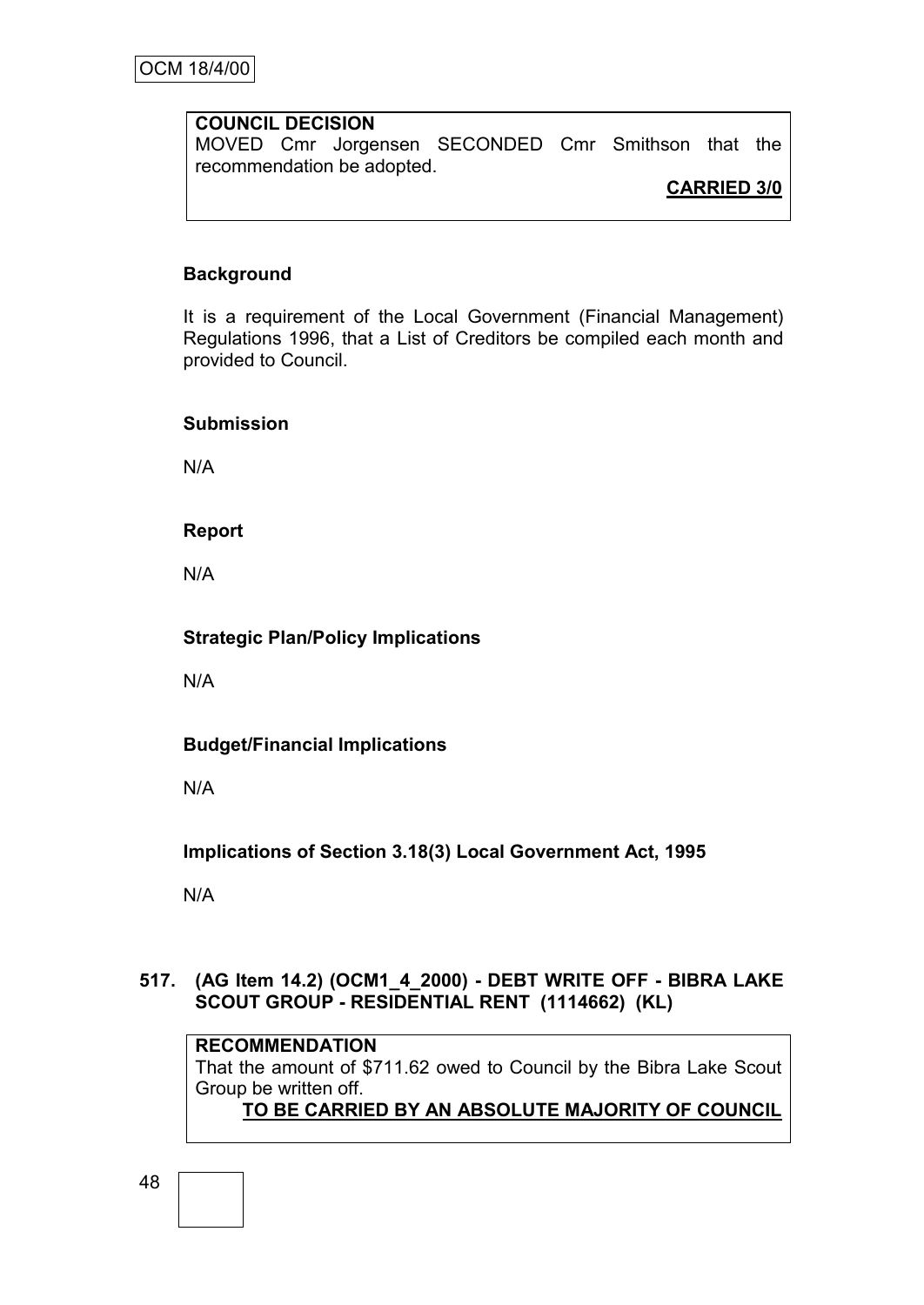**COUNCIL DECISION** MOVED Cmr Jorgensen SECONDED Cmr Smithson that the recommendation be adopted.

## **CARRIED 3/0**

## **Background**

The Bibra Lake Scout Group have had an agreement with Council to occupy a Council residence next to the Bibra Lake Wetlands Centre and the old scout hall on Hope Road, Bibra Lake since 1991. Council, at its meeting on 22 September 1993, resolved to offer to the Group, the house for \$50 per week subject to:-

- (1) the group pay all outgoings and carry out all non structural repairs to the building; and
- (2) the group to also take on the security responsibility for the adjoining Cockburn Wetlands Education Centre Building.

## **Submission**

Correspondence has been received from the Bibra Lake Scout Group in regards to the outstanding debt of \$711.62 for rent at the Hope Road house. The tenant of the house, a Mr Aaron Murray, rented the house through the scouts and was recouping the Scout Group. The Scout Group paid the City of Cockburn.

Mr Murray fell behind with payments to the Scout Group and still owes them \$1,500. The group impressed upon Mr Murray that they could no longer support him and that he would be responsible for payments directly to the City of Cockburn. The group was unaware that he was not making payments, although they were receiving monthly accounts. Mr Murray, who was contacted by the Scouts on a number of occasions, assured the Treasurer that he would clear all debts, but to date has not honoured the agreement.

As the Scouts are a non-profit organisation and find fundraising very difficult, they request that Council write off the debt.

#### **Report**

The Scout Group are currently in debt to Council for \$711.62 which represents 13 weeks rent (\$975.00 less bond monies forfeited of \$263.38). The Scout Group vacated the premises in June 1999. At no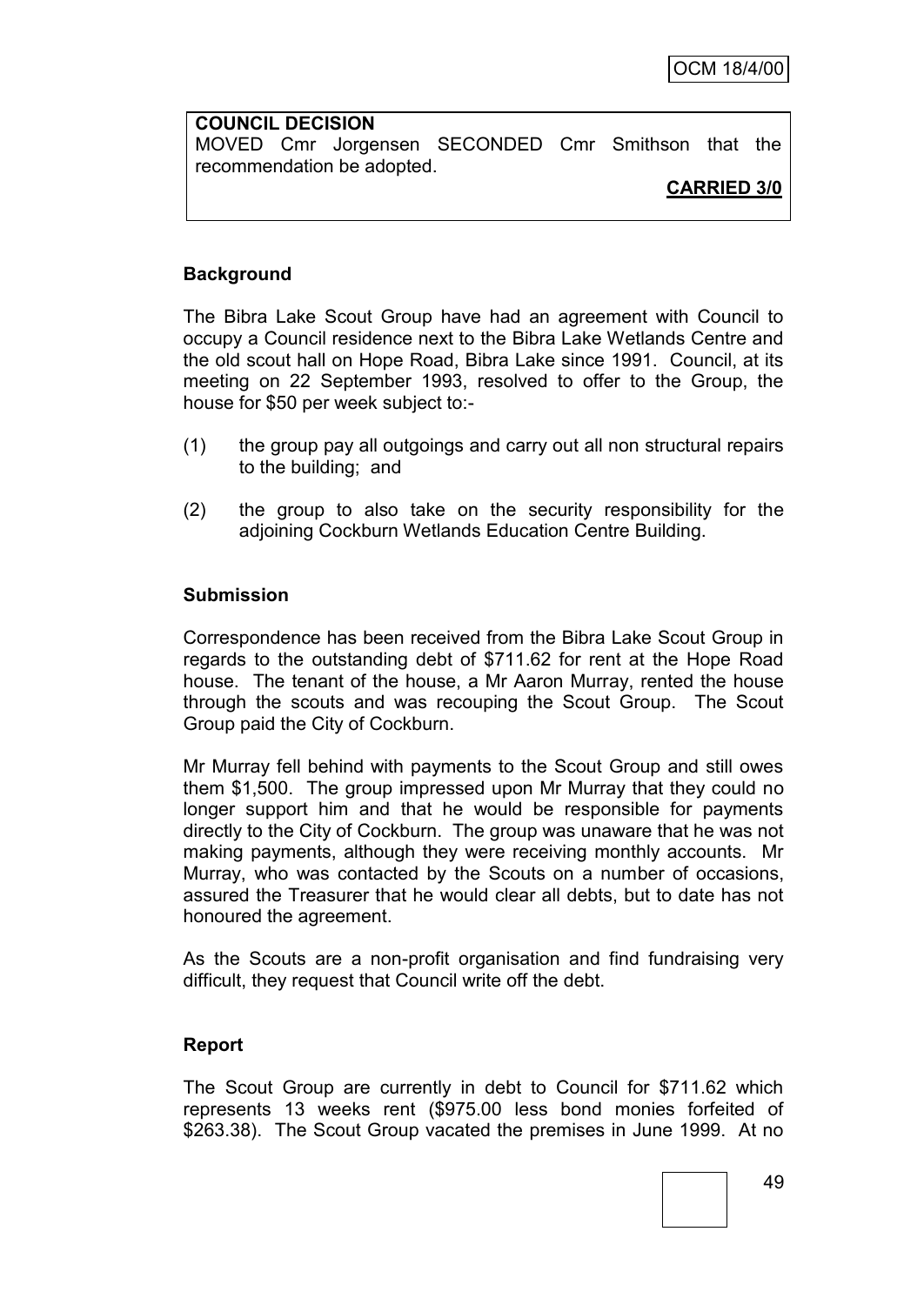stage did the Scouts contact the City advising that rent was going to be payable direct to the City.

Debts which are non-recoverable require Council's authorisation under the provisions of the Local Government Act 6.12(1)(c).

Legal action has not been take due to the fact that recovery action against a community organisation was not seen as being appropriate.

## **Strategic Plan/Policy Implications**

N/A

## **Budget/Financial Implications**

Loss of potential revenue for Council of \$711.62 due to non-recovery of debt.

## **Implications of Section 3.18(3) Local Government Act, 1995**

Nil.

# **518. (AG Item 14.3) (OCM1\_4\_2000) - REPORT ON FINANCIAL STATEMENTS (5505) (KL) (ATTACH)**

#### **RECOMMENDATION**

That Council receive the Report on the Financial Statements for the second 1999/00 triennial period ending 29 February 2000.

## **COUNCIL DECISION**

MOVED Cmr Jorgensen SECONDED Cmr Smithson that the recommendation be adopted.

**CARRIED 3/0**

## **Background**

Section 6.4 of the Local Government Act 1995 requires Council to prepare Financial Reports. Section 34 (1) of the Local Government (Financial Management) Regulations 1996 prescribes that a local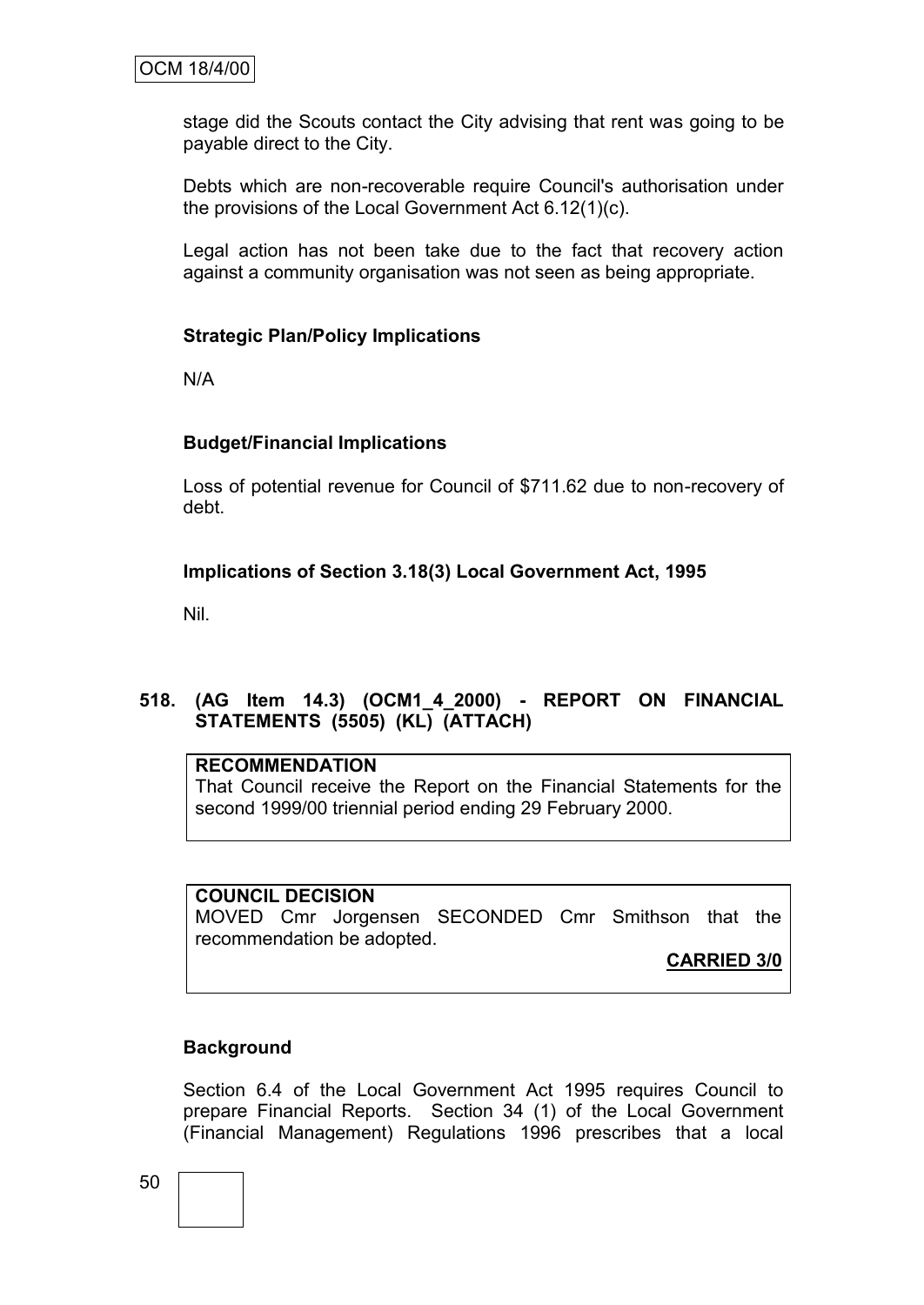government is to present reports ending 31 October, 28 February and 30 June.

## **Submission**

N/A

# **Report**

Attached to the Agenda is a Report on the Financial Statements for the period ending 29 February 2000.

Any significant variations between the year to date income and expenditure totals and the relevant Annual Budget provisions have been identified and addressed through the Budget Review, submitted to Council.

# **Strategic Plan/Policy Implications**

N/A

## **Budget/Financial Implications**

N/A

# **Implications of Section 3.18(3) Local Government Act, 1995**

N/A

## **519. (AG Item 14.4) (OCM1\_4\_2000) - REVIEW OF RESERVE FUNDS (5000) (ATC)**

## **RECOMMENDATION**

That Council resolve to set aside money in the appropriate Reserve Funds to allow for the orderly funding of major projects and that the Reserve funds be reviewed on an annual basis.

# **COUNCIL DECISION**

MOVED Cmr Jorgensen SECONDED Cmr Smithson that the recommendation be adopted.

**CARRIED 3/0**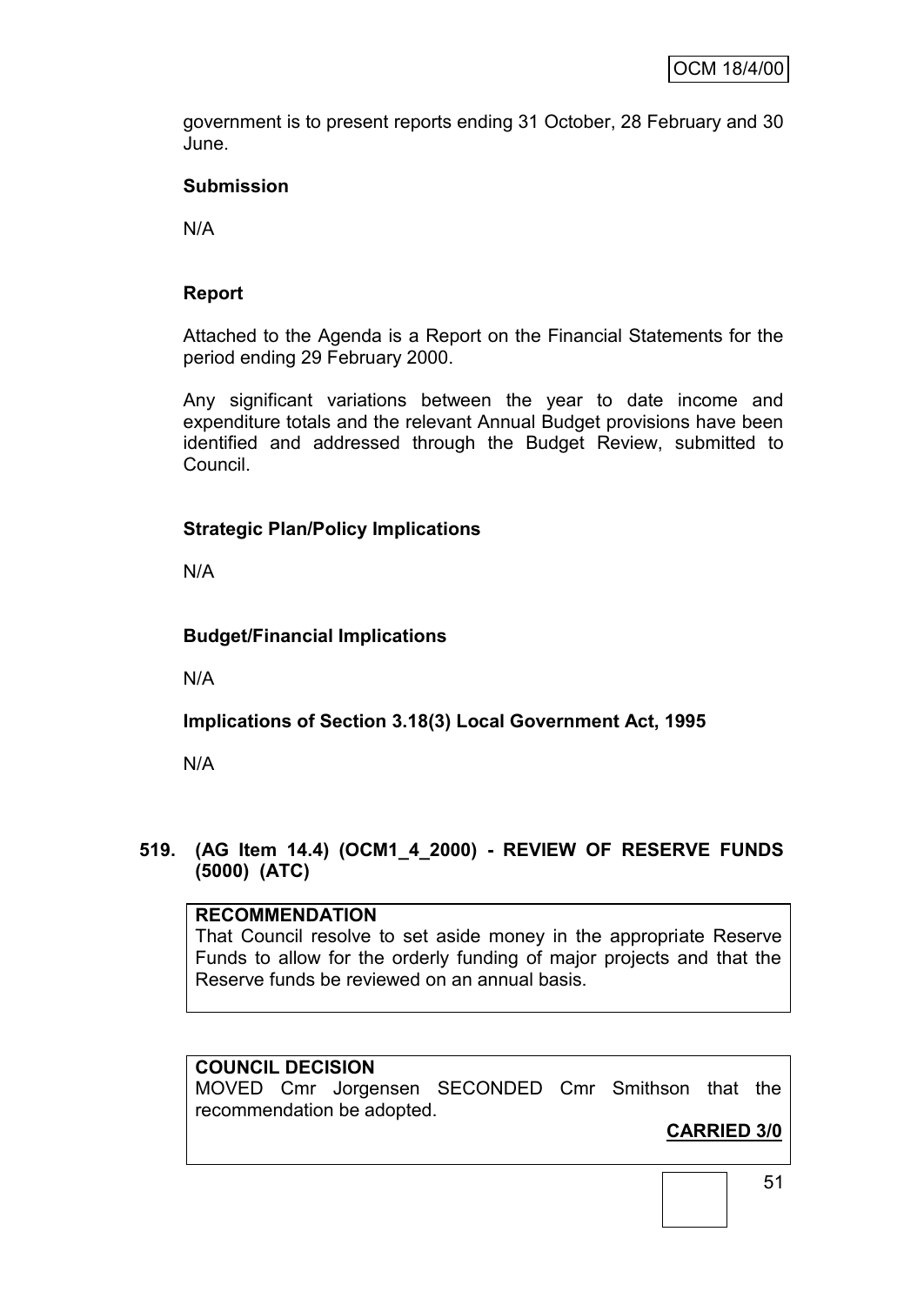# **Background**

Council reviews its Reserve Funds on an annual basis.

## **Submission**

N/A

## **Report**

A report by the Director, Finance and Corporate Services on the Review of Reserve Funds is attached to the Agenda.

## **Strategic Plan/Policy Implications**

Use of Reserve Funds is in line with Council's Strategic Plan.

## **Budget/Financial Implications**

The proposed movements in Reserve Funds outlined in the report will be used in Council's Principal Activities Plan and the first draft budget for 2000/01. Use of Reserve Funds as set out may be varied at Budget meetings.

## **Implications of Section 3.18(3) Local Government Act, 1995**

N/A

## **520. (AG Item 14.5) (OCM1\_4\_2000) - PRINCIPAL ACTIVITIES PLAN 2000/01 - 2003/04 (5406) (ATC) (ATTACH)**

## **RECOMMENDATION**

That Council resolve to adopt the Draft Principal Activities Plan 2000/01 - 2003/04, as attached to the Agenda, and that the Plan be advertised for public comment.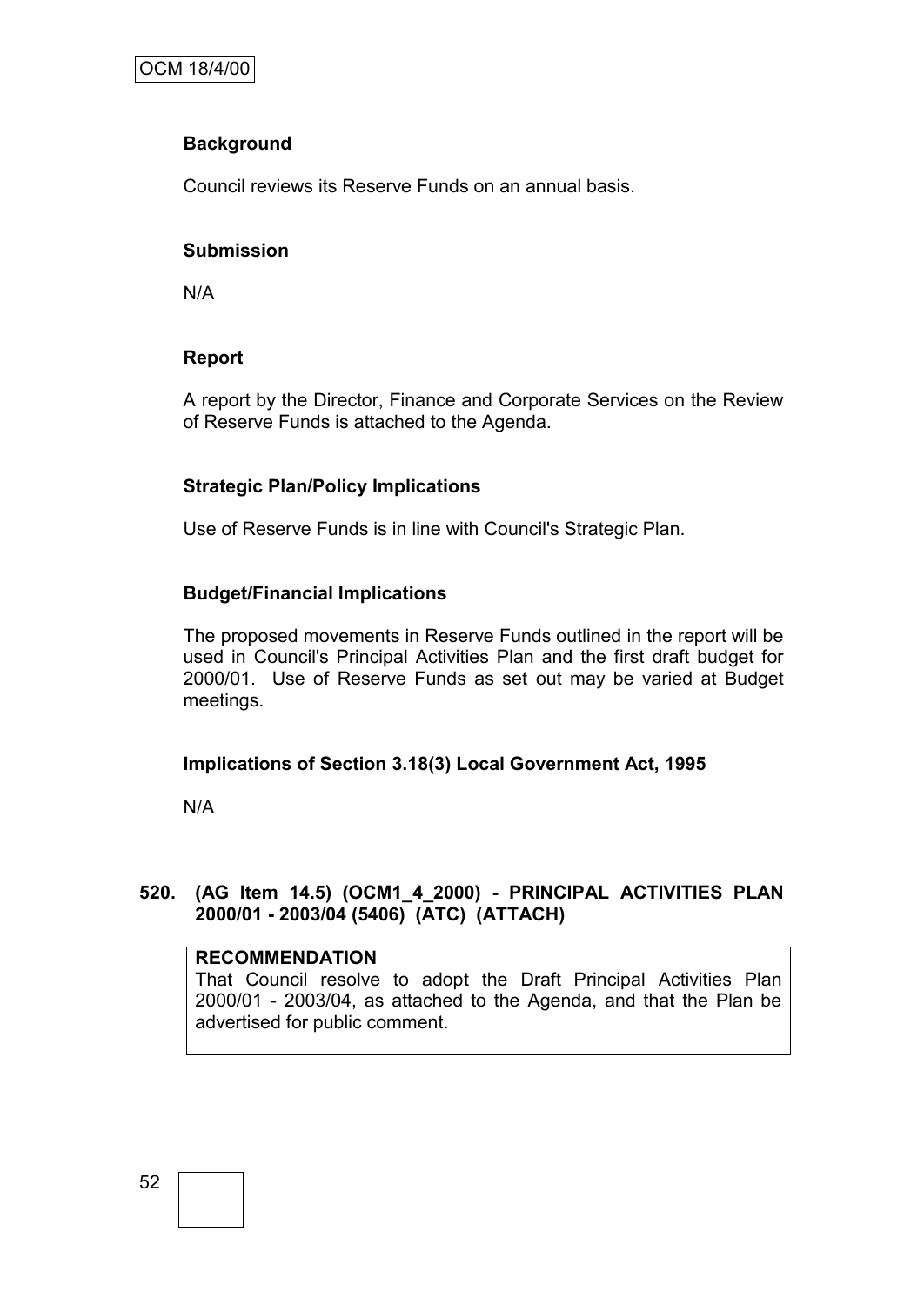**COUNCIL DECISION** MOVED Cmr Jorgensen SECONDED Cmr Smithson that the recommendation be adopted.

## **CARRIED 3/0**

# **Background**

Under the Local Government Act 1995, each year the City is required to prepare a Plan of its principal activities for the next four years. The Plan must be developed in conjunction with the community and when finalised, will be the basis for adoption of the annual budget for the City.

#### **Submission**

N/A

#### **Report**

The Draft Principal Activities Plan is required to be available for public comment for a period of six weeks. It is intended to advertise the Plan as being available from Wednesday, 26 April 2000 with public comment closing on 7 June 2000. Comments on the Plan and the proposed final Plan would then be submitted to Council at its Meeting on 20 June 2000.

## **Strategic Plan/Policy Implications**

The Draft Principal Activities Plan describes its links to the Corporate Strategic Plan.

#### **Budget/Financial Implications**

The Principal Activities Plan when adopted forms the basis of the budget for 2000/01. Any variances from the Principal Activities Plan must be detailed in the Budget document.

## **Implications of Section 3.18(3) Local Government Act, 1995**

N/A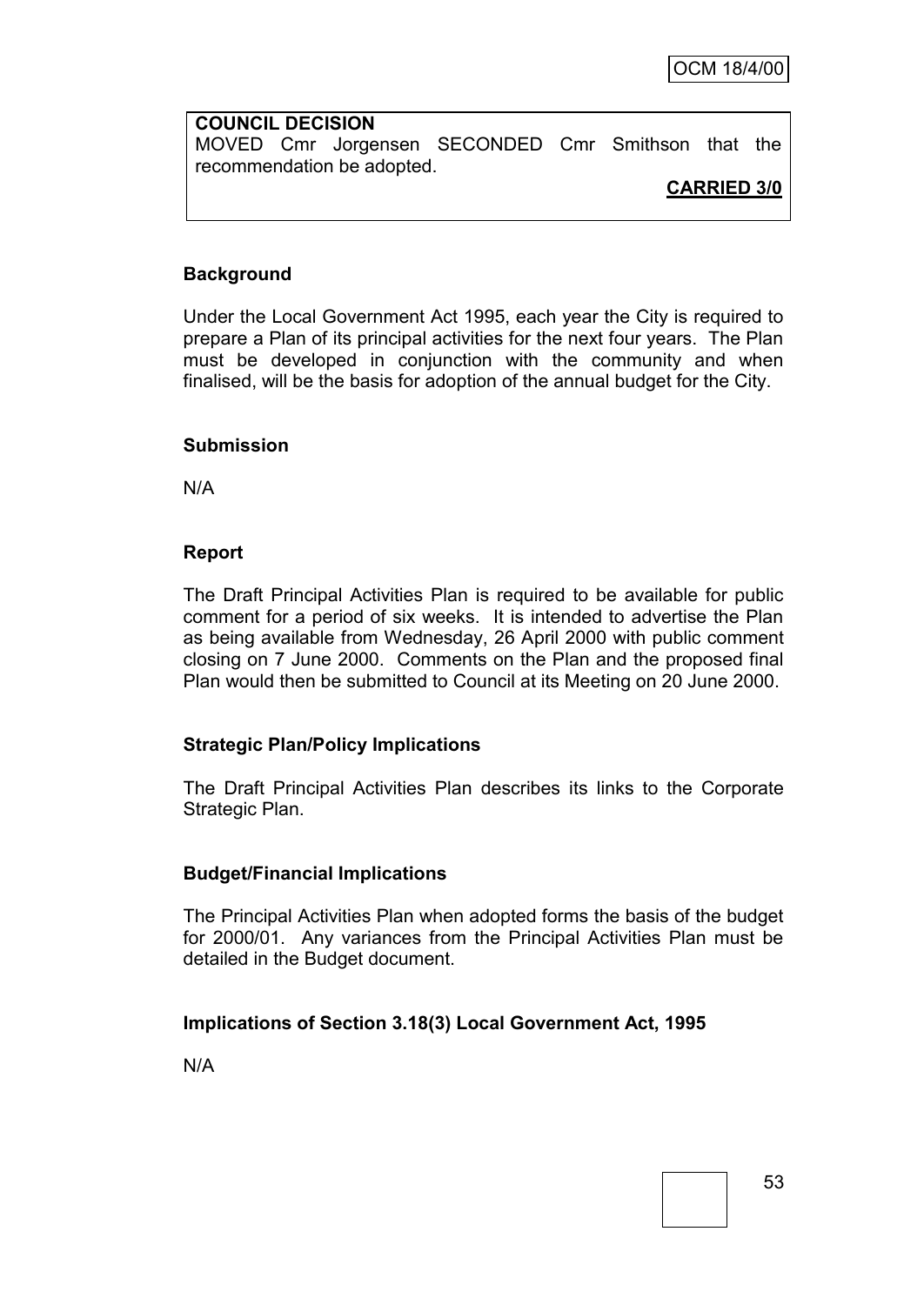## **521. (AG Item 14.6) (OCM1\_4\_2000) - BUDGET REVIEW - PERIOD ENDING 29 FEBRUARY 2000 (5402) (ATC) (ATTACH)**

| <b>RECOMMENDATION</b>                                           |                                                                                  |                                 |                                  |
|-----------------------------------------------------------------|----------------------------------------------------------------------------------|---------------------------------|----------------------------------|
| That Council amend the Municipal Budget for 1999/00 as follows: |                                                                                  |                                 |                                  |
| A/c. No.                                                        | <b>Description</b>                                                               | <b>Current</b><br><b>Budget</b> | <b>Proposed</b><br><b>Budget</b> |
| 105131                                                          | Interest on Municipal Investments                                                | 680,000                         | 800,000                          |
| 8220B                                                           | 1CCC Fairlane Ghia (Sold July 99)                                                | 3,505                           | 60                               |
| 110255                                                          | <b>Commissioners Expenses</b>                                                    | 10,000                          | 2,000                            |
| 110290                                                          | Conferences/Seminars/Training                                                    | 10,000                          | 5,000                            |
| 110422                                                          | <b>Meals All Meetings</b>                                                        | 24,000                          | 15,000                           |
| 110230                                                          | <b>Members Telephone Expenses</b>                                                | 4,000                           | 500                              |
| 110200                                                          | <b>Support Staff Salaries</b>                                                    | 30,000                          | 1,300                            |
| 575782                                                          | Basketball<br>Courts<br>Half<br>various<br>$\overline{\phantom{0}}$<br>locations | 10,000                          | 0                                |
| 575859                                                          | Basketball<br>Half<br>Courts<br>various<br>locations                             | 5,000                           | 0                                |
| 573274                                                          | <b>Beeliar Parklands</b>                                                         | 10,221                          | 0                                |
| 573342                                                          | <b>Carlhousen Reserve</b>                                                        | 2,641                           | $\pmb{0}$                        |
| 573333                                                          | <b>Lydon Boulevard Verges</b>                                                    | 13,144                          | 0                                |
| 573269                                                          | Tapper Road Reserve - Atwell                                                     | 33,940                          | 0                                |
| 573355                                                          | Thomsons Lake East of Freeway                                                    | 33,000                          | 0                                |
| 573318                                                          | <b>Water Wise Garden</b>                                                         | 2,635                           | $\mathbf 0$                      |
| 485090                                                          | <b>Rubbish Tip Fees</b>                                                          | 1,773,720                       | 2,253,151                        |
| 200460                                                          | Noise Control Management                                                         | 6,500                           | 4,000                            |
| 730102                                                          | <b>Building Licence Fees</b>                                                     | 440,000                         | 540,000                          |
| 500476                                                          | TPS3 Legal                                                                       | 9,545                           | 5,000                            |
| 500474                                                          | <b>TPS3 Consultation</b>                                                         | 50,000                          | 45,000                           |
| 500100                                                          | <b>Zoning Statement Fees</b>                                                     | 35,000                          | 45,000                           |
| 500110                                                          | <b>Fines and Penalties</b>                                                       | 1,500                           | 17,400                           |
| 505479                                                          | <b>Computer Retail Study</b>                                                     | 35,000                          | 30,000                           |
| 505320                                                          | Legal Expenses                                                                   | 15,000                          | 2,500                            |
| 505350                                                          | Advertising                                                                      | 3,000                           | 1,000                            |
| 670730                                                          | <b>Purchase Plant - Parks</b>                                                    | 391,800                         | 369,300                          |
| 650050                                                          | MRWA contribution to maintenance<br>Forrest Rd                                   | 24,900                          | 28,000                           |
| 170481                                                          | <b>Police Presence</b>                                                           | 10,000                          | 0                                |
| 560200                                                          | <b>Salaries</b>                                                                  | 25,833                          | 21,209                           |
| 560230                                                          | <b>Communication Costs</b>                                                       | 2,500                           | 1,180                            |
| 560350                                                          | Advertising                                                                      | 2,000                           | U                                |
| 560400                                                          | Printing & Stationery                                                            | 300                             | 13                               |
| 560463                                                          | Recreational Programs                                                            | 2,000                           | 1,794                            |
| 560464                                                          | <b>Sundry Minor Expenses</b>                                                     | 1,000                           | 207                              |
| 560260                                                          | <b>Building Cleaning</b>                                                         | 12,000                          | 10,000                           |
| 680576                                                          | RAMBURES WAY[Grandpre/Bourbon]<br>- New path                                     | 11,200                          | 8,822                            |
| 680578                                                          | <b>GILCHRIST</b><br>AVE[Hope/Parkway]<br>New path                                | 8,150                           | 0                                |
| 680858                                                          | NORTH LAKE RD[Berrigan/Semple]<br>Install DUP                                    | 19,977                          | 13,811                           |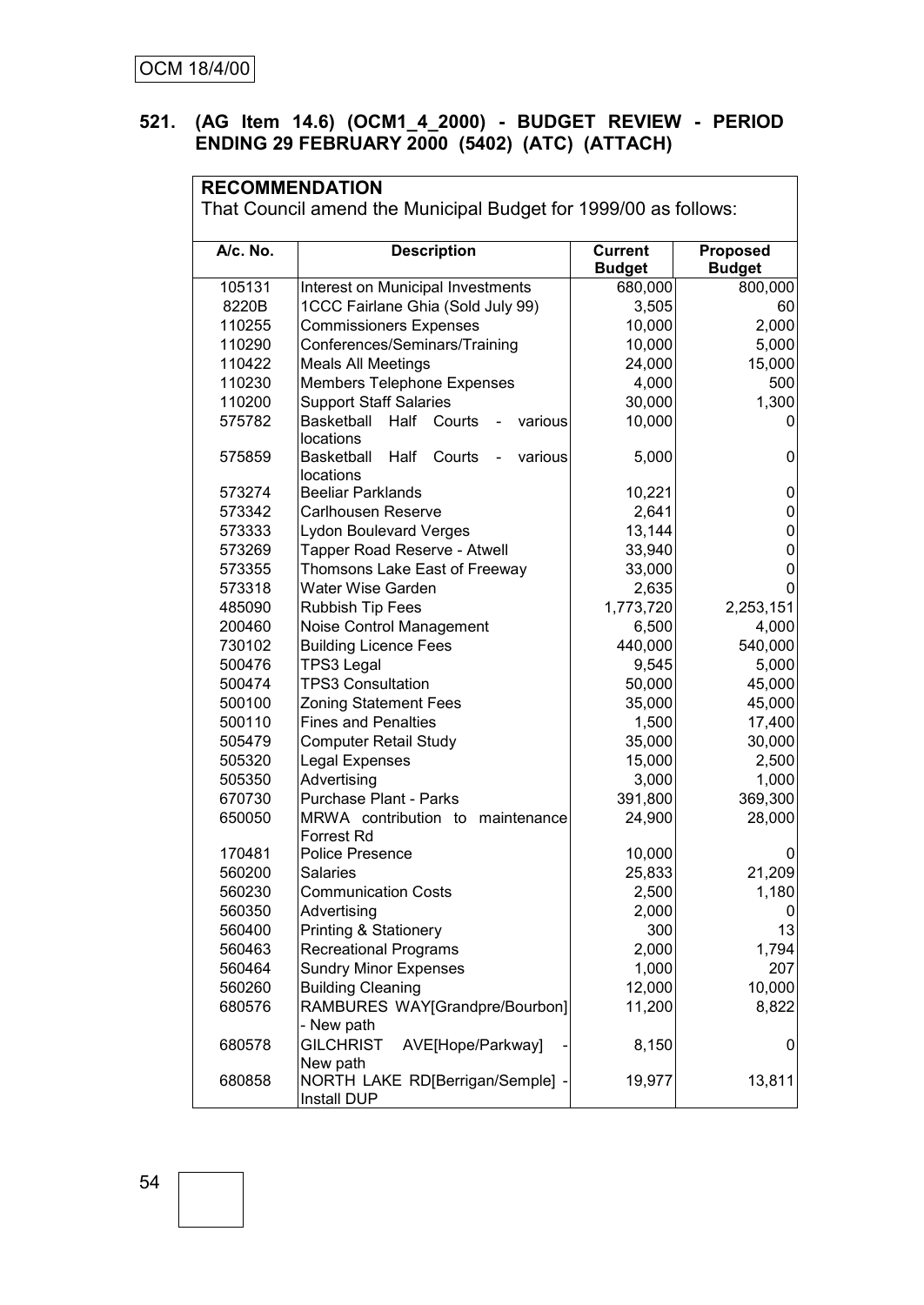| WAY[Amberley/Oldridge] -<br>Replace<br>slab path<br>DERINTON WAY[Oldridge/Hamilton] -<br>680509<br>18,850<br>16,710<br>Replace slab path<br>OLDRIDGE ST[Phoenix/Amberley]<br>680510<br>12,700<br>7,742<br>Replace slab path<br><b>FREETH</b><br>RD[Gerald/Doolette]<br>680512<br>24,460<br>20,103<br>Replace slab path<br><b>LANCASTER</b><br>11,700<br>6,904<br>680513<br>ST[Shallow/Rockingham] -<br>Replace<br>slab path<br>680514<br><b>MARCH</b><br>ST[Lancaster/Goffe]<br>20,400<br>16,574<br>Replace slab path<br>ST[Wattleuo/Stamford]<br>680516<br><b>MIRO</b><br>15,300<br>11,571<br>Replace slab path<br>GLENDOWER WAY[Shallow/Gerald] -<br>680568<br>2,550<br>0<br>New path<br>HARTWELL PDE[Turnbury/Berrigan] -<br>680570<br>26,500<br>21,486<br>Instal path<br>MACMORRIS WAY[Gerald/Lancaster]<br>12,230<br>103<br>680573<br>- New path<br>HOWSON WAY[Parallel to Stock]<br>116,000<br>41,561<br>695505<br>Upgrade stage2<br><b>KERB MAINTENANCE</b><br>47,965<br>1,404<br>650469<br>156,000<br>695524<br>SIMMS RD - Street enhancement<br>188,000<br>695529<br>DEAN RD[POS/Lot301] - TMD's<br>36,560<br>13,000<br>NINEHAM AVE -Instal road plateau<br>695536<br>6,050<br>1,434<br>O'CONNELL ST[near Burridge] - Instal<br>695537<br>8,050<br>3,272<br>road humps<br>REDMOND RD[Forrest/Hillier] - TMD's<br>695539<br>52,240<br>24,277<br>ETHERINGTON AVE - Instal road<br>695891<br>4,000<br>1,463<br>plateau<br>EDELINE ST/ROCKINGHAM<br>695944<br>-RD<br>29,679<br>10,563<br>Modification<br>695949<br>GIBBS RD/LIDDELOW RD - Upgrade<br>18,807<br>15,892<br>intersection<br>695961<br><b>EDELINE ST - TMD</b><br>4,646<br>1,123<br>SPEARWOOD TRAFFIC STUDY<br>4,945<br>695930<br>7,473<br>1,230<br>580814<br>Anning<br>Park<br>10,000<br>Changerooms<br>Sewerage<br>JOE COOPER CENTRE - Replace<br>24,000<br>580714<br>16,000<br>windows<br>LINK TO MAINFRAME PROPERTY<br>46,830<br>21,830<br>873463<br><b>SYSTEM</b><br><b>Commissioners Remuneration</b><br>99,000<br>132,000<br>110253<br>1,800<br>116300<br>5,715<br>Insurance<br>Various<br>15,000<br>575985<br>Locations<br>- Arboricultural<br>21,000<br>Safety Assessment of Mature Trees in<br>Parklands<br><b>Emergency Bore Maintenance</b><br>15,000<br>35,000<br>573319<br>162,000<br>960497<br>Transfer<br>to<br>Rubbish<br>Development<br>0<br>Reserve<br>1,801<br>200300<br>5,714<br>Insurance<br>3,500<br>200280<br><b>Printing &amp; Stationery</b><br>5,500<br>200700<br>Furniture & Equipment<br>11,360<br>13,360 | 680507 | <b>ASHBOURNE</b> | 13,750 | $\overline{10,055}$ |
|---------------------------------------------------------------------------------------------------------------------------------------------------------------------------------------------------------------------------------------------------------------------------------------------------------------------------------------------------------------------------------------------------------------------------------------------------------------------------------------------------------------------------------------------------------------------------------------------------------------------------------------------------------------------------------------------------------------------------------------------------------------------------------------------------------------------------------------------------------------------------------------------------------------------------------------------------------------------------------------------------------------------------------------------------------------------------------------------------------------------------------------------------------------------------------------------------------------------------------------------------------------------------------------------------------------------------------------------------------------------------------------------------------------------------------------------------------------------------------------------------------------------------------------------------------------------------------------------------------------------------------------------------------------------------------------------------------------------------------------------------------------------------------------------------------------------------------------------------------------------------------------------------------------------------------------------------------------------------------------------------------------------------------------------------------------------------------------------------------------------------------------------------------------------------------------------------------------------------------------------------------------------------------------------------------------------------------------------------------------------------------------------------------------------------------------------------------------------------------------------------------|--------|------------------|--------|---------------------|
|                                                                                                                                                                                                                                                                                                                                                                                                                                                                                                                                                                                                                                                                                                                                                                                                                                                                                                                                                                                                                                                                                                                                                                                                                                                                                                                                                                                                                                                                                                                                                                                                                                                                                                                                                                                                                                                                                                                                                                                                                                                                                                                                                                                                                                                                                                                                                                                                                                                                                                         |        |                  |        |                     |
|                                                                                                                                                                                                                                                                                                                                                                                                                                                                                                                                                                                                                                                                                                                                                                                                                                                                                                                                                                                                                                                                                                                                                                                                                                                                                                                                                                                                                                                                                                                                                                                                                                                                                                                                                                                                                                                                                                                                                                                                                                                                                                                                                                                                                                                                                                                                                                                                                                                                                                         |        |                  |        |                     |
|                                                                                                                                                                                                                                                                                                                                                                                                                                                                                                                                                                                                                                                                                                                                                                                                                                                                                                                                                                                                                                                                                                                                                                                                                                                                                                                                                                                                                                                                                                                                                                                                                                                                                                                                                                                                                                                                                                                                                                                                                                                                                                                                                                                                                                                                                                                                                                                                                                                                                                         |        |                  |        |                     |
|                                                                                                                                                                                                                                                                                                                                                                                                                                                                                                                                                                                                                                                                                                                                                                                                                                                                                                                                                                                                                                                                                                                                                                                                                                                                                                                                                                                                                                                                                                                                                                                                                                                                                                                                                                                                                                                                                                                                                                                                                                                                                                                                                                                                                                                                                                                                                                                                                                                                                                         |        |                  |        |                     |
|                                                                                                                                                                                                                                                                                                                                                                                                                                                                                                                                                                                                                                                                                                                                                                                                                                                                                                                                                                                                                                                                                                                                                                                                                                                                                                                                                                                                                                                                                                                                                                                                                                                                                                                                                                                                                                                                                                                                                                                                                                                                                                                                                                                                                                                                                                                                                                                                                                                                                                         |        |                  |        |                     |
|                                                                                                                                                                                                                                                                                                                                                                                                                                                                                                                                                                                                                                                                                                                                                                                                                                                                                                                                                                                                                                                                                                                                                                                                                                                                                                                                                                                                                                                                                                                                                                                                                                                                                                                                                                                                                                                                                                                                                                                                                                                                                                                                                                                                                                                                                                                                                                                                                                                                                                         |        |                  |        |                     |
|                                                                                                                                                                                                                                                                                                                                                                                                                                                                                                                                                                                                                                                                                                                                                                                                                                                                                                                                                                                                                                                                                                                                                                                                                                                                                                                                                                                                                                                                                                                                                                                                                                                                                                                                                                                                                                                                                                                                                                                                                                                                                                                                                                                                                                                                                                                                                                                                                                                                                                         |        |                  |        |                     |
|                                                                                                                                                                                                                                                                                                                                                                                                                                                                                                                                                                                                                                                                                                                                                                                                                                                                                                                                                                                                                                                                                                                                                                                                                                                                                                                                                                                                                                                                                                                                                                                                                                                                                                                                                                                                                                                                                                                                                                                                                                                                                                                                                                                                                                                                                                                                                                                                                                                                                                         |        |                  |        |                     |
|                                                                                                                                                                                                                                                                                                                                                                                                                                                                                                                                                                                                                                                                                                                                                                                                                                                                                                                                                                                                                                                                                                                                                                                                                                                                                                                                                                                                                                                                                                                                                                                                                                                                                                                                                                                                                                                                                                                                                                                                                                                                                                                                                                                                                                                                                                                                                                                                                                                                                                         |        |                  |        |                     |
|                                                                                                                                                                                                                                                                                                                                                                                                                                                                                                                                                                                                                                                                                                                                                                                                                                                                                                                                                                                                                                                                                                                                                                                                                                                                                                                                                                                                                                                                                                                                                                                                                                                                                                                                                                                                                                                                                                                                                                                                                                                                                                                                                                                                                                                                                                                                                                                                                                                                                                         |        |                  |        |                     |
|                                                                                                                                                                                                                                                                                                                                                                                                                                                                                                                                                                                                                                                                                                                                                                                                                                                                                                                                                                                                                                                                                                                                                                                                                                                                                                                                                                                                                                                                                                                                                                                                                                                                                                                                                                                                                                                                                                                                                                                                                                                                                                                                                                                                                                                                                                                                                                                                                                                                                                         |        |                  |        |                     |
|                                                                                                                                                                                                                                                                                                                                                                                                                                                                                                                                                                                                                                                                                                                                                                                                                                                                                                                                                                                                                                                                                                                                                                                                                                                                                                                                                                                                                                                                                                                                                                                                                                                                                                                                                                                                                                                                                                                                                                                                                                                                                                                                                                                                                                                                                                                                                                                                                                                                                                         |        |                  |        |                     |
|                                                                                                                                                                                                                                                                                                                                                                                                                                                                                                                                                                                                                                                                                                                                                                                                                                                                                                                                                                                                                                                                                                                                                                                                                                                                                                                                                                                                                                                                                                                                                                                                                                                                                                                                                                                                                                                                                                                                                                                                                                                                                                                                                                                                                                                                                                                                                                                                                                                                                                         |        |                  |        |                     |
|                                                                                                                                                                                                                                                                                                                                                                                                                                                                                                                                                                                                                                                                                                                                                                                                                                                                                                                                                                                                                                                                                                                                                                                                                                                                                                                                                                                                                                                                                                                                                                                                                                                                                                                                                                                                                                                                                                                                                                                                                                                                                                                                                                                                                                                                                                                                                                                                                                                                                                         |        |                  |        |                     |
|                                                                                                                                                                                                                                                                                                                                                                                                                                                                                                                                                                                                                                                                                                                                                                                                                                                                                                                                                                                                                                                                                                                                                                                                                                                                                                                                                                                                                                                                                                                                                                                                                                                                                                                                                                                                                                                                                                                                                                                                                                                                                                                                                                                                                                                                                                                                                                                                                                                                                                         |        |                  |        |                     |
|                                                                                                                                                                                                                                                                                                                                                                                                                                                                                                                                                                                                                                                                                                                                                                                                                                                                                                                                                                                                                                                                                                                                                                                                                                                                                                                                                                                                                                                                                                                                                                                                                                                                                                                                                                                                                                                                                                                                                                                                                                                                                                                                                                                                                                                                                                                                                                                                                                                                                                         |        |                  |        |                     |
|                                                                                                                                                                                                                                                                                                                                                                                                                                                                                                                                                                                                                                                                                                                                                                                                                                                                                                                                                                                                                                                                                                                                                                                                                                                                                                                                                                                                                                                                                                                                                                                                                                                                                                                                                                                                                                                                                                                                                                                                                                                                                                                                                                                                                                                                                                                                                                                                                                                                                                         |        |                  |        |                     |
|                                                                                                                                                                                                                                                                                                                                                                                                                                                                                                                                                                                                                                                                                                                                                                                                                                                                                                                                                                                                                                                                                                                                                                                                                                                                                                                                                                                                                                                                                                                                                                                                                                                                                                                                                                                                                                                                                                                                                                                                                                                                                                                                                                                                                                                                                                                                                                                                                                                                                                         |        |                  |        |                     |
|                                                                                                                                                                                                                                                                                                                                                                                                                                                                                                                                                                                                                                                                                                                                                                                                                                                                                                                                                                                                                                                                                                                                                                                                                                                                                                                                                                                                                                                                                                                                                                                                                                                                                                                                                                                                                                                                                                                                                                                                                                                                                                                                                                                                                                                                                                                                                                                                                                                                                                         |        |                  |        |                     |
|                                                                                                                                                                                                                                                                                                                                                                                                                                                                                                                                                                                                                                                                                                                                                                                                                                                                                                                                                                                                                                                                                                                                                                                                                                                                                                                                                                                                                                                                                                                                                                                                                                                                                                                                                                                                                                                                                                                                                                                                                                                                                                                                                                                                                                                                                                                                                                                                                                                                                                         |        |                  |        |                     |
|                                                                                                                                                                                                                                                                                                                                                                                                                                                                                                                                                                                                                                                                                                                                                                                                                                                                                                                                                                                                                                                                                                                                                                                                                                                                                                                                                                                                                                                                                                                                                                                                                                                                                                                                                                                                                                                                                                                                                                                                                                                                                                                                                                                                                                                                                                                                                                                                                                                                                                         |        |                  |        |                     |
|                                                                                                                                                                                                                                                                                                                                                                                                                                                                                                                                                                                                                                                                                                                                                                                                                                                                                                                                                                                                                                                                                                                                                                                                                                                                                                                                                                                                                                                                                                                                                                                                                                                                                                                                                                                                                                                                                                                                                                                                                                                                                                                                                                                                                                                                                                                                                                                                                                                                                                         |        |                  |        |                     |
|                                                                                                                                                                                                                                                                                                                                                                                                                                                                                                                                                                                                                                                                                                                                                                                                                                                                                                                                                                                                                                                                                                                                                                                                                                                                                                                                                                                                                                                                                                                                                                                                                                                                                                                                                                                                                                                                                                                                                                                                                                                                                                                                                                                                                                                                                                                                                                                                                                                                                                         |        |                  |        |                     |
|                                                                                                                                                                                                                                                                                                                                                                                                                                                                                                                                                                                                                                                                                                                                                                                                                                                                                                                                                                                                                                                                                                                                                                                                                                                                                                                                                                                                                                                                                                                                                                                                                                                                                                                                                                                                                                                                                                                                                                                                                                                                                                                                                                                                                                                                                                                                                                                                                                                                                                         |        |                  |        |                     |
|                                                                                                                                                                                                                                                                                                                                                                                                                                                                                                                                                                                                                                                                                                                                                                                                                                                                                                                                                                                                                                                                                                                                                                                                                                                                                                                                                                                                                                                                                                                                                                                                                                                                                                                                                                                                                                                                                                                                                                                                                                                                                                                                                                                                                                                                                                                                                                                                                                                                                                         |        |                  |        |                     |
|                                                                                                                                                                                                                                                                                                                                                                                                                                                                                                                                                                                                                                                                                                                                                                                                                                                                                                                                                                                                                                                                                                                                                                                                                                                                                                                                                                                                                                                                                                                                                                                                                                                                                                                                                                                                                                                                                                                                                                                                                                                                                                                                                                                                                                                                                                                                                                                                                                                                                                         |        |                  |        |                     |
|                                                                                                                                                                                                                                                                                                                                                                                                                                                                                                                                                                                                                                                                                                                                                                                                                                                                                                                                                                                                                                                                                                                                                                                                                                                                                                                                                                                                                                                                                                                                                                                                                                                                                                                                                                                                                                                                                                                                                                                                                                                                                                                                                                                                                                                                                                                                                                                                                                                                                                         |        |                  |        |                     |
|                                                                                                                                                                                                                                                                                                                                                                                                                                                                                                                                                                                                                                                                                                                                                                                                                                                                                                                                                                                                                                                                                                                                                                                                                                                                                                                                                                                                                                                                                                                                                                                                                                                                                                                                                                                                                                                                                                                                                                                                                                                                                                                                                                                                                                                                                                                                                                                                                                                                                                         |        |                  |        |                     |
|                                                                                                                                                                                                                                                                                                                                                                                                                                                                                                                                                                                                                                                                                                                                                                                                                                                                                                                                                                                                                                                                                                                                                                                                                                                                                                                                                                                                                                                                                                                                                                                                                                                                                                                                                                                                                                                                                                                                                                                                                                                                                                                                                                                                                                                                                                                                                                                                                                                                                                         |        |                  |        |                     |
|                                                                                                                                                                                                                                                                                                                                                                                                                                                                                                                                                                                                                                                                                                                                                                                                                                                                                                                                                                                                                                                                                                                                                                                                                                                                                                                                                                                                                                                                                                                                                                                                                                                                                                                                                                                                                                                                                                                                                                                                                                                                                                                                                                                                                                                                                                                                                                                                                                                                                                         |        |                  |        |                     |
|                                                                                                                                                                                                                                                                                                                                                                                                                                                                                                                                                                                                                                                                                                                                                                                                                                                                                                                                                                                                                                                                                                                                                                                                                                                                                                                                                                                                                                                                                                                                                                                                                                                                                                                                                                                                                                                                                                                                                                                                                                                                                                                                                                                                                                                                                                                                                                                                                                                                                                         |        |                  |        |                     |
|                                                                                                                                                                                                                                                                                                                                                                                                                                                                                                                                                                                                                                                                                                                                                                                                                                                                                                                                                                                                                                                                                                                                                                                                                                                                                                                                                                                                                                                                                                                                                                                                                                                                                                                                                                                                                                                                                                                                                                                                                                                                                                                                                                                                                                                                                                                                                                                                                                                                                                         |        |                  |        |                     |
|                                                                                                                                                                                                                                                                                                                                                                                                                                                                                                                                                                                                                                                                                                                                                                                                                                                                                                                                                                                                                                                                                                                                                                                                                                                                                                                                                                                                                                                                                                                                                                                                                                                                                                                                                                                                                                                                                                                                                                                                                                                                                                                                                                                                                                                                                                                                                                                                                                                                                                         |        |                  |        |                     |
|                                                                                                                                                                                                                                                                                                                                                                                                                                                                                                                                                                                                                                                                                                                                                                                                                                                                                                                                                                                                                                                                                                                                                                                                                                                                                                                                                                                                                                                                                                                                                                                                                                                                                                                                                                                                                                                                                                                                                                                                                                                                                                                                                                                                                                                                                                                                                                                                                                                                                                         |        |                  |        |                     |
|                                                                                                                                                                                                                                                                                                                                                                                                                                                                                                                                                                                                                                                                                                                                                                                                                                                                                                                                                                                                                                                                                                                                                                                                                                                                                                                                                                                                                                                                                                                                                                                                                                                                                                                                                                                                                                                                                                                                                                                                                                                                                                                                                                                                                                                                                                                                                                                                                                                                                                         |        |                  |        |                     |
|                                                                                                                                                                                                                                                                                                                                                                                                                                                                                                                                                                                                                                                                                                                                                                                                                                                                                                                                                                                                                                                                                                                                                                                                                                                                                                                                                                                                                                                                                                                                                                                                                                                                                                                                                                                                                                                                                                                                                                                                                                                                                                                                                                                                                                                                                                                                                                                                                                                                                                         |        |                  |        |                     |
|                                                                                                                                                                                                                                                                                                                                                                                                                                                                                                                                                                                                                                                                                                                                                                                                                                                                                                                                                                                                                                                                                                                                                                                                                                                                                                                                                                                                                                                                                                                                                                                                                                                                                                                                                                                                                                                                                                                                                                                                                                                                                                                                                                                                                                                                                                                                                                                                                                                                                                         |        |                  |        |                     |
|                                                                                                                                                                                                                                                                                                                                                                                                                                                                                                                                                                                                                                                                                                                                                                                                                                                                                                                                                                                                                                                                                                                                                                                                                                                                                                                                                                                                                                                                                                                                                                                                                                                                                                                                                                                                                                                                                                                                                                                                                                                                                                                                                                                                                                                                                                                                                                                                                                                                                                         |        |                  |        |                     |
|                                                                                                                                                                                                                                                                                                                                                                                                                                                                                                                                                                                                                                                                                                                                                                                                                                                                                                                                                                                                                                                                                                                                                                                                                                                                                                                                                                                                                                                                                                                                                                                                                                                                                                                                                                                                                                                                                                                                                                                                                                                                                                                                                                                                                                                                                                                                                                                                                                                                                                         |        |                  |        |                     |
|                                                                                                                                                                                                                                                                                                                                                                                                                                                                                                                                                                                                                                                                                                                                                                                                                                                                                                                                                                                                                                                                                                                                                                                                                                                                                                                                                                                                                                                                                                                                                                                                                                                                                                                                                                                                                                                                                                                                                                                                                                                                                                                                                                                                                                                                                                                                                                                                                                                                                                         |        |                  |        |                     |
|                                                                                                                                                                                                                                                                                                                                                                                                                                                                                                                                                                                                                                                                                                                                                                                                                                                                                                                                                                                                                                                                                                                                                                                                                                                                                                                                                                                                                                                                                                                                                                                                                                                                                                                                                                                                                                                                                                                                                                                                                                                                                                                                                                                                                                                                                                                                                                                                                                                                                                         |        |                  |        |                     |
|                                                                                                                                                                                                                                                                                                                                                                                                                                                                                                                                                                                                                                                                                                                                                                                                                                                                                                                                                                                                                                                                                                                                                                                                                                                                                                                                                                                                                                                                                                                                                                                                                                                                                                                                                                                                                                                                                                                                                                                                                                                                                                                                                                                                                                                                                                                                                                                                                                                                                                         |        |                  |        |                     |
|                                                                                                                                                                                                                                                                                                                                                                                                                                                                                                                                                                                                                                                                                                                                                                                                                                                                                                                                                                                                                                                                                                                                                                                                                                                                                                                                                                                                                                                                                                                                                                                                                                                                                                                                                                                                                                                                                                                                                                                                                                                                                                                                                                                                                                                                                                                                                                                                                                                                                                         |        |                  |        |                     |
|                                                                                                                                                                                                                                                                                                                                                                                                                                                                                                                                                                                                                                                                                                                                                                                                                                                                                                                                                                                                                                                                                                                                                                                                                                                                                                                                                                                                                                                                                                                                                                                                                                                                                                                                                                                                                                                                                                                                                                                                                                                                                                                                                                                                                                                                                                                                                                                                                                                                                                         |        |                  |        |                     |
|                                                                                                                                                                                                                                                                                                                                                                                                                                                                                                                                                                                                                                                                                                                                                                                                                                                                                                                                                                                                                                                                                                                                                                                                                                                                                                                                                                                                                                                                                                                                                                                                                                                                                                                                                                                                                                                                                                                                                                                                                                                                                                                                                                                                                                                                                                                                                                                                                                                                                                         |        |                  |        |                     |
|                                                                                                                                                                                                                                                                                                                                                                                                                                                                                                                                                                                                                                                                                                                                                                                                                                                                                                                                                                                                                                                                                                                                                                                                                                                                                                                                                                                                                                                                                                                                                                                                                                                                                                                                                                                                                                                                                                                                                                                                                                                                                                                                                                                                                                                                                                                                                                                                                                                                                                         |        |                  |        |                     |
|                                                                                                                                                                                                                                                                                                                                                                                                                                                                                                                                                                                                                                                                                                                                                                                                                                                                                                                                                                                                                                                                                                                                                                                                                                                                                                                                                                                                                                                                                                                                                                                                                                                                                                                                                                                                                                                                                                                                                                                                                                                                                                                                                                                                                                                                                                                                                                                                                                                                                                         |        |                  |        |                     |
|                                                                                                                                                                                                                                                                                                                                                                                                                                                                                                                                                                                                                                                                                                                                                                                                                                                                                                                                                                                                                                                                                                                                                                                                                                                                                                                                                                                                                                                                                                                                                                                                                                                                                                                                                                                                                                                                                                                                                                                                                                                                                                                                                                                                                                                                                                                                                                                                                                                                                                         |        |                  |        |                     |
|                                                                                                                                                                                                                                                                                                                                                                                                                                                                                                                                                                                                                                                                                                                                                                                                                                                                                                                                                                                                                                                                                                                                                                                                                                                                                                                                                                                                                                                                                                                                                                                                                                                                                                                                                                                                                                                                                                                                                                                                                                                                                                                                                                                                                                                                                                                                                                                                                                                                                                         |        |                  |        |                     |
|                                                                                                                                                                                                                                                                                                                                                                                                                                                                                                                                                                                                                                                                                                                                                                                                                                                                                                                                                                                                                                                                                                                                                                                                                                                                                                                                                                                                                                                                                                                                                                                                                                                                                                                                                                                                                                                                                                                                                                                                                                                                                                                                                                                                                                                                                                                                                                                                                                                                                                         |        |                  |        |                     |
|                                                                                                                                                                                                                                                                                                                                                                                                                                                                                                                                                                                                                                                                                                                                                                                                                                                                                                                                                                                                                                                                                                                                                                                                                                                                                                                                                                                                                                                                                                                                                                                                                                                                                                                                                                                                                                                                                                                                                                                                                                                                                                                                                                                                                                                                                                                                                                                                                                                                                                         |        |                  |        |                     |
|                                                                                                                                                                                                                                                                                                                                                                                                                                                                                                                                                                                                                                                                                                                                                                                                                                                                                                                                                                                                                                                                                                                                                                                                                                                                                                                                                                                                                                                                                                                                                                                                                                                                                                                                                                                                                                                                                                                                                                                                                                                                                                                                                                                                                                                                                                                                                                                                                                                                                                         |        |                  |        |                     |
|                                                                                                                                                                                                                                                                                                                                                                                                                                                                                                                                                                                                                                                                                                                                                                                                                                                                                                                                                                                                                                                                                                                                                                                                                                                                                                                                                                                                                                                                                                                                                                                                                                                                                                                                                                                                                                                                                                                                                                                                                                                                                                                                                                                                                                                                                                                                                                                                                                                                                                         |        |                  |        |                     |
|                                                                                                                                                                                                                                                                                                                                                                                                                                                                                                                                                                                                                                                                                                                                                                                                                                                                                                                                                                                                                                                                                                                                                                                                                                                                                                                                                                                                                                                                                                                                                                                                                                                                                                                                                                                                                                                                                                                                                                                                                                                                                                                                                                                                                                                                                                                                                                                                                                                                                                         |        |                  |        |                     |
|                                                                                                                                                                                                                                                                                                                                                                                                                                                                                                                                                                                                                                                                                                                                                                                                                                                                                                                                                                                                                                                                                                                                                                                                                                                                                                                                                                                                                                                                                                                                                                                                                                                                                                                                                                                                                                                                                                                                                                                                                                                                                                                                                                                                                                                                                                                                                                                                                                                                                                         |        |                  |        |                     |
|                                                                                                                                                                                                                                                                                                                                                                                                                                                                                                                                                                                                                                                                                                                                                                                                                                                                                                                                                                                                                                                                                                                                                                                                                                                                                                                                                                                                                                                                                                                                                                                                                                                                                                                                                                                                                                                                                                                                                                                                                                                                                                                                                                                                                                                                                                                                                                                                                                                                                                         |        |                  |        |                     |
|                                                                                                                                                                                                                                                                                                                                                                                                                                                                                                                                                                                                                                                                                                                                                                                                                                                                                                                                                                                                                                                                                                                                                                                                                                                                                                                                                                                                                                                                                                                                                                                                                                                                                                                                                                                                                                                                                                                                                                                                                                                                                                                                                                                                                                                                                                                                                                                                                                                                                                         |        |                  |        |                     |
|                                                                                                                                                                                                                                                                                                                                                                                                                                                                                                                                                                                                                                                                                                                                                                                                                                                                                                                                                                                                                                                                                                                                                                                                                                                                                                                                                                                                                                                                                                                                                                                                                                                                                                                                                                                                                                                                                                                                                                                                                                                                                                                                                                                                                                                                                                                                                                                                                                                                                                         |        |                  |        |                     |
|                                                                                                                                                                                                                                                                                                                                                                                                                                                                                                                                                                                                                                                                                                                                                                                                                                                                                                                                                                                                                                                                                                                                                                                                                                                                                                                                                                                                                                                                                                                                                                                                                                                                                                                                                                                                                                                                                                                                                                                                                                                                                                                                                                                                                                                                                                                                                                                                                                                                                                         |        |                  |        |                     |
|                                                                                                                                                                                                                                                                                                                                                                                                                                                                                                                                                                                                                                                                                                                                                                                                                                                                                                                                                                                                                                                                                                                                                                                                                                                                                                                                                                                                                                                                                                                                                                                                                                                                                                                                                                                                                                                                                                                                                                                                                                                                                                                                                                                                                                                                                                                                                                                                                                                                                                         |        |                  |        |                     |
|                                                                                                                                                                                                                                                                                                                                                                                                                                                                                                                                                                                                                                                                                                                                                                                                                                                                                                                                                                                                                                                                                                                                                                                                                                                                                                                                                                                                                                                                                                                                                                                                                                                                                                                                                                                                                                                                                                                                                                                                                                                                                                                                                                                                                                                                                                                                                                                                                                                                                                         |        |                  |        |                     |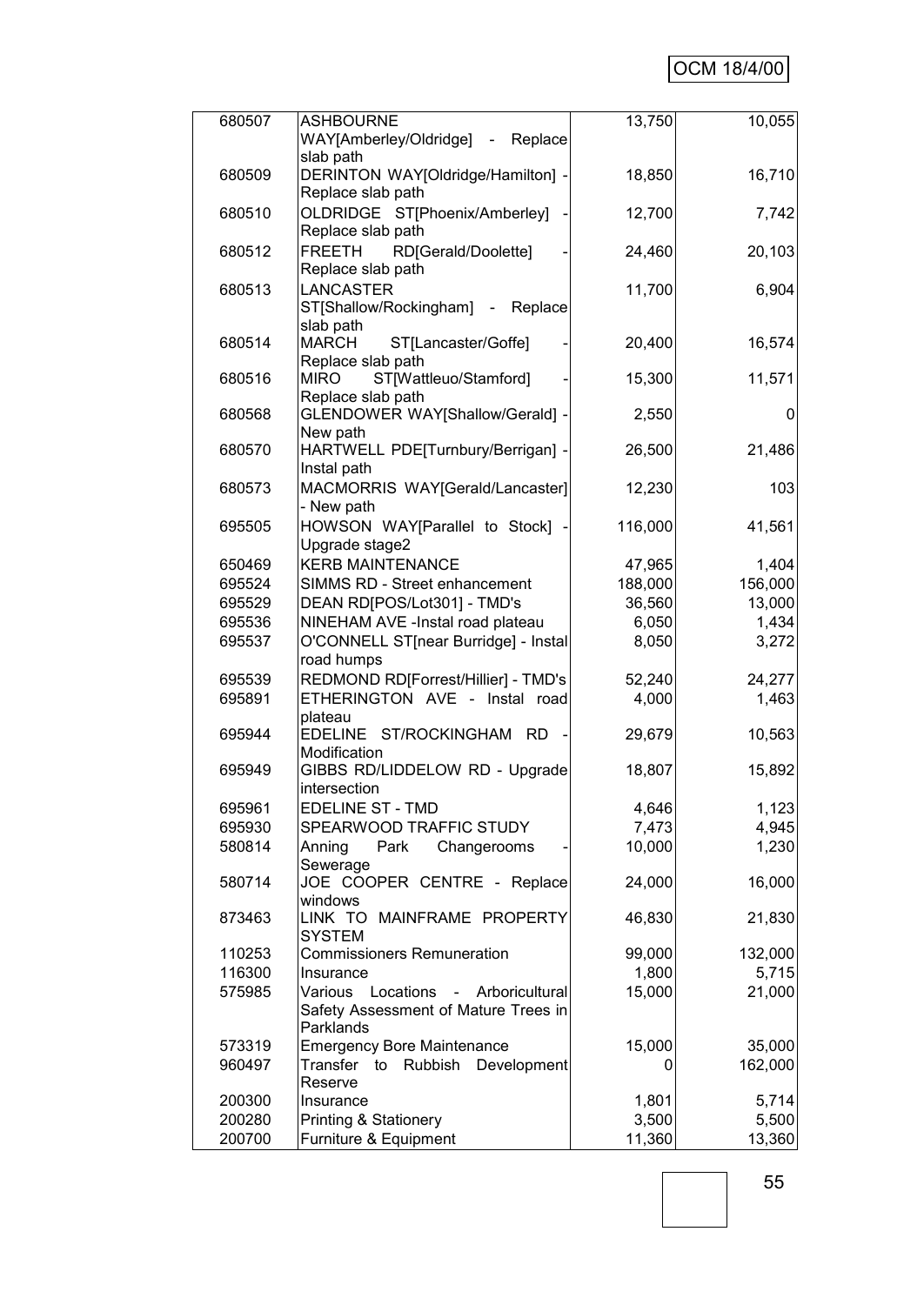| 500350     | Advertising                                                                                                                      | 10,000  | 12,000  |
|------------|----------------------------------------------------------------------------------------------------------------------------------|---------|---------|
| 8508       | Daihatsu (Terious)                                                                                                               | 7,960   | 11,000  |
| 500300     | Insurance                                                                                                                        | 1,800   | 6,000   |
| 500106     | <b>Quarry Licences</b>                                                                                                           | 10,000  | 7,000   |
| 500104     | <b>Strata Title Fees</b>                                                                                                         | 2,000   |         |
| 505317     | Consulting Lot 4 Yangebup Road                                                                                                   | 18000   | 23,000  |
| 670730     | <b>Purchase Plant - Parks</b>                                                                                                    | 369,300 | 391,800 |
| 315516     | Quest International Program                                                                                                      |         | 10,000  |
| 475090     | Hope Rd House (next to hall) Rent                                                                                                | 4,000   |         |
| 960490     | Transfer<br>Community<br>to<br>Facility/Recreation Reserve Fund                                                                  | 300,000 | 394,000 |
| 555200     | <b>Recreation Services Salaries</b>                                                                                              | 38,820  | 50,050  |
| 680841     | <b>SPEARWOOD</b><br><b>AVE</b><br>EXT[Hamilton/Cockburn] - Install DUP                                                           | 11,074  | 15,916  |
| 680551     | BRENCHLEY DR[Waters/#67] - Instal<br>path                                                                                        | 17,300  | 21,431  |
| 650465     | ROAD MAINTENANCE                                                                                                                 | 518,695 | 565,256 |
| 695507     | MELL RD[Hamilton/Mentha] - Widen &<br>upgrade                                                                                    | 84,500  | 109,863 |
| 695510     | <b>WARTON</b><br>RD/JANDAKOT<br><b>RD</b><br>Reconstruction                                                                      | 41,700  | 88,000  |
| 695511     | ARMADALE RD/TAPPER RD - Instal<br>street lighting                                                                                | 22,000  | 30,000  |
| 695532     | GLEN IRIS DR[near Bunker Gardens]<br>- TMD's                                                                                     | 18,800  | 24,500  |
| 695946     | <b>FORREST</b><br>RD/SUDLOW<br><b>RD</b><br>Upgrade bend & intersections                                                         | 36,000  | 70,000  |
| 695956     | STEPHANO WAY-PROSPERO CRES<br>- Parking & kerb realignment                                                                       | 18,000  | 25,000  |
| 695918     | <b>ROCKINGHAM</b><br><b>RD/DALISON</b><br><b>ST</b><br><b>AVE/MUSSON</b><br>$\omega_{\rm{eff}}$<br>Kerbing<br>&<br>shoulder work | 3,075   | 10,000  |
| 680110     | <b>Transfer from Restricted Trust</b>                                                                                            | 97,000  | 85,129  |
| 580713     | JOE COOPER CENTRE - Reclad<br>fascia                                                                                             | 10,000  | 18,000  |
| 580700     | Anning Park Changerooms - Replace<br>Roof Cladding                                                                               | 7,000   | 20,422  |
| 960491     | <b>Computer Reserve Fund</b>                                                                                                     | 160,000 | 460,000 |
| <b>NEW</b> | Donation to Cockburn Senior Citizens<br>for Bus                                                                                  | 0       | 6,691   |
| <b>NEW</b> | Remove<br>contaminated<br>from<br>soil<br>Reserve 1820                                                                           | 0       | 136,000 |
| <b>NEW</b> | Income for Henderson Landfill site for<br>disposal                                                                               | 0       | 108,200 |
| <b>NEW</b> | South Coogee Reserve - Replace<br>condemned playground equipment                                                                 | 0       | 15,000  |
| <b>NEW</b> | Atwell Estates Parks & Landscaped<br>Maintenance                                                                                 | 0       | 153,720 |
| <b>NEW</b> | South Lake Leisure Centre<br>Floor<br>Finish                                                                                     | 0       | 65,000  |
| <b>NEW</b> | PACKHAM ST[Blackwood/Morton]<br>Replace slab path                                                                                | 0       | 9,300   |
| <b>NEW</b> | <b>RAMBURES</b><br>WAY[Maxworthy/Grandpre] -<br><b>New</b><br>path                                                               | 0       | 5,700   |
| <b>NEW</b> | MARVELL AVE[Newton/Stevenson]<br>New path                                                                                        | 0       | 8,000   |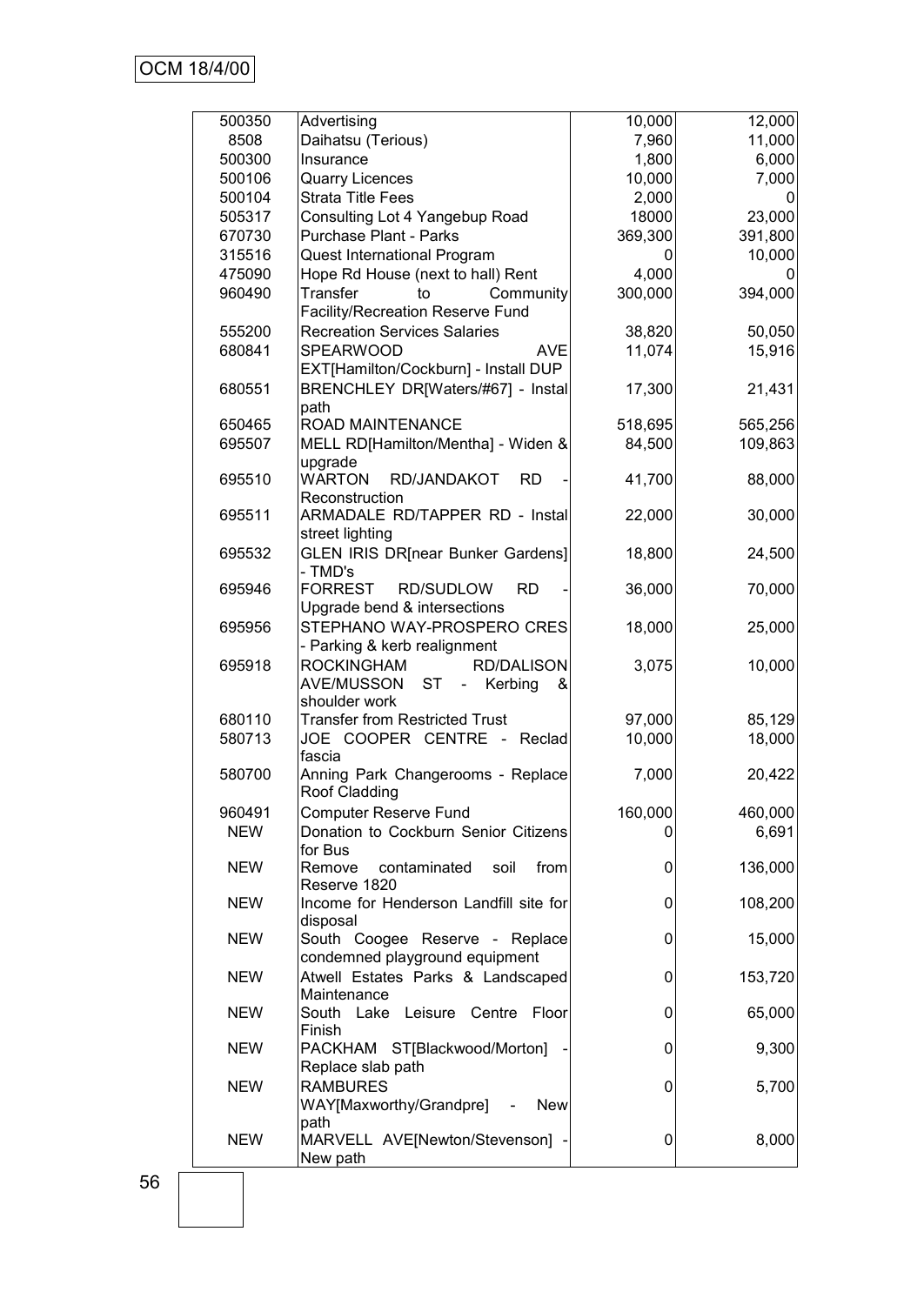| <b>NEW</b>                                   | HOMESTEAD AVE[Hope/Parkway]         |   | 16,000 |
|----------------------------------------------|-------------------------------------|---|--------|
|                                              | New path                            |   |        |
| <b>NEW</b>                                   | SPEARWOOD AVE[Stock/Sudlow] -       |   | 14,000 |
|                                              | Design of 2nd carriageway           |   |        |
| <b>NEW</b>                                   | <b>SPEARWOOD</b>                    | 0 | 18,000 |
|                                              | AVE[Sudlow/Yangebup] - Design of    |   |        |
|                                              | new road                            |   |        |
| <b>NEW</b>                                   | POLLETTI RD - Widening to 8m.       |   | 37,000 |
| <b>NEW</b>                                   | 4WD VEHICLE - New purchase          |   | 25,000 |
| <b>NEW</b>                                   | Contribution to Olympic Torch Relay |   | 5,000  |
|                                              | <b>Celebrations in Fremantle</b>    |   |        |
| TO BE PASSED BY ABSOLUTE MAJORITY OF COUNCIL |                                     |   |        |
|                                              |                                     |   |        |

# **COUNCIL DECISION**

MOVED Cmr Jorgensen SECONDED Cmr Smithson that the recommendation be adopted subject to the following deletion not being included in the Budget Review:

| $A/c.$ No. | <b>Description</b>             | Current<br><b>Budget</b> | <b>Proposed</b><br><b>Budget</b> |
|------------|--------------------------------|--------------------------|----------------------------------|
| 110255     | <b>Commissioners' Expenses</b> | 10,000                   | 2,000                            |
|            |                                |                          | <b>CARRIED 3/0</b>               |

# **Explanation**

The Chief Executive Officer advised that since no claims have yet been made by the Commissioners, nor has Council considered if an annual allowance should be made, it was better these funds were left in the account so that expenses could be paid for if claims were made.

# **Background**

Council has resolved to review its Budget twice each year for the periods ending October and February.

# **Submission**

N/A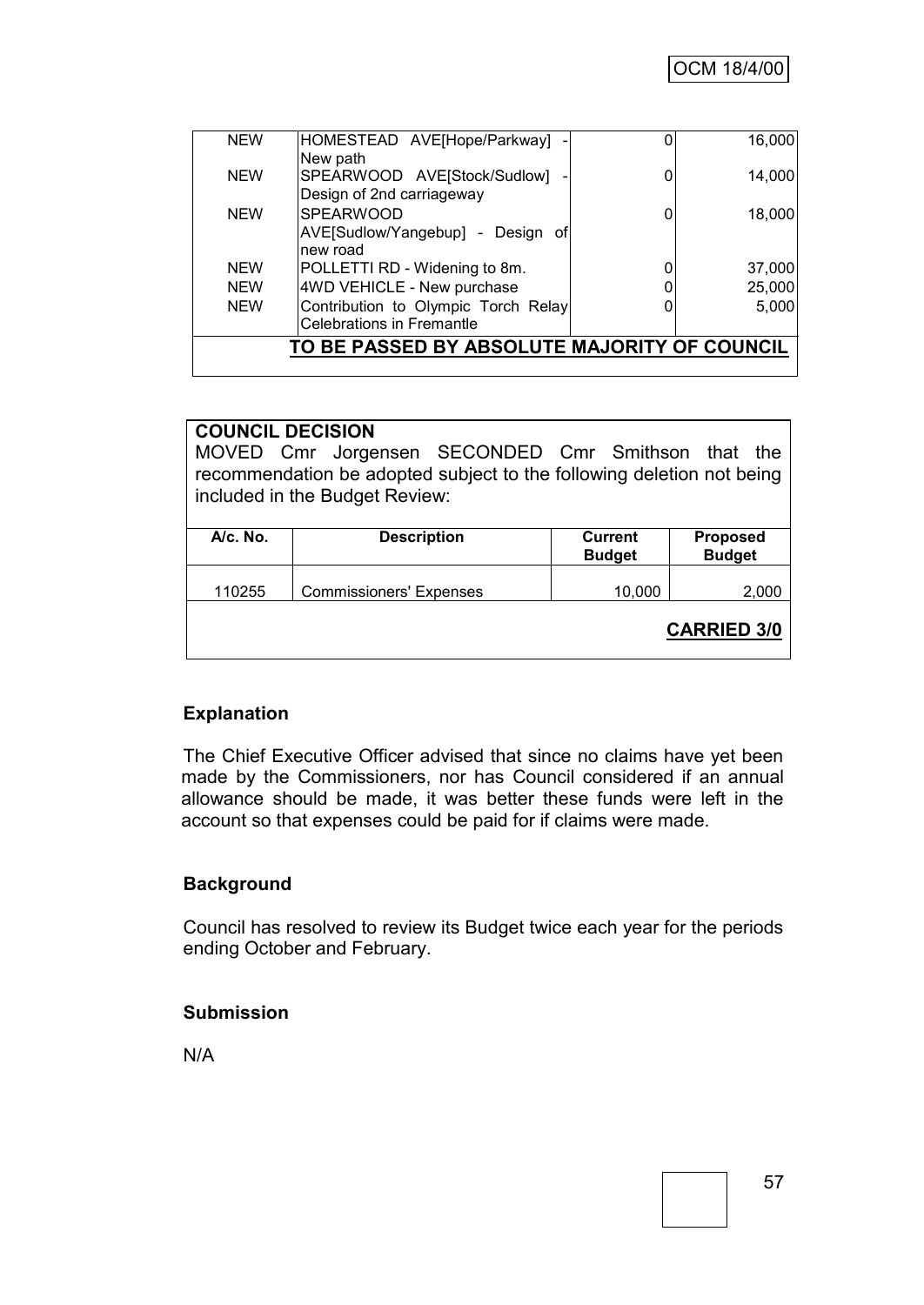# **Report**

A report on the review of the Municipal Budget for the period 1 July 1999 to 29 February 2000 is attached to the Agenda.

## **Strategic Plan/Policy Implications**

N/A

## **Budget/Financial Implications**

A number of amendments to the Budget are recommended.

## **Implications of Section 3.18(3) Local Government Act, 1995**

N/A

## **522. (AG Item 15.1) (OCM1\_4\_2000) - TRANSFER OF RESPONSIBILITIES FOR ROAD PAVEMENT MARKINGS AND SIGNING ISSUES ON LOCAL ROADS FROM MAIN ROADS WA TO LOCAL GOVERNMENT (4306) (BKG)**

## **RECOMMENDATION**

That Council advises the Minister for Transport, the Minister for Local Government, W.A.M.A., the Commissioner of Main Roads, and the opposition spokesperson on Transport, that the City of Cockburn is concerned at the possible decline in safety of local roads due to the Main Roads WA decision to reduce its role in the responsibility for local roads.

## **COUNCIL DECISION**

MOVED Cmr Jorgensen SECONDED Cmr Smithson that:

- (1) Council advise the Minister for Transport, Minister for Local government, Western Australian Municipal Association, the Commissioner of Main Roads WA and the Opposition Spokesperson of Transport that it objects strongly:
	- 1. To the continued devolution of responsibilities of Main Roads WA to Local Government without the accompanying funding or training.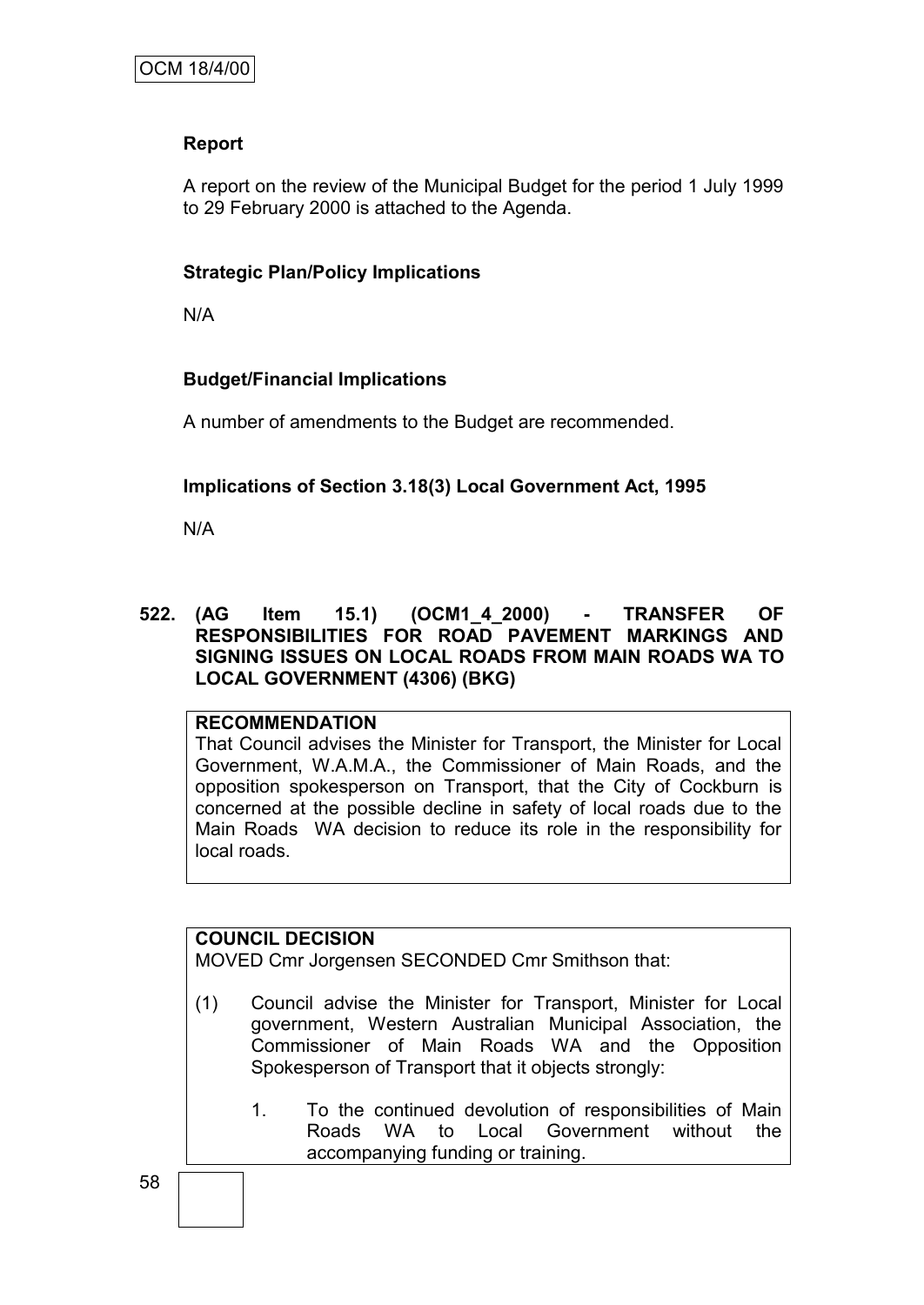- 2. To the possible short term decline in safety on local roads due to the unilateral decision to allocate work to local government that is currently their responsibility without any warning or consultation.
	- 3. To Main Roads WA decision that will cause the fragmentation of responsibility for safety on local roads between state and local government agencies.

**CARRIED 3/0**

## **Explanation**

Council strongly felt that it needs to express its firm position in response to Main Roads WA's decision of transferring its responsibilities to local government.

## **Background**

A letter has been received from Main Roads WA stating that they are in the final stages of a major restructure.

The letter states:

*The main activities that have been moved from Main Roads to Local Government in the past 18 months are:*

- *Production of pavement marking and signing drawings for local roads (including new guard controlled school crossing locations),*
- *Installation of pavement markings and signs on Blackspot projects,*
- *Investigation, design and installation of new traffic signal proposals on local roads,*
- *Investigation, design and installation of traffic signal modifications on local roads.*

*The final stage of the change will occur on June 1 2000 when the following activities will be transferred to Local Government:*

- *Investigation of all pavement marking and signing issues on local roads with the exception of speed zoning and guide signing issues,*
- **All letters sent to Main Roads by members of the public regarding** *pavement marking and signing issues will be forwarded to local government (with the exception of maintenance issues).*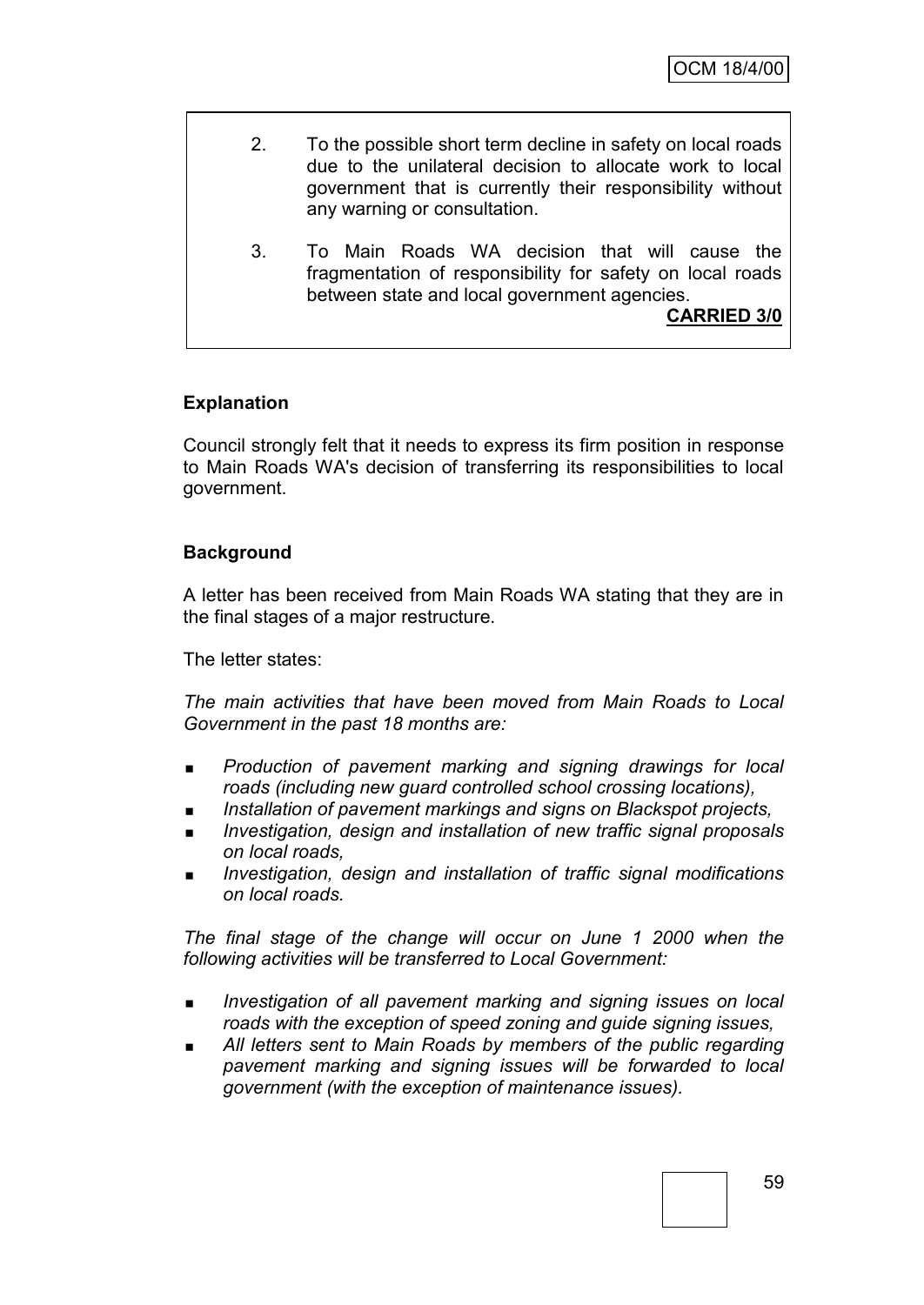The letter continues by saying that even after the local government has taken the enquiries and prepared the designs, approval from Main Roads WA staff is still required.

#### **Submission**

N/A

## **Report**

This proposal by Main Roads WA can impact severely on the safety of the users of local roads.

Most local governments by definition are relatively small organisations. The budget for road and traffic design for a larger metropolitan Council such as Cockburn is \$300,000. This allows for the employment of four (4) full time staff.

Obviously, for the majority of the other 125 Councils in the State, the number of professionally trained staff in road and traffic management, is low.

The moving of tasks as outlined in the letter from Main Roads WA makes resourcing of this critical area very difficult.

A local government will be required to employ a trained and qualified road safety practitioner for an unknown work volume.

Main Roads WA have for the past 40 years, had the responsibility for road marking and signs on all roads.

In their letter they state they will still have the responsibility for this, but local government has to do the preliminary work.

This would seem to be highly inefficient.

It would seem to make more sense for Main Roads WA to do all of the work from enquiry to approval in the interests of efficiency.

If the aim is to reduce costs, then invoices could be sent to each local government for the services Main Roads WA supplies. At least then the costs associated with the road safety on local roads throughout Western Australia is known. If further measures need to be taken, the State Government is aware of what is currently being spent and can request further funds if it is serious about reducing crashes on local roads.

## **Strategic Plan/Policy Implications**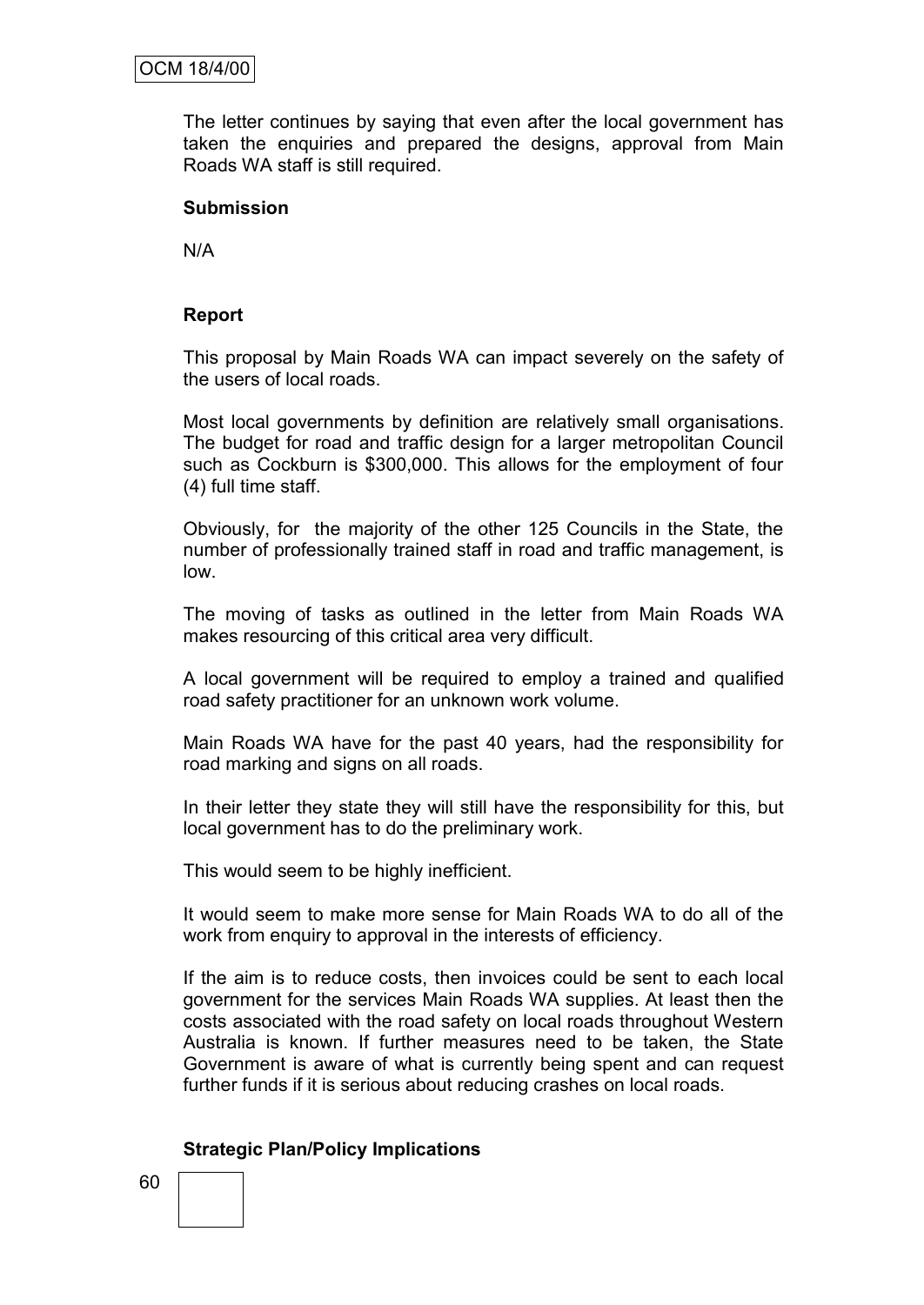One of the objectives of the Corporate Plan is to:

*"Construct and maintain roads which are the responsibility of the Council in accordance with recognised standards and are convenient and safe for use by vehicles, cyclists and pedestrians.*

# **Budget/Financial Implications**

The Design Manager is requesting his budget be increased by \$50,000 in the 2000/01 Budget to allow for the following tasks to be carried out:

- **Production of pavement marking and signing drawings for local** roads;
- **Installation of pavement markings and signs on Blackspot projects;**
- Investigation, design and installation of new traffic signal proposals on local roads;
- Investigation, design and installation of traffic signal modifications on local roads;
- **Investigation of all pavement markings and signing issues on local** roads;
- **Replies to letters forwarded to Local Government by Main Roads** WA as local road issues:
- **Negotiation, discussion and amendment of proposals submitted to** Main Roads WA for approval.

No budget provision has been made in the Principal Activity Plan.

## **Implications of Section 3.18(3) Local Government Act, 1995**

There will be a duplication of tasks with Main Roads

Local Government will investigate and prepare designs for pavement markings and signs. Main Roads WA will then approve by investigating and checking the design of the same project.

## **523. (AG Item 15.2) (OCM1\_4\_2000) - PURCHASE OF A WHEEL LOADER FOR HENDERSON LANDFILL SITE (4409) (BKG)**

**RECOMMENDATION** That Council:

(1) purchase a wheel loader with 1.4 cubic metre bucket for use at the Henderson Landfill with funds from the rubbish development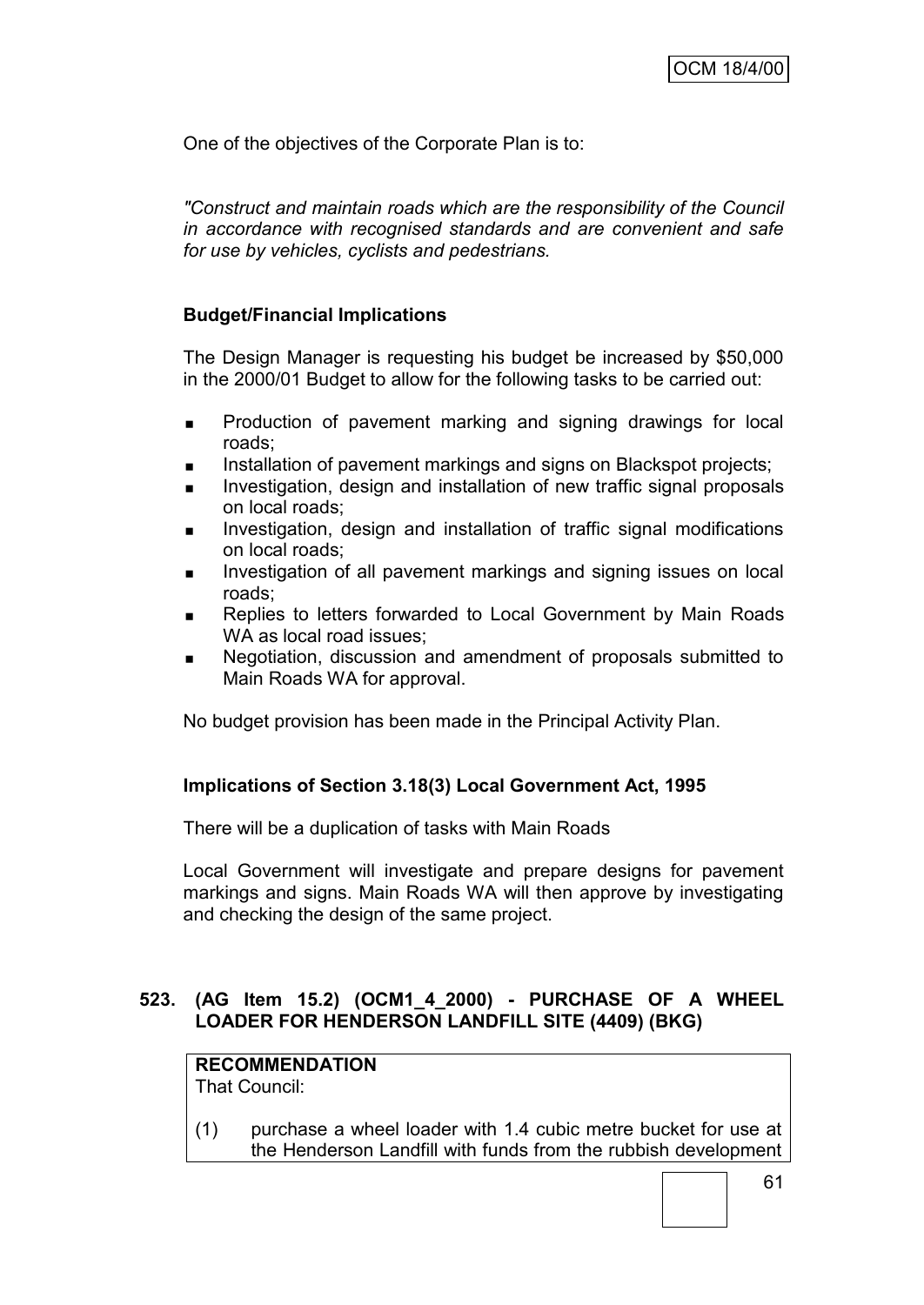fund and that the replacement machine for the Caterpillar 963 Traxcavator not be purchased at this time; and

## (2) amend the Budget accordingly. **TO BE PASSED BY ABSOLUTE MAJORITY OF COUNCIL**

# **COUNCIL DECISION**

MOVED Cmr Smithson SECONDED Cmr Jorgensen that the recommendation be adopted.

**CARRIED 3/0**

## **Background**

There is a need for a wheel loader at the Henderson Landfill Site. At present there are two machines on site: a Caterpillar 963 Traxcavator and a Caterpillar 816 Compactor.

#### **Submission**

N/A

## **Report**

A report was finalised recently outlining the future plant requirements at the Henderson Landfill Site.

This was required because the site is currently accepting between 90,000 and 100,000 tonnes per annum.

However, with the anticipated closure of Canning landfill site in October 2001, the tonnages are expected to increase to 180,000-200,000 tonnes per year.

This will result in the upgrading of the traxcavator and the compactor to a larger size and the need to purchase a wheel loader.

On this year's Budget, funds were allocated for the replacement of the Caterpillar 963 Traxcavator.

However, as it is only 12 months away from when a larger machine will be required, it is recommended the machine be kept for another 12 months.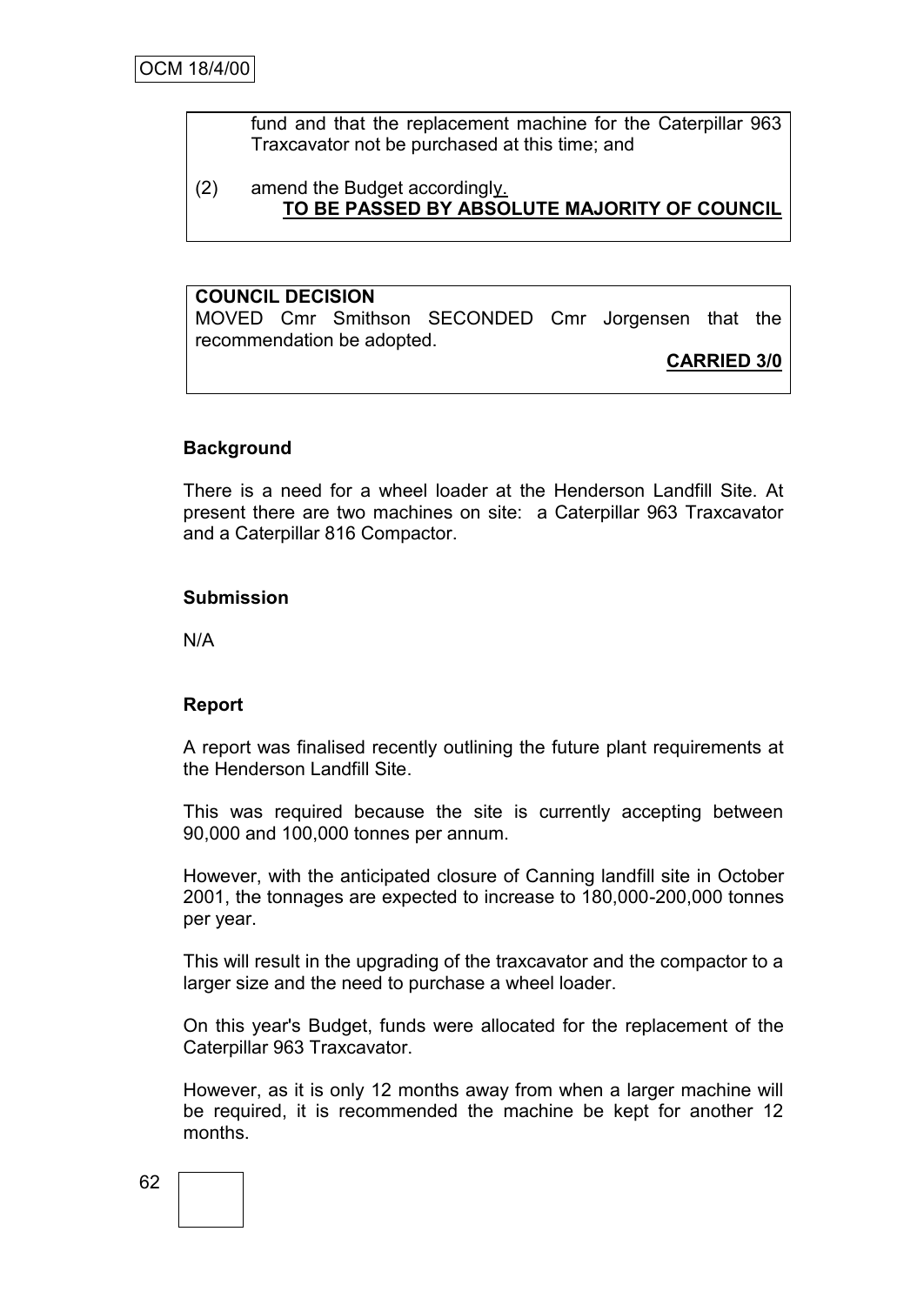There is a present and a continuing need for a wheel loader. It will be used in loading cover material, working with the greenwaste stockpile area and on the inert fill area.

At present, machinery is hired to carry out those tasks. It is recommended that the wheel loader be purchased this financial year.

## **Strategic Plan/Policy Implications**

The objectives of the corporate plan relating to this purchase are:

- **EXECT** ensure the Henderson Landfill Site is managed in accordance with EPA licence conditions.
- **EXECOUNCER ENGINEES ARE OPER AT A COST EFFECTIVE and EXECUTE COUNCIL SET AT A COST EFFECTIVE AND** efficient manner
- maximise the City's revenue sources.

## **Budget/Financial Implications**

The sum of \$240,000 for the trade-in of the Caterpillar 963 Traxcavator will remain in the plant replacement reserve funds for another 12 months.

A sum of up to \$240,000 will be allocated from the rubbish disposal development reserve fund to purchase a new wheel loader.

## **Implications of Section 3.18(3) Local Government Act, 1995**

N/A

## **524. (AG Item 15.3) (OCM1\_4\_2000) - CUTLER ROAD TRAFFIC MANAGEMENT (450060) (SL)**

## **RECOMMENDATION**

That Council advise the Masters Cycling Council of WA Inc. that their request to not proceed with the installation of road humps in Cutler Road cannot be supported due to the need to improve road safety and discourage illegal afterhours activities.

## **COUNCIL DECISION**

MOVED Cmr Jorgensen SECONDED Cmr Smithson that:

(1) Council advise Masters Cycling Council of WA Inc. that their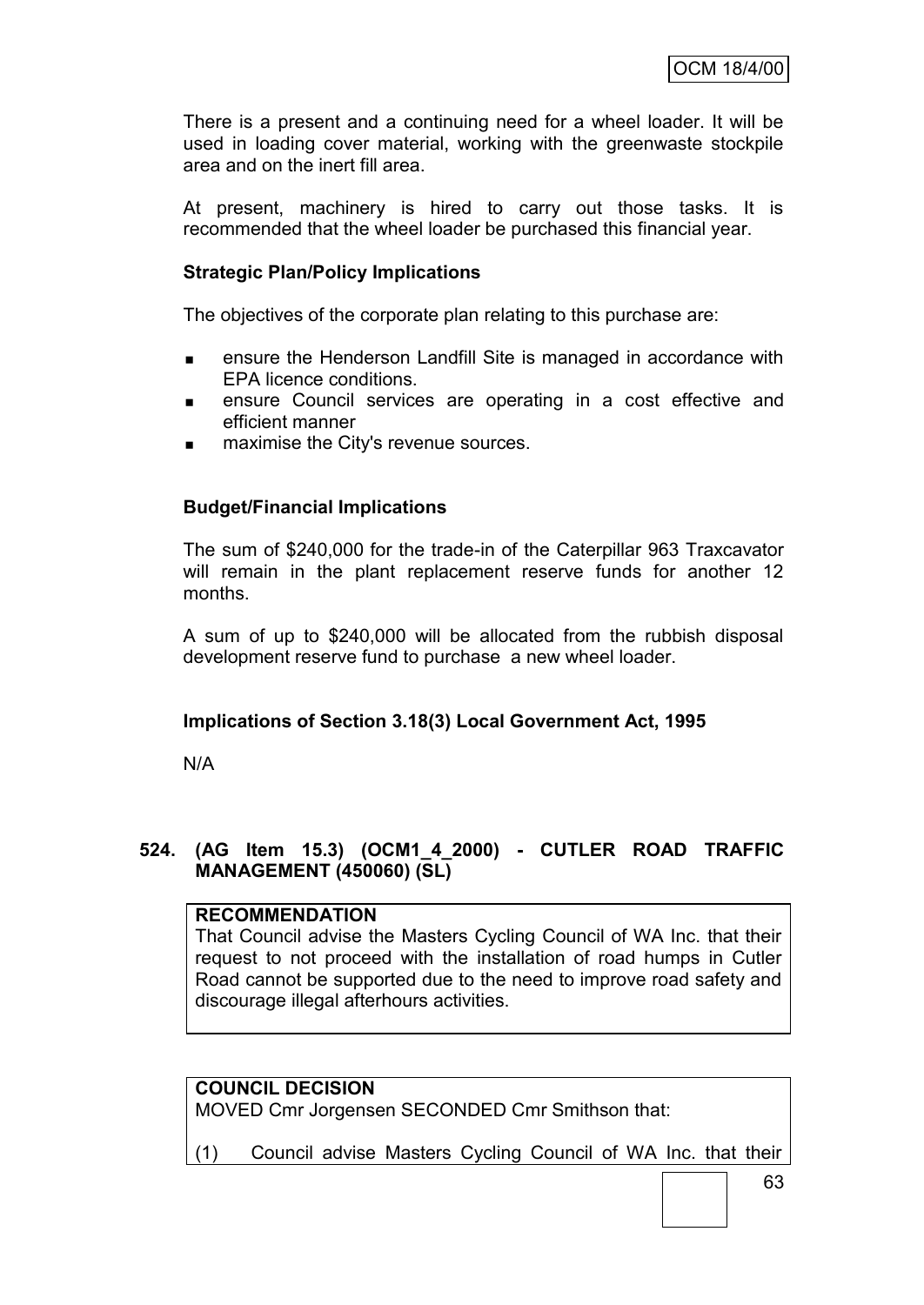request to not proceed with the installation of road humps in Cutler Road cannot be supported due to the need to improve road safety and discourage illegal afterhours activities; and

(2) Council indicates to Masters Cycling Council of WA Inc. that it is open to considering other suggestions to accommodate their needs.

**CARRIED 3/0**

## **Explanation**

It was felt that Council would welcome any other alternative solution to meet the needs of Masters Cycling Council of WA requirements.

## **Background**

A letter was received on  $28<sup>th</sup>$  March 2000 from the Masters Cycling Council of WA Inc. requesting the City of Cockburn not to proceed with the installation of road humps in Cutler Road. The circuit embracing Cutler Road, Solomon Road, Jandakot Road and Prinsep Road, represents six events on their annual racing calendar and the road is regularly used as a training circuit.

## **Submission**

N/A

# **Report**

Dalla Riva (Aust.) Pty. Ltd. of 31 Cutler Road, Jandakot lodged a complaint on  $23<sup>rd</sup>$  October 1997 that a group of young motorists were using Cutler Road as a racing track every weekend. The company suspected that these motorists had also caused damage to the company's automatic gate control panel during the weekend preceding the lodgment of the complaint.

Design staff met with the complainant, discussed the issue and identified the damage. Accordingly, traffic treatments were proposed and submitted to Council for possible inclusion in the 1998/99 Budget.

On 11<sup>th</sup> September 1998, an article appeared in a community newspaper (*The Cockburn Gazette)* highlighting the drag racing problem in Cutler Road together with a photograph showing a high number of tyre marks on the road pavement.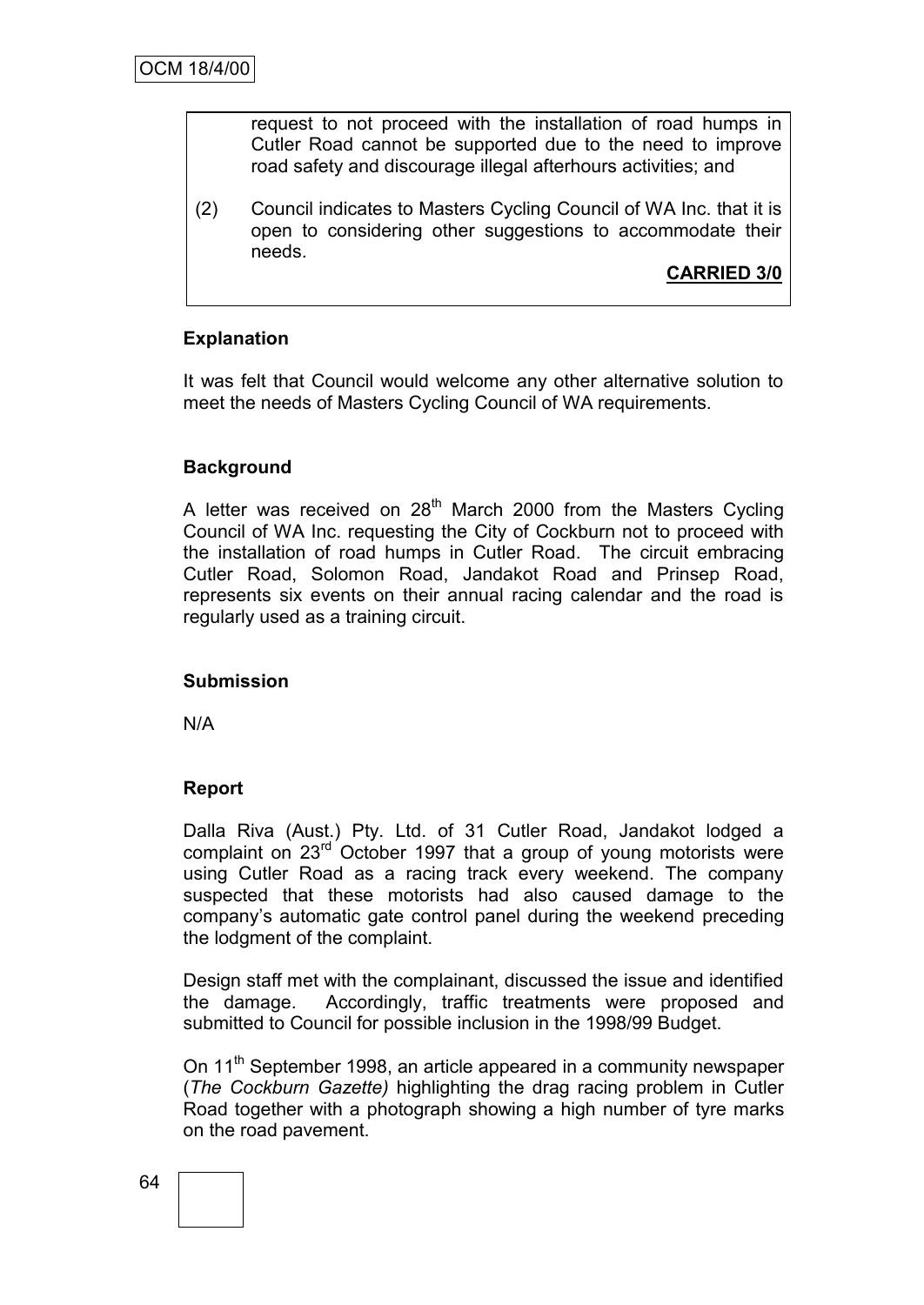In response to the article, Main Roads WA advised Council on  $27<sup>th</sup>$ October 1998 that the posted speed limit in Cutler Road had reduced from 110km/h to 60km/h.

Council allocated funds in the 1998/99 Budget for the installation of traffic treatments in Cutler Road. Design was subsequently undertaken.

However, Cook Industrial Minerals Pty Ltd in Cutler Road objected to the proposal based on their concern that the proposed speed plateaux would place an extra burden on their trucks and that large machinery that came on low clearance trucks may find these road plateaux difficult to negotiate.

Brambles Western Australia (a heavy haulage specialist company) and Main Roads Heavy Haulage Licensing Department were consulted. They do not support the above claims.

However, the design has been revised. Watt's Profile road humps, which are more *gently* on trucks, are proposed.

The installation of speed reduction devices in Cutler Road is recommended, as the prevailing speed of traffic remains high. A traffic survey was undertaken in 1999. The prevailing speed of traffic in Cutler Road was 79 km/hr despite the 60 km/hr posted speed limit already in place.

In order to improve road safety for all users and to discourage afterhours vehicle abuse, illegal racing and gatherings, the City of Cockburn should not support the request from the Masters Cycling Council of WA Inc.

## **Strategic Plan/Policy Implications**

One of the objectives of the Corporate Plan is to:

*"Construct and maintain roads which are the responsibility of the Council in accordance with recognised standards and are convenient and safe for use by vehicles, cyclists and pedestrians.*

#### **Budget/Financial Implications**

N/A

#### **Implications of Section 3.18(3) Local Government Act, 1995**

Nil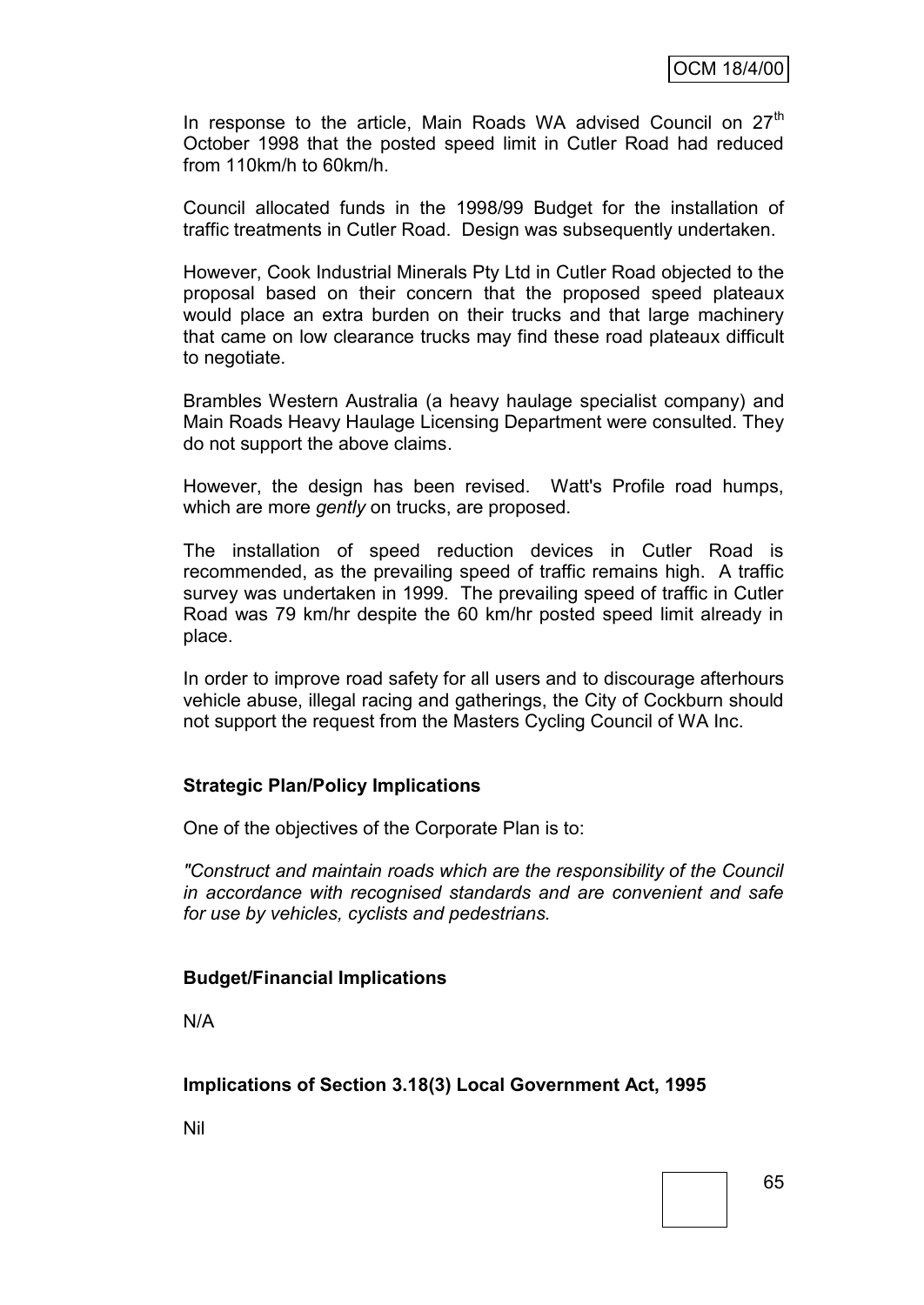## **525. (AG Item 16.1) (OCM1\_4\_2000) - SHOP FRONT LIBRARY - THOMSONS LAKE (5515217) (RA)**

## **RECOMMENDATION**

That Council:

- (1) establish a shop front library within the Gateway Shopping Centre at Thomsons Lake by the leasing of space for up to 5 years subject to a satisfactory lease agreement being reached;
- (2) commits to placing on its 2000/01 budget the sum of \$193,000 for the operation of the library and \$60,000 for set up expenses should an agreement be reached; and
- (3) give the Chief Executive Officer delegated authority in accordance with Section 5.42 of the Local government Act 1995 to negotiate the terms and conditions for the lease of space suitable to establish a library. **TO BE PASSED BY ABSOLUTE MAJORITY OF COUNCIL**

## **COUNCIL DECISION**

MOVED Cmr Smithson SECONDED Cmr Jorgensen that:

- (1) establish a shop front library within the Gateway Shopping Centre at Thomsons Lake by the leasing of space for up to 5 years subject to a satisfactory lease agreement being reached;
- (2) commits to placing on its 2000/01 budget the sum of \$200,000 for the operation of the library and set up expenses should an agreement be reached; and
- (3) give the Chief Executive Officer delegated authority in accordance with Section 5.42 of the Local government Act 1995 to negotiate the terms and conditions for the lease of space suitable to establish a library.

## **CARRIED 3/0**

## **Explanation**

As an amount of \$200,000 was included in the Draft Principal Activity Plan which was prepared for public comment, the recommendation has been changed to reflect the amount contained in the Plan.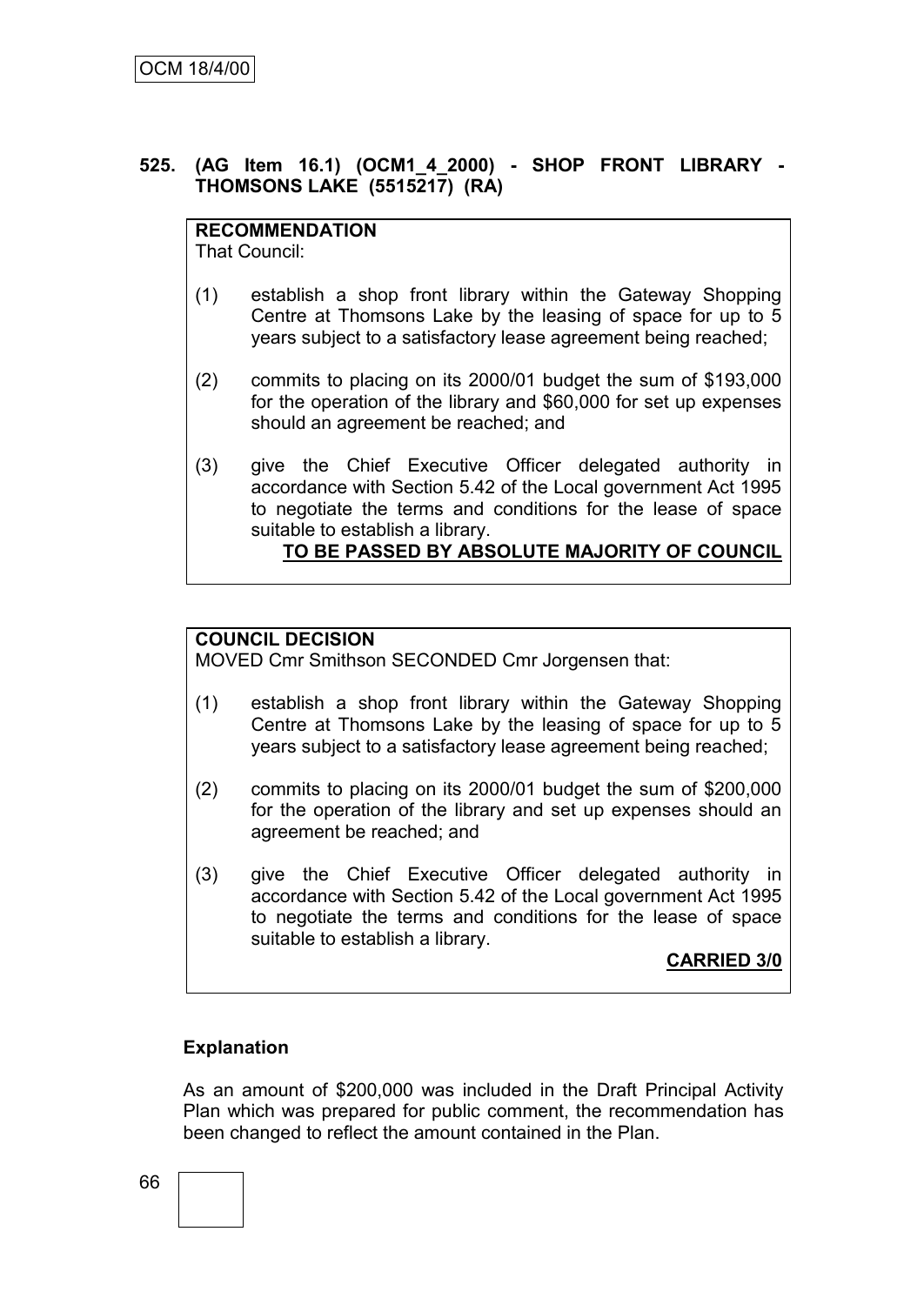# **Background**

There has been an identified need to establish a library to serve the eastern portion of the City which has been included in Council's Forward Plan for construction in 2002/03. An opportunity has been identified to lease an area of space within the Gateway Shopping Centre to set up a shop front library. This would allow Council to have an immediate presence in the area and delay the construction of a customised library.

## **Submission**

N/A

## **Report**

Council currently has two libraries, which serve a population of 65,000 people. The central Spearwood Library has a primary catchment population of Spearwood, Hamilton Hill, Munster, Coogee, Yangebup, Wattleup and the western portion of Beeliar. The Coolbellup Library primary catchment population is the suburbs of Coolbellup, North Lake and Bibra Lake. The proposed library at Thomsons Lake would have the primary catchment population of Atwell, Success, South Lake, Jandakot, Banjup, eastern portion of Beeliar and a portion of Yangebup. In the case of Yangebup there is likely to be a relatively even usage spread between the Spearwood and proposed Thomsons Lake Library. The current population identified for the Thomsons Lake Library is approximately 18,000.

The City of Cockburn has the right to a LISWA book stock of 80,000 based on the allocation of 1.25 books per capita. The current LISWA stock held by the City is 45,000. Provided additional library space is available Council will be able to increase its LISWA stock progressively over the next year. Should the Thomsons Lake Library proceed the proposal is, as an interim measure for library stock to be drawn from the Spearwood and Coolbellup Libraries and as the additional LISWA stock is allocated to the City to distribute it across the Council's Libraries.

The Gateway Shopping Centre has a shop area of 104 sq.m. available immediately for lease at a fee of \$300 per sq.m., which for the first full year equates to \$31,200 plus electricity usage. Should Council proceed with the proposal there would be a \$60,000 set up cost for partitioning, telephone connection, furniture, shelving and the like. Some of this infrastructure could be used when the custom built library is established. There would be a \$215,000 on-going operational cost for the library. The proposed hours of operation of the library is from 10.00am to 5.30pm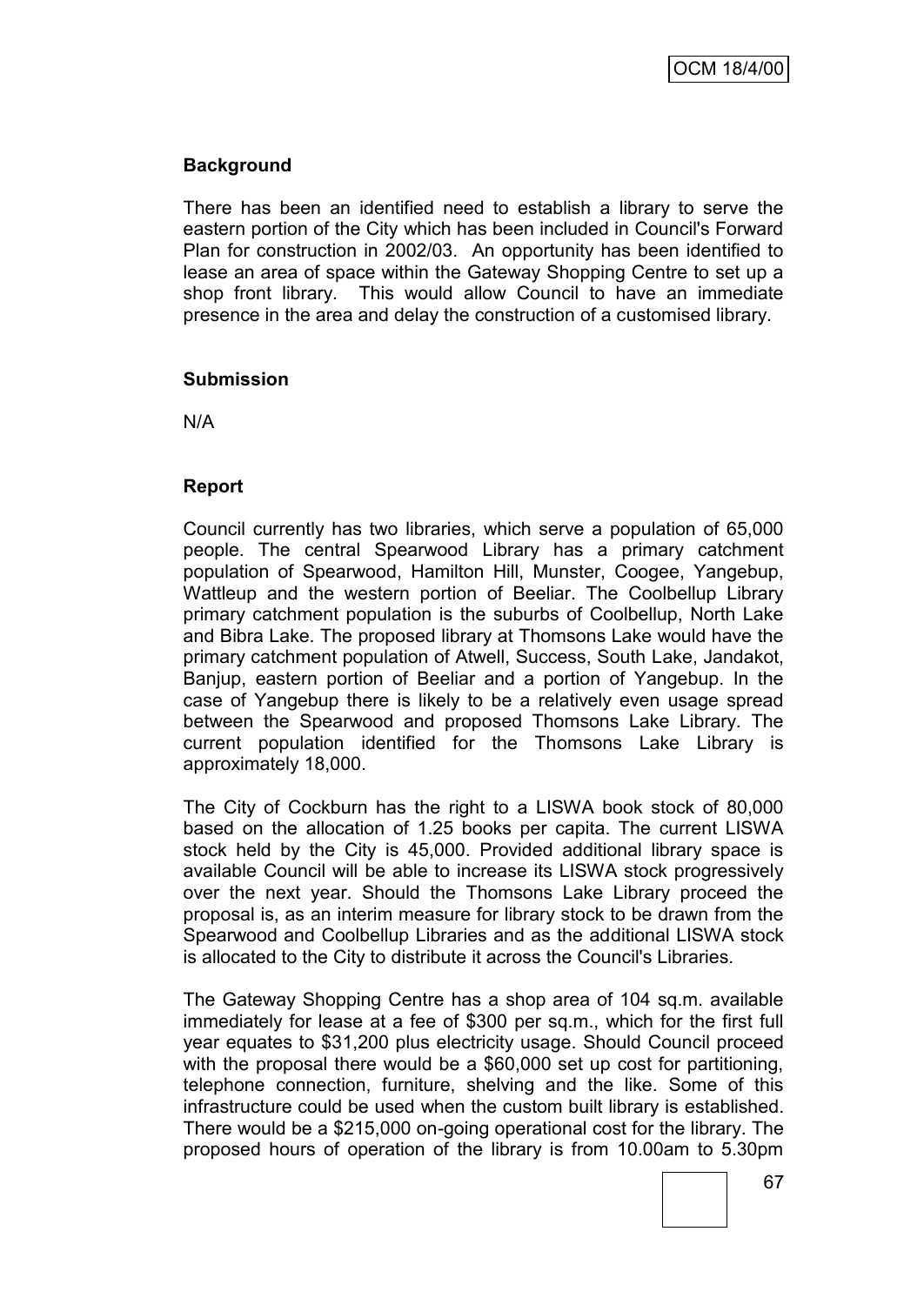each week day other than Thursday night when the library will be open from 10.00 am to 9.00pm. The library will be open on Saturday from 10.00am to 5.00pm. These times are essentially the same as the shopping centre other than a slightly later opening time.

The preference would be for the library space to have external access that is the library could be used while the shopping centre is closed. There is no external space available for lease and it is unlikely a space will come up of sufficient size within the next year or so given the nature of the exiting tenancies. There will be some negotiation required between the City and the agents acting on behalf of the owners of the to reach an agreement on suitable term and conditions.

## **Strategic Plan/Policy Implications**

Council has the specific objective in its Corporate Strategic Plan to "To facilitate and provide an optimum range of community services." There is a clear need to provide a Library for the residents in the eastern portion of the City.

## **Budget/Financial Implications**

Councils Principal Activity Plan has factored in the construction of a library for 2002/03 with an operational budget for 2003/04. The opportunity presented by the Thomsons Lake- Gateway Shopping Centre proposal allows for the construction of a new library in the eastern portion of the City to be moved out to 2004/05. Funds to operate the library for the full year are estimated to be \$215,000. The operational costs for 2000/01 and 2001/02 can be covered within the existing budget by reducing the amount to be transferred to the Facilities Reserve Fund by this amount. The actual budget required for 2000/01 is \$ 60,000 for set up and \$193,000 (inclusive of rent) for a service to operate from the 1<sup>st</sup> of October 2000 from the Shopping Centre.

## **Implications of Section 3.18(3) Local Government Act, 1995**

Local Government is primarily responsible for library provision. The option to lease an area for a library for a period rather than custom build a facility is a prudent expenditure of funds as a large future capital expenditure can be provided for through setting aside reserve funds.

## **526. (AG Item 16.2) (OCM1\_4\_2000) - PROPOSED YOUTH DEVELOPMENT OFFICER (8173) (JG) (ATTACH)**

# **RECOMMENDATION**

That Council establish a new youth development officer position within the social services team utilising funds available within the existing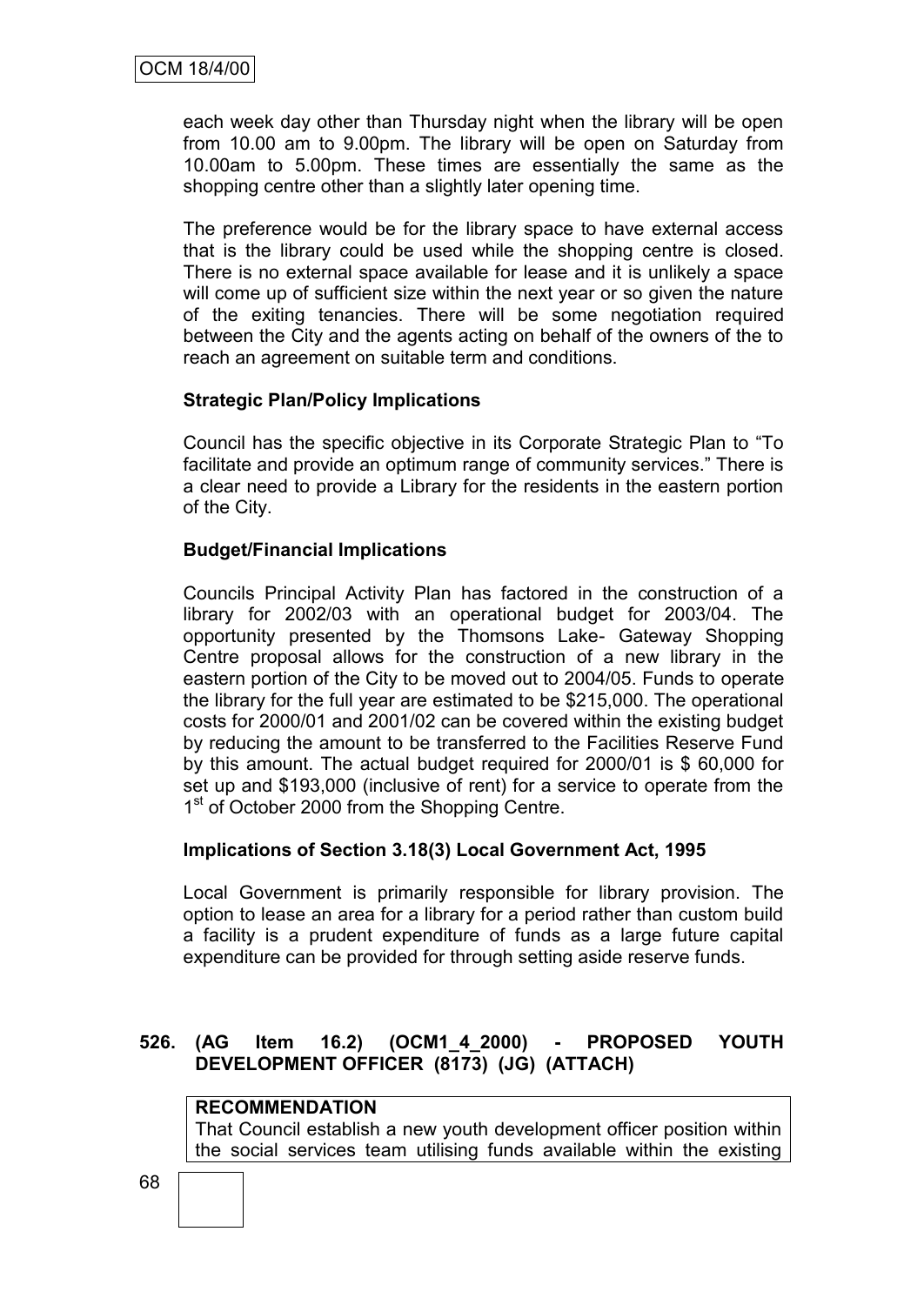community safety crime prevention budget allocation.

### **COUNCIL DECISION**

MOVED Cmr Jorgensen SECONDED Cmr Smithson that:

- (1) a new youth development officer position be established within the social services team utilising funds available within the existing community safety crime prevention budget allocation; and
- (2) a review be undertaken after twelve(12) months of specific outcomes as a result of the introduction of this new position. **CARRIED 3/0**

## **Explanation**

It was felt that Council should review and monitor the progress and feasibility of employing a Youth Development Officer to find out what specific outcomes have been achieved.

#### **Background**

In 1999 the City undertook an extensive community consultation in relation to community safety. Significant recommendations were made in the subsequent report tabled at the Council's December meeting. At that time the administration advised that a detailed proposal regarding the creation of a new youth development position would be prepared for councils consideration at its February meeting.

#### **Submission**

N/A

## **Report**

The City currently allocates significant funds to facilitate the development of initiatives aimed at the mainstream youth within the municipality. To date the youth services coordinator has facilitated these activities with assistance of youth work staff employed in the contracted youth programs auspiced by the City.

The recent crime and safety report again highlighted the need for the Council to undertake a greater coordination & delivery role in the

69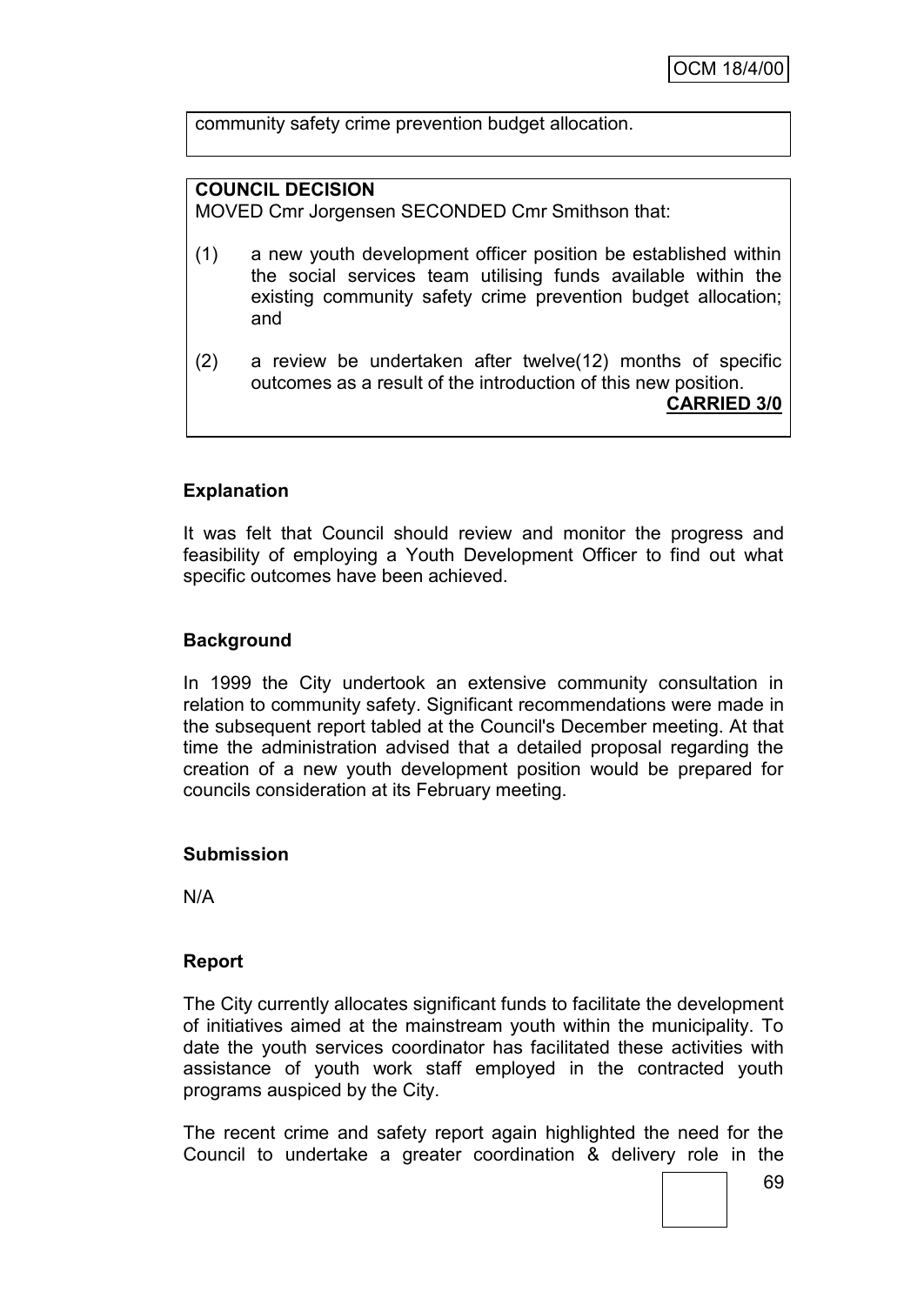development of local area based youth initiatives, which focus on the provision of positive recreational and social activities for our youth.

At present youth work team staff are employed to provide specific contracted services funded by both the Department of Family and Children's Services and the Ministry of Justice. Both these programs target young people already captured by the juvenile justice system or those identified to be at risk of entering the judicial system. The City's capacity to develop broader mainstream preventative programs is seriously hindered by a lack of human resource to undertake the facilitation and coordination role.

In 1999 staff within the youth services team these have included such activities as have undertaken several new initiatives:

- ◆ Young women's group
- ◆ Adventure program
- $\bullet$  Music and gigs program
- $\triangle$  A youth magazine
- ◆ Protective Behaviours

These mainstream programs have also been complemented by projects, which the City has continued including the youth vacation care program "Youth Outrage". The City has also developed with funds from Cockburn Rotary the youth grants program "U Fund" which aims to provide small seed funds to local initiatives. The Recreational service area has also worked towards the construction of a new skate facility for the City.

*As the activities have developed so to have the demands placed on youth services staff to juggle their contracted obligations with additional tasks allocated by the City. With the increased development of mainstream activities their continued involvement would have a negative impact upon contract obligations.*

To date little work has been done to develop local community based youth activities and this is an area seen as a real opportunity to forge new collaborative partnerships. This will enhance social and recreational based activities aimed at reducing anti social activities associated with some of the young people within the City.

In the report the community expressed the strong view that the City ought to allocate funds to the mainstream youth and not simply provide contracted services targeting the minority group caught in the legal system.

Significant policy and developmental work has already been done laying a solid foundation for a newly created position to further develop current or new initiatives which will enhance the network of community groups & provision of support to our youth.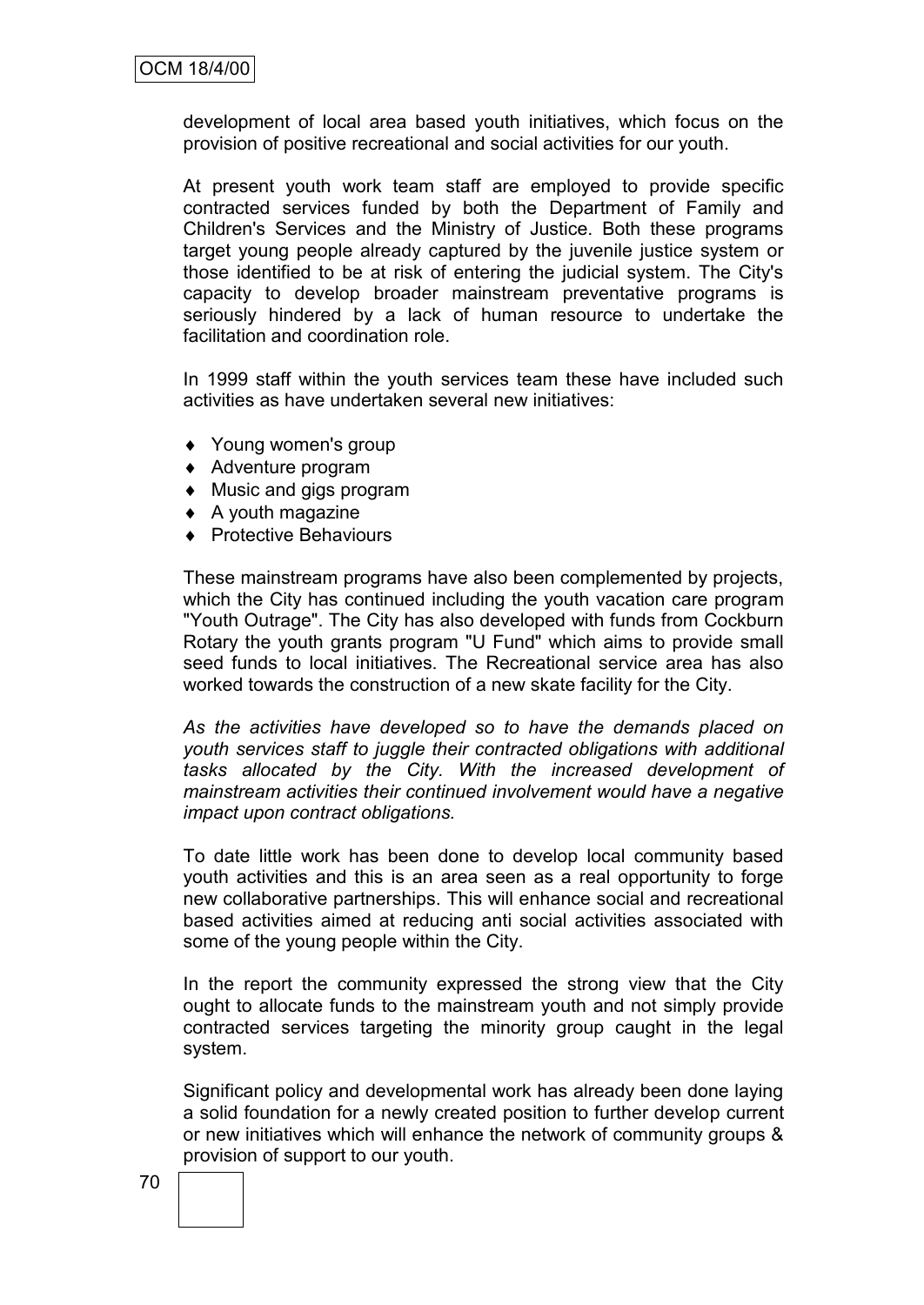The creation of this new position will allow for clarity in the role of the youth services coordinator. The youth development officer will provide much needed human resources to undertake initiatives specifically for youth.

This new structure will allow the youth services coordinator to focus on service management issues, the development of operational and organisational policy, as well as open opportunities for collaboration at the macro level to address structural inequities. The Youth Services Coordinator would maintain their role with the youth advisory council to ensure that matters raised are addressed within the operation and planning of youth services.

The population of people aged between 15 and 25 years was 8,659 (1996 ABS) in the 1996 census, this represents 15% of the Cockburn population. It is anticipated that this percentage will increase substantially by 2010.

## **Strategic Plan/Policy Implications**

The Youth Consultation Report (1998) and Community Needs Survey (1998) have also identified the need to enhance resources allocated to "mainstream" youth within the Municipality. The youth services review and social services plans have also identified the need for increased human resources to develop & implement youth initiatives.

Key Result Area - "Facilitating the Needs of Your Community" also refers.

## **Budget/Financial Implications**

Council has placed on its 1999- 2000 budget \$100,000 for community safety/ crime prevention initiatives. Of this sum \$45,000 has been committed to projects for this financial year leaving a balance of \$55,000. The anticipated expenditure for the employment of a youth development officer for the period May to June 2000 is approximately \$6,860, with a further \$2,500 required for office furniture and equipment. There are ample funds in the budget for this purpose.

The 2000-2001 allocation for the position including on costs is \$41,650. For a level 4 step one position.

It is anticipated that this figure would rise with additional program costs in subsequent budgets.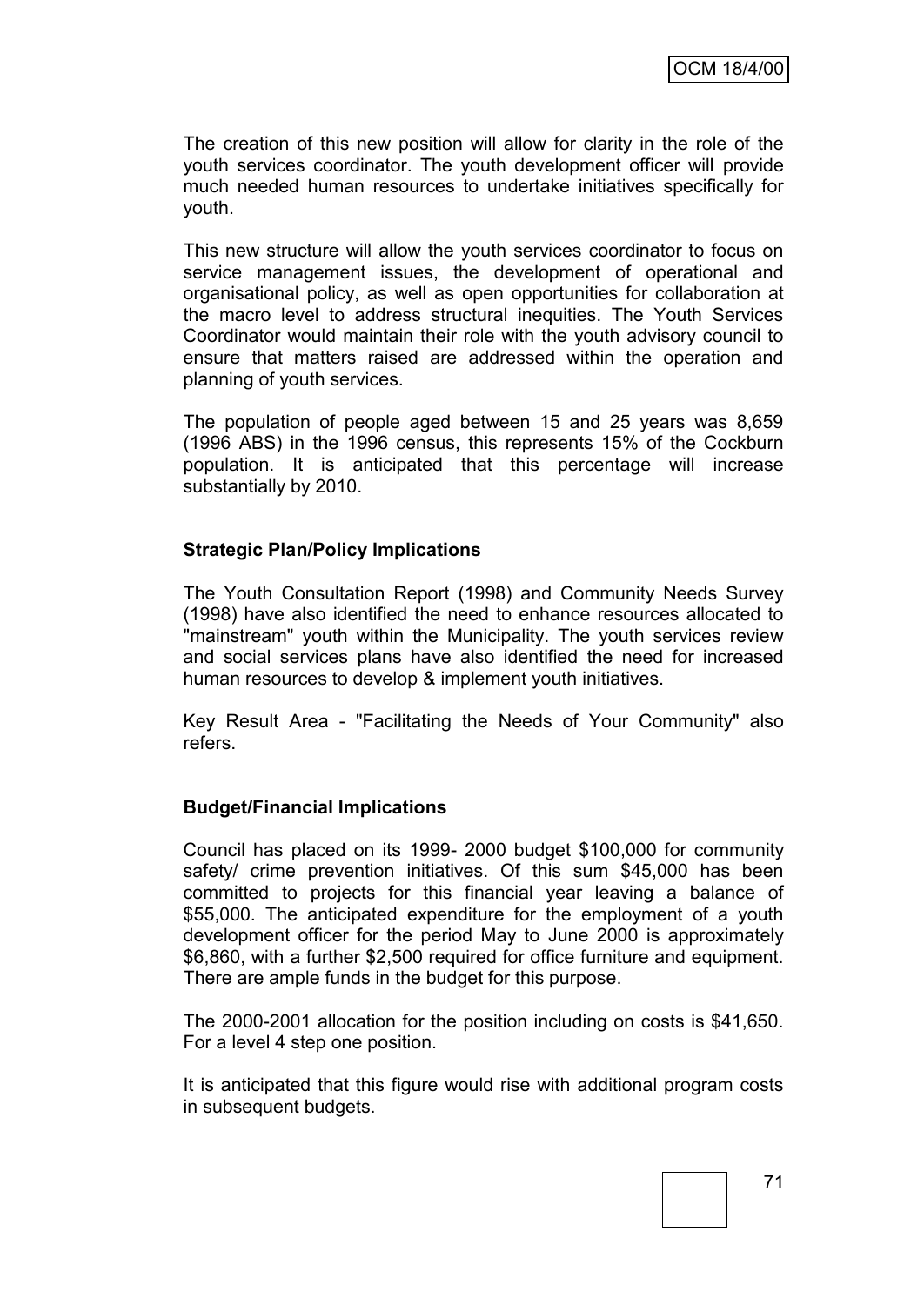# **Implications of Section 3.18(3) Local Government Act, 1995**

Nil.

## **527. (AG Item 17.1) (OCM1\_4\_2000) - CHIEF EXECUTIVE OFFICER'S ORGANISATIONAL STATUS REPORT (1054) (RWB) (ATTACH)**

### **RECOMMENDATION**

That Council receive the Organisational Status Report from the Chief Executive Officer dated April 2000.

## **COUNCIL DECISION**

MOVED Cmr Smithson SECONDED Cmr Jorgensen that the recommendation be adopted.

**CARRIED 3/0**

## **Background**

At its meeting of the 9th March 1999, Council determined that a report on matters of interest be provided to Council on a quarterly basis.

The Organisational Status Report replaced the report previously prepared relating to performance measurement.

As Council received the last Status Report in January 2000, it is now time for the next report to be provided.

## **Submission**

N/A

## **Report**

Directors, Managers and staff have generally contributed to the information report which has been titled "Organisational Status Report".

The Status Report will be provided to Council on a quarterly basis highlighting issues that may be of interest to Council.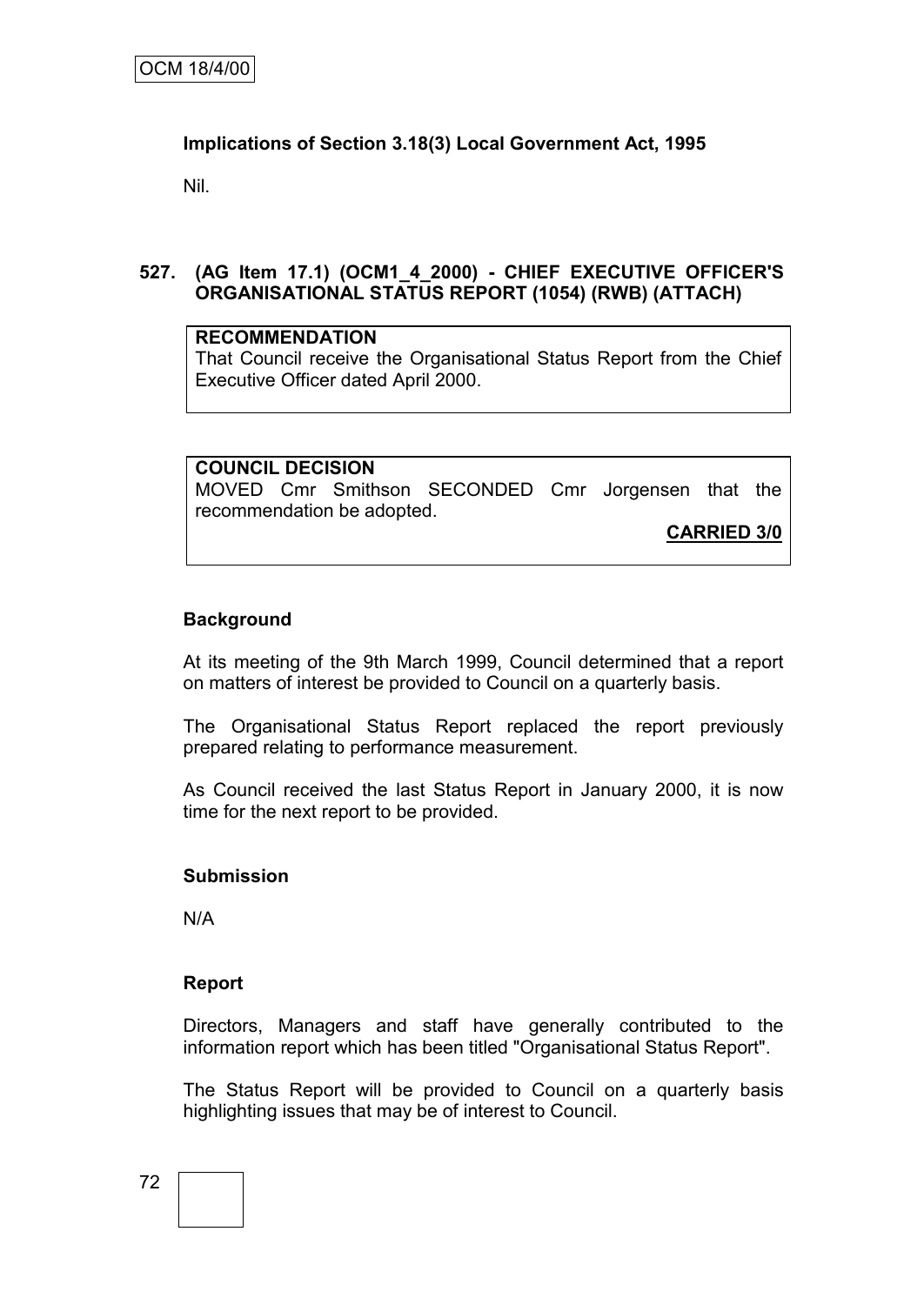The Report provides a snapshot of issues at a particular point of time, even though they may currently be in the process of being considered by Council.

## **Strategic Plan/Policy Implications**

N/A

## **Budget/Financial Implications**

Nil

## **Implications of Section 3.18(3) Local Government Act, 1995**

Nil

## **THE PRESIDING MEMBER PUT FORWARD THE FOLLOWING ITEM TO WHICH THERE WAS NO OBJECTION**

Agenda Item 20.1 - Extension of Time - Amendment Proposals 192, 193, 206, 207 and 211 (92192; 92193; 92206; 92207; 92211) (SOS)

## **DECLARATION OF FINANCIAL INTEREST**

Cmr Smithson advised the meeting that she had a financial interest in the preceding item. The nature of the interest being that her employer, BSD Consultants had made a submission on behalf of the owners regarding the rezoning.

## **AT THIS POINT CMR SMITHSON LEFT THE MEETING THE TIME BEING 8.50 PM**

**528. (AG Item ) (OCM1\_4\_2000) - EXTENSION OF TIME - AMENDMENT PROPOSALS 192, 193, 206, 207 AND 211 (92192) (92193) (92206) (92207) (92211) (SOS)**

#### **RECOMMENDATION**

That Council request the Hon. Minister for Planning grant an extension of 90 days for Council to consider submissions on Amendments 192, 193, 206, 207 and 211 for the reasons outlined in the Officer's report.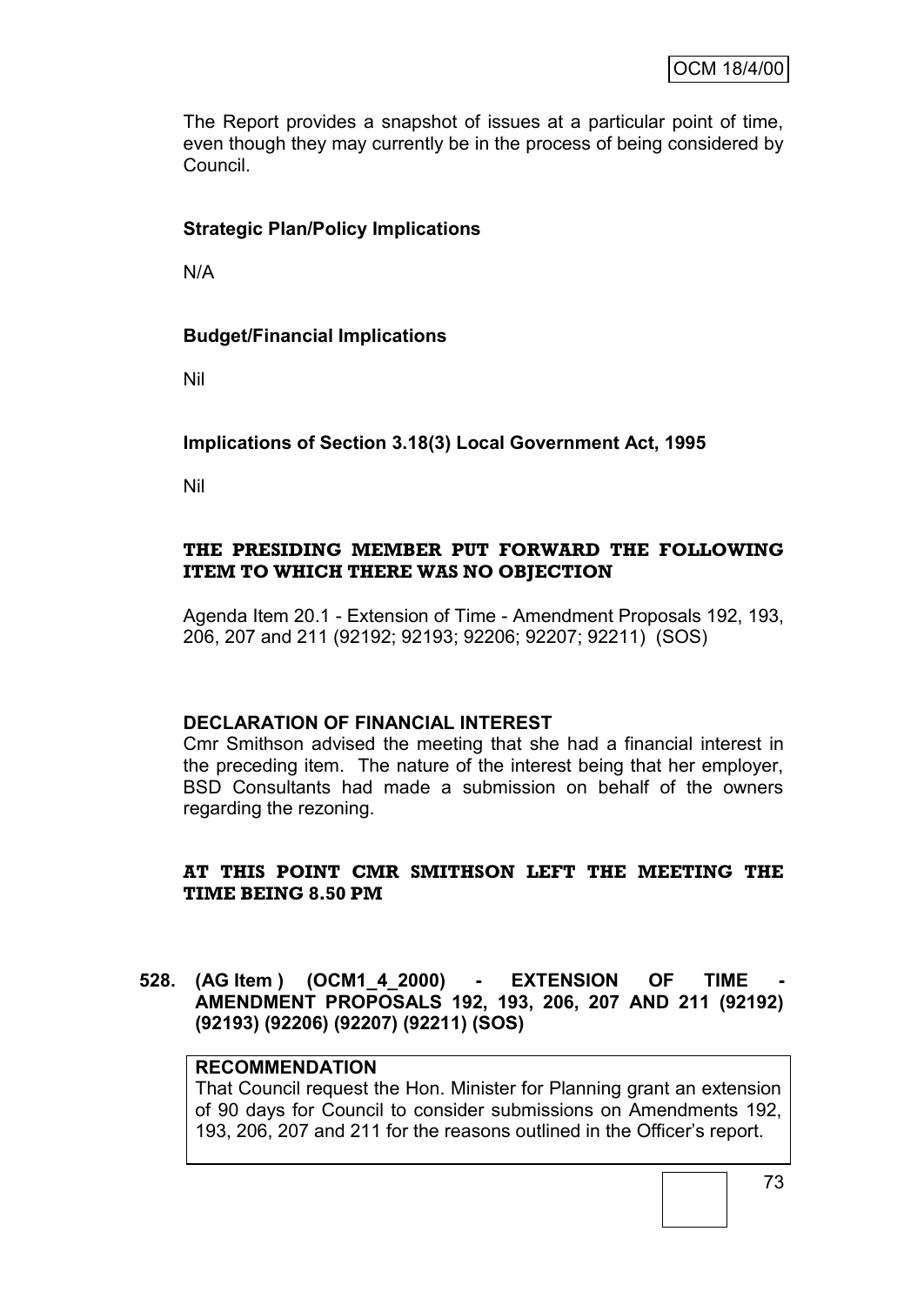## **COUNCIL DECISION**

MOVED Cmr Donaldson SECONDED Cmr Jorgensen that the recommendation be adopted.

## **Background**

The following Amendment proposals have recently been advertised for public comment:

Amendment 192 – Generic provisions concerning Structure Planning requirements and Development Areas.

Amendment 193 – Generic provisions concerning Developer Contribution/Cost sharing arrangements.

Amendment 206 – Rezoning of land in Success for urban development and associated Structure Planning and Developer Contribution Arrangements.

Amendment 207 - Rezoning of land in Banjup for urban development and associated Structure Planning and Developer Contribution Arrangements.

Amendment 211 - Rezoning of land in Atwell for urban development and associated Structure Planning requirements.

## **Submission**

The City of Cockburn is the first local authority in Western Australia to implement within its Town Planning Scheme, the Western Australian Planning Commission's Model Text Provisions for Structure Planning (Amendment 192) and Developer Contributions (Amendment 193).

Amendments 206, 207 and 211 concern the land covered by the Southern Suburbs District Structure Plan, adopted by Council and the Commission last year. There is a strong link between the generic provisions of Amendments 192 and 193 and these local area amendments. The Commission has advised that the finalisation of Amendments 206, 207 and 211 cannot be progressed ahead of Amendments 192 and 193.

Advertising on each of the Amendment proposals concluded during March.

$$
\begin{array}{c|c} \hline 74 \\ \hline \end{array}
$$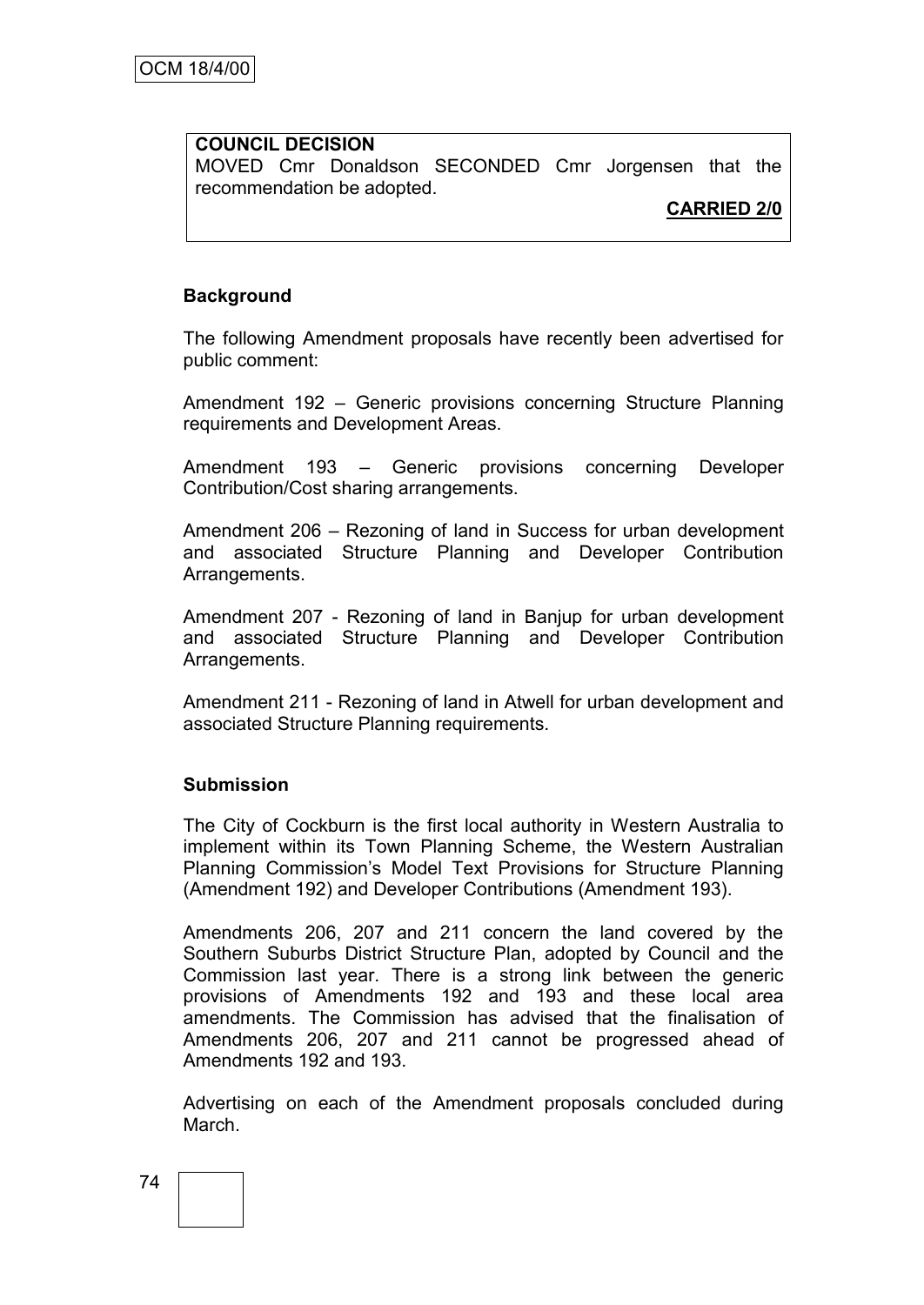# **Report**

Given that Amendments 192 and 193 mirror the content of the Western Australian Planning Commission's draft model text provisions, their advertising has effectively provided the first opportunity for the development industry to review the model provisions. These Amendments have attracted a rigorous review with approximately 30 submissions having been made. As the issues raised in the submissions are intrinsically linked to the appropriateness of the model provisions, officers of both the City and the Commission are currently examining the submissions. This review will not be completed prior to the usual 42 day period afforded to Council to consider the submissions.

Amendments 206, 207 and 211 have each attracted only several submissions. Whilst there is general support for the proposals, it is inappropriate that they are considered ahead of Amendments 192 and 193.

A request for a 90-day extension to consider the submissions for each of the Amendments is therefore required. The Commission has informally advised it will support such a request.

## **Strategic Plan/Policy Implications**

N/A

**Budget/Financial Implications**

N/A

**Implications of Section 3.18(3) Local Government Act, 1995**

Nil

## **CMR SMITHSON JOINED THE MEETING THE TIME BEING 8.51 PM**

- **529. (AG Item 23.1) (OCM1\_4\_2000) - RESOLUTION OF COMPLIANCE (Section 3.18(3), Local Government Act 1995)** MOVED Cmr Jorgensen SECONDED Cmr Smithson that Council is satisfied that resolutions carried at this Meeting and applicable to items concerning Council provided services and facilities, are:-
	- (a) integrated and co-ordinated, so far as practicable, with any provided by the Commonwealth, the State or any public body;